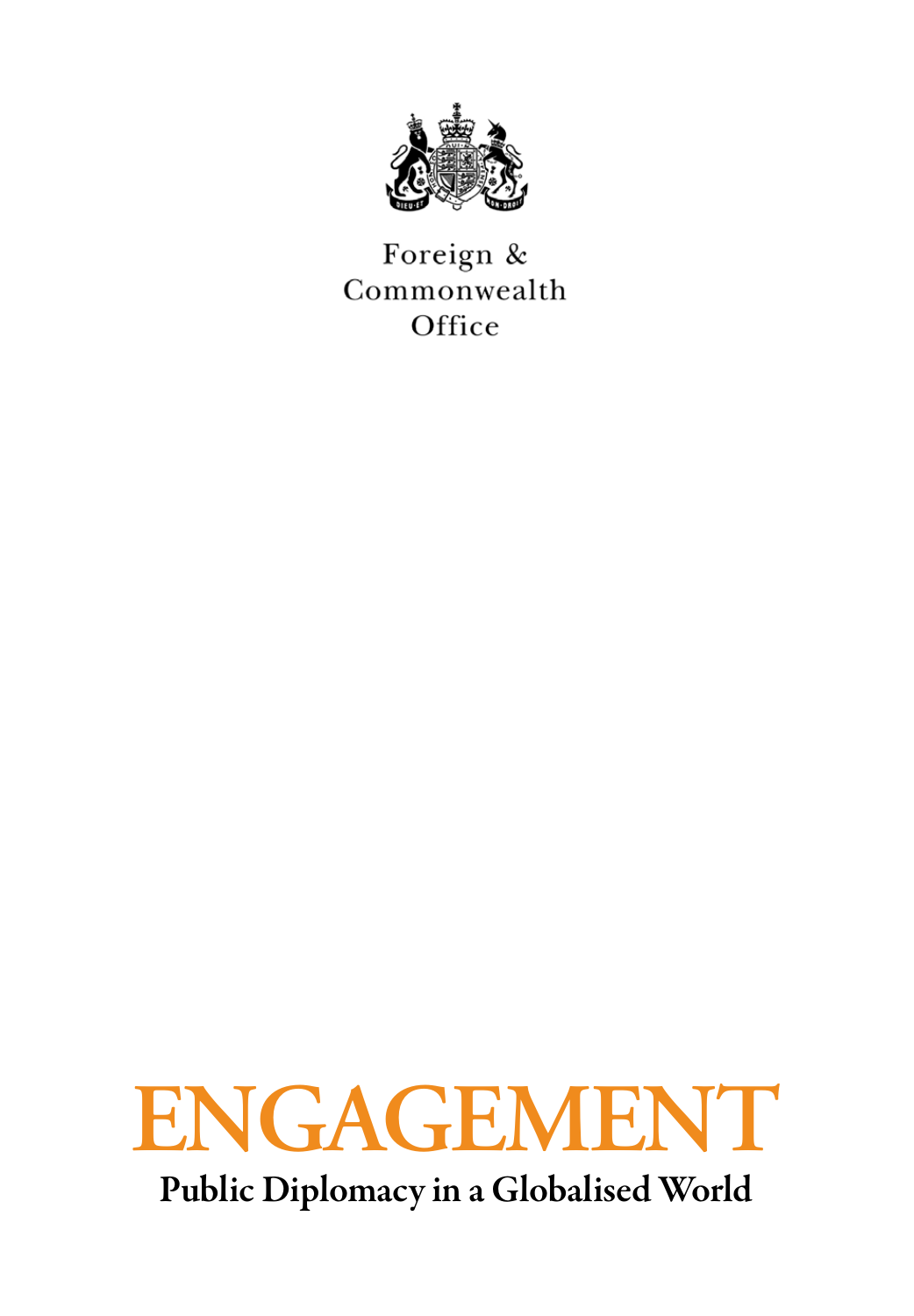#### Supervising Editors:

Jolyon Welsh and Daniel Fearn

Editorial Board Members:

Jolyon Welsh Daniel Fearn Andy Mackay Fiona Sinclair Timothy Smart

First published 2008 by the Foreign and Commonwealth Office, King Charles St, London SW1A 2AH

© Crown copyright 2008

The text in this publication (excluding the Royal Arms or departmental logos) may be reproduced free of charge in any format or medium providing it is reproduced accurately and not used in a misleading context. The material must be acknowledged as Crown copyright and the title and author of the source document specified.

Where we have identified any third party copyright material you will need to obtain permission from the copyright holders concerned.

Any enquiries relating to the copyright in this document should be addressed to the Office of Public Sector Information (OPSI), Information Policy Team, Kew, Richmond, Surrey TW9 4DU or e-mail:

licensing@opsi.gov.uk

Designed by: Rod Crowhurst, Foreign and Commonwealth Office

Cover image supplied by Getty Images

Printed by:

CW Print Group Prospect Business Park Langston Road Loughton Essex IG10 3TR

Available online at: www.fco.gov.uk/pdpublication

The views expressed in this publication are those of the individual contributors and should not be read or interpreted as statements of Her Majesty's Government (HMG) or Foreign and Commonwealth Office (FCO) policy. Nothing contained herein should be considered as giving rise to any legitimate expectation that HMG or FCO will take any action or adopt a particular position.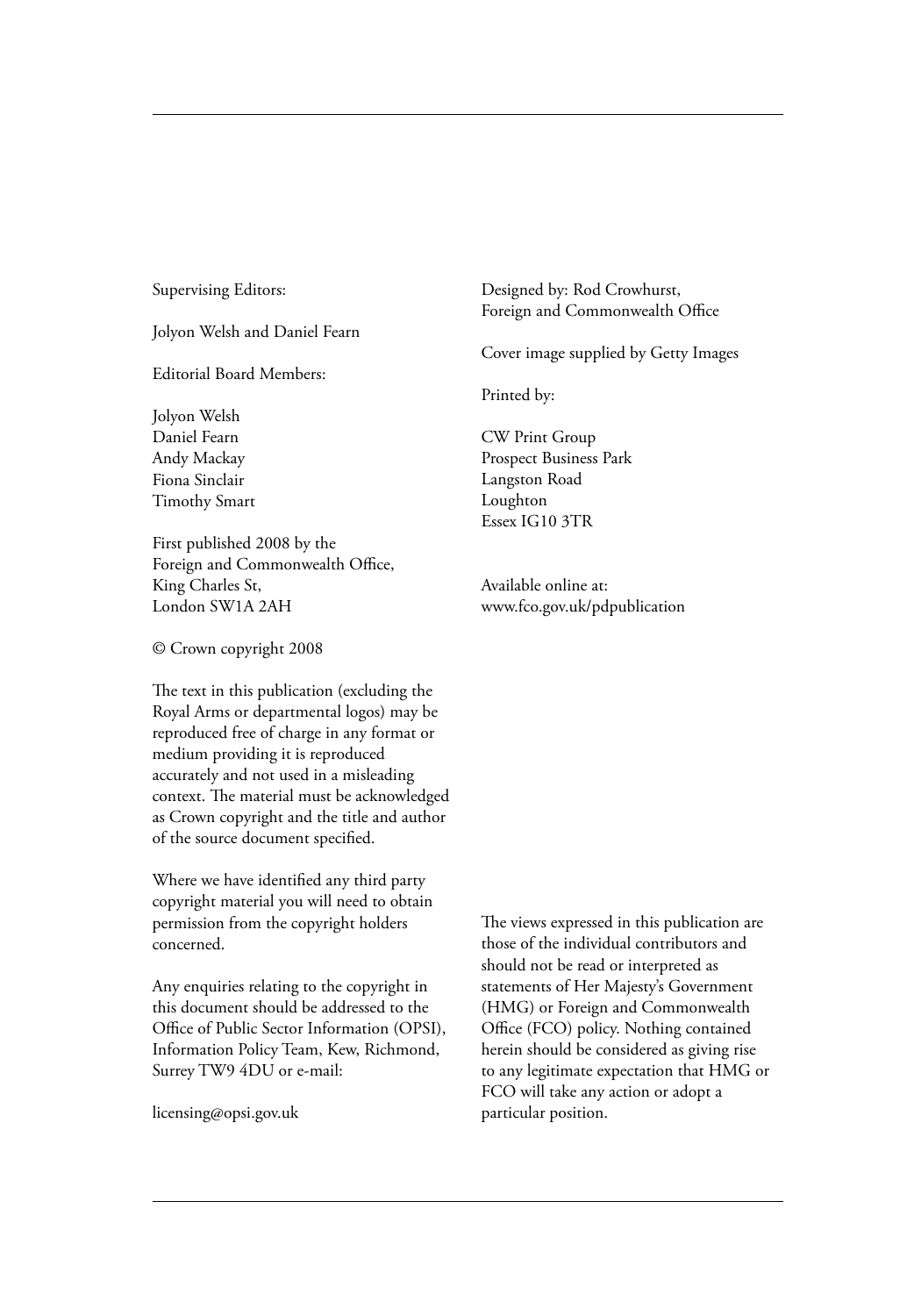# **CONTENTS**

| <b>FOREWORD</b>                                                                                                                                                                                                                                                                           | 5  |
|-------------------------------------------------------------------------------------------------------------------------------------------------------------------------------------------------------------------------------------------------------------------------------------------|----|
| 1 ENGAGEMENT<br>Jim Murphy MP, Minister for Europe, Foreign and Commonwealth Office                                                                                                                                                                                                       | 6  |
| 2 PUBLIC DIPLOMACY: SEVEN LESSONS FOR ITS FUTURE<br><b>FROM ITS PAST</b><br>Dr Nicholas J. Cull, Professor of Public Diplomacy, University of Southern California                                                                                                                         | 16 |
| <b>3 THE IMPORTANCE OF NATIONAL REPUTATION</b><br>Simon Anholt, Author, Researcher and Independent Member of the Foreign and<br>Commonwealth Office Public Diplomacy Board                                                                                                                | 30 |
| 4 TOWARDS A THEORY OF INFLUENCE FOR TWENTY-FIRST-<br>CENTURY FOREIGN POLICY: PUBLIC DIPLOMACY IN A<br><b>GLOBALISED WORLD</b><br>Alex Evans, Non-Resident Fellow, Center on International Cooperation, New York<br>University, and David Steven, Managing Director, River Path Associates | 44 |
| <b>5 RECONFIGURING PUBLIC DIPLOMACY: FROM</b><br><b>COMPETITION TO COLLABORATION</b><br>Brian Hocking, Professor of International Relations, Loughborough University                                                                                                                      | 62 |
| <b>6 CULTURAL RELATIONS: BUILDING NETWORKS TO FACE</b><br>TWENTY-FIRST-CENTURY CHALLENGES<br>Martin Davidson, Chief Executive, British Council                                                                                                                                            | 76 |
| 7 CROSS-CULTURAL COMMUNICATION IN A GLOBALISED<br><b>WORLD</b><br>Dr Marieke de Mooij, Independent Consultant in Cross-Cultural Communication<br>and Author                                                                                                                               | 90 |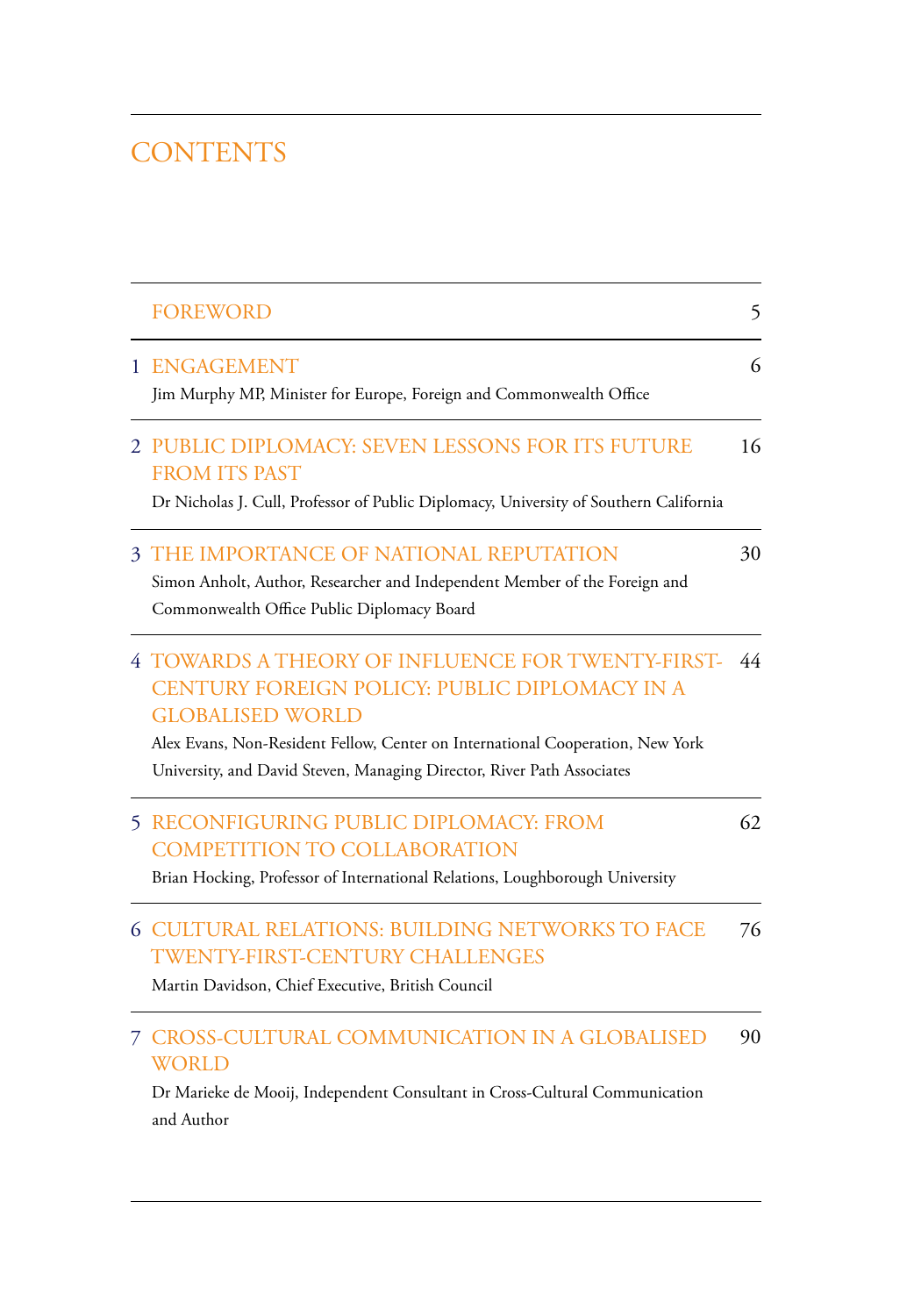#### 8 STRATEGIC COMMUNICATION AND BEHAVIOUR CHANGE: LESSONS FROM DOMESTIC POLICY 106

Conrad Bird, Deputy Director, Government Communication, Cabinet Office

#### 9 WEB 2.0 AND THE NEW PUBLIC DIPLOMACY: IMPACT AND OPPORTUNITIES 120

 Evan H. Potter, Assistant Professor, Department of Communication, University of Ottawa

#### 10 NO DANGLING CONVERSATION: PORTRAIT OF THE PUBLIC DIPLOMAT 134

 Daryl Copeland, Senior Advisor, Strategic Policy and Planning, Department of Foreign Affairs and International Trade, Canada

### CASE-STUDIES

#### 11 HOW GOVERNMENT, BUSINESS AND NON- GOVERNMENTAL ORGANISATIONS CAN WORK TOGETHER TO ADDRESS GLOBAL CHALLENGES 146

 Lucian Hudson, Foreign and Commonwealth Office, and Alan Anstead, Foreign and Commonwealth Office

### 12 MEASURING THE IMPACT OF PUBLIC DIPLOMACY: CAN IT BE DONE?

160

Louise Vinter, Foreign and Commonwealth Office, and David Knox, British Council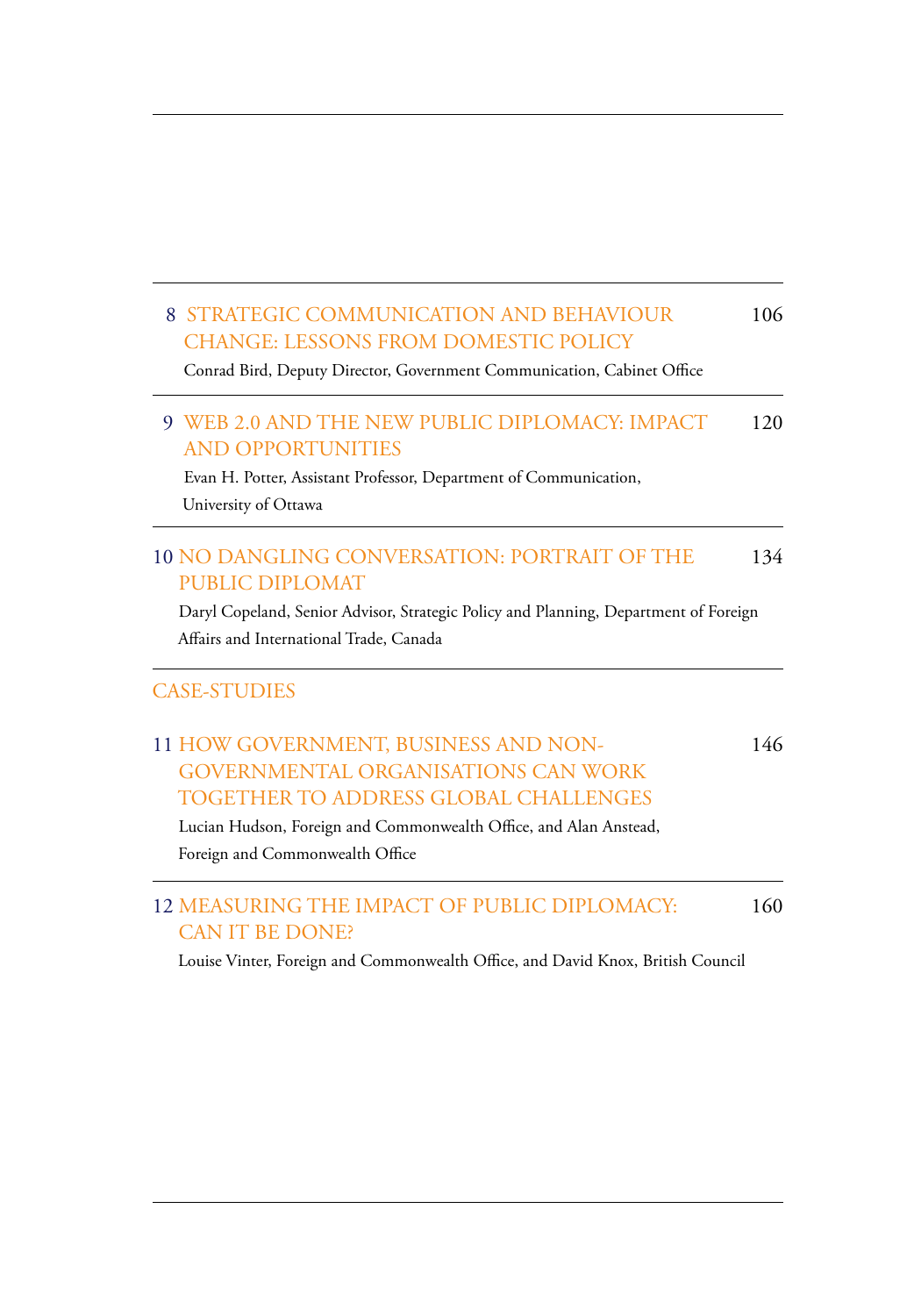# FOREWORD

By Jim Murphy MP, Minister for Europe, Foreign and Commonwealth Office



There are two responses to globalisation. One is to run and hide and the other is to engage.

Our vision is of 'engagement': with the British public, with other governments and, increasingly, with publics overseas. It is engagement with publics overseas that is the theme of this publication, building on the principles set out by Lord Carter in his review of public diplomacy

for the Foreign and Commonwealth Office in December 2005.

For foreign and domestic policy goals are becoming interdependent and global, and there are broad constituencies beyond governments who not only have an interest in achieving them but whose everyday decisions and actions will determine whether they can be met.

In parallel, technological change is making it possible for governments and publics to engage, in their own countries and globally, more rapidly and directly than ever before.

In this new context, public diplomacy must become an integral part of policy-making and delivery. Governments must go beyond simple messaging, towards dialogue and cooperation, in collective effort to find solutions to the global challenges exemplified by climate change, violent extremism or poverty.

My aim in commissioning this collection of essays, which is freely available online, is to generate debate and stimulate thinking on this issue in a way which will inform and inspire policy-makers. The individual chapters and case-studies represent a range of views and insights from practitioners and experts. None has the final word on the subject. But all reinforce the relevance, importance – and potential – of public diplomacy in a world subject to the forces of globalisation. I am very grateful to them for their contributions.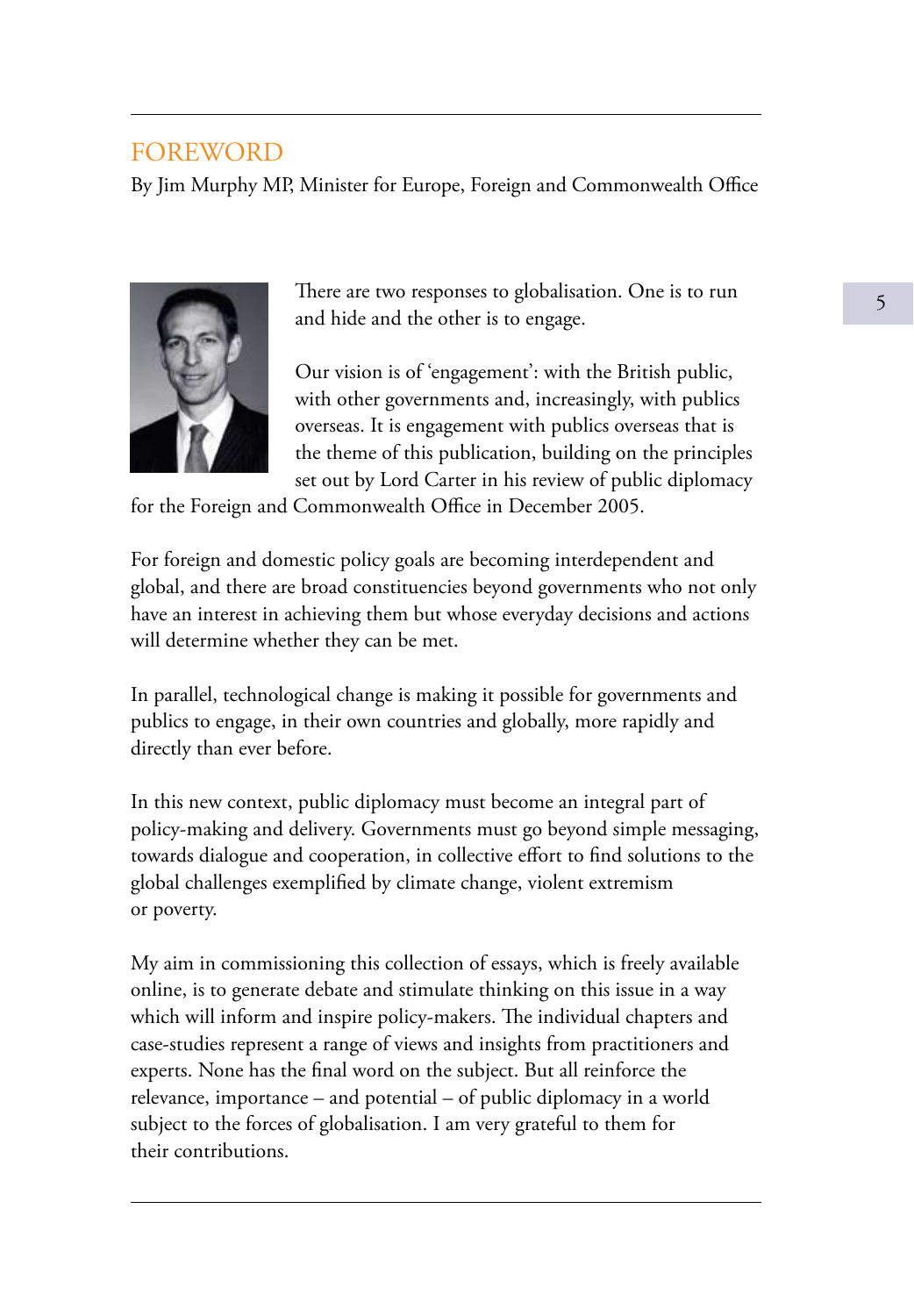### **JIM MURPHY MP**

Minister for Europe, Foreign and Commonwealth Office

Jim Murphy has been a Member of Parliament since 1997 and represents East Renfrewshire. He was appointed Minister for Europe at the Foreign and Commonwealth Office in June 2007 where his portfolio includes responsibility for public diplomacy. His previous government positions have been as Government Whip, Parliamentary Secretary at the Cabinet Office and Minister of State for Employment and Welfare Reform at the Department for Work and Pensions.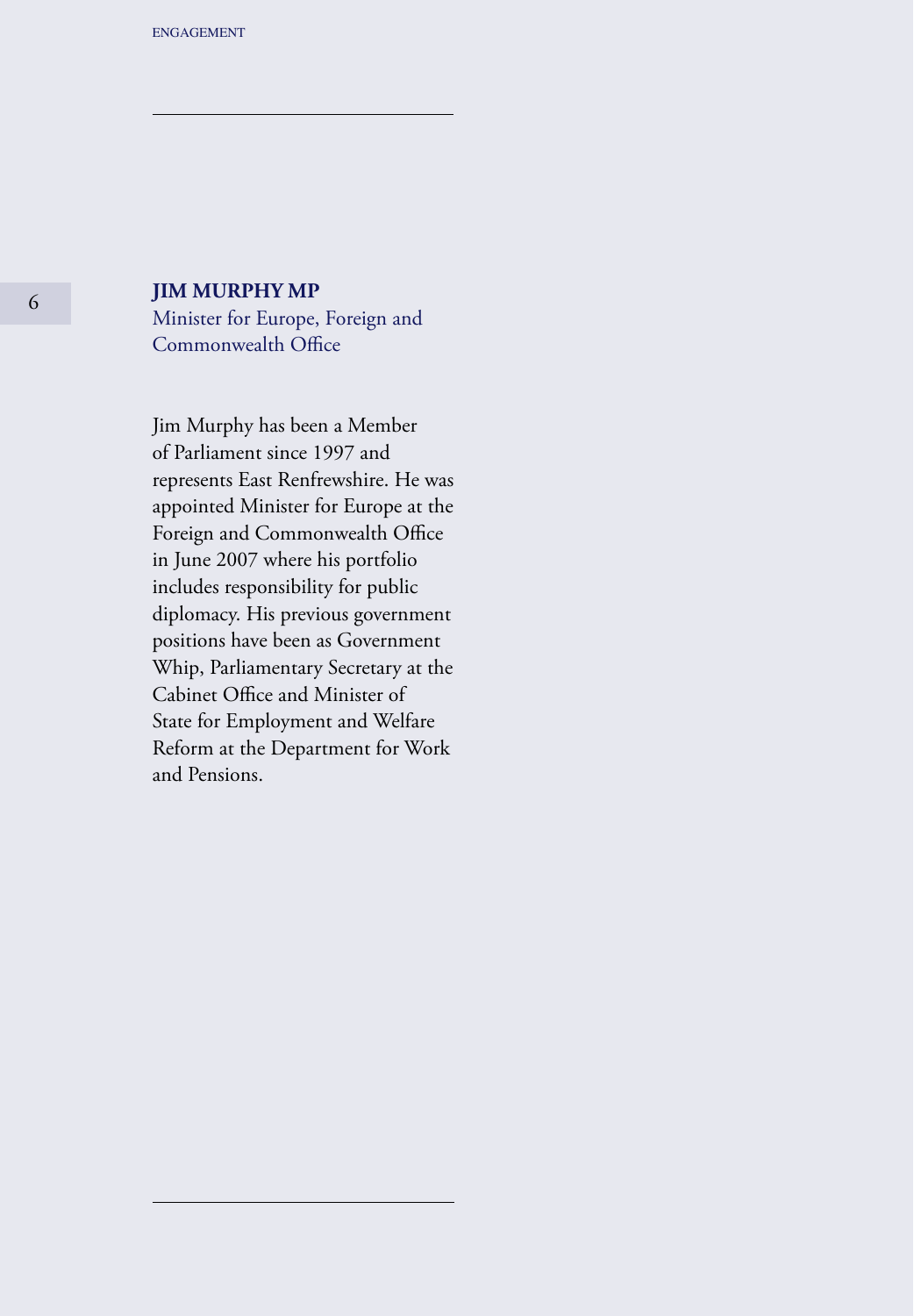## 1 ENGAGEMENT

### **EXECUTIVE SUMMARY**

**We need a public diplomacy which fits our time. The policy issues which confront us are increasingly global. Systematic engagement with publics both at home and abroad will be required if we are to identify and implement solutions. Policy-makers and diplomats must work with a wider range of constituencies beyond government, moving towards a more open, inclusive style of policy-making and implementation. Understanding of complexity, difference, networks and cultural heritage will be needed, alongside more imaginative use of technology. Engagement, conducted with energy, ambition and creativity, must be the hallmark of contemporary public diplomacy**.

Public diplomacy isn't new. The Roman republic invited the sons of neighbouring kings to be educated in Rome. $<sup>1</sup>$  Napoleon, when he invaded</sup> Egypt, planned to order the entire French army to convert to Islam to help establish French rule.² During the Second World War, Winston Churchill successfully presented the largest empire the world had ever known as a plucky underdog to win over US hearts and minds. These were three different strategies, each designed for the challenges of its time and place.

The challenge of our own era is to recognise that we can help achieve our foreign policy goals through engagement with foreign publics and that our success depends on cooperation.

Faced with global challenges, many people become fatalistic: there's nothing we can do about global warming, or radicalisation or hunger; so let's do nothing. But governments and diplomats can't stick their heads in the sand and hope that the internet will go away. That carbon emissions will cease overnight. That the 191 million individuals living outside their countries of birth will suddenly pack up and go home. $3$  That avian flu can be turned away at a border for not having a valid visa.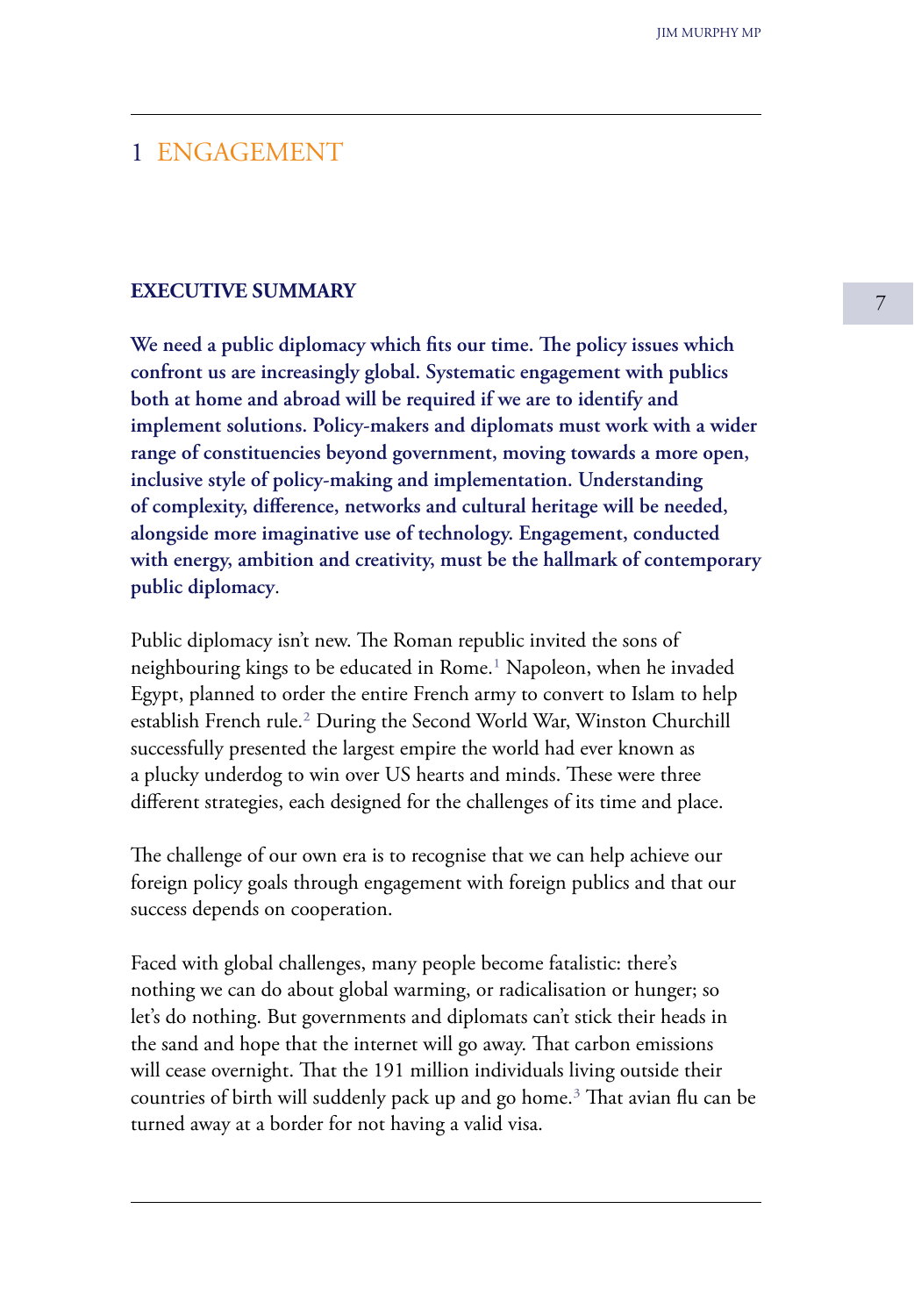We can stand against new-age fatalism and assert our ability to change the world for the better – if we engage with others. We need to hone our diplomacy to fit our time, our environment and our challenges.

The hallmark of a successful state, and of a successful diplomat, lies in this capacity to adapt. This isn't new. In 1620, Francis Bacon warned that the invention of printing, gunpowder and the compass had 'changed the whole face and state of things throughout the world', adding that 'it is well to observe the force, virtue and consequence of discovery'.

### **Connecting with the global public**

The Foreign and Commonwealth Office's foreign policy priorities respond to the key threats facing our interests today: to stop terrorism and weapons proliferation and tackle their causes; to prevent and resolve conflict; to promote a low-carbon, high-growth, global economy; and to develop effective international institutions.

These objectives – and the threats behind them – are shared with other states. If I substitute for 'Foreign and Commonwealth Office' in the preceding paragraph, the French 'Quai d'Orsay' or the US 'State Department' or the 'Ministry of Foreign Affairs of South Africa', wouldn't these priorities still make sense? The days of diplomacy as a means just of delivering narrow national self-interest are gone. The basis for joint action is unprecedented in peacetime.

More than ever before, publics have become vital players in international policy. Publics are ultimately the winners or losers when the world succeeds or fails in tackling global challenges. A rise in sea levels will affect us all; but it is the poorest people who will be hit first.

But we should not view the public simply as being passive recipients of diplomacy. Today, publics have a much greater say in the decisions their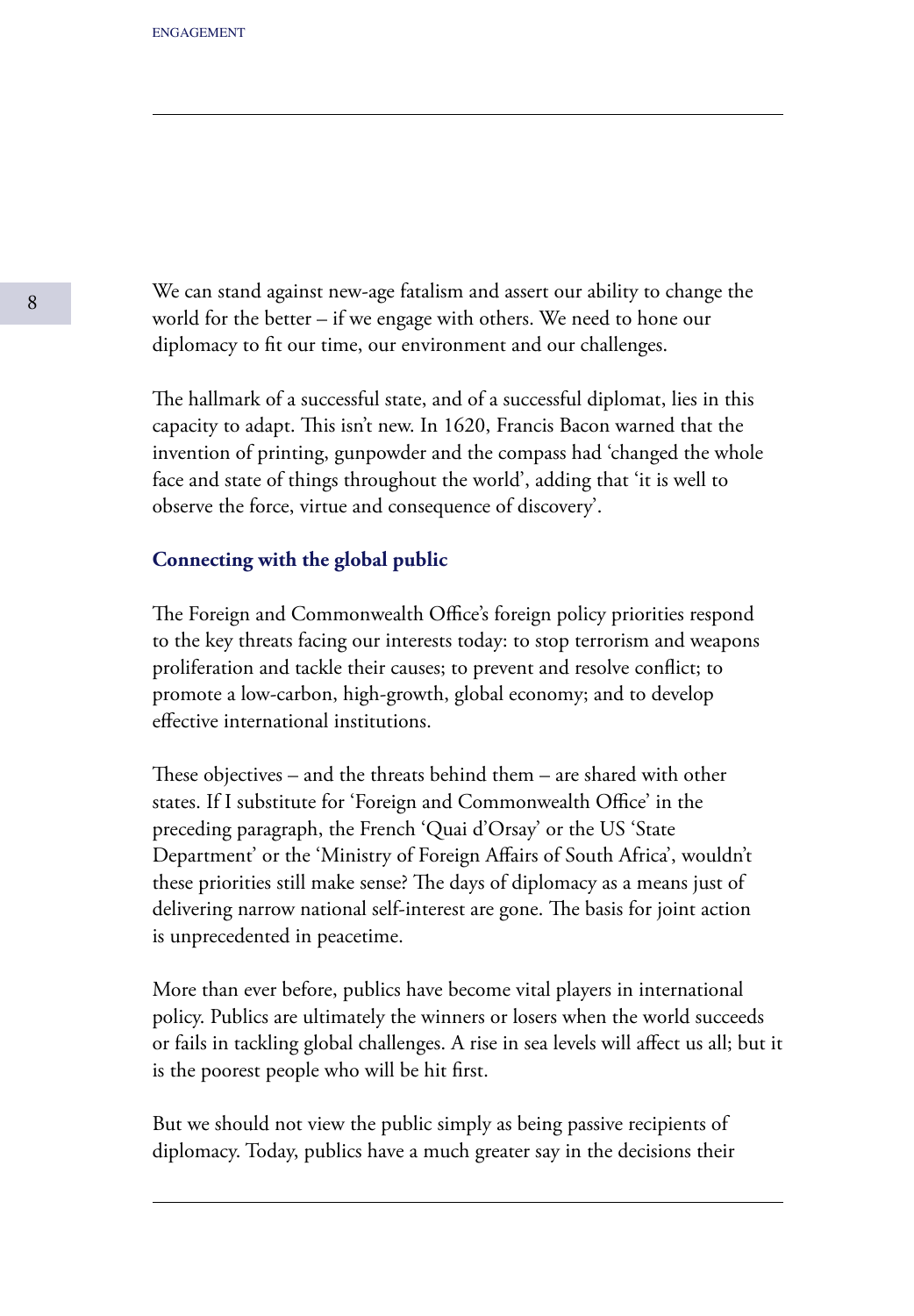<sup>9</sup> governments make than they have ever had. And terrorism, climate insecurity, conflict, poverty are man-made problems. The decisions people make about their own lives can have a direct impact on the rest of the world, whether by repudiating terrorism or by changing their own behaviour to prevent climate change.

It's important not to underestimate the extent of this shift. David Kelly, a former British ambassador to Moscow, who served in 1920 as Third Secretary at the British representation in Buenos Aires, set out that the 'primary business [of diplomats] has been and always will be to cultivate whatever groups actually influence policy'.<sup>4</sup> Kelly was right. But in 1920s Latin America, he concluded, influence was vested in a small cabal of powerful men. So in a sense, his diplomacy was easy. It was about getting access to these men and talking to them. Writing his memoirs in 1952, Kelly derided as a 'pathetic fallacy' the 'notion that the Ambassador should cruise around trying to get contacts with "the man in the street"'.

There are still some states today where this might hold true. But over recent decades, in many countries, power has shifted from the elites to the public. The 'pathetic fallacy' has become a strategic necessity.

Governments still need to talk to other governments. And they will still need to engage small groups of particularly influential individuals. From time to time, governments will still need to bring military force to bear in international affairs. But we need also to reach out to the public – to all those whose actions affect our ability to deliver – and work with them to develop and implement international policy solutions.

### **Putting the public back into public diplomacy**

It's easy to talk about engagement. Who could argue that engagement is a bad thing? But often we claim to be engaging when what we're really doing is broadcasting.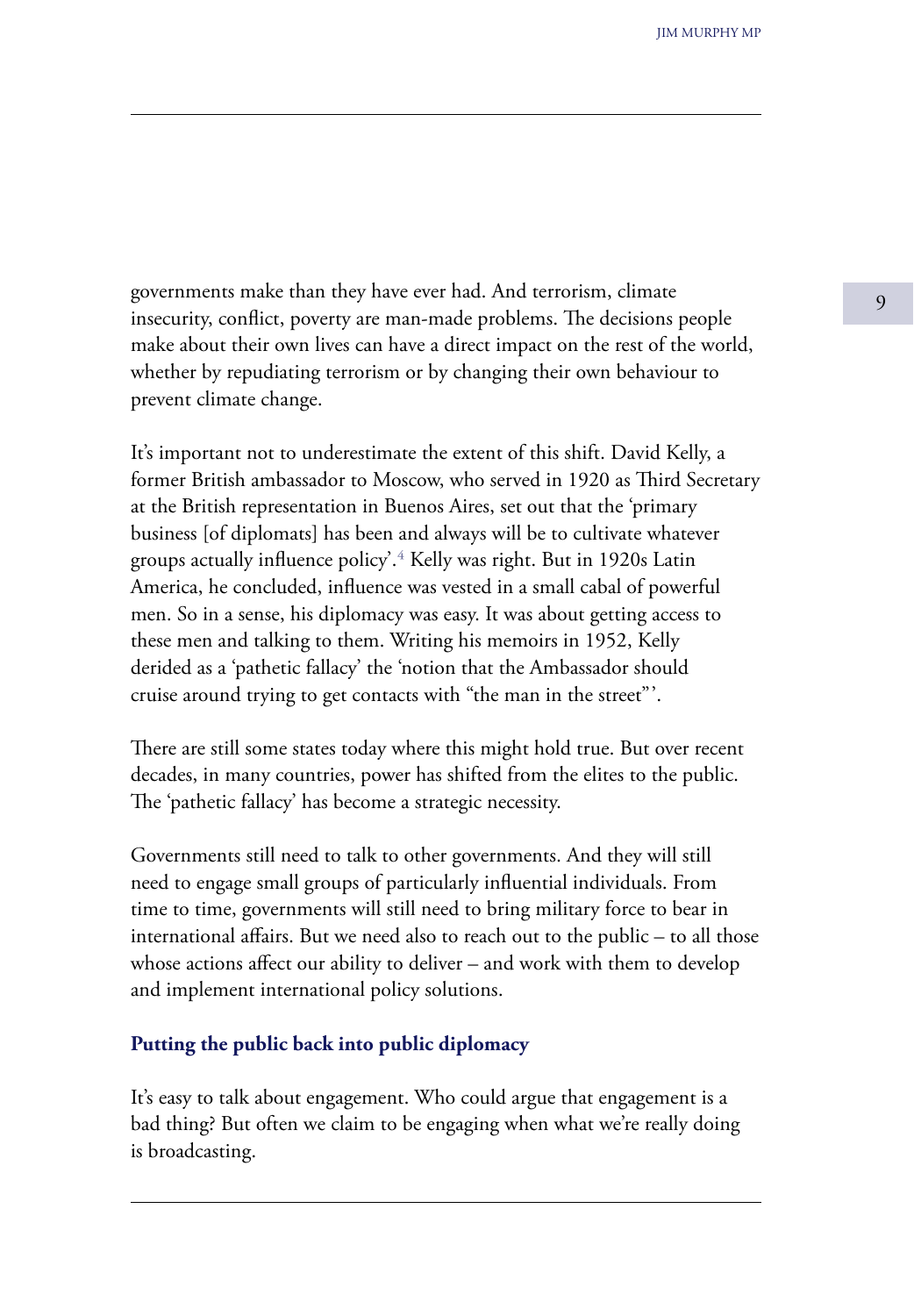I believe the key is for us to take the model with which the best diplomats are already very familiar, finding and implementing solutions with other governments and small groups, often of elites, outside government, and to apply it to engagement with a more diverse range of stakeholders and, where necessary, with the broader public.

First, foreign ministries must stop seeing public diplomacy as a form of public relations, shouting out core messages and top lines, louder and louder, in the false belief that they haven't been heard clearly enough. To succeed in today's world, we need genuine engagement, not clumsy propaganda.

Second, they must also recognise that adopting an old fashioned nation-branding approach to public diplomacy doesn't change what people really think of other countries. And even if it did, it would not address our real objectives. There is value in niche messaging to specific groups about aspects of our countries, for example to encourage tourism or inward investment. But this only works in tightly circumscribed areas.

Third, we must engage genuinely at all stages in the policy cycle, from research and analysis through policy formulation to policy implementation and finally evaluation. The era of generating policies in a Foreign Office silo has gone. The answers to global challenges are out there in the world.

Foreign ministries and embassies will be at their most valuable as global or local hubs for knowledge and for co-creation and co-implementation of solutions, not purporting to be experts on the detail of the vast range of issues they deal with nor to have themselves the ability to impose fixes on the rest of the world.

Finally, we need to understand that different situations will require different approaches. Sometimes the most effective public diplomacy will be conducted in the media spotlight. But sometimes public diplomacy is more effective when it isn't carried out **in** public.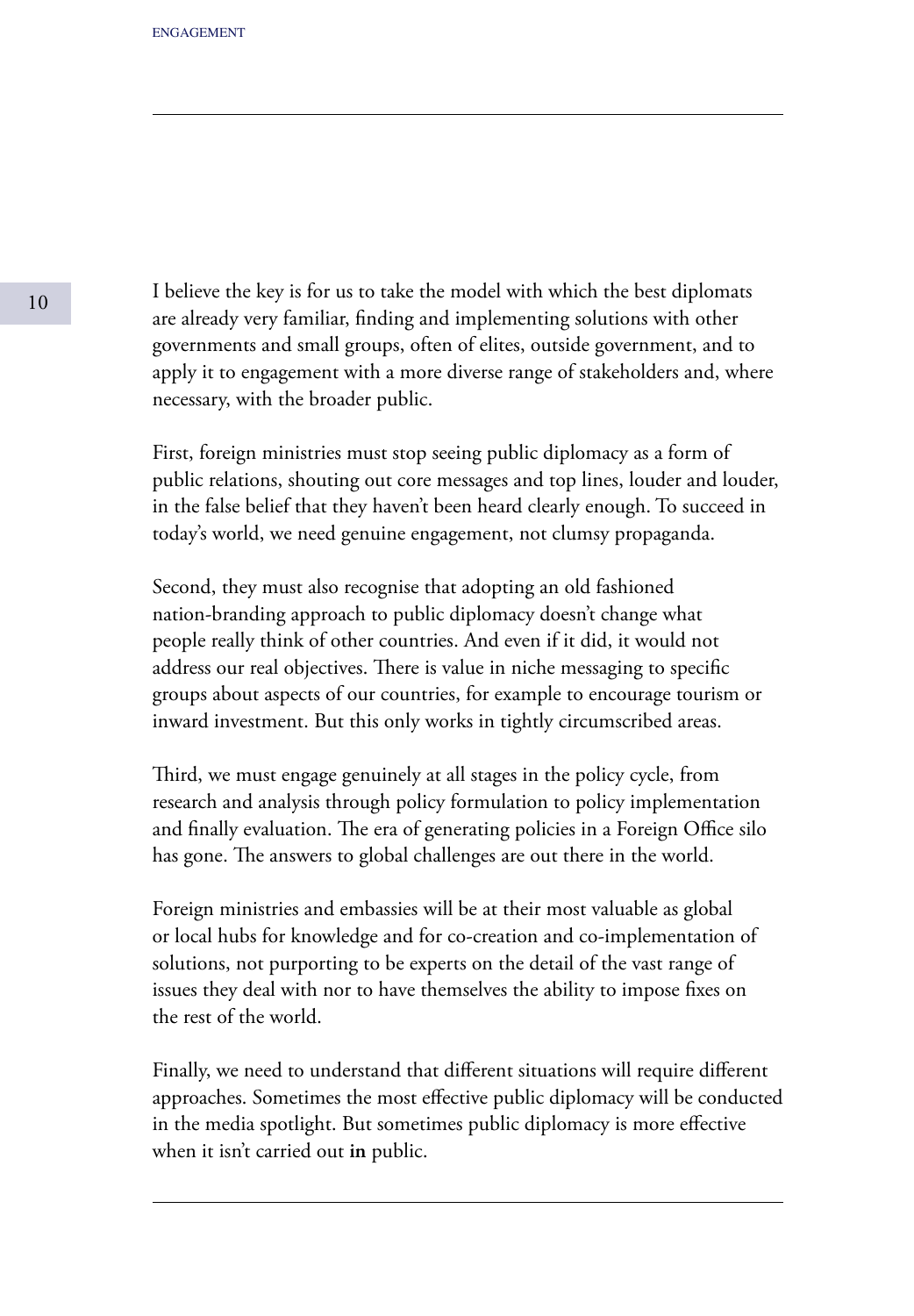# **The modern public diplomat** 11

So far in this chapter I have talked about the changing environment for diplomacy and the need to bring more people into foreign policy. All this implies change for the way foreign ministries, embassies and diplomats do business themselves.

The best diplomats are specialised generalists, who excel in a range of core skills that equip them to tackle any situation thrown at them. We expect diplomatic staff to move seamlessly from negotiating trade agreements to organising international conferences to evacuating their nationals in a crisis to running development programmes.

These core skills remain as valid as ever. But as the world changes around them, diplomats need to adapt; to find new ways of working and to develop additional skills.

The biggest single challenge for the world's diplomats is to deliver real – and timely – progress on global problems like climate change and poverty.

Of course, this will not be easy. International relations are vulnerable to inertia and the pursuit of the lowest common denominator; too often, legacy counts more than what's on the horizon. This has to change. In the future, the most effective diplomatic services will be driven by a new sense of activism, operating nimbly and flexibly, and able to show clear victories in delivering real-world change.

Identifying key stakeholders was once relatively straightforward. We knew who affected our interests and where to find them – normally in the smart clubs and large houses of capital cities. Now the range of stakeholders on the important issues of the day can be huge – inhabiting every corner of a country – not just the corridors of power, but the slums, the business districts and the suburbs. And it's much more difficult to work out who among them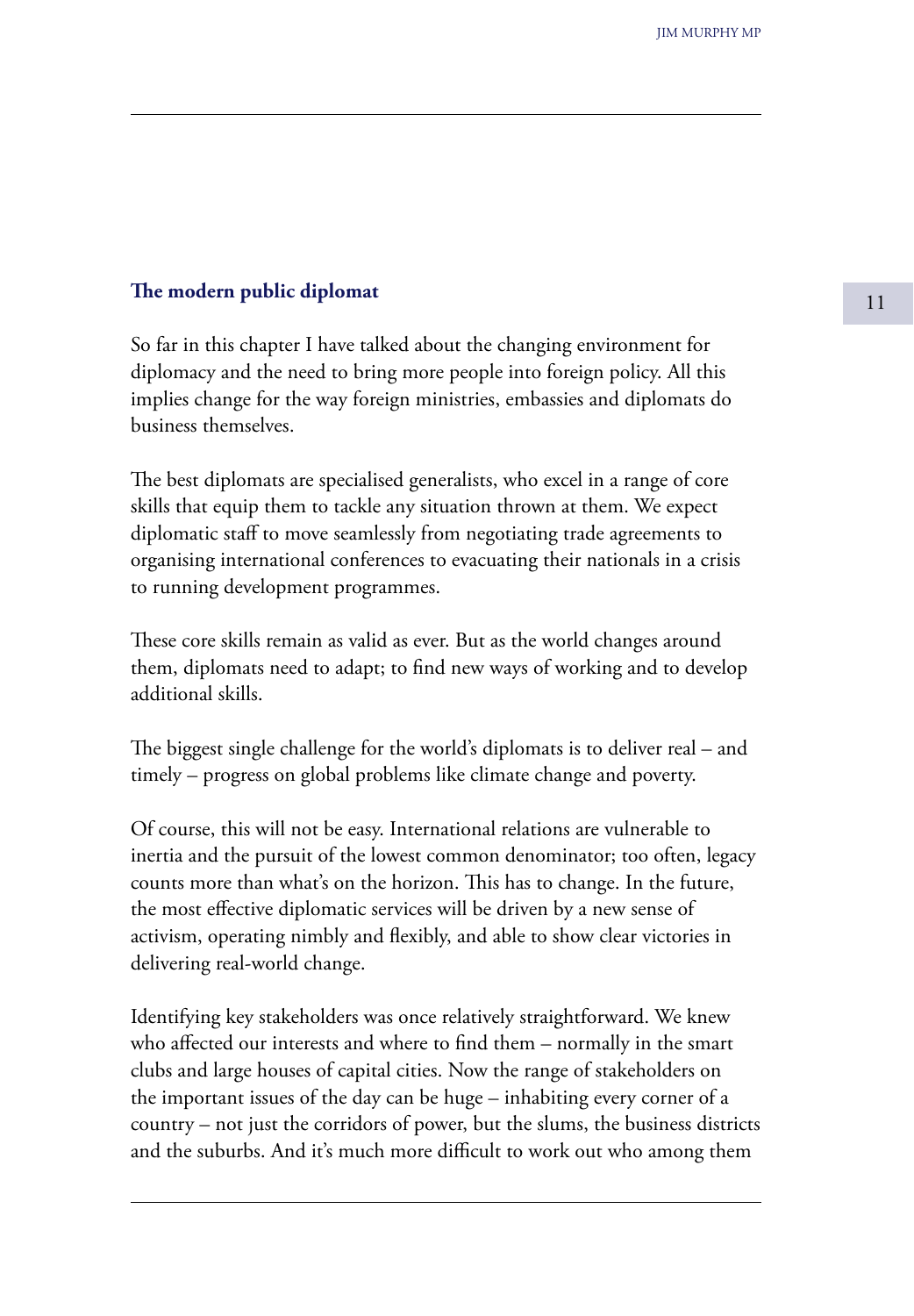are our key partners – where's the knowledge, where's the influence, who can make things happen? Malcolm Gladwell and Mark Earls have both written fascinating studies on influence and change.<sup>5</sup> Foreign ministries need to learn from other organisations – particularly campaigning NGOs, which are experts in this field.

Diplomacy is often seen as a secretive business, by both those within and those outside the diplomatic world. This made sense when diplomacy was a zero-sum game of narrow national interest. And of course there will always be diplomatic secrets. But if we want to bring more people, with their knowledge and energy and creativity, into policy-making and policy delivery (for example, in the way that Nicholas Stern has managed to do on climate change), $\epsilon$  our default position must be to open up our doors for dialogue.

The most damaging charge that can be made against diplomats is that they have been co-opted by their hosts – no longer seeing the world from the perspective of their own foreign ministries or treasuries. But this ability, to see the world from others' perspectives and to use this knowledge, not just to find better ways of persuading them but to inform our own policy-making, is a vital diplomatic role. When global problems require global solutions, how can we make international policy unless we understand how the world looks standing in others' shoes? Or, put another way, what is people's motivation to act responsibly on climate security or radicalisation if they have no shoes?

A more interconnected world is becoming more complex. As people are faced with worldwide brands and products, many think more about their own unique heritage and define themselves more by it. So cultural heritage becomes more important, and often more fruitful, as an avenue for engagement. A deep-rooted respect for land, a cultural tradition of justice, an underlying religious pacifism, may be sound bases for discussion of the environment, law or terrorism. Cultural heritage and personal identity are increasingly important drivers of behaviour. Engaged public diplomacy is sensitive to values-based behaviour.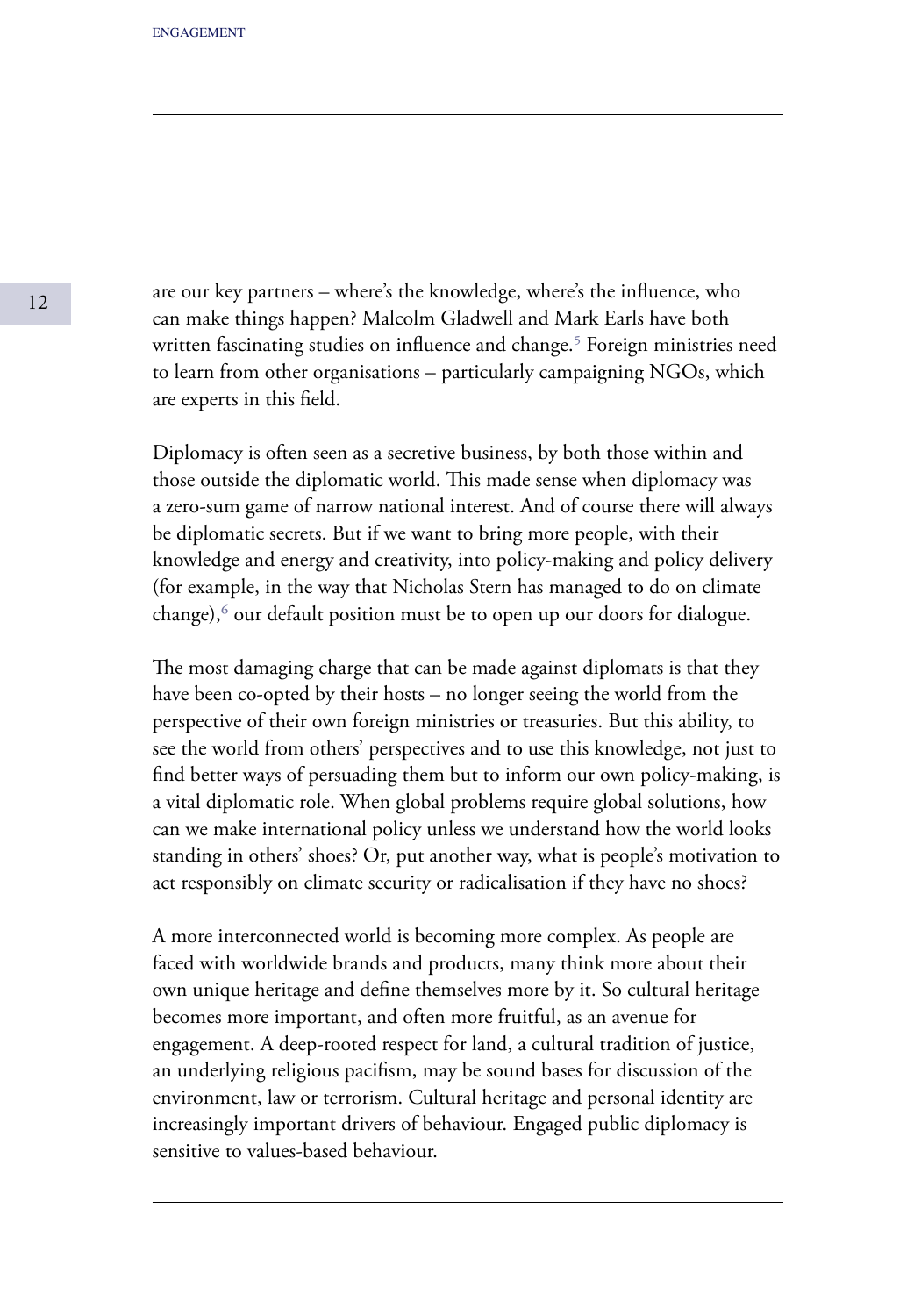This approach to public diplomacy means that gaining an understanding 13 of other people becomes increasingly challenging. Diplomats need to understand radicalised youth, energy consumers, rainforest loggers. They need to find out what motivates people, where our common interests lie. They need, for example, to know in some detail what might cause an Afghan tribesman to reject the Taleban and buy into a long-term democratic vision for Afghanistan.

Diplomats have traditionally used the same suite of tools to do their jobs. There's nothing wrong with these. Conferences and visits have their place. A busy hour spent at a cocktail party by a junior political officer soaking up information can deliver as much as a week of calls and meetings. Ambassadors' dinner parties, bringing the leading figures on a particular issue around a table for an informal discussion, can still be one of the fastest ways of developing common solutions to shared problems. All of these established diplomatic practices are necessary, but they are no longer sufficient.

But diplomats are less good at engaging larger and more diverse groups. One of the big challenges for diplomats will be to get more creative, to attract interest, to listen, to engage and to explain, to compete against the noise of thousands of other voices. In particular, diplomats need to learn how to use the internet.

### **Ambassador to the World Wide Web**

Engaged public diplomacy is more than internet activism, but better use of the internet is essential. Until now, in common with most diplomatic services, we at the Foreign and Commonwealth Office have used the internet as a cost-effective way of providing services and information. And we have done this very successfully, reaching far more people more cheaply, more quickly and more easily than ever before. But we are only scratching the surface of what's possible.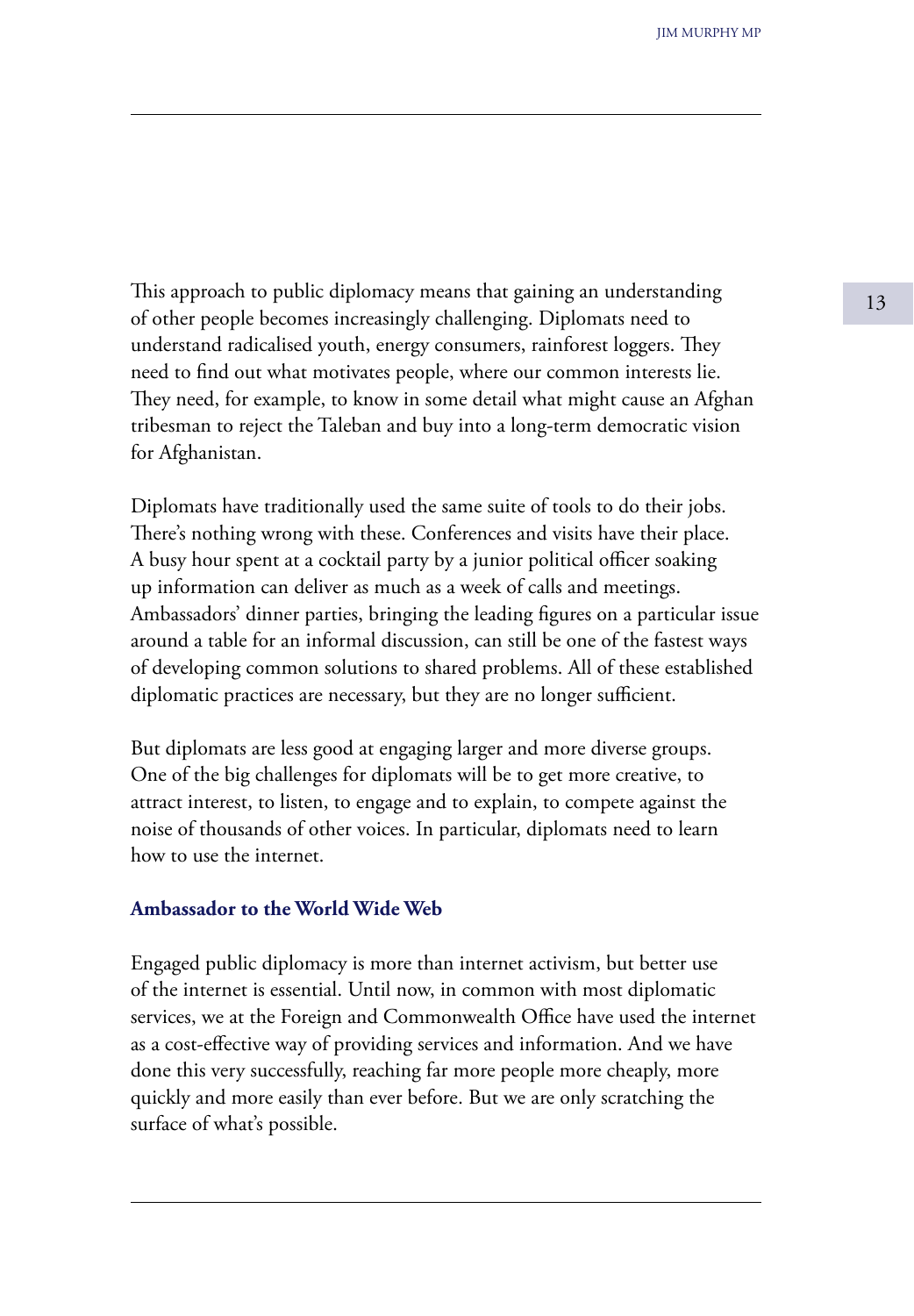If the internet were a foreign country – the largest country in the world – our presence in it would be the equivalent of a static information booth. This is fine for those who want a visa, or travel advice, or to see what we've been saying publicly about the UN or the Middle East. But we need to use the internet in an entirely new way – to connect with those who don't get invited to diplomatic dinners and receptions on the policy issues which matter most. We need to use the internet to invite people into the policy-making process, to work with them to implement solutions. And we need to get out and about more on the web, recognising that we need to go to where other people are, rather than expecting them to come to us.

### **Civilian surge**

We have set ourselves an enormous task – genuine engagement with people around the world to solve the challenges of our time. This engagement should be based on ideas and knowledge, on the development of solutions to common problems, rooted in a belief that the future of the world is in the hands of its people.

We must, of course, as in the past, continue to engage with foreign governments, and do so effectively. But we will also work with new partners, understanding and using what our Foreign Secretary has called a 'civilian surge in foreign policy'.

Where in the past diplomacy was often about fissures, in the twenty-first century it will be increasingly about fusion – the fusion of diplomatic challenges into big global issues which affect us all; the fusion of domestic and international agendas; and, if we are successful, the fusion of governments and publics around the world in the pursuit and implementation of solutions. Fusion diplomacy understands that our biggest threat still comes from other states – the states of inertia, inaction, indifference and withdrawal. Here lies the real challenge that the new public diplomacy must address.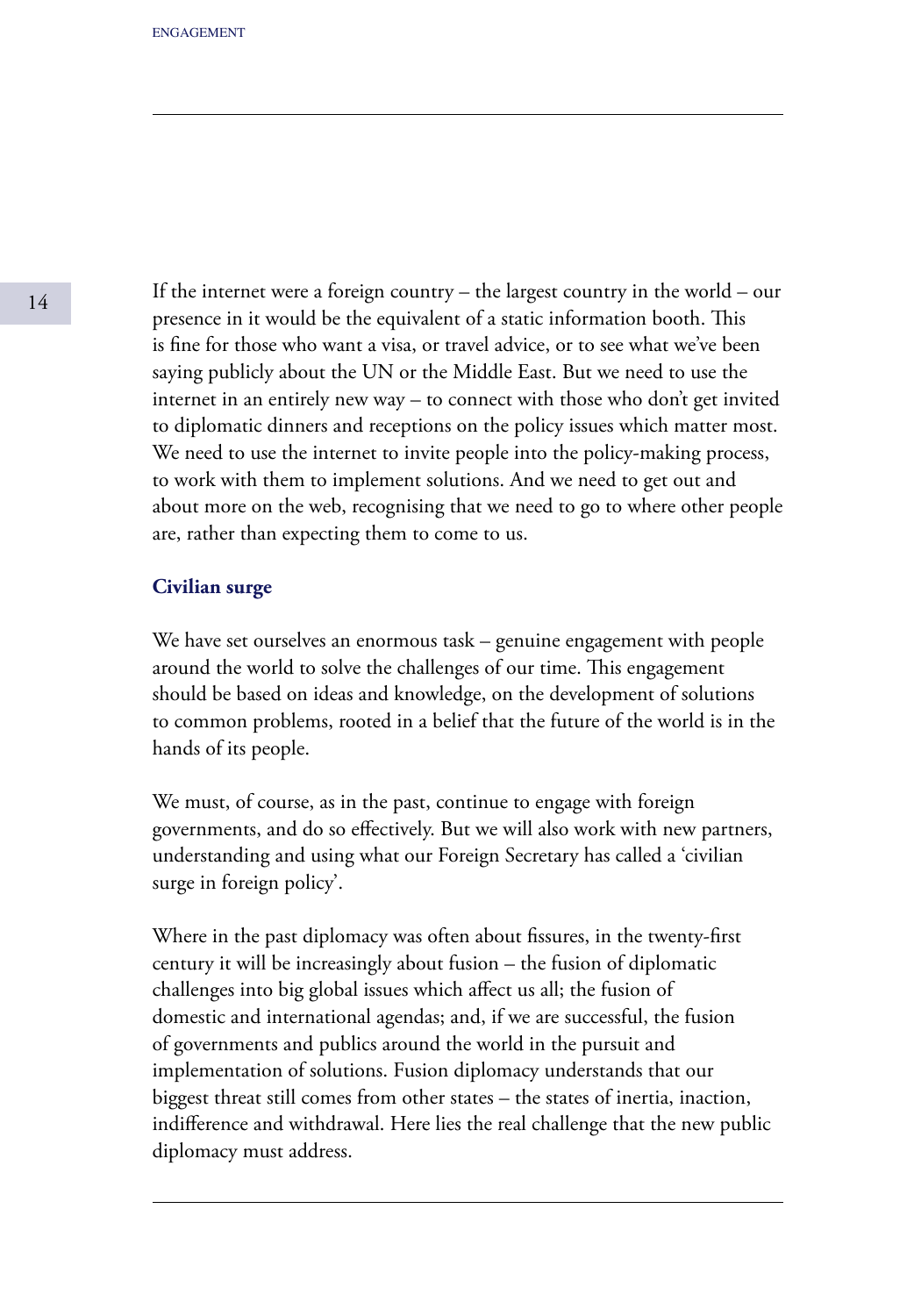#### **Notes**

- See chapter 2 in this volume by Nicholas Cull. **1**
- For a full account of Napoleon's Egyptian campaign, see Maya Jasanoff, *Edge of empire*  **2** (London: Fourth Estate, 2005), pp. 132–48.
- See UN report, *Trends in total migrant stock: the 2005 revision*, CD-ROM **3** (New York and Geneva: United Nations, Feb. 2007).
- David Kelly, *The ruling few, or the human background to diplomacy* **4** (London: Hollis & Carter, 1952), pp. 117–118.
- Malcolm Gladwell, *The tipping point: how little things can make a big difference*  **5** (Boston and London: Little, Brown, 2000); Mark Earls, *Herd: How to change mass behaviour by harnessing our true nature* (New York: Wiley, 2007).
- Nicholas Stern, *The Stern Review on the Economics of Climate Change*  **6** (Cambridge: Cambridge University Press, 2007).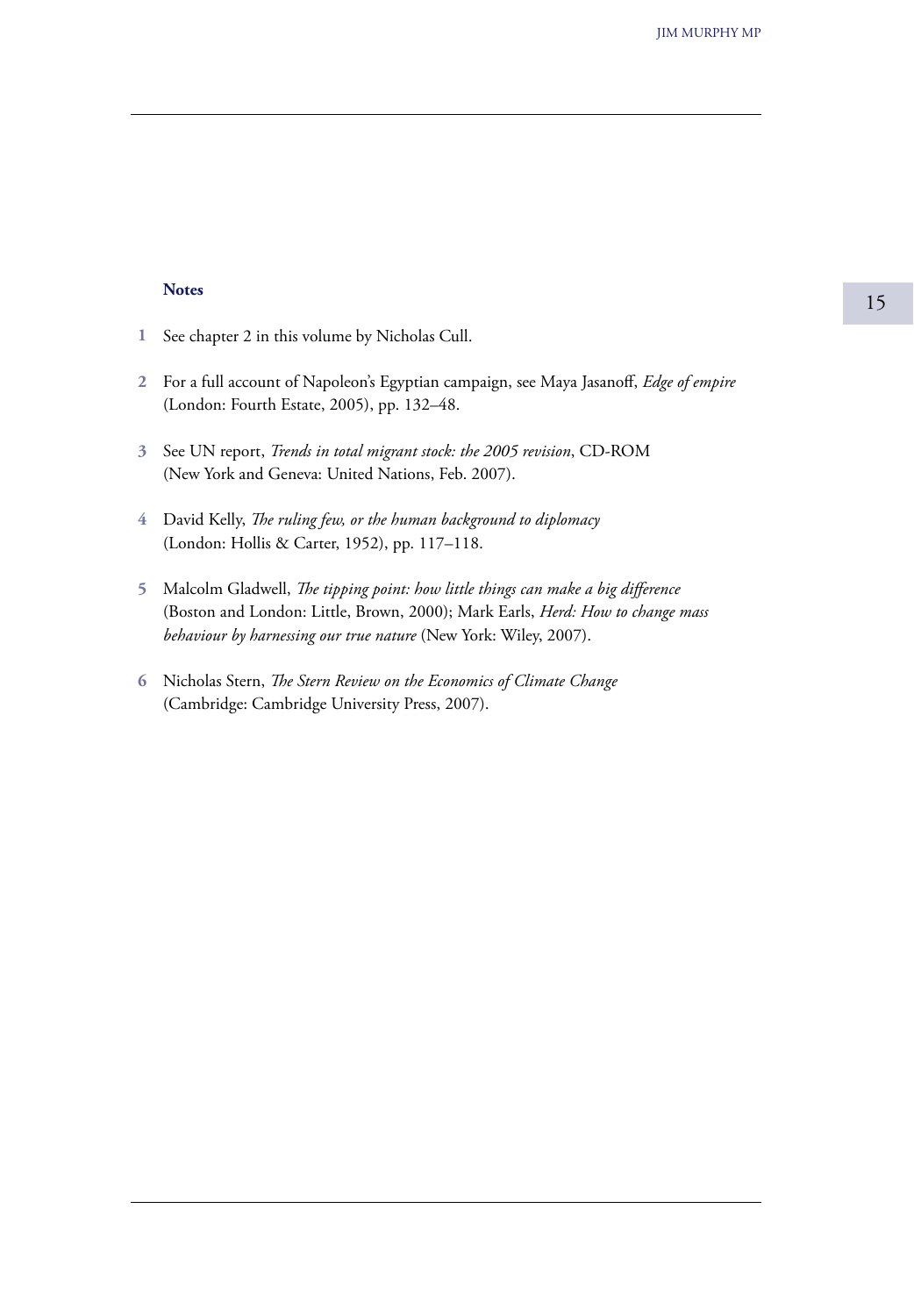### **Dr NICHOLAS J. CULL**

Professor of Public Diplomacy, University of Southern California

Dr Nicholas J. Cull is Professor of Public Diplomacy at the University of Southern California in Los Angeles, where he directs the Master's in Public Diplomacy Program. He previously held the Chair in American Studies at the University of Leicester.

Dr Cull earned both his BA and his PhD at the University of Leeds. While a graduate student he studied at Princeton University as a Harkness Fellow of the Commonwealth Fund of New York. He is the President of the International Association for Media and History and a Fellow of the Royal Historical Society.

His publications include *The Cold War and the United States Information Agency: American propaganda and public diplomacy, 1945–1989* (Cambridge University Press, 2008).

The views expressed in this chapter are those of the individual contributor and the Foreign and Commonwealth Office (FCO) is not responsible for the content.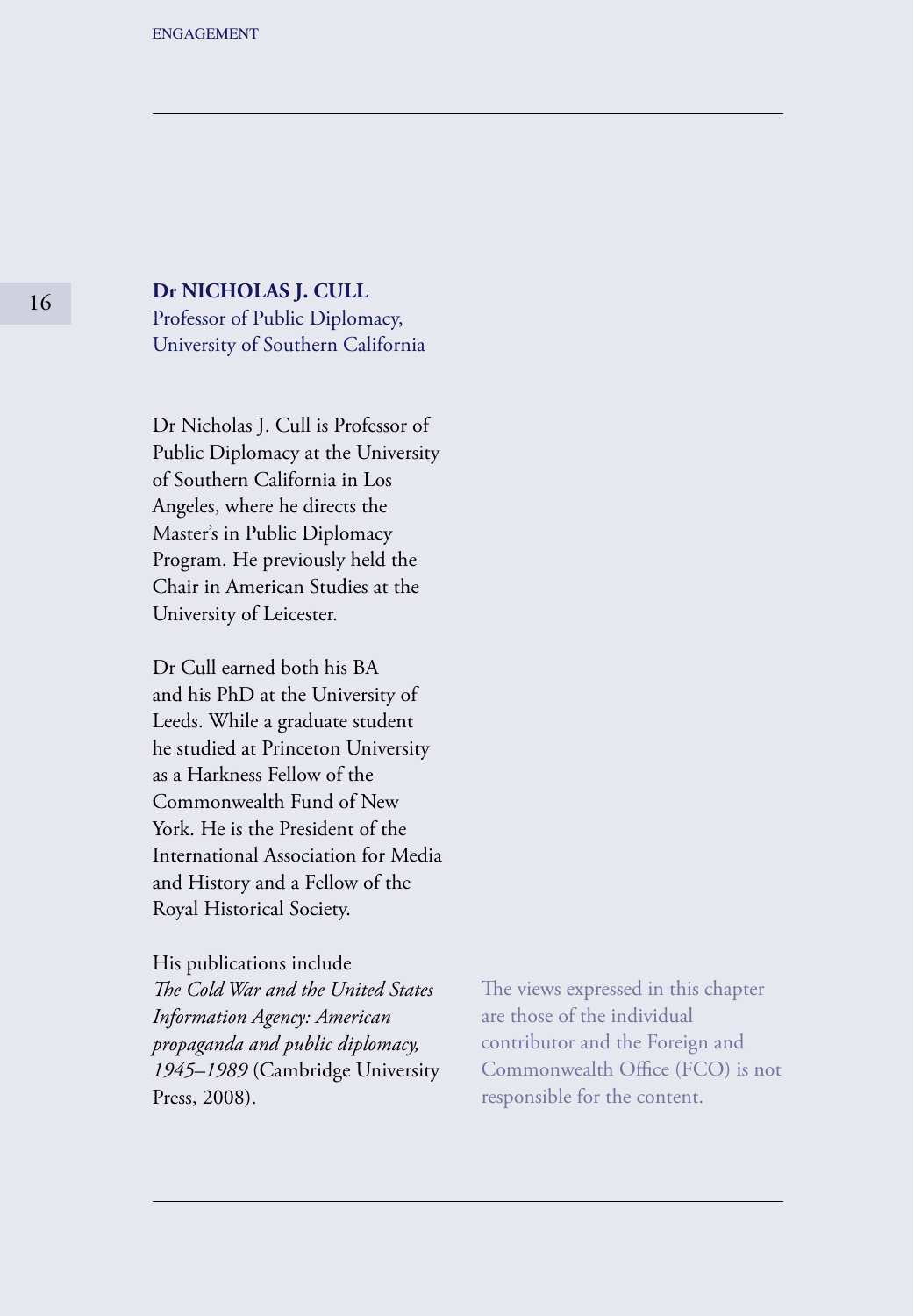## 2 PUBLIC DIPLOMACY: SEVEN LESSONS FOR ITS FUTURE FROM ITS PAST

### **EXECUTIVE SUMMARY**

**This essay examines the history of public diplomacy and identifies seven lessons from that history. These are: (1) Public diplomacy begins with listening. (2) Public diplomacy must be connected to policy. (3) Public diplomacy is not a performance for domestic consumption. (4) Effective public diplomacy requires credibility, but that has implications for the bureaucratic structure around the activity. (5) Sometimes the most credible voice in public diplomacy is not one's own. (6) Public diplomacy is not always 'about you'. (7) Public diplomacy is everyone's business. The essay considers the relevance of these lessons for the 'new public diplomacy' that has emerged over the last decade. It concludes that this new era has opened up fresh possibilities, but has not erased the relevance of the history of public diplomacy. On the contrary, the lessons of the past seem even more relevant in an age in which communications play an unprecedented role.**

Edmund Gullion had a problem. It was the spring of 1965 and, newly retired from a distinguished diplomatic career crowned by service as the US ambassador to the Congo, he had accepted the post of Dean of the Fletcher School of Diplomacy at Tufts University in Medford, Massachusetts. He was eager to set up a research and teaching centre to focus on an emerging dimension of international relations – that which concerned the conduct of foreign policy through engagement with international publics.

In the past he had toyed with the term 'total diplomacy' for such work, but the phrase seemed clumsy and did not carry the nuance that he needed. The term that sprang most often to his mind was 'propaganda', but its negative connotations – shades of Dr Goebbels – placed it beyond the pale. In the event, he picked a phrase that had been bubbling under the surface since the days of Woodrow Wilson: 'public diplomacy'.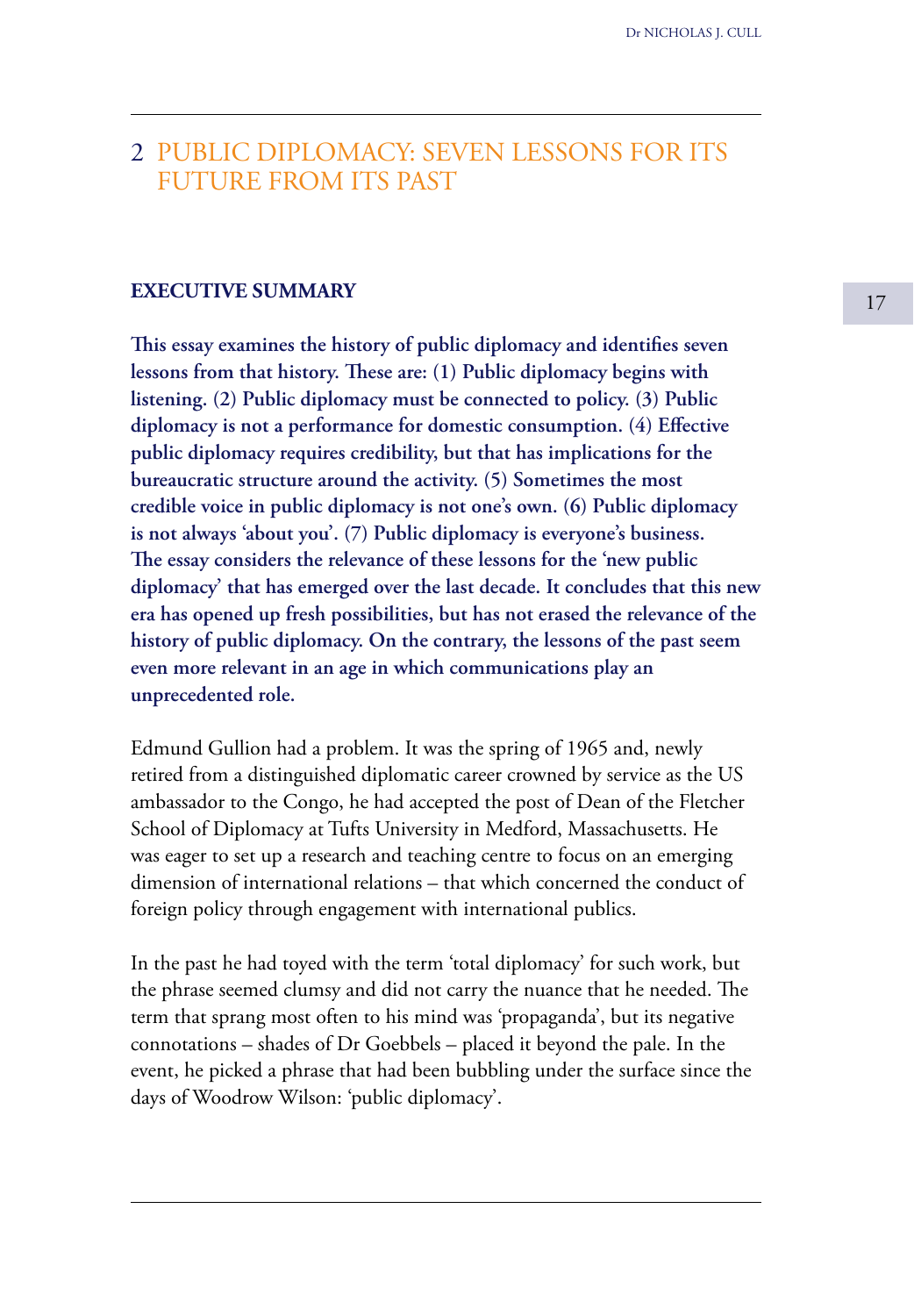For Gullion and his colleagues this term was sufficiently new to allow them to develop their own definition and fill it with benign meaning. Henceforth Americans would do public diplomacy and the communists were left peddling propaganda.<sup>1</sup>

While the term was new, the activity was old. States had sought to engage foreign publics for centuries. The core practices of public diplomacy – listening, advocacy, cultural and exchange diplomacy, and even international broadcasting – all had deep roots in the statecraft of Europe and Asia. It is easy to see the Roman practice of educating the sons of 'friendly kings' on their borders as the forebear of modern educational exchange programmes; or the Greek construction of the great library of Alexandria as a forerunner of the British Council or Confucius Institute; or the newsletters circulated by Holy Roman Emperor Frederick II as a medieval 'World Service'.<sup>2</sup>

Public diplomacy activity is less a new chapter in the history of foreign policy than an element of foreign policy – identifiable in all times and places – which has simply become more prominent with the increased role of the public in the affairs of state and the proliferation of mechanisms for communication.

Gullion's original sense of 'public diplomacy' as a more acceptable term for 'propaganda' reflected the extreme circumstances of the Cold War. Since that moment of coining, the differences between the two concepts have become more evident and the two terms are not now seen as synonyms. Like propaganda, public diplomacy is about 'influence'; but unlike propaganda, in public diplomacy influence is not necessarily a one-way street from the speaker to his or her target. At its best, public diplomacy is a two-way street: a process of mutual influence whereby a state (or other international player) facilitates engagement between publics or tunes its own policies to the map of foreign public opinion. In the ideal case, public diplomacy treats the foreign public as an active participant – not just as a flock of sheep waiting to be ideologically shorn.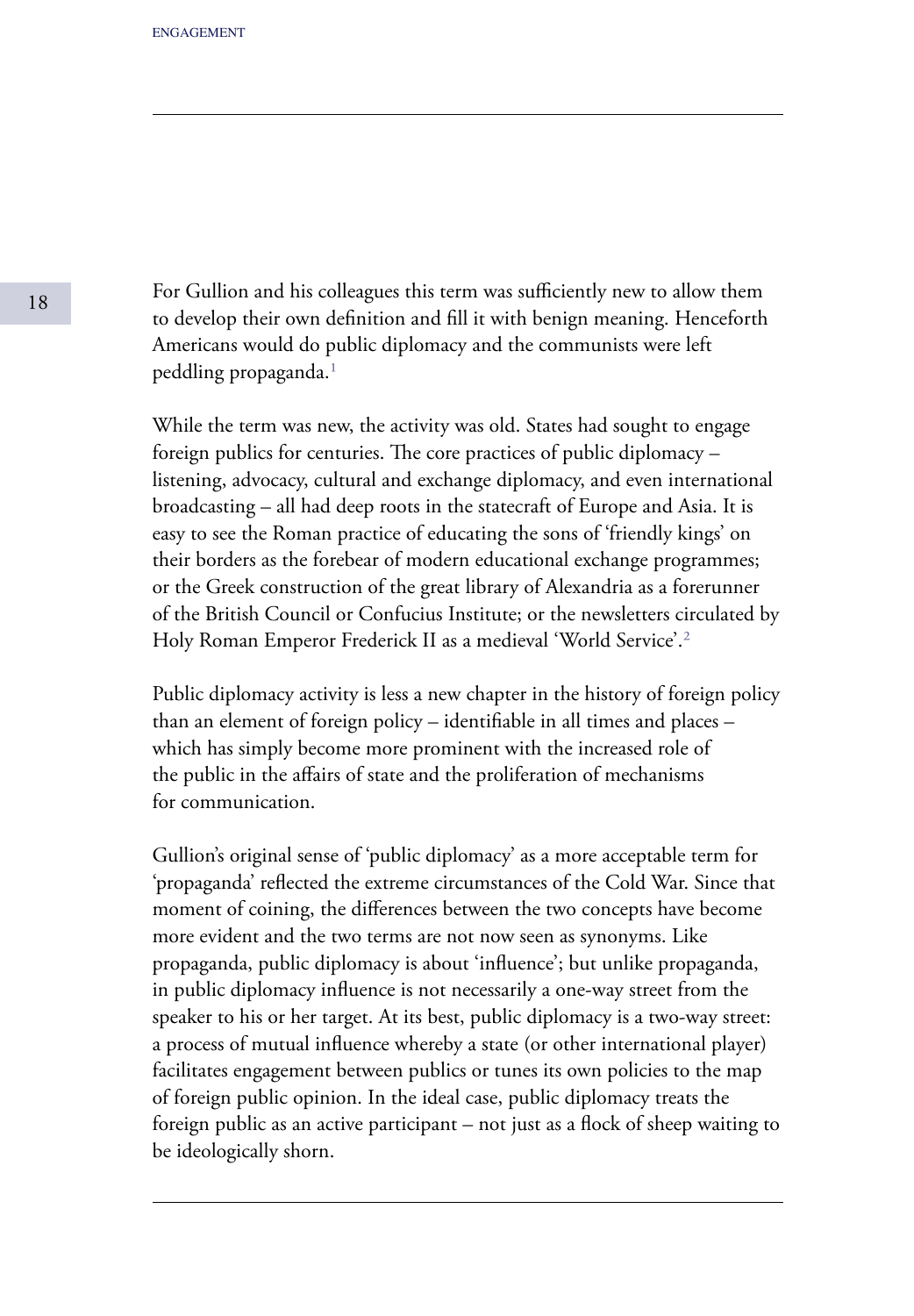<sup>19</sup> The 40 years that have passed since Gullion's phrase-making constitute a formidable historical record; and, while that record can be interpreted in a number of ways, seven lessons for today's public diplomats may be readily discerned.<sup>3</sup>

### **Lesson One: public diplomacy begins with listening**

For most governments contemplating public diplomacy, their first thought is to speak. This is a mistake. The best public diplomacy begins with listening: systematically collecting and analysing the opinions of foreign publics.

Cases of governments failing to listen and pursuing a foreign policy with no attention to world opinion abound. North Korea, for example, has spent decades ignoring world opinion. Cases where listening has shaped the highest levels of policy are harder to find. Postwar Germany had no alternative but to listen, when it began the slow ascent from its international pariah status, and has kept the habit. The United States listened successfully in the 1950s and early 1960s as an awareness of international concern over American racism drove first Eisenhower and then Kennedy not merely to speak differently about civil rights, but to take practical steps to address the problem.<sup>4</sup>

The best listening must be seen to be done. And it must be genuine. The chief pitfall in listening is that it becomes merely a ritual, like the nagged spouse simply nodding and saying 'yes, dear' to a litany of instruction or complaint. Listening that does not appear to inform the policy process can quickly be interpreted as patronising and can become counterproductive. This was the experience of the US Under Secretary of State for Public Diplomacy and Public Affairs, Karen Hughes, when, on taking up her position in mid-2005, she undertook a 'listening tour' of the Middle East, during which she was, unfortunately, perceived by many in the region as attempting principally to defend the American way of life. Actually, she **was**  listening and apparently, as a direct result, stressed the importance of the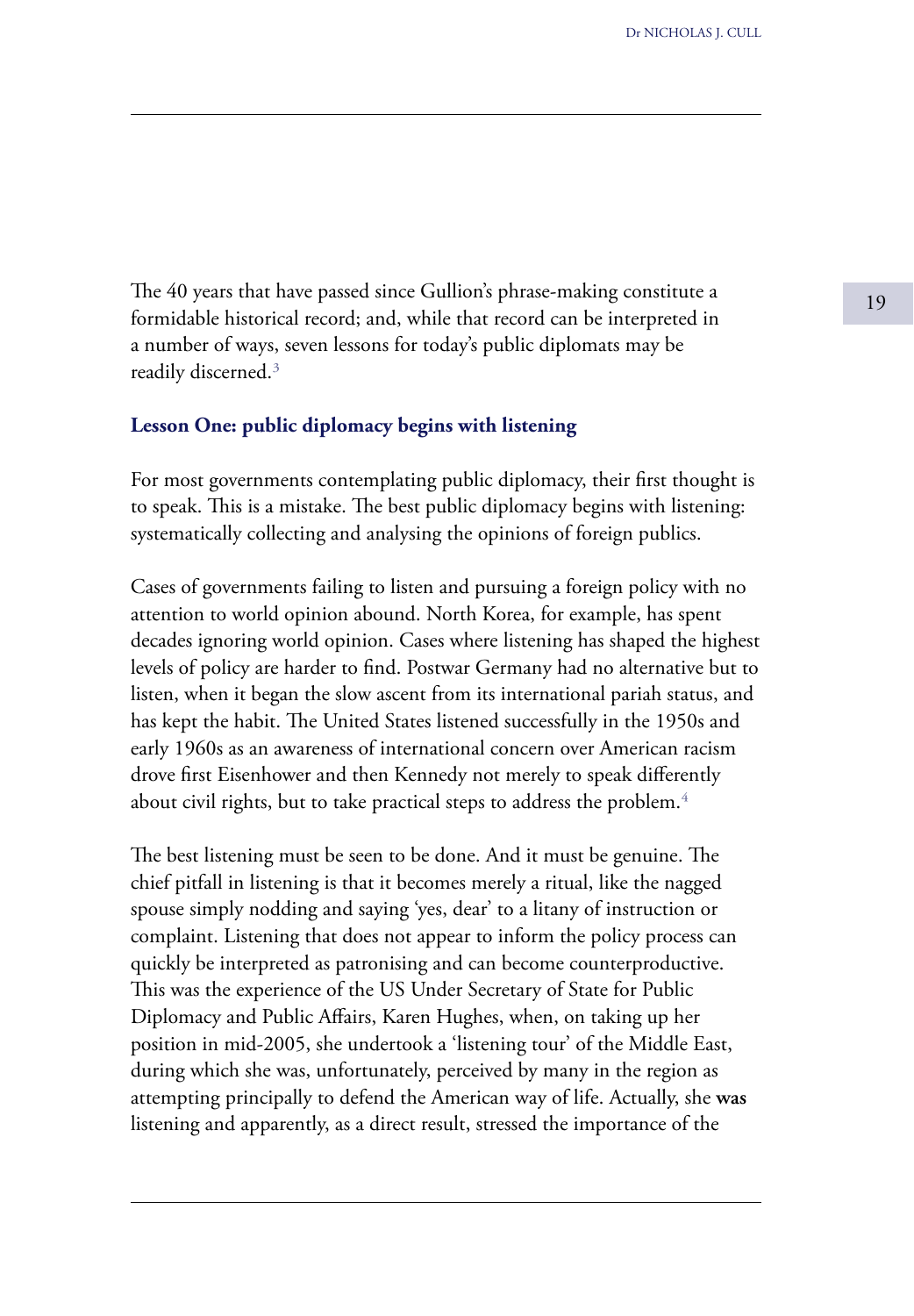Palestinian issue to the President on her return; but the poor images of the tour overshadowed positive moves behind the scenes.

### **Lesson Two: public diplomacy must be connected to policy**

The golden rule of public diplomacy is that **what counts is not what you say but what you do.** There is no substitute for sound policy, and a ruler with the reputation for sound policy will find his or her power in the world enhanced. This was noted by Confucius 2,500 years ago, when he spoke of wise emperors 'attracting by virtue': 'it is for this reason that, when distant subjects are not submissive, one cultivates one's moral quality in order to attract them'.<sup>5</sup> This is the insight at the heart of Joseph Nye's concept of 'soft power'.

By extension, the most important link in any public diplomacy structure is that which connects 'listening' to policy-making and ensures that foreign opinion is weighed in the foreign policy process. Edward R. Murrow, Director of the US Information Agency in the early 1960s, recognised this when he famously told President Kennedy that his agency had to be 'in on the take-offs of policy' if it was going to be expected to be 'in on the crash landings'.

It is also possible for sound policies to make no difference to a nation's influence, if they are not publicised or coordinated with public diplomacy. There is, in addition, a need to coordinate with partners whose role could be considered 'public diplomacy by deed' – for example, international development agencies.

### **Lesson Three: public diplomacy is not a performance for domestic consumption**

One of the major problems facing public diplomats today is the tendency of some governments to conceive of their work not as a means to engage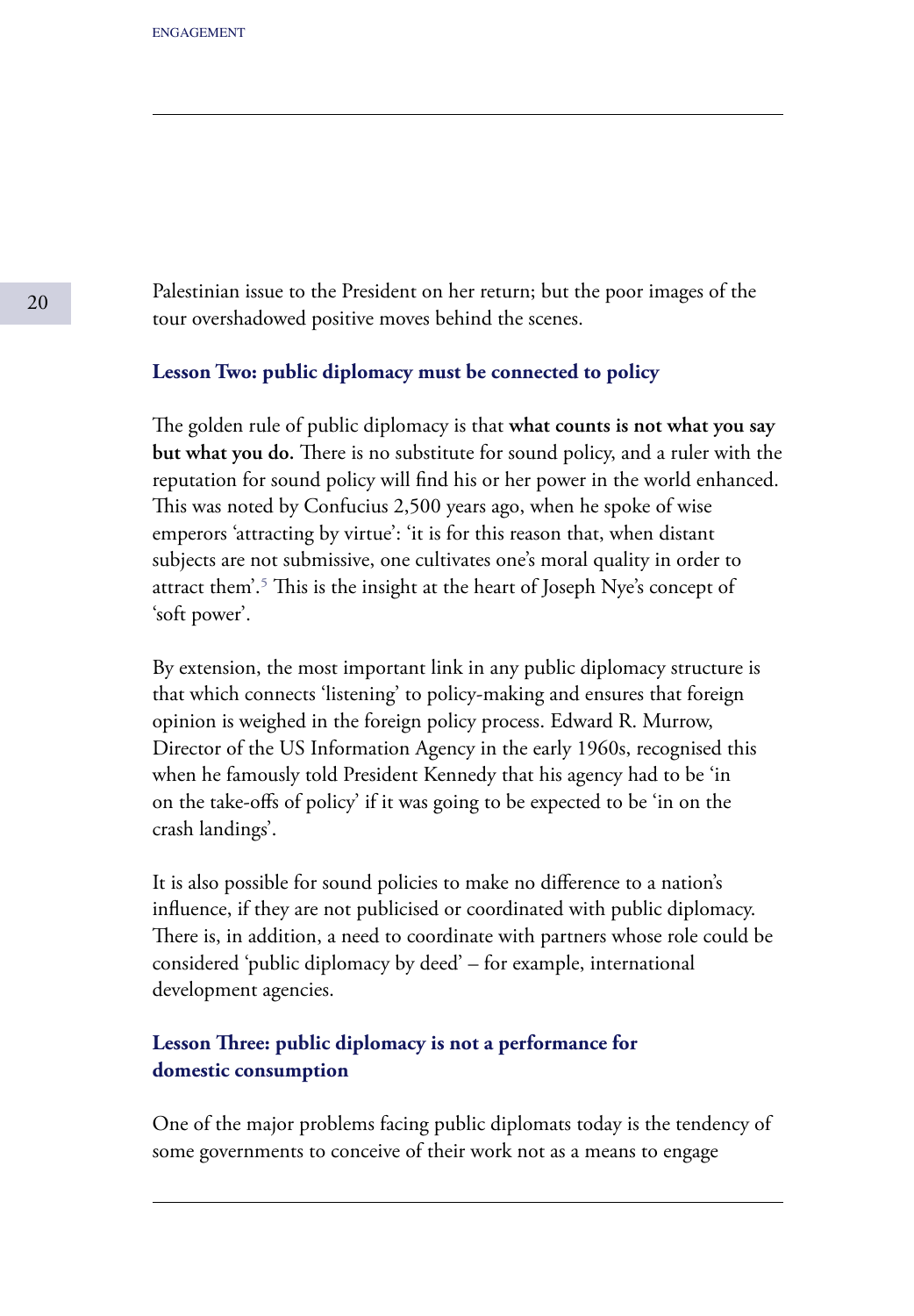<sup>21</sup> international publics but rather as a mechanism to impress domestic audiences. These governments are keen to show their own people all that is being done to educate the world or to correct the misperceptions of 'ignorant foreigners'. They conduct public diplomacy overseas for the purposes of propaganda at home. Some nations have built up immense bureaucracies, whose aim is not to engage foreigners but to build a reassuring (but fictitious) image, for domestic consumption, of global admiration for their country. This was the case with Brezhnev-era Soviet public diplomacy and seems to be the dominant motive of contemporary Chinese public diplomacy.

Today, the political context of much public diplomacy requires that it yield measurable results, which in turn threatens to create a bias towards those elements of public diplomacy that can most easily show short-term effectiveness. This bias has placed cultural diplomacy – with its long horizon – at a disadvantage.

## **Lesson Four: effective public diplomacy requires credibility, but that has implications . . .**

It is obvious that effective public diplomacy requires credibility. The value of credibility has been proverbial since the day Aesop's shepherd first cried 'Wolf!' Perhaps the strongest example of the value of a reputation for credibility is the reputation of the BBC, which through its telling of bad news – as well as good – throughout the Second World War effectively reversed the reputation for creativity with the truth that Britain had earned in the First World War.

The problem is that the ways of achieving credibility differ from one element of public diplomacy to another. International broadcasters are credible when they adhere to journalistic ethics and are perceived to be free from political influence. Listening and advocacy elements are credible when they are perceived as being close to the source of foreign policy and hence able to feed into policy or speak about it with real authority. Agents of cultural diplomacy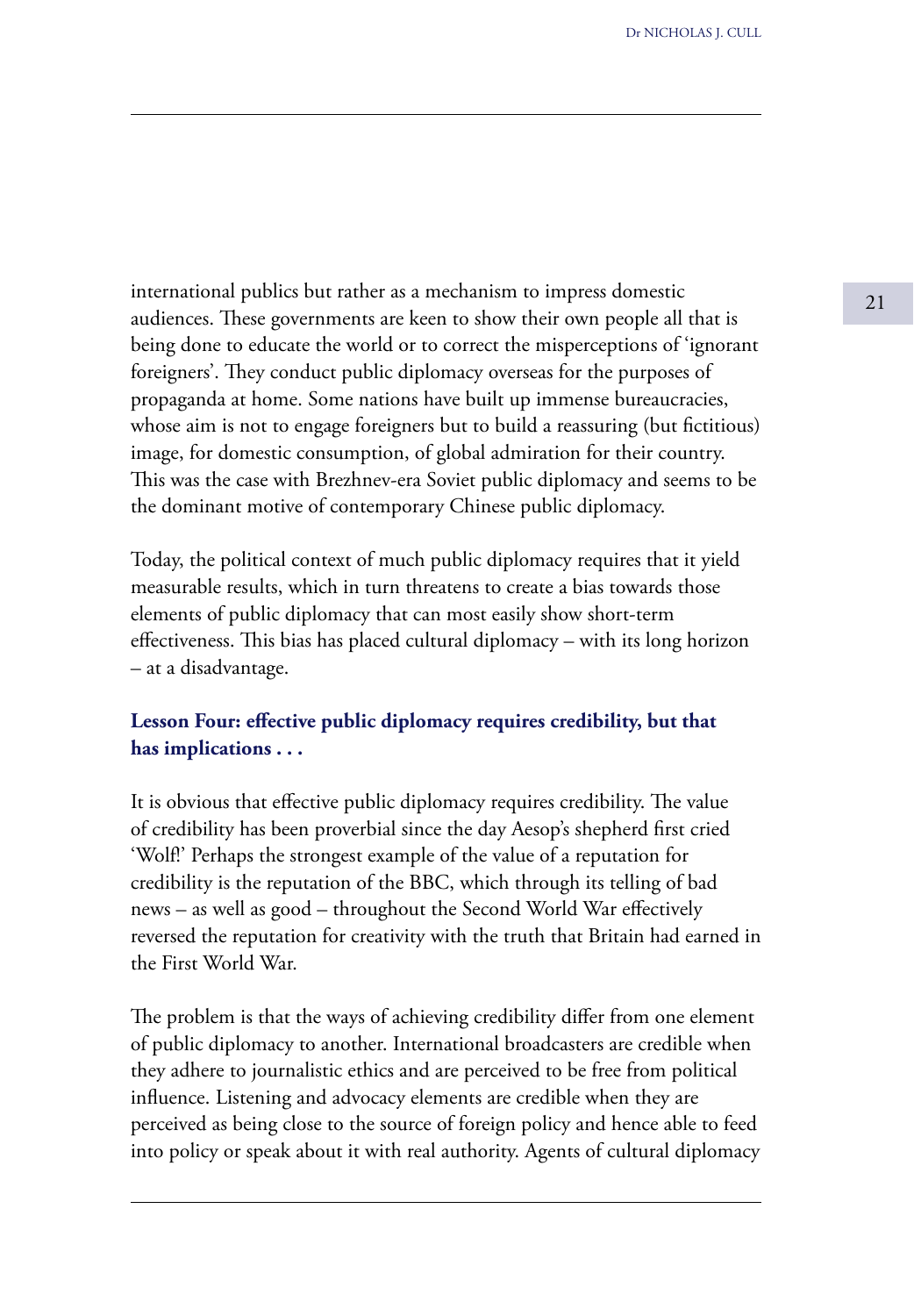draw credibility from their artistic integrity and are harmed by any perception of politicisation. Exchange programmes are also harmed by politicisation and draw credibility from the symmetry of their reciprocity. Many public diplomats have discovered to their cost that all aspects of their work are harmed if it is tainted by practices of covert information-gathering, intelligence work or psychological warfare.

The incompatibility of the various elements of public diplomacy has led to intense difficulties in devising effective structures to manage the work. The history of public diplomacy agencies around the world often seems like an endless tussle between centrifugal impulses towards independence of action and the centripetal pull of policy coordination. This is especially obvious in the history of the Voice of America and its struggle to operate under a charter equivalent to that which protects the editorial independence of the BBC.<sup>6</sup> The structure of public diplomacy adopted within the UK, with a clear division of labour by function – Foreign and Commonwealth Office for listening and advocacy, British Council for culture and exchange, BBC for international broadcasting – with its agreed firewalls and a sensible system of strategic cooperation at the executive level, seems like an excellent model which others would do well to consider.

### **Lesson Five: sometimes the most credible voice is not one's own**

The understandable desire to be seen to be effective has been one of the factors that have historically pushed governments to place themselves at centre stage in their public diplomacy – regardless of whether their voice is best suited to advance the cause they wish to help. Some of the most effective cases of public diplomacy have occurred when the state has stepped back or empowered others to tell its story.

For example, Britain's highly successful public diplomacy towards the neutral United States before Pearl Harbor rested in the first instance on assisting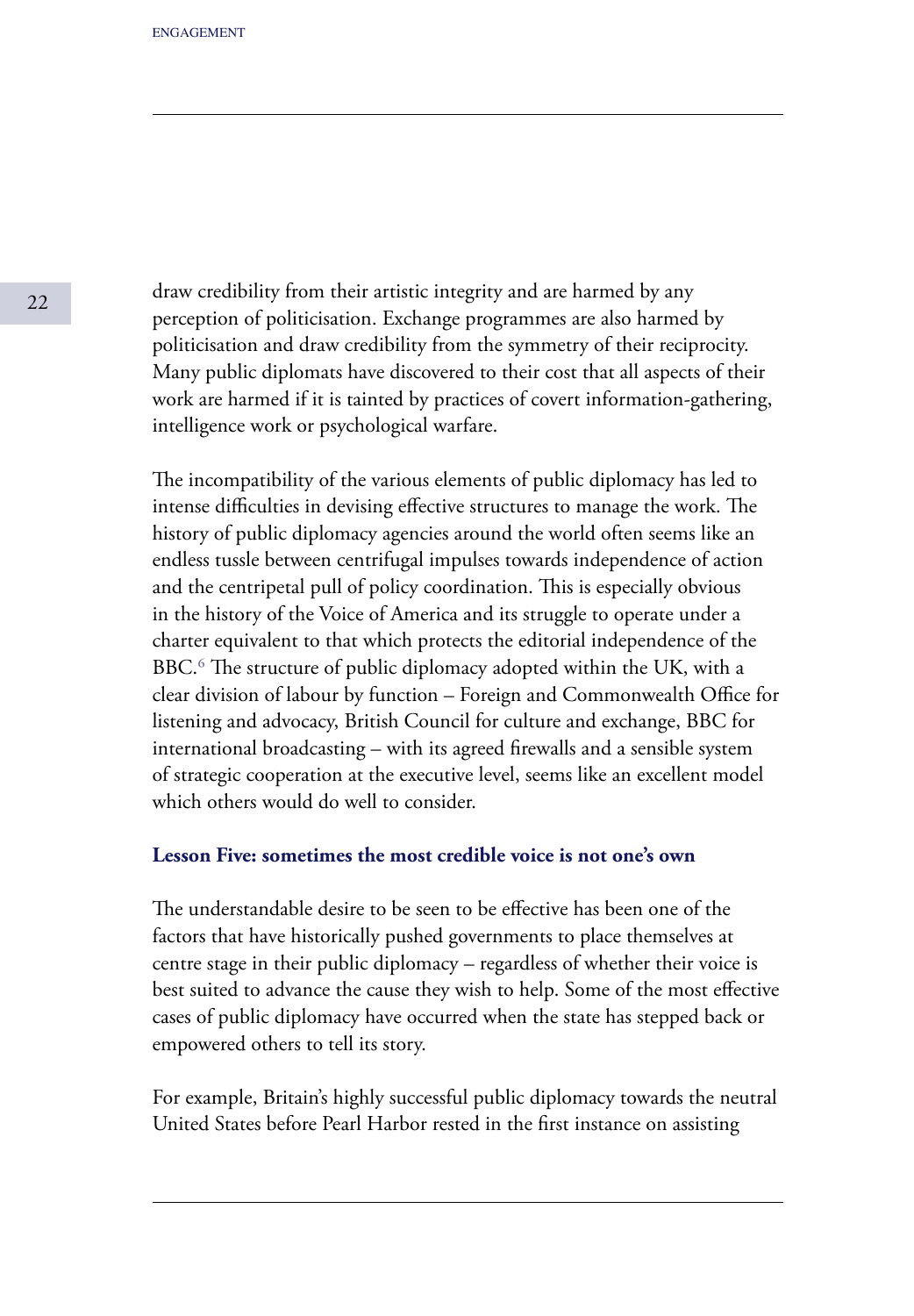American journalists to cover the war from London. In the 1980s, when 23 the United States needed to bring European opinion round to accepting the deployment of intermediate nuclear forces, it wisely chose to avoid a direct approach and to allow the case to be made by local voices. The key figure in the campaign, the US ambassador to NATO David Abshire, worked with regional opinion-makers, especially journalists and think-tankers with whom he had particular credibility as the founder of Washington's Center for Strategic and International Studies. The campaign did not succeed in getting Europeans to love cruise missiles, but it shifted opinion enough to allow the weapons to be deployed – a manoeuvre that now looks like the winning move in bringing the Soviet Union back to the negotiating table for the final act of the Cold War.<sup>7</sup>

State public diplomacy sometimes does well to privilege voices from its regions, as in the British Council's work overseas with Scottish, Welsh and Northern Irish voices<sup>8</sup>

### **Lesson Six: public diplomacy is not always 'about you'**

Public diplomacy is about advancing foreign policy, and that foreign policy may not necessarily concern the image of the state: it may be directed rather at engineering a general improvement of the international environment, or empowering indigenous voices within a target state or states. A historical example of innovative work of this kind that falls within the category of exchange is the work of the UK Foreign and Commonwealth Office's conference centre Wilton Park as a zone for free international exchange of views on key issues of the day – issues that may have nothing directly to do with Britain. This facility played a special role in postwar German democratisation and Anglo-German reconciliation.<sup>9</sup>

Contemporary British public diplomacy has, since the Carter review of  $2005$ ,<sup>10</sup> turned decisively towards a concentration on issues, focusing British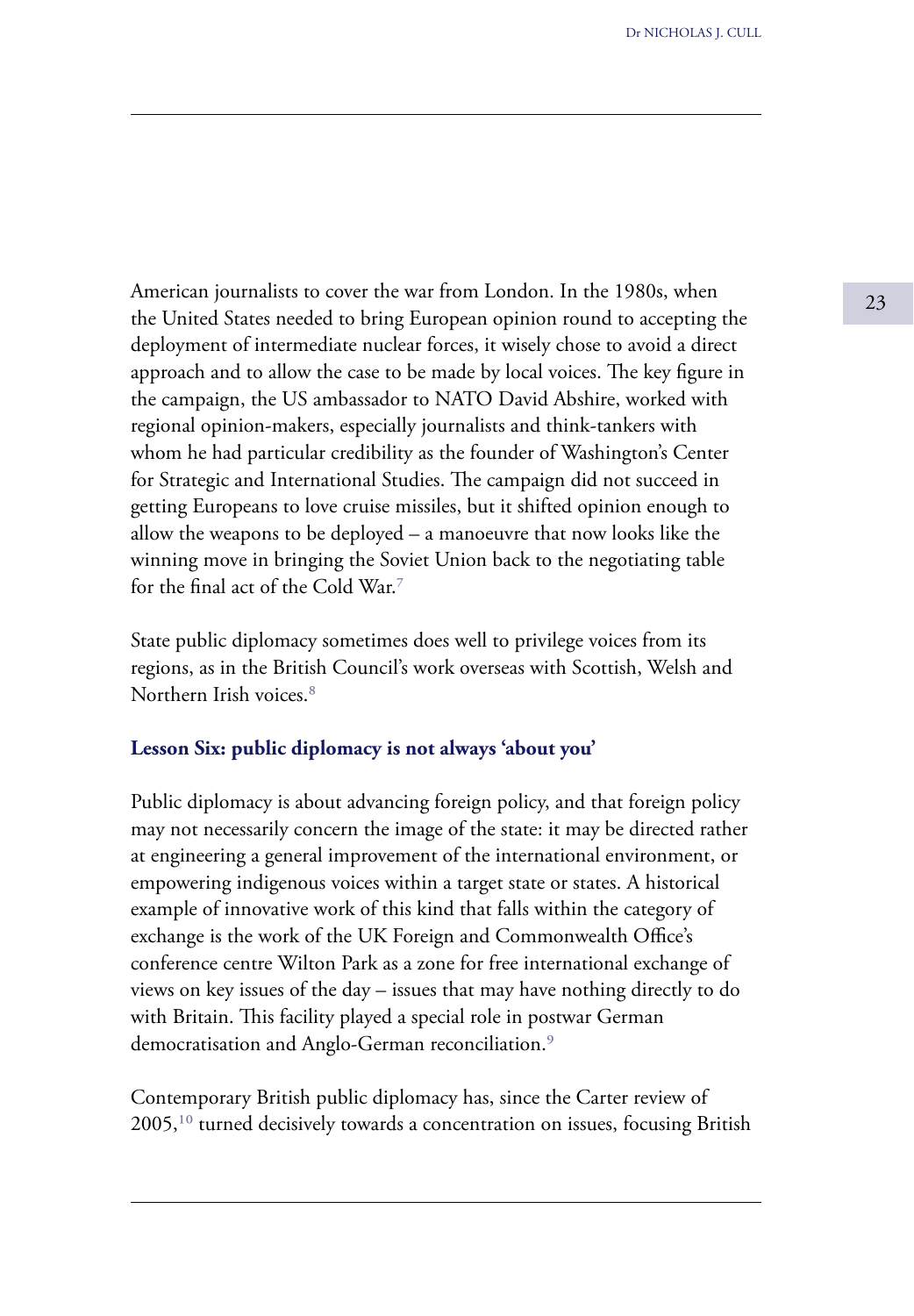work on a small number of strategic objectives, such as climate security or nuclear non-proliferation, rather than on the project of teaching the world to value Albion.

### **Lesson Seven: public diplomacy is everyone's business**

It is tempting to compartmentalise public diplomacy as the exclusive preserve of those who draw salary cheques for working in the field; but this is to ignore both the contribution of 'citizen diplomats' and the 'people-to-people' public diplomacy carried out through work like town twinning. Arguably the greatest achievement of public diplomacy in the last half-century is the reconciliation between Germany and France – a process in which the local town-to-town exchanges preceded the nationally organised youth exchange schemes of the 1963 Elysée Treaty by over a decade and a half.<sup>11</sup>

No less significantly, the citizen plays a role in promoting the message or image which the public diplomat is seeking to project to the world. Just as public diplomacy is vulnerable to bad policy, so it is vulnerable to bad people. If a nation fails to conform to its 'brand', any messaging will be undermined. A small number of people can cause a great deal of damage, as witnessed by the impact of the small number of Americans and Britons prosecuted for human rights violations in the Iraq War on the overall reputation of their respective nations. Sometimes the key battle in public diplomacy lies not in projecting a reputation overseas, but rather in persuading the population at home to live up to a reputation that they already have.

### **The relevance of these lessons for the new public diplomacy**

Scholars now speak of 'the **new** public diplomacy'.<sup>12</sup> This term draws attention to changes in the context and practice of public diplomacy over the last decade or so. These shifts include: the end of the bipolar Cold War world; the proliferation of international actors (including international organisations, non-governmental organisations and corporations); the arrival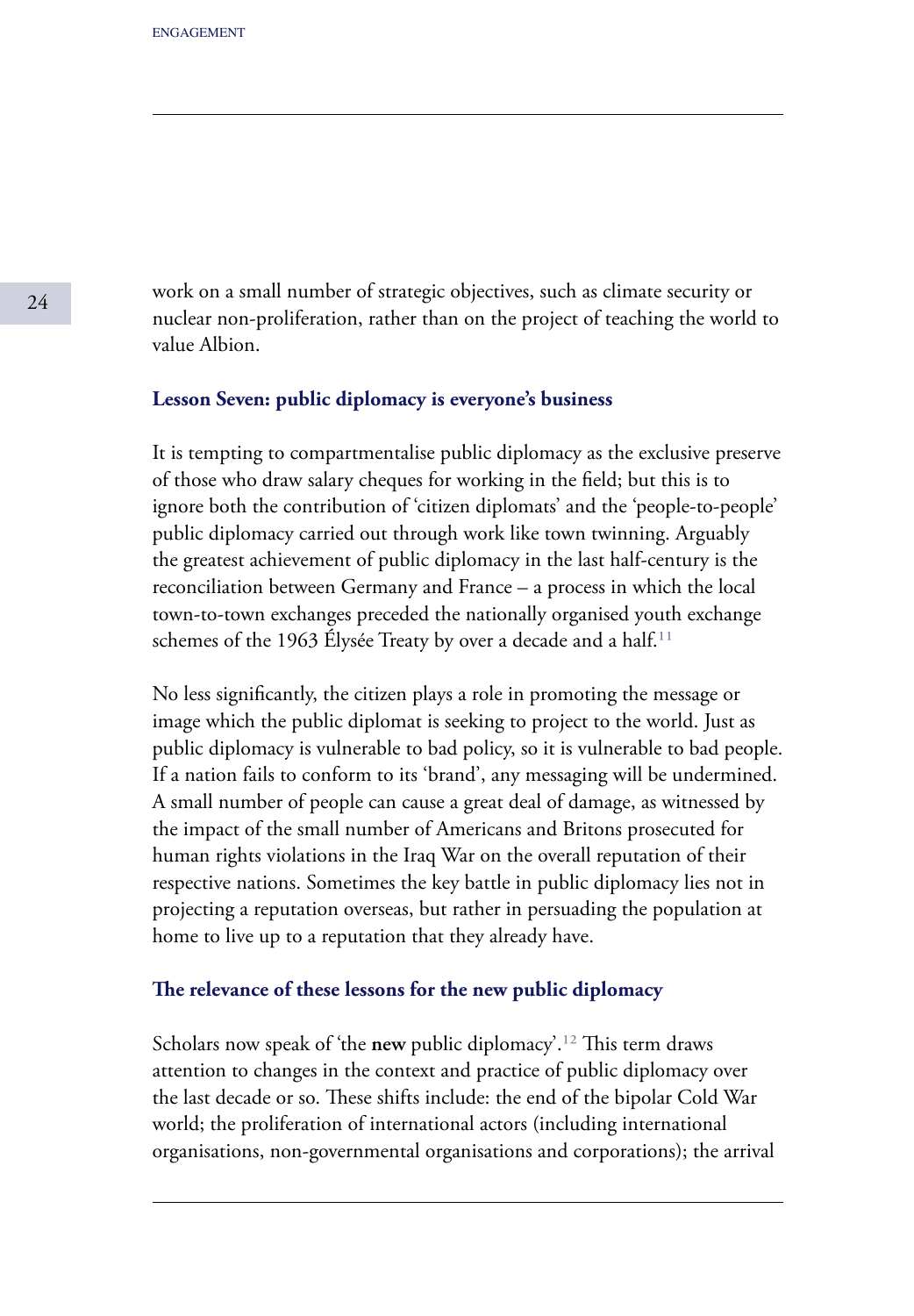<sup>25</sup> of global digital and real-time technologies, which have blurred the lines between the domestic and international news spheres; and the rise of theoretical models derived from marketing, such as 'place branding'.

Yet none of these changes is as challenging as the reorientation of public diplomacy away from the top-down communication patterns of the Cold War era to an even greater emphasis on people-to-people contact, especially given the rise of peer-to-peer media. The rise of the new public diplomacy does not negate the lessons of the old; rather, it redoubles their significance.

### *Public diplomacy begins with listening*

New technology has made listening easier for public diplomats. Software is now available to monitor blogs in real time and track the treatment of an issue around the world on a daily basis. The need to be seen to be listening remains undiminished; if anything, it is increased by the new risk that technology may somehow place new distance between the public diplomat and his or her target audience. In public diplomacy, human relationships remain paramount.

#### *Public diplomacy must be connected to policy*

It is more important than ever that public diplomacy has a role in the formation of policy. In the world of global real-time news, where boundaries between the various theatres of news around the world have largely collapsed, a policy error is not restricted to any one region but can be seen globally, instantly.

#### *Public diplomacy is not a performance for domestic consumption*

We now live in a world where a speech crafted for Kansas or Liverpool is heard in Kandahar, and one in which clumsy attempts to address a domestic audience can have negative consequences abroad. For public diplomacy to remain distinct from the clamour of short-term political gain will require restraint on the part of political leaders and effective firewalls between the various elements of public diplomacy.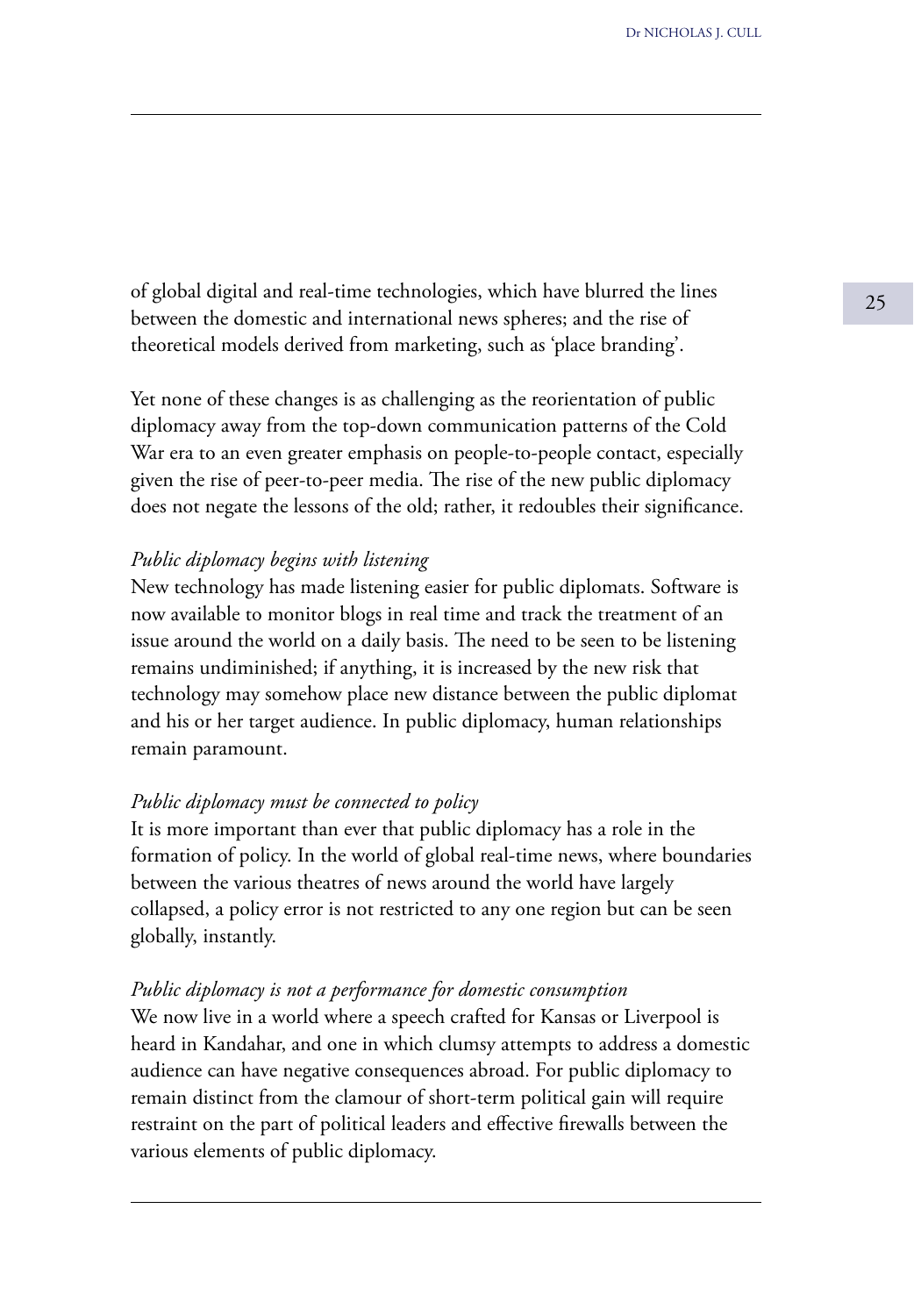*Effective public diplomacy requires credibility, but that has implications . . .* Credibility remains the foundation of all effective public diplomacy, and the world of the new public diplomacy provides even greater scope for that credibility to resonate. As the volume of information available over the internet grows, the provenance of that information becomes ever more significant. Public diplomacy has its own brands – in the case of the UK, the Foreign Office, the British Council and the BBC are the most obvious; information provided under those brands has special authority and is consequently more likely to be voluntarily passed by one internet user to a peer, so long as the credibility of those brands is upheld.

### *Sometimes the most credible voice is not one's own*

In the era of peer-to-peer technology, the ultimate credibility seems to rest with 'people like me'.<sup>13</sup> This means that effective public diplomacy will be that which enrols 'people like me' and provides them with information that they can pass to their peers. The corresponding conceptualisation of public diplomacy is that of a mechanism not for making single communications to a target audience, but for introducing a reproducible idea into a matrix so that it can be passed among a target group.

### *Public diplomacy is not always 'about you'*

Once liberated from a narrow obsession with national image, the new public diplomacy holds the potential to address a wide range of global issues. It is one of the few tools available to the state or any other international actor wishing to establish an interface with the international public – who hold the fate of the earth in their hands as never before.

### *Public diplomacy is everyone's business*

This final point is also writ large in the world of the new public diplomacy. Government-sponsored messages are only one mechanism by which to communicate across frontiers today. Opinion is also built by the direct experience of individuals meeting in cyberspace or in the real world.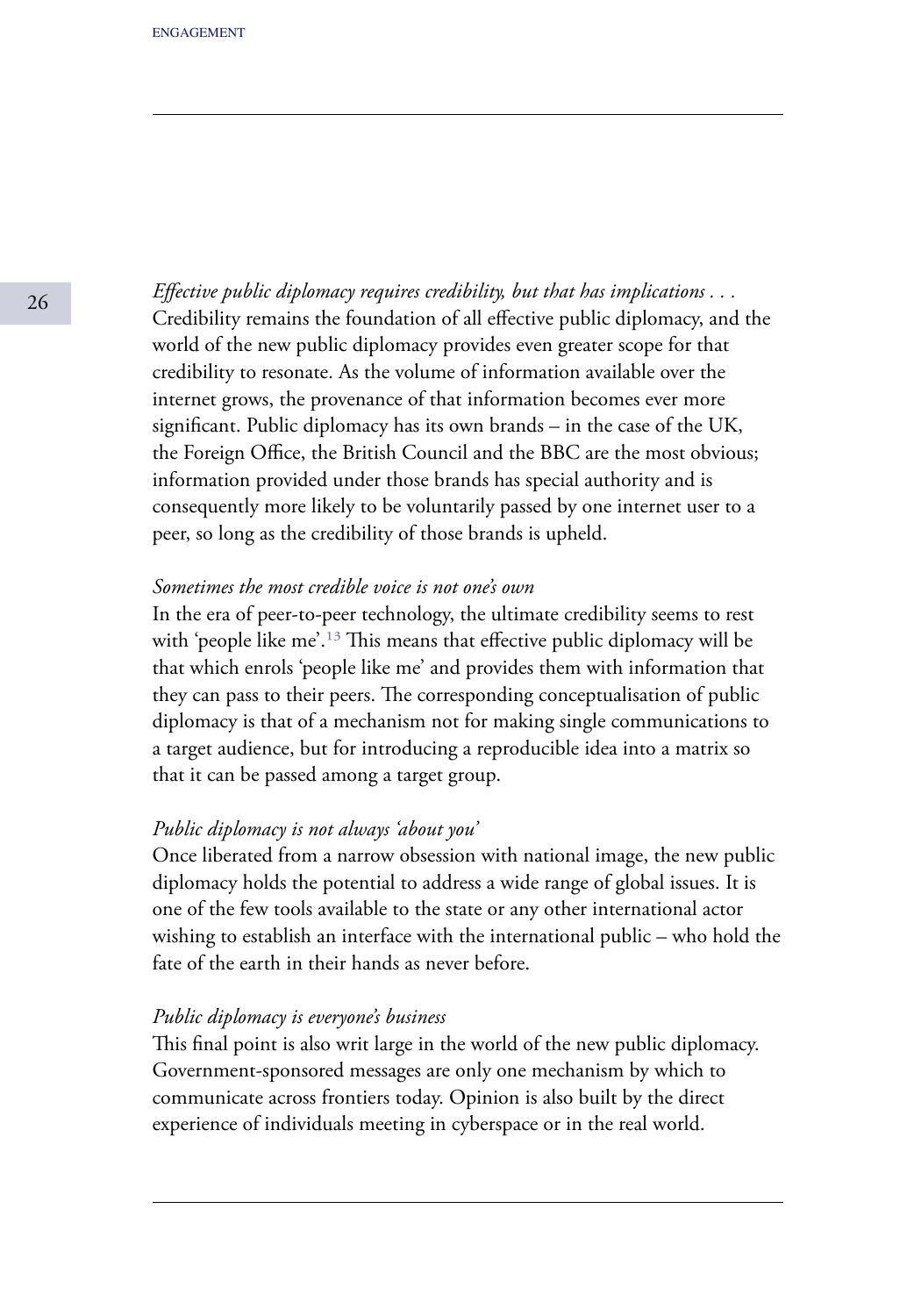<sup>27</sup> A country's image can be shaped as much by the experience of a returning migrant or asylum seeker as by the words of its highest-ranking officials. There is less opportunity to maintain an image that is not underwritten by demonstrable experience. For a society to prosper in the international marketplace of ideas, it is necessary not only to strive to say the right thing or even to do the right thing, but, in the concluding words of Maya Angelou's *I Know Why the Caged Bird Sings,* to 'be the right thing inside'.

### **Conclusion**

The world of the new public diplomacy has opened up fresh possibilities, but it has not erased the relevance of the history of public diplomacy. On the contrary, the lessons of the past seem even more relevant in an age in which communications play an unprecedented role. Whether the communications travel digitally at the speed of light or in hand-delivered notes written with quills, the foundations of public diplomacy, and the seven central lessons, remain as valid today as they were when the term 'public diplomacy' was coined in the 1960s – or as they were in the previous centuries, when generations practised the art oblivious to its name.

#### **Notes**

- For an account of Gullion and the origins of the term 'public diplomacy', see Nicholas J. Cull, '"Public Diplomacy" before Gullion: the evolution of a phrase', in Nancy Snow and Philip M. Taylor, eds, *The handbook of public diplomacy* (London: Routledge, forthcoming); available online at http://uscpublicdiplomacy.com/pdfs/ gullion.pdf. **1**
- This taxonomy is explored in Nicholas J. Cull, 'Public diplomacy: taxonomies and **2**histories,' *Annals of the American Academy of Political and Social Sciences* 616: 1, March 2008, special issue on 'Public diplomacy in a changing world', co-edited with Geoffrey Cowan.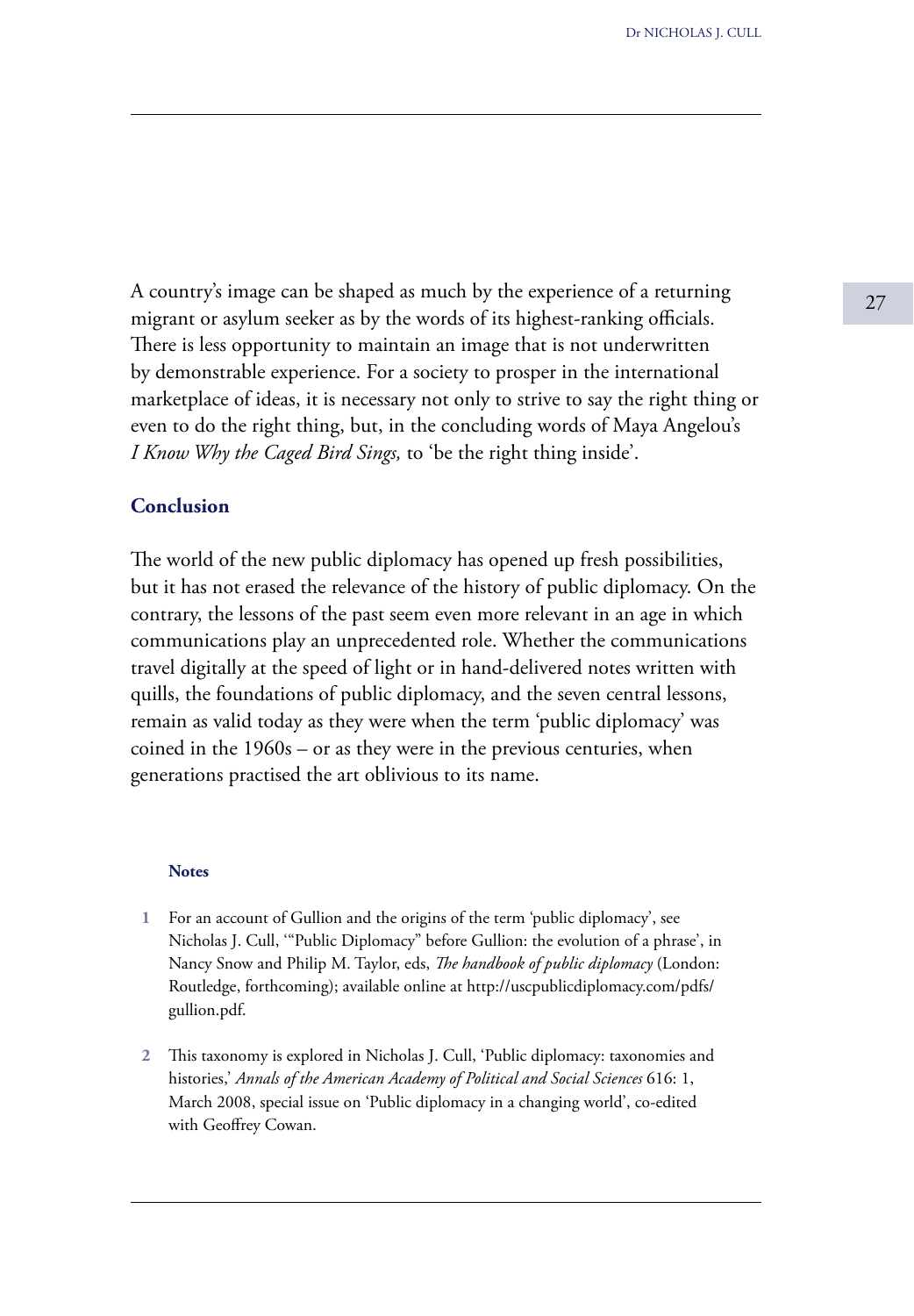- The conclusion to Nicholas J. Cull, *The Cold War and the United States Information*  **3** *Agency: American propaganda and public diplomacy, 1945–1989* (Cambridge University Press, 2008) also identifies seven lessons from the history of US public diplomacy, many of which are US-specific. The international scope of the present volume has enabled more general observations to be made and a wider set of lessons to be drawn here.
- The classic exposition of this case is Mary Dudziak, *Cold War civil rights: race and the* **4** *image of American democracy* (Princeton: Princeton University Press, 2000).
- *Analects of Confucius (Lun Yu)* XVI: 1 (434). **5**
- For a detailed history, see Alan L. Heil Jr, *Voice of America: a history* (New York: Columbia **6** University Press, 2003).
- This case is explored in Cull, *The Cold War and the United States Information Agency.* **7**
- For a case-study of recent use of Scottish voices, see Nicholas J. Cull, *The National Theatre*  **8** *of Scotland's Black Watch: theatre as cultural diplomacy* (London and Los Angeles: University of Southern California Center on Public Diplomacy/British Council, 2008); available online at http://www.britishcouncil.org/files/documents/usa-arts-theater-blackwatch-cultural-pub.pdf.
- For a detailed study, see Richard Mayne, *In victory, magnanimity, in peace, goodwill:*  **9** *a history of Wilton Park* (London: Frank Cass, 2003).
- 10 Lord Carter of Coles was asked by the Foreign Secretary and the Chief Secretary to the Treasury to conduct 'an independent review of Public Diplomacy' and examine the effectiveness of current public diplomacy activities. His *Public diplomacy review* was completed in December 2005.
- See Ulrich Krotz, *Ties that bind: the parapublic underpinnings of Franco-German*  **11***relations as construction of international value* (Cambridge, MA: Minda de Gunzburg Center for European Studies, Harvard University, Oct. 2002); available online at http://www.ces.fas.harvard.edu/publications/docs/pdfs/Krotz4.pdf. Also Antoine Vion, 'Europe from the bottom up: town twinning in France during the Cold War', *Contemporary European History* 2: 4 (2002), pp. 623–40.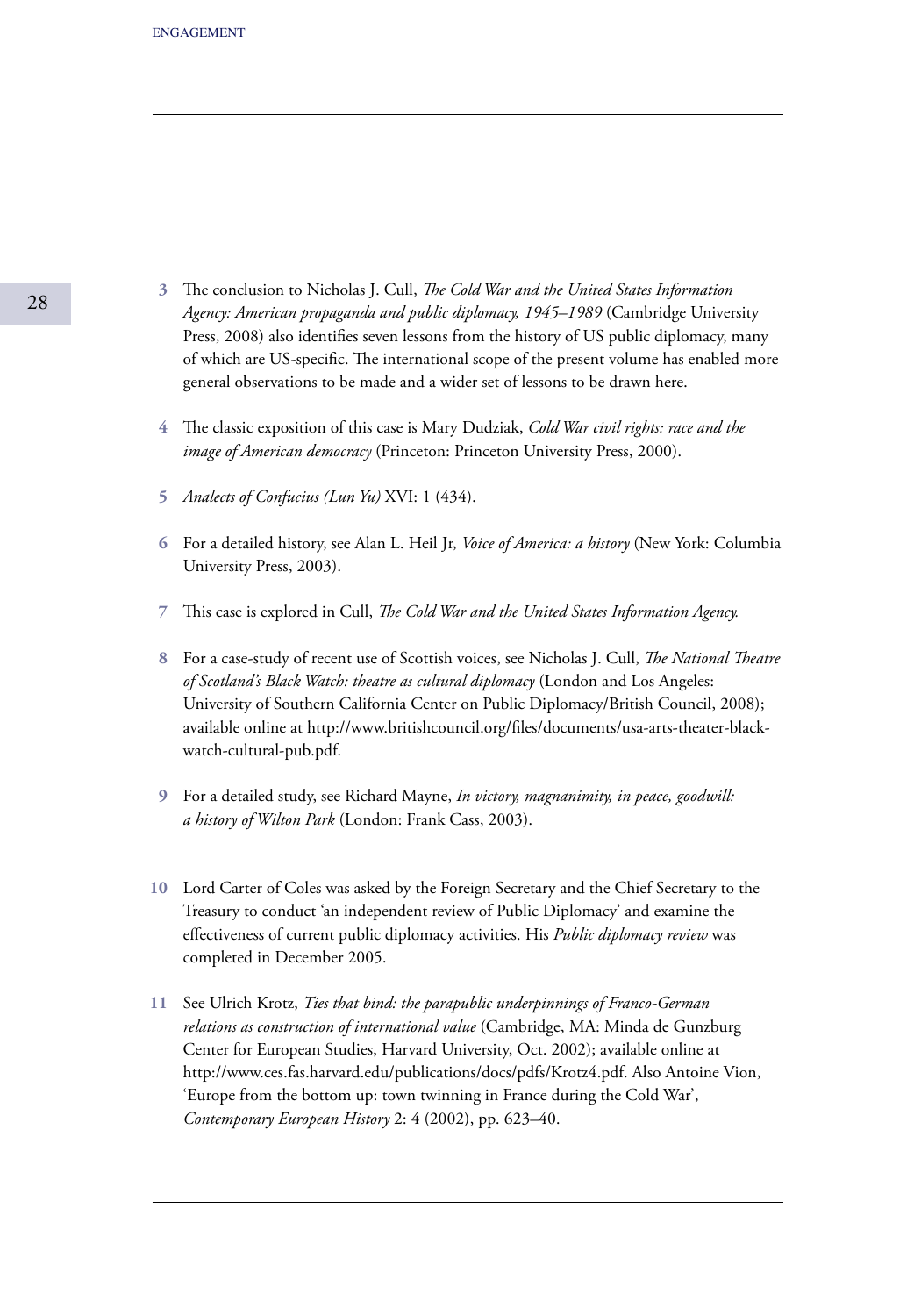- The key exploration of this idea is Jan Melissen, ed., *The new public diplomacy*  **12** (Basingstoke: Palgrave Macmillan, 2005).
- On the credibility of 'people like me', as indicated by the Edelman Trust Barometer **13**survey, see http://www.edelman.com/news/ShowOne.asp?ID=102.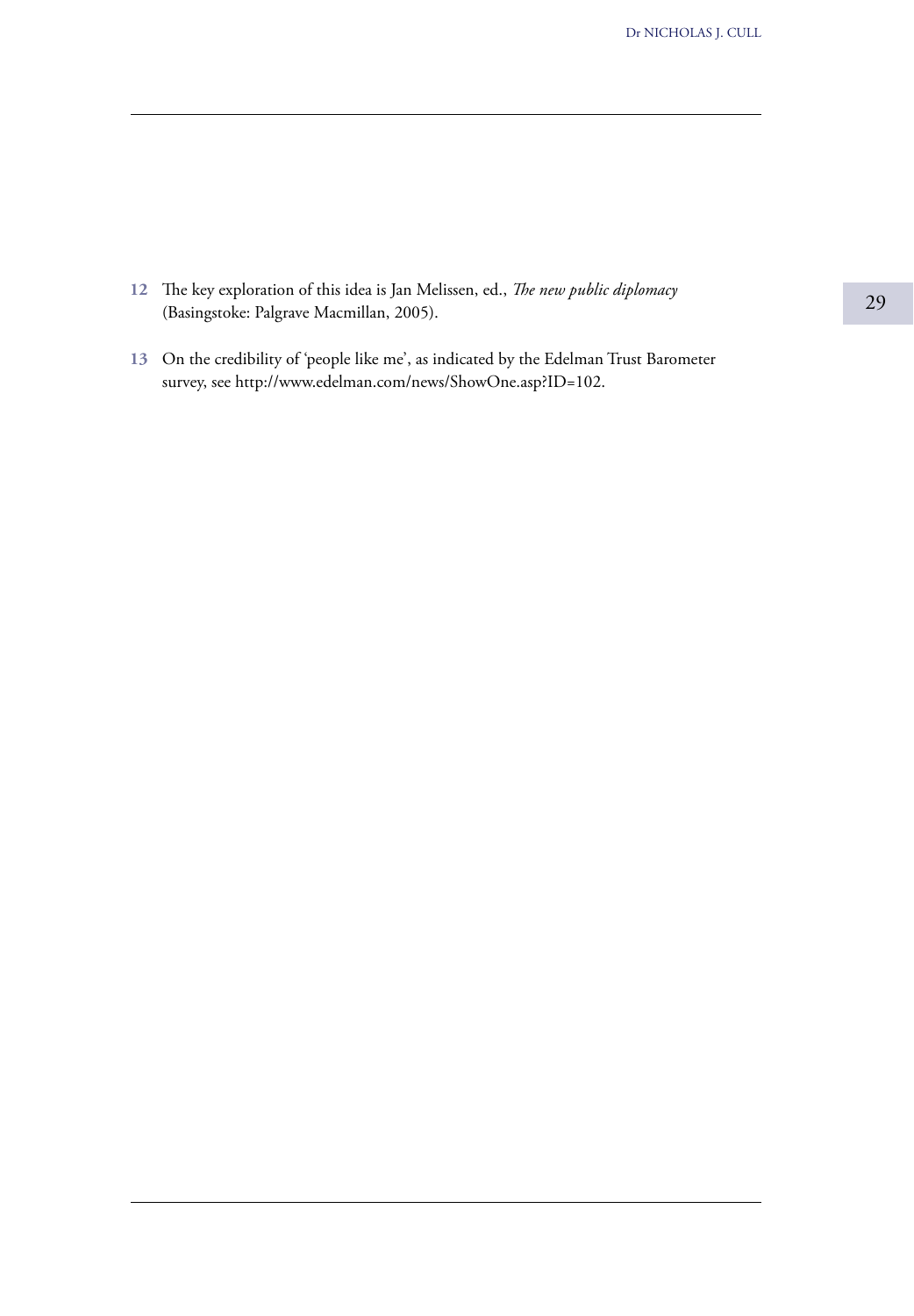### **SIMON ANHOLT**

Author, Researcher and Independent Member of the Foreign and Commonwealth Office Public Diplomacy Board

Simon Anholt is the leading authority on managing and measuring national identity and reputation. He has advised numerous governments in Europe, Asia, Africa and the Americas, as well as a number of multilateral institutions.

Simon is the founding editor of the quarterly journal *Place Branding and Public Diplomacy,* and his books include *Another one bites the grass; brand new justice* (looking at the role of brands in economic development), and *Brand America*  (charting the evolution of America's reputation). He is also a co-author of *Beyond branding, Heritage and identity, Destination marketing* and The Economist's *Brands and branding.* His latest book is *Competitive identity: the new brand management for nations, cities and regions.* He is the founder and

publisher of three major global surveys: the Anholt Nation Brands Index, City Brands Index and State Brands Index.

Simon is an independent member of the Foreign and Commonwealth Office Public Diplomacy Board.

The views expressed in this chapter are those of the individual contributor and the Foreign and Commonwealth Office (FCO) is not responsible for the content.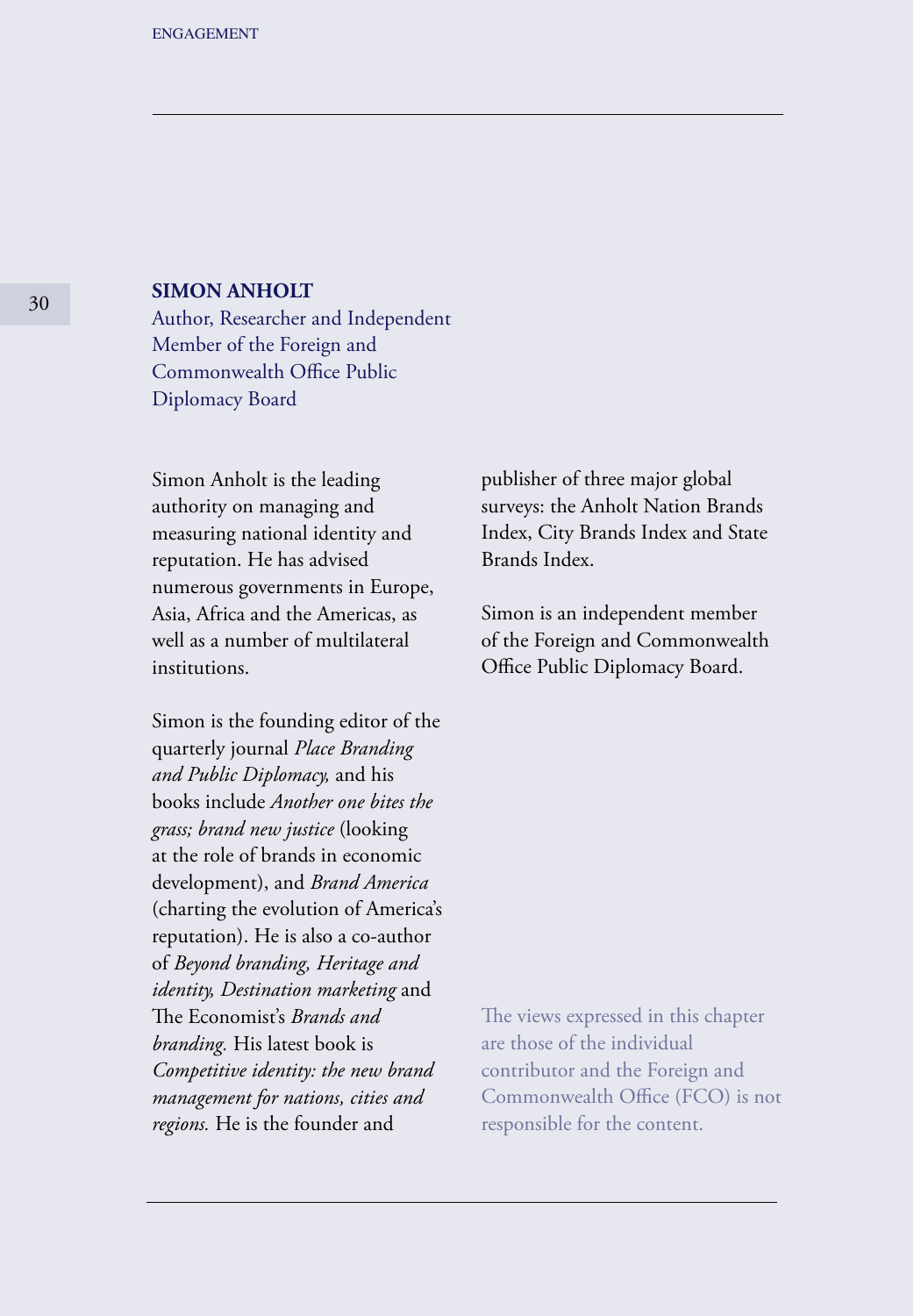## 3 THE IMPORTANCE OF NATIONAL REPUTATION

### **EXECUTIVE SUMMARY**

**Since the advance of globalisation, national image and reputation have become ever more critical assets in the modern world. Attempts to enhance these assets are sometimes pursued by governments under the name of 'nation branding' – all too often a naive, ineffectual and wasteful application of commercial marketing techniques – and sometimes in a narrow and primitive form of public diplomacy. However, new forms of public diplomacy and a more sophisticated approach to nation branding or competitive identity can work together to help create prosperity, improve international relations and ultimately address some of the 'grand challenges' of our age.**

When I started writing about an idea I called 'nation brand' more than twelve years ago, my observation was a simple one: that the reputations of countries are analogous to the brand images of companies and products, and are equally critical to the progress and prosperity of those countries because of their influence on the opinions and behaviours of each country's 'target audiences': foreign investors, tourists, consumers, students, entrepreneurs, trading partners, the media, other governments, donors, multilateral agencies, and so on.

The need for understanding in this area is critical. Today, the world is one market; the advance of globalisation means that every country, city and region must compete with every other for its share of the world's commercial, political, social and cultural transactions. In such an environment, as in any busy marketplace, brand image becomes a critical factor, providing a vital short cut to an informed buying decision.

Countries, cities and regions that are lucky or virtuous enough to have acquired a positive reputation find that everything they or their citizens wish to do on the global stage is easier: their brand goes before them like a calling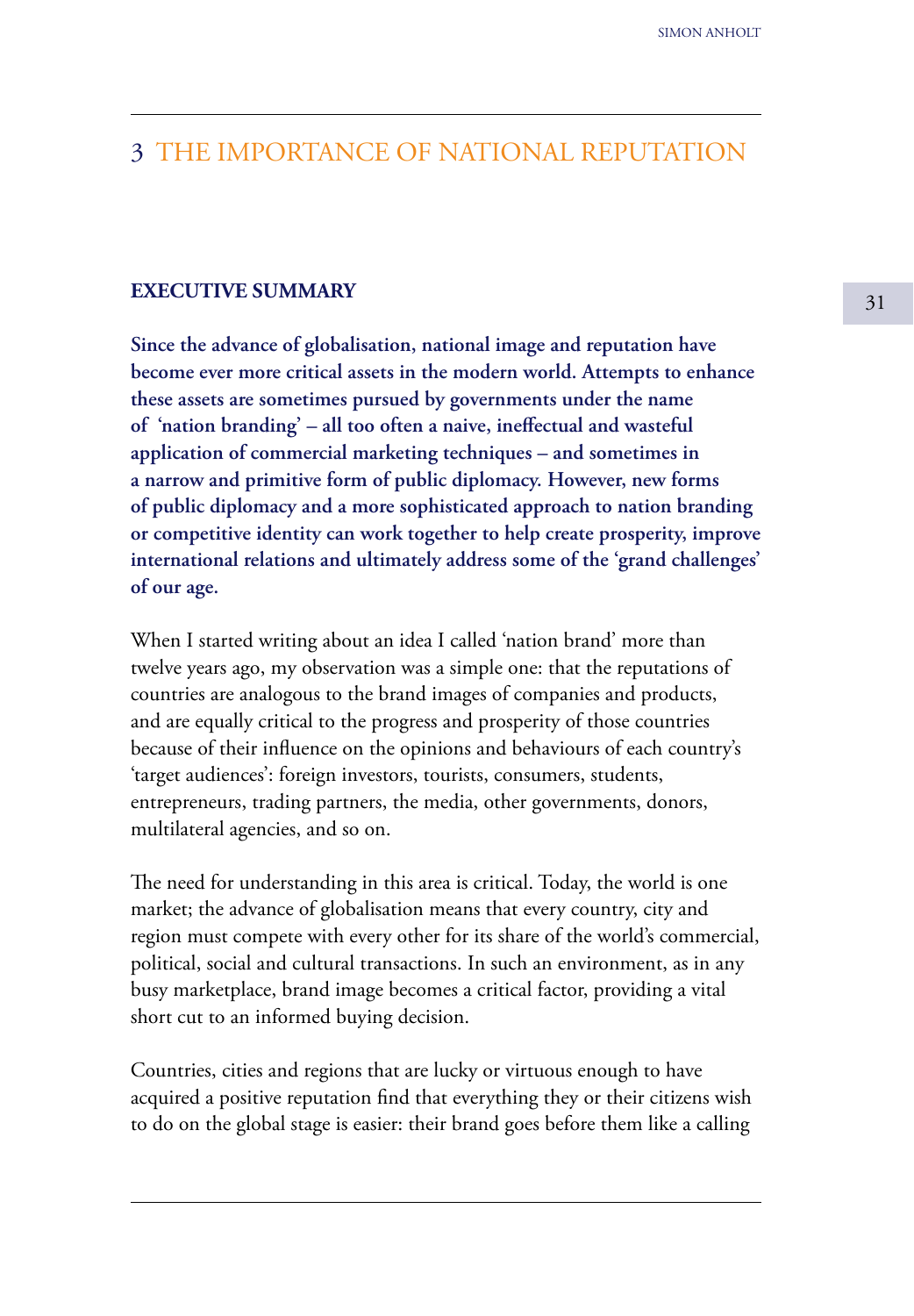card that opens doors, creates trust and respect, and raises the expectation of quality, competence and integrity.

Places with a reputation – no matter how ill-deserved – for being poor, uncultured, backward, dangerous or corrupt will find that everything they or their citizens try to achieve outside their own neighbourhood is harder, and the onus is always on them to prove that they don't conform to the national stereotype. Compare the experiences of a Swedish and an Iranian manager on the international job market, or the struggles of an exporter from Bangladesh with one from Canada. Compare the ease with which a mediocre tourist resort in a highly regarded country can gain glowing media coverage and celebrity endorsement with the difficulties experienced by an unspoiled and unique destination in a country with a weak reputation. Compare the way consumers in Europe or America will willingly pay more for an unknown 'Japanese' product than for an identical 'Korean' product that was probably made in the same Chinese factory. Compare how the international media will report positively on an ordinary piece of policy from the government of a country reputed to be fair, rich and stable, with the silence or sharp criticism that greets a wise, brave and innovative policy from a country saddled with a negative image.

#### **Brand vs. branding**

Places certainly **have** their brand images; but the extent to which they can be **branded** is still, quite properly, the subject of intense debate. The idea of nation as brand has created much excitement in the public sector, thanks to the tantalising but largely illusory prospect of a quick fix for a weak or negative national image. Many governments, most consultants and even some scholars persist in a naive and superficial notion of 'place branding' that is nothing more than ordinary marketing and corporate identity, where the product just happens to be a country, a city or a region rather than a bank or a running shoe.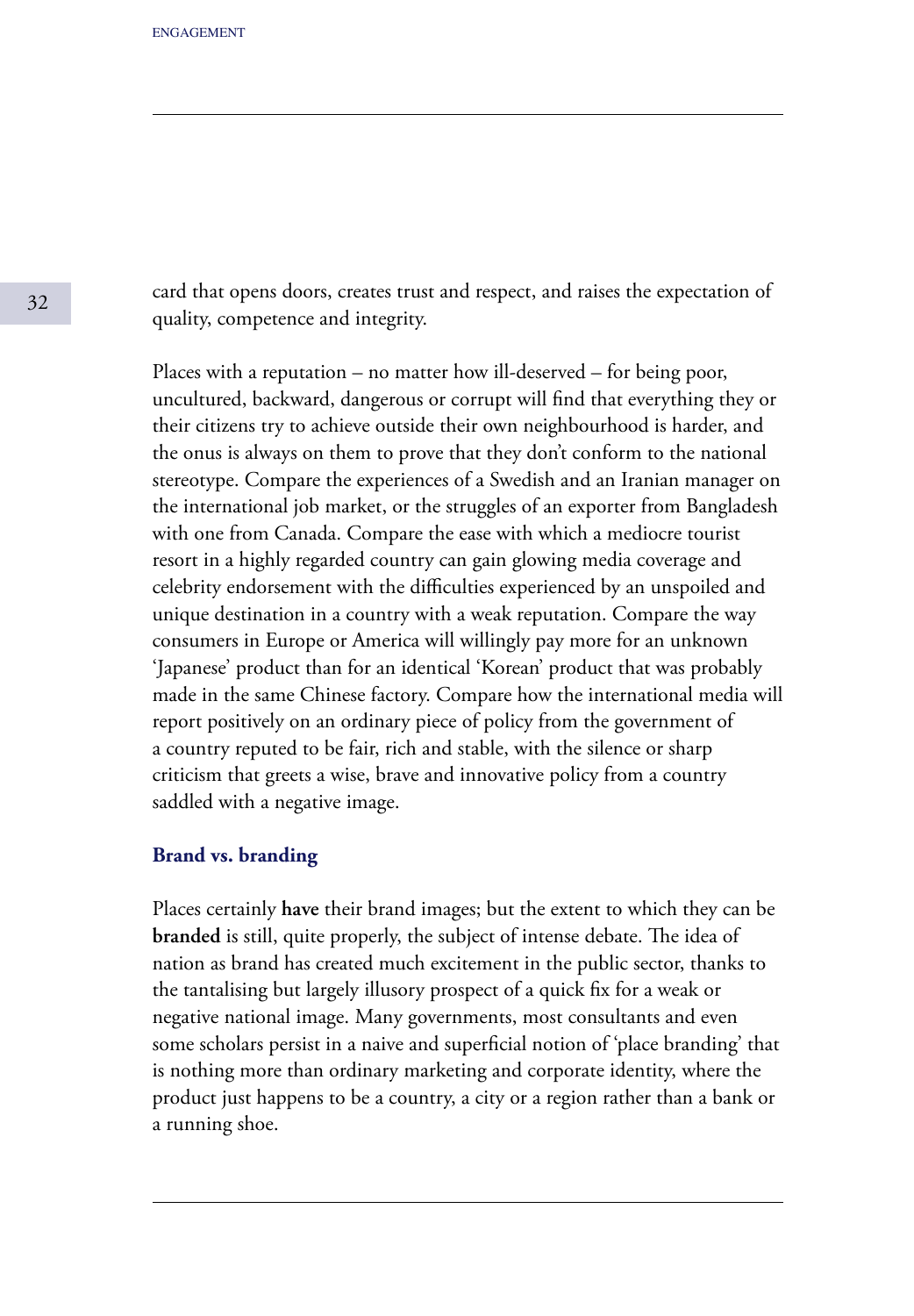It's easy to see why governments are attracted by the idea of branding. Admiring glances have often been cast by the public sector at the creativity, speed, efficiency and lack of ceremony with which companies appear able to hire and fire, restructure, reinvent themselves, build and implement strategies, raise and spend capital, develop new products and get them to market, respond to competition and react to disasters. What really impresses politicians, as they struggle to squeeze a few extra votes from an increasingly apathetic electorate, is the apparent ability of certain companies to shape public discourse, to manipulate their own images at will, and to inspire unwavering respect, loyalty, even love for their brands.

This power, it must be said, is partly imaginary: companies find it easier to be popular with their audiences simply because they are offering something which those audiences actually want to buy.

Moreover, there is little or no evidence to suggest that private-sector marketing techniques can change national images. It is remarkable how many governments are prepared to spend large amounts of taxpayers' and donors' money on such campaigns without the support of any proper case-studies – there are none in the literature – and often without even the most rudimentary success criteria or mechanisms for performance measurement.

Sectoral marketing and branding campaigns can, it is true, have an indirect influence on national image, if they are carried out well and consistently – for example, the tourism and export promotions of New Zealand and Spain have helped to raise the profiles of those countries in recent decades – but such successes should not be conflated with 'nation branding'. They are simply instances of countries whose reputation has been enhanced as a result of their high-quality products and services being sold around the world. When, on the one hand, the task is to sell a product (and a product can just as well be a holiday or an investment location as fast-moving consumer goods), then advertising is not only legitimate and useful but also necessary. When, on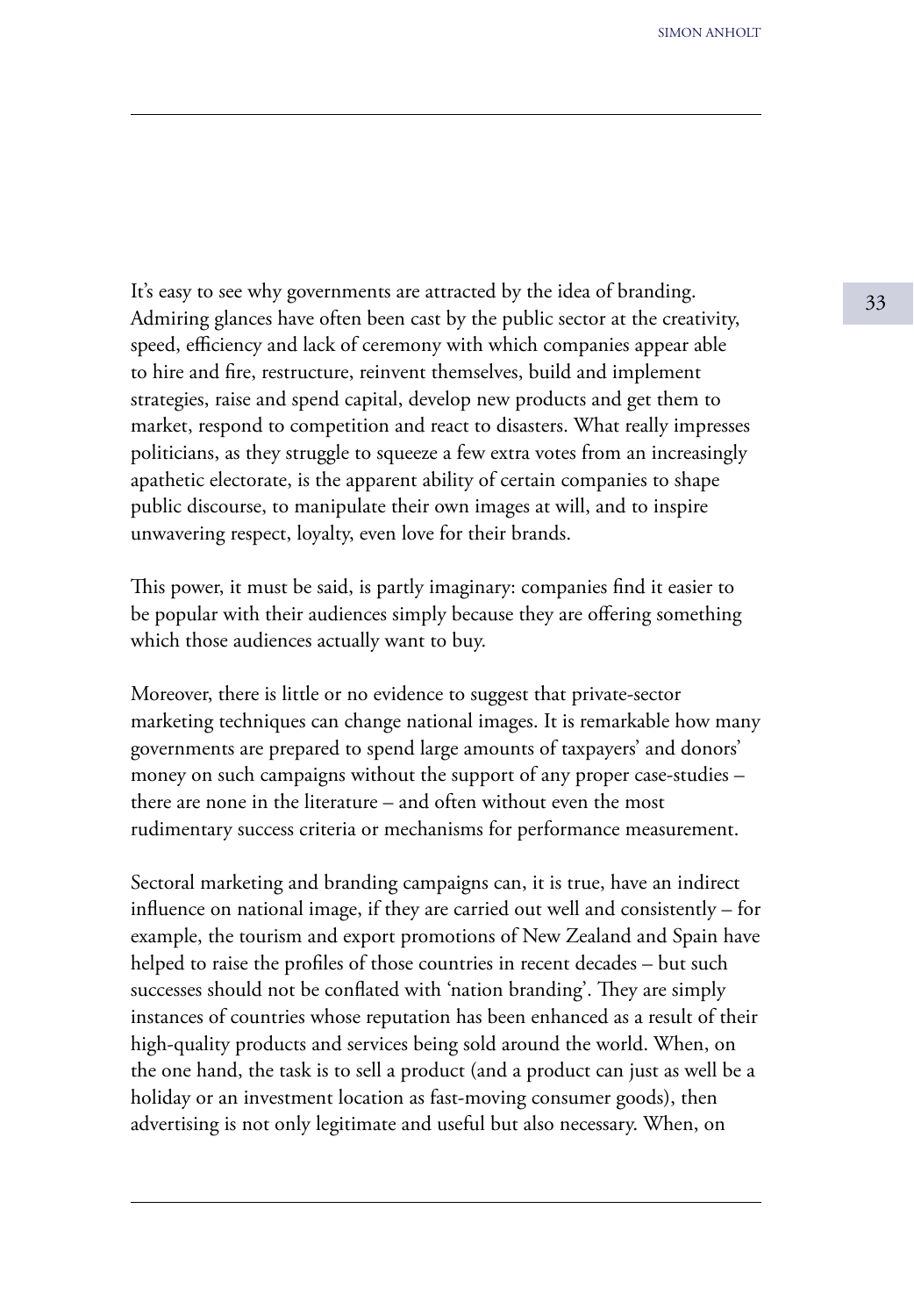the other hand, the task is to persuade people to change their minds about a country, advertising becomes propaganda, which most people instinctively recognise and resist.

### **National image as a fixed asset**

In reality, the images of places appear to be remarkably stable, and highly resilient in the face of any kind of deliberate manipulation. The Anholt Nation Brands Index (NBI), a survey I have been running quarterly since early 2005 to track and analyse the global images of 40 countries using a panel of nearly 30,000 respondents in 35 countries, shows that almost no country's image has changed by more than 1 or 2 percentage points during this period.

Part of the reason why national image is so stable – more of a fixed asset than a liquid currency – is because we all seem to need these comforting stereotypes that enable us to put countries in convenient pigeon-holes, and will abandon them only if we really have no other choice. The relevance of foreign countries to most people is limited; if people in Spain or South Africa or India spend only a few minutes each year thinking about, say, Britain, it's not surprising if their perceptions of Britain remain largely unchanged for years on end. Images of foreign countries are in fact part of the culture of the country that holds the perceptions: Japan's image in China, for example, is part of Chinese culture, and vice versa. National reputation truly cannot be constructed; it can only be earned. Imagining that such a deeply rooted phenomenon can be shifted by so weak an instrument as marketing communications is an extravagant delusion. As Socrates observed, 'the way to achieve a better reputation is to endeavour to be what you desire to appear'.

Image change usually takes place over decades and generations, not months or years. The high international esteem in which Japan and Germany are held today (respectively they currently rank eighth and first overall in the NBI)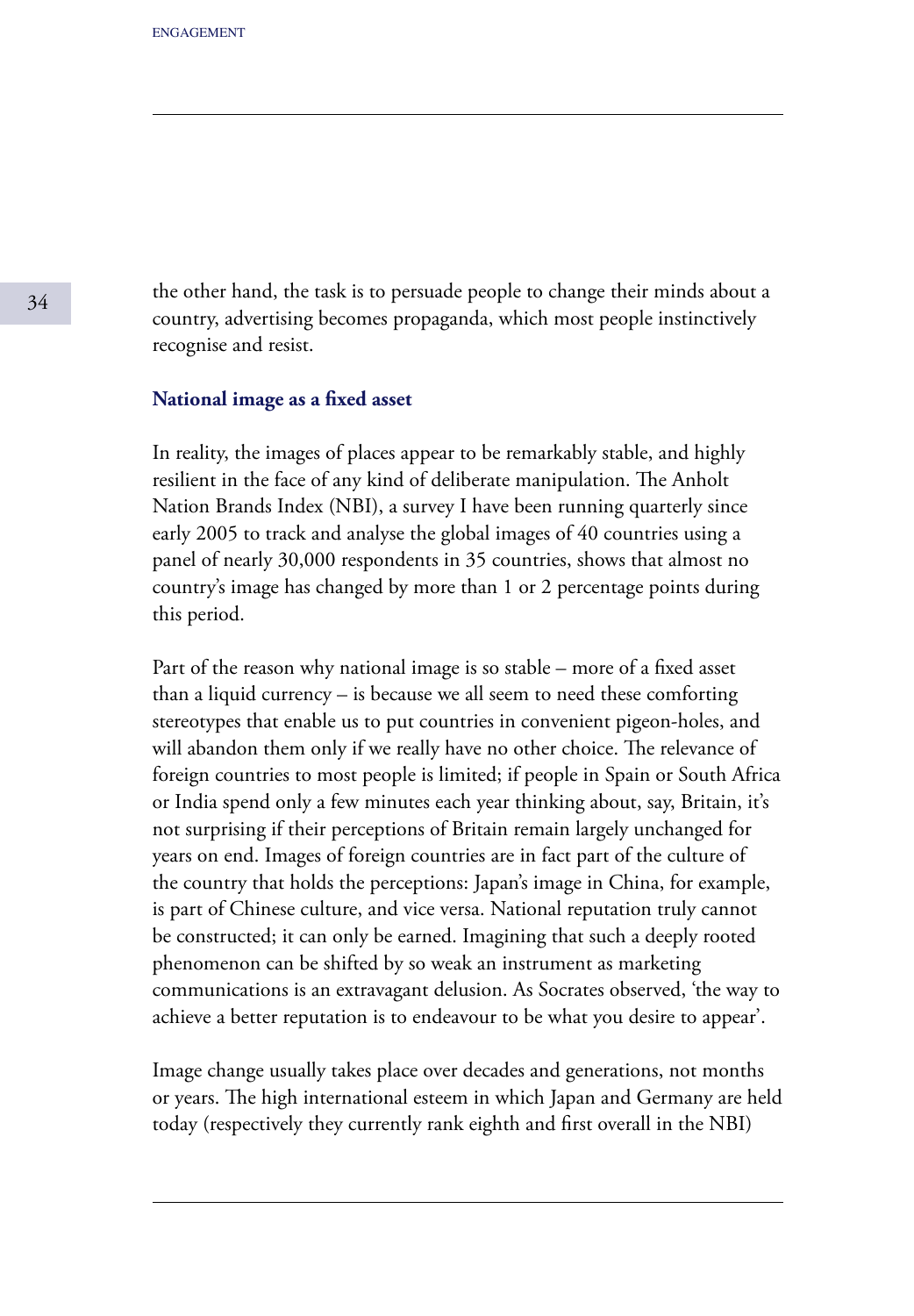<sup>35</sup> contrasts dramatically with their pariah status after the Second World War, but the process has been a long and painful one: in both cases, image change took place as a consequence of a deliberate, long-term programme of political reform, improved social stability, economic growth and, indispensably, a retreat into non-militarism. Interestingly, it was through the politically neutral medium of consumer products that both Japan and Germany were able to start the process of rebuilding international trust; today they respectively rank first and third worldwide in the NBI for export preference.

It is, of course, by no means certain that building trust in one area will lead to wider acceptance for a nation; there are many countries that remain typecast for generations under a single reputational asset, and for whom success in a single sector proves a dead-end in the attempt to build broader international esteem. Jamaica, for example, has been known for decades as a world-class tourist destination, but still has difficulty earning a reputation for other areas in which it undoubtedly excels, such as higher education, customer service centres and IT support.

Nobody doubts that an improved reality will, eventually, result in an improved image, at least in some sectors. But it is because this process can take many decades if left to 'natural' forces, and even then may not benefit the country as a whole, that the idea of a technique with the power to accelerate it – perhaps to the point where it could occur within the term of office of a democratically elected government – and to broaden the base of the country's international reputation and leverage it to the benefit of every sector, creates so much interest.

#### **Competitive identity**

Once it is accepted that communication alone cannot alter a negative or outdated national image, the critical question becomes whether it is indeed possible to close that gap by other means (assuming, of course, that the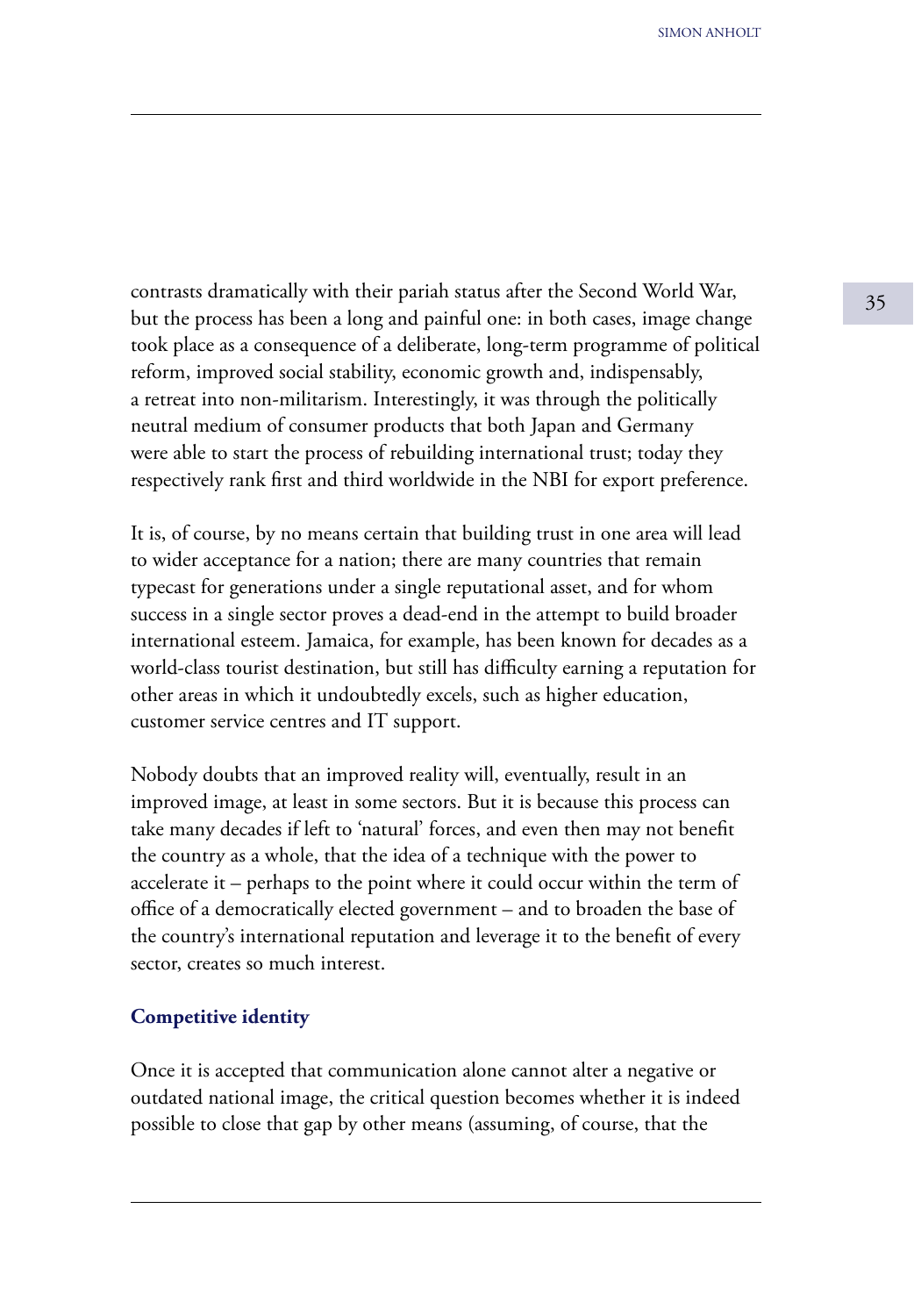country in question does actually deserve a better reputation than it has). Hence the concept of '**competitive identity**', a phrase I have coined in preference to the misleading term 'nation branding' to describe what is essentially a plan for mobilising the strategies, activities, investments, innovations and communications of as many national sectors as possible, both public and private, in a concerted drive to **prove** to the world that the nation deserves a different, broader and more positive image.

The theory of competitive identity takes its cue from the way in which country images are 'naturally' formed. By accident more often than by design, most countries engage with the outside world, and thus create their images, through six basic areas of activity:

- **1** their tourism promotion (often the loudest voice in 'branding' the nation or region, as tourist boards usually have the biggest budgets and the most competent marketers), along with people's first-hand experience of visiting the country as tourists or business travellers;
- **2** their exported products and services, which when their place of origin is explicit – act as powerful ambassadors for each country and region;
- **3** the policy decisions of the country's government, whether foreign policy which directly affects the 'audience', or domestic policy reported in the international media;
- **4** for business audiences, the way the country solicits inward investment, and the way it recruits foreign entrepreneurs, workers, researchers and students;
- **5** cultural exchange, cultural exports and sport; and
- **6** the people of the country themselves politicians, media and sports stars, as well as the population in general: how they behave when abroad and how they treat visitors to their country.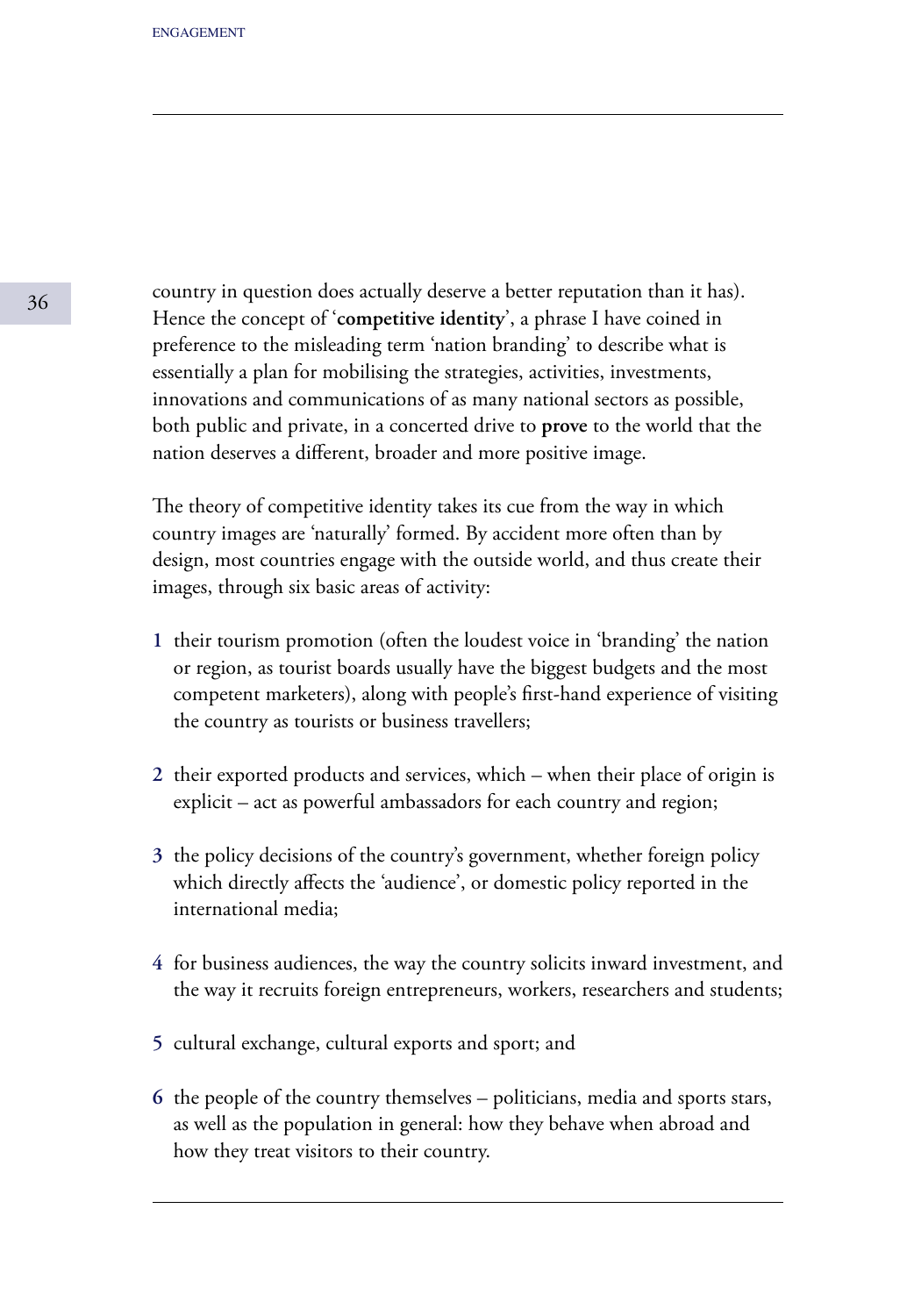<sup>37</sup> For clarity, these 'natural' channels of influence, communication or representation can be shown as the points of a hexagon (see Figure 3.1).

#### **Figure 3.1: The hexagon of competitive identity**



<sup>© 2002</sup> Simon Anholt

The theory of competitive identity is based on a three-pronged approach of strategy, substance and symbolic actions, planned and executed through a close and long-term coalition between all the stakeholders around the hexagon:

● **strategy:** the coalition needs to form a clear, inspiring, truthful narrative of what the country and its people really are, what they stand for, where they are going and how they are going to get there;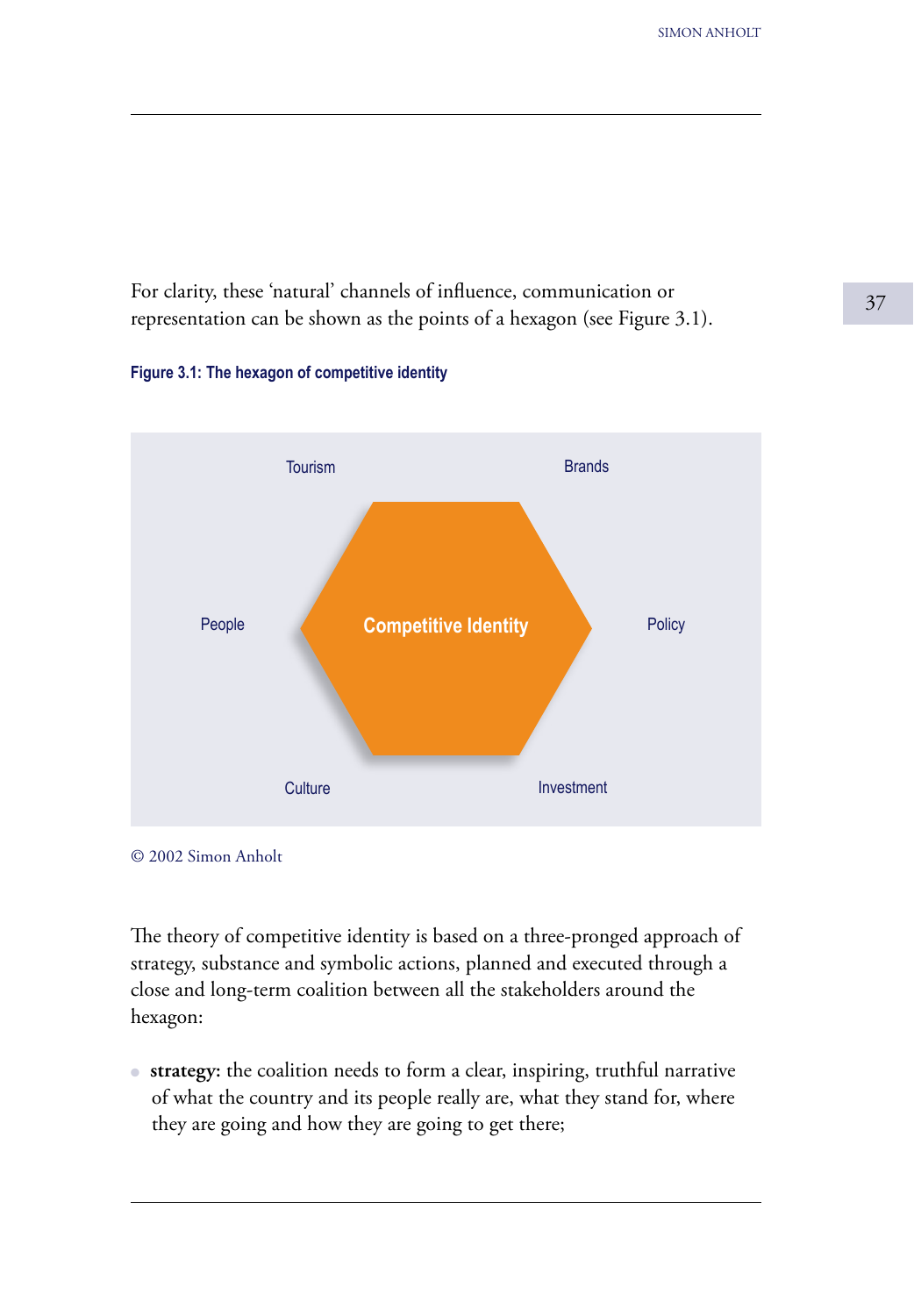- **substance:** the coalition must find ways to stimulate and coordinate the policies, strategies, investments, behaviours and, above all, innovations – because it is **new** things that most interest the media and public opinion – of all six points of the hexagon to realise and reinforce this narrative; and
- **symbolic actions:** a certain proportion of the substance produced by each point of the hexagon must have an intrinsic communicative power: innovations, structures, legislation, reforms, investments, institutions or policies that are especially suggestive, daring, memorable, picturesque, inspiring or otherwise 'media-friendly'.

Of course, it is not possible for a democratic government to interfere with the operation of any of these sectors (especially private business) to the extent of dictating their sector-specific strategies or communications; nor would it be wise to attempt to do so. The only way in which such a course can be pursued is through a 'soft power' approach, where the fundamental attraction – and ultimate benefits – of a shared national strategy are communicated well enough to stir a genuine motivation on the part of the various stakeholders, both public and private, to join forces. Improved coordination between the points of the hexagon, the joint development of a national strategy, more sharing of resources and expertise, the encouragement of innovation, and the establishment of common standards and quality measures can achieve a great deal. Even a modest amount of such 'joining up' tends to result in a more effective management of national reputation than most countries currently achieve, or ever have achieved.

Interspersing the substance with occasional symbolic actions can be highly effective in projecting an enhanced or updated image of the country. Examples of this include: the Slovenian government donating financial aid to its Balkan neighbours to prove that Slovenia was not part of the Balkans; Spain legalising single-sex marriages to demonstrate that its values had modernised to a point diametrically opposed to those of the Franco period; the decision of the Irish government to exempt artists, writers and poets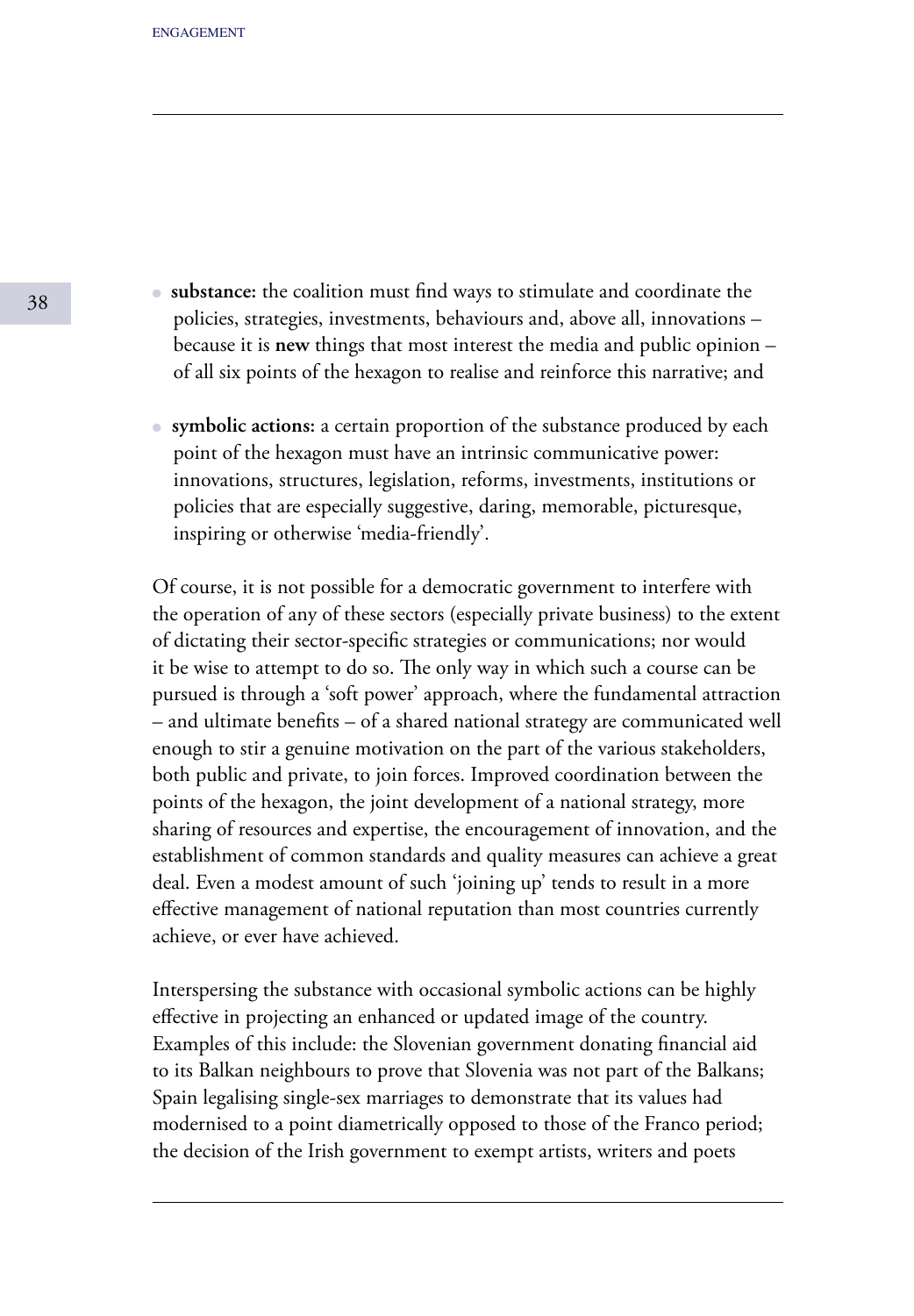from income tax to prove the state's respect for creative talent; or The Hague hosting the European Court of Human Rights to cement the Netherlands' reputation as a global bastion of the rule of law. Even a building such as the Guggenheim Museum in Bilbao or the Sydney Opera House may have a symbolic value for its city and country well beyond its economic footprint. But for every truly resonant project of this kind there are dozens of expensive glass towers – anonymous trophy buildings that add nothing to the image of a city, because they are emblematic of nothing but the desire to look wealthy and 'western', and that communicate nothing of the true narrative of the country or city in which they are built.

Certainly, engaging some or all points of the hexagon (see Figure 3.1) in a national strategy is an ambitious project, and is a more realistic aspiration for smaller and poorer countries with fewer and leaner institutions, as well as simpler aims and more direct forms of engagement with the rest of the world; happily, these are also the countries that are most likely to benefit from such a project.

For countries like Britain or the United States, uniting a large, complex and mature bureaucracy around a shared national narrative is probably beyond the realms of possibility: their complex and sophisticated interactions with other states and regions are more likely to be hampered than strengthened by a single 'positioning', and in any case, their reputations are probably too substantial to be amenable to deliberate influence.

#### **Competitive identity and public diplomacy**

Clearly, national reputation is a critical issue for governments today; but the means by which it can be meaningfully influenced during any administration's term of office are neither well nor widely understood. 'Competitive identity' and its precursor, 'nation branding,' are recent constructs – I coined the latter phrase in a 1998 academic paper,<sup>1</sup> and the former is the title of a book I published in 2007² – but the need for, and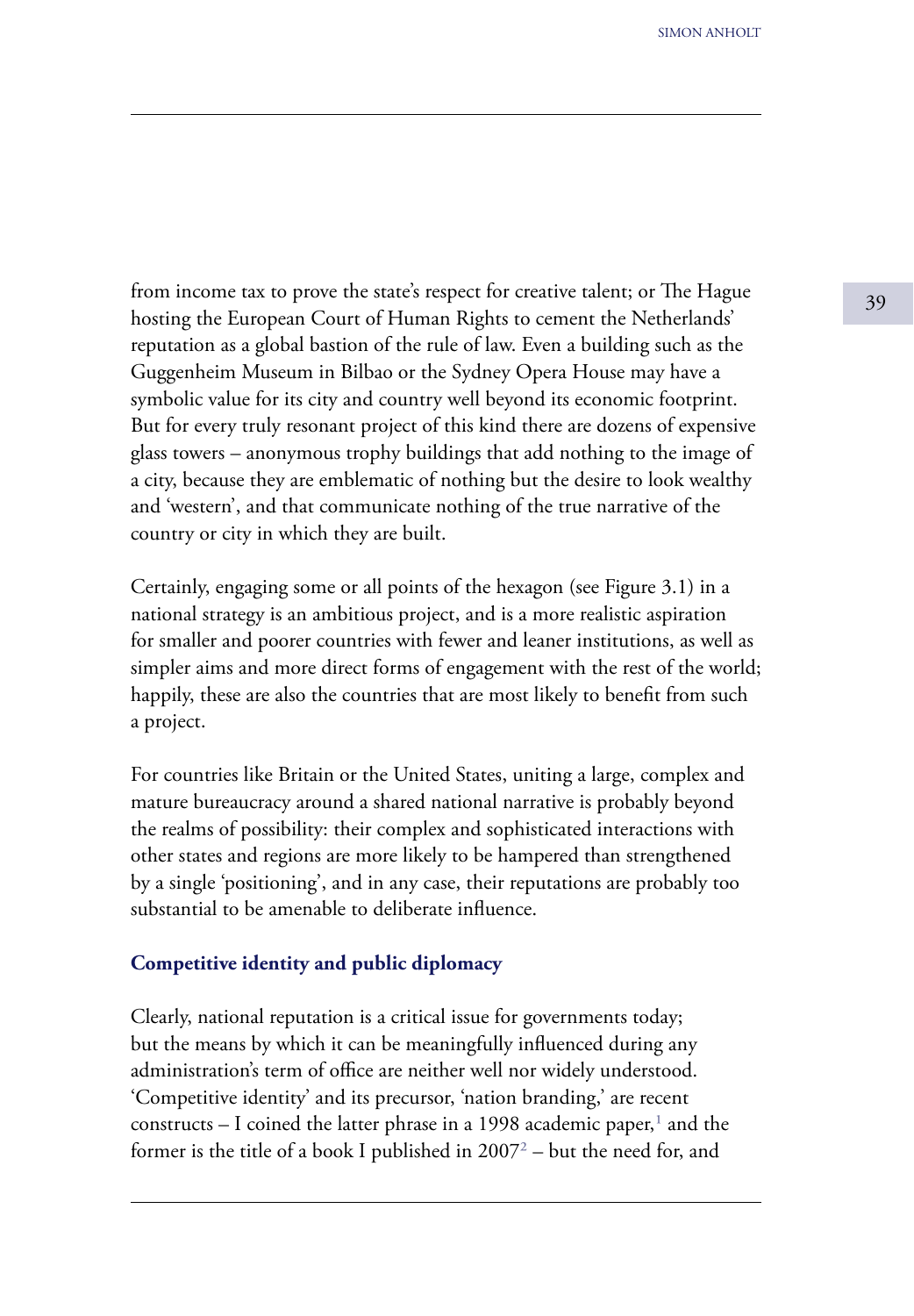the desire of, leaders to wield some influence over the external images of the places they rule are, of course, as old as civilisation itself.

The only other systematic approach in history for tackling this kind of issue is public diplomacy, which has been recognised and practised as a discipline for well over 50 years. The relationship between nation branding and public diplomacy has, however, never been very clearly defined or described, mainly because there is little consensus on the definition of either term.

Interpretations of nation branding, as I have shown, vacillate uneasily between private-sector marketing communications crudely transposed to the public sector and the more ambitious concept of strategic, cross-sectoral national policy-making implied by competitive identity. Public diplomacy, for its part, has been subject to a number of different interpretations through its longer history; and, depending on which definition one selects for each discipline, one could equally claim that public diplomacy is a subset of nation branding; that nation branding is a subset of public diplomacy; that they are virtually synonymous; or indeed that they are largely unrelated. My preferred interpretation of the two terms, as I will show, leads me to conclude that they are more distantly related than is often assumed.

The way many governments speak about public diplomacy today makes it sound like nothing more than a decorous euphemism for nation branding of the most primitive, sector-specific, communications-oriented type. Ministries of state don't like to use words like 'brand', but national or sectoral brand management is precisely what many of them are trying – and generally failing – to perform.

Treating public diplomacy as essentially sector-specific marketing may, if competently carried out, produce short-term benefits for the sector in question, and it can certainly improve the country's **outputs**. But **outcomes**  are another matter, and it is doubtful whether such approaches do much to address the foreign policy challenges faced by governments today, or can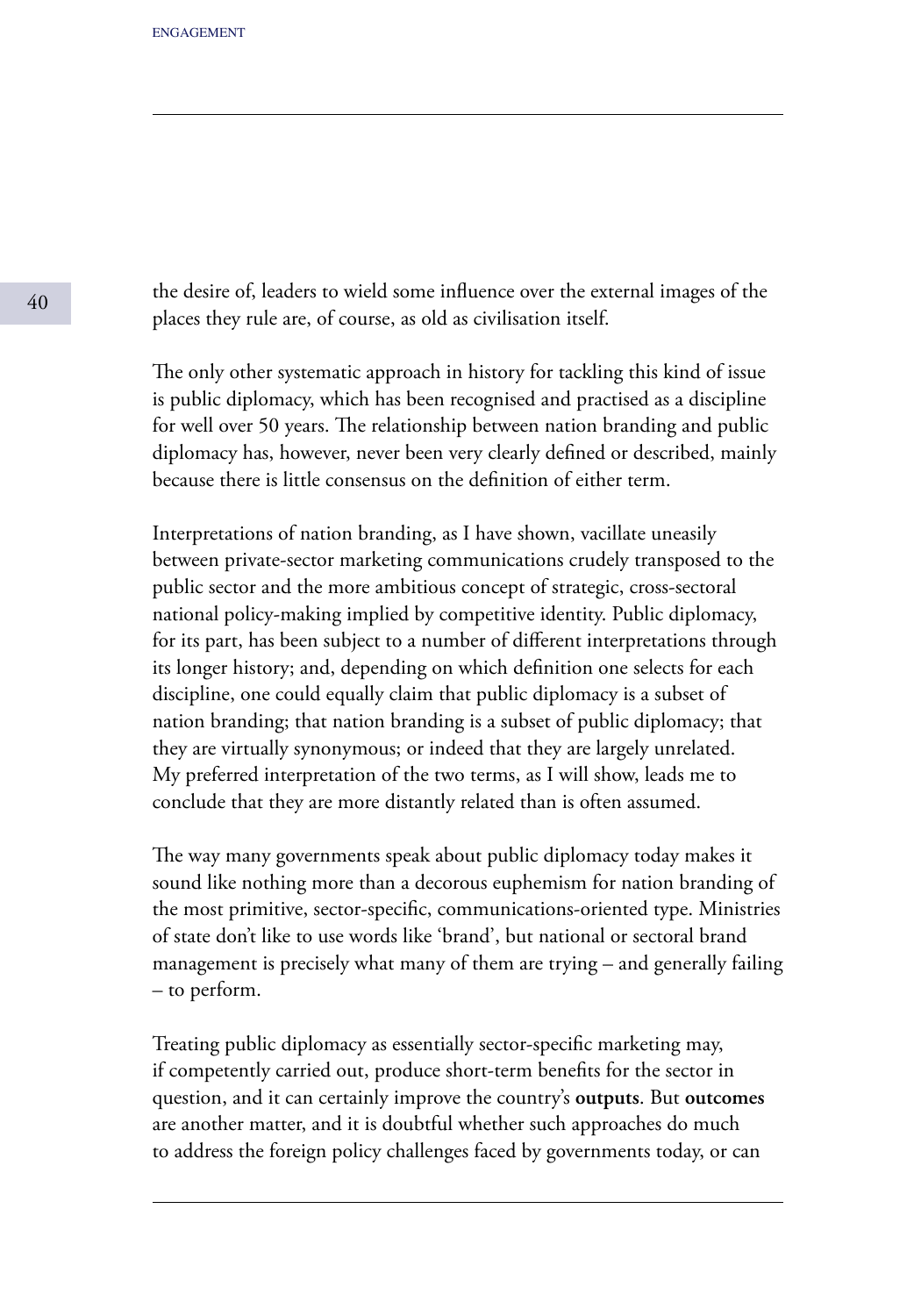achieve any lasting traction in the intensely competitive environment of the  $\frac{41}{41}$ global marketplace.

The core of competitive identity lies in considering how the nation **as a whole** behaves towards, interacts with, and presents and represents itself to other nations, whereas what most countries call public diplomacy concentrates exclusively on the presentation of government policy to foreign publics: what David Steven calls 'the publicization of diplomacy'. Policy is simply one point of the competitive identity hexagon, so this 'primitive' public diplomacy is a weak subset of the whole, a diplomatic monologue whose audience happens to be society at large rather than other diplomats.

Happily, this narrow interpretation of public diplomacy as a subtype of nation branding is not the end of the story. More recent varieties are concerned with broader and longer-term effects: the discipline has evolved from the initially rather primitive government PR practised by the United States Information Agency after the Second World War, through something closer to nation branding (which recognises the importance played by national image and attempts to influence this, as well as understanding that a one-way sales pitch can't rebrand the nation, and that actions speak louder than words), to the more radical redefinition of public diplomacy now being explored in the United Kingdom. Following Lord Carter's review in 2005,<sup>3</sup> we have defined a new approach to public diplomacy, which aims to use it as an **instrument of policy**, rather than as a method of communication.

#### **The importance of credibility**

This new approach is fundamentally different from nation branding, since its primary purpose is neither to present government policies nor to build, enhance or preserve national reputation. At first sight it might be assumed that it has no connection whatsoever with nation branding, an approach which, no matter how sophisticated and policy-driven it becomes, has reputation as its ultimate concern.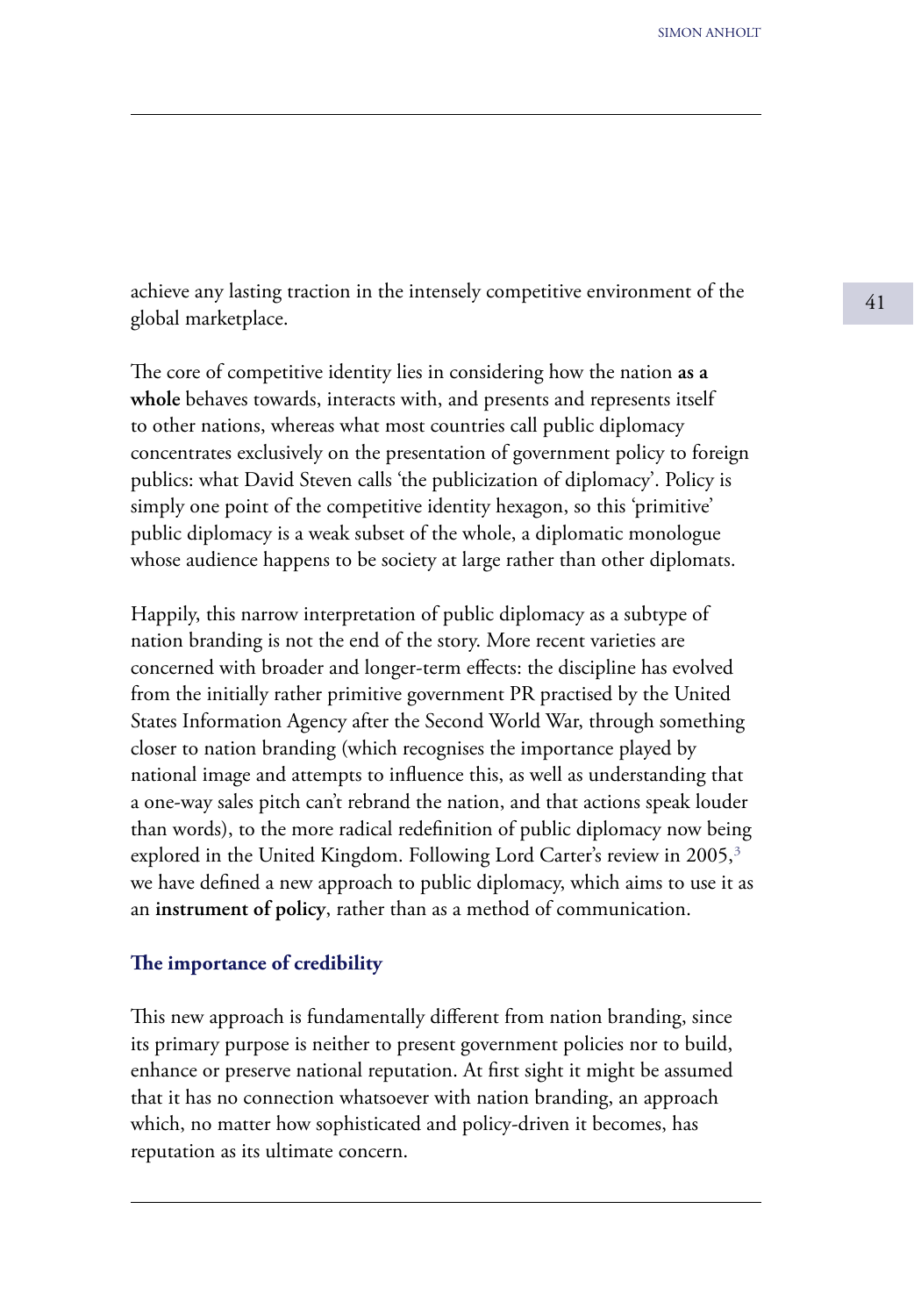Yet of course there is a connection: the success of the 'new public diplomacy', in common with other and earlier forms of the discipline, is predicated entirely on the credibility of its perceived source. As Anthony Trollope wrote in his 1881 novel *Dr Wortle's School*:

 *'So much in this world depends on character that attention has to be paid to bad character even when it is not deserved. In dealing with men and women, we have to consider what they believe, as well as what we believe ourselves. The utility of a sermon depends much on the idea that the audience has of the piety of the man who preaches it. Though the words of God should never have come with greater power from the mouth of man, they will come in vain if they be uttered by one who is known as a breaker of the Commandments; – they will come in vain from the mouth of one who is even suspected to be so.'*

The credibility of the perceived source of any message or action is as significant in determining its impact as the cultural lens through which it is observed; and, just like the cultural factor, we ignore it at our peril.

A nation's credibility is virtually synonymous with its 'brand image'; so even countries such as Britain, which eschew narrow self-promotion for the sake of the more collaborative, more global aspirations of the 'new public diplomacy', will still find that they are severely hampered in their aims without the support of an international reputation that is as strong, true, fair and positive as it can be.

Managing national reputation is by any standards a gigantic task, demanding a rare combination of vision, authority, patience, consensus, creativity and organisational skill; but it is no longer a matter of choice. Countries must either take some control over their good name or allow it to be controlled by public opinion and public ignorance; governments must either learn to value and cherish this precious asset of international reputation, or find that every action they perform, no matter how disinterested, is interpreted according to whatever negative attribute is currently ascribed to their nation.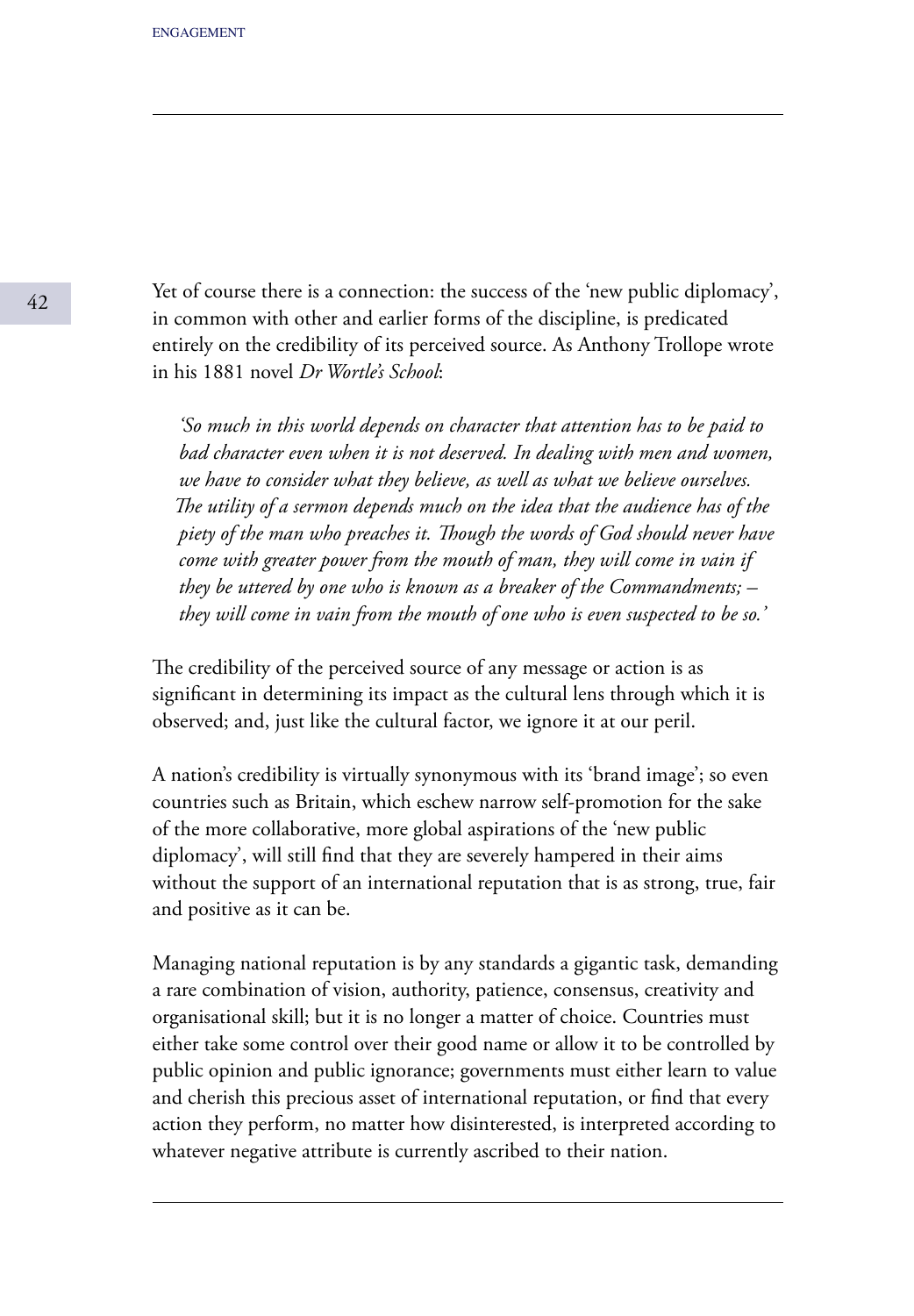Not every government, and indeed not every population, treats international and the set of  $\frac{43}{43}$ approval as an important goal in its own right; but when we speak of the images of places, we are talking about something more significant than mere popularity. The only sort of government that can afford to ignore the impact of its national reputation is one that has no interest in participating in the global community, and no desire for its economy, its culture or its citizens to benefit from the influences and opportunities that the rest of the world offers them.

It is the duty of every responsible government in the age of globalisation to recognise that the nation's reputation, one of the most valuable assets of its people, is given to it in trust for the duration of its period in office. Its duty is to hand that reputation down to its successors, whatever their political persuasion, in at least as good health as it received it, and to improve it if possible for the benefit of future generations.

Whether we are speaking of competitive identity or public diplomacy, there seems little doubt that if the world's governments placed even half the value that most wise corporations have learned to place on their good names, the world would be a safer and quieter place than it is today.

#### **Notes**

- Simon Anholt, 'Nation-brands of the 21st century', *Journal of Brand Management* 5: 6, **1** July 1998, pp. 395–406.
- Simon Anholt, *Competitive identity: the new brand management for nations, cities and*  **2** *regions* (Basingstoke: Palgrave Macmillan, 2007).
- Lord Carter of Coles was asked by the Foreign Secretary and the Chief Secretary to the **3** Treasury to conduct 'an independent review of Public Diplomacy' and examine the effectiveness of current public diplomacy activities. His *Public diplomacy review* was completed in December 2005.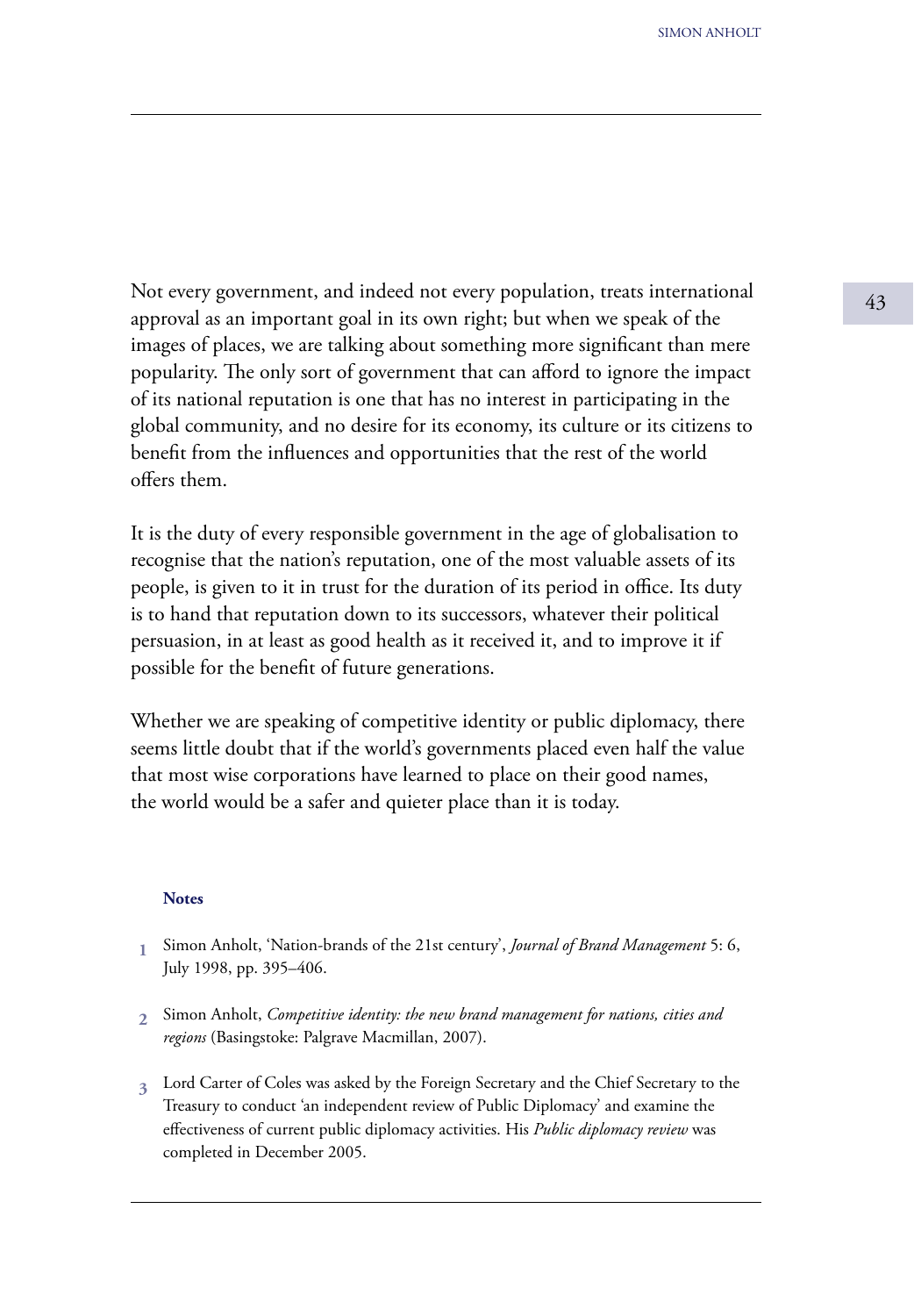## **ALEX EVANS**

Non-Resident Fellow, Center on International Cooperation, New York University

Alex Evans is a non-resident fellow at the Center on International Cooperation at New York University, and was special adviser to Hilary Benn at the Department for International Development from 2003 to 2006.

#### **DAVID STEVEN**

Managing Director, River Path Associates

David Steven is the managing director of River Path Associates, a consultancy that has worked with the Foreign and Commonwealth Office, the Department for International Development, the UN and the World Bank.

They jointly edit Global Dashboard. org, the foreign affairs website, and are working together on a new Demos project entitled 'The New Public Diplomacy', through which they will publish a pamphlet later in the year. They are writing here in their personal capacities.

The views expressed in this chapter are those of the individual contributors and the Foreign and Commonwealth Office (FCO) is not responsible for the content.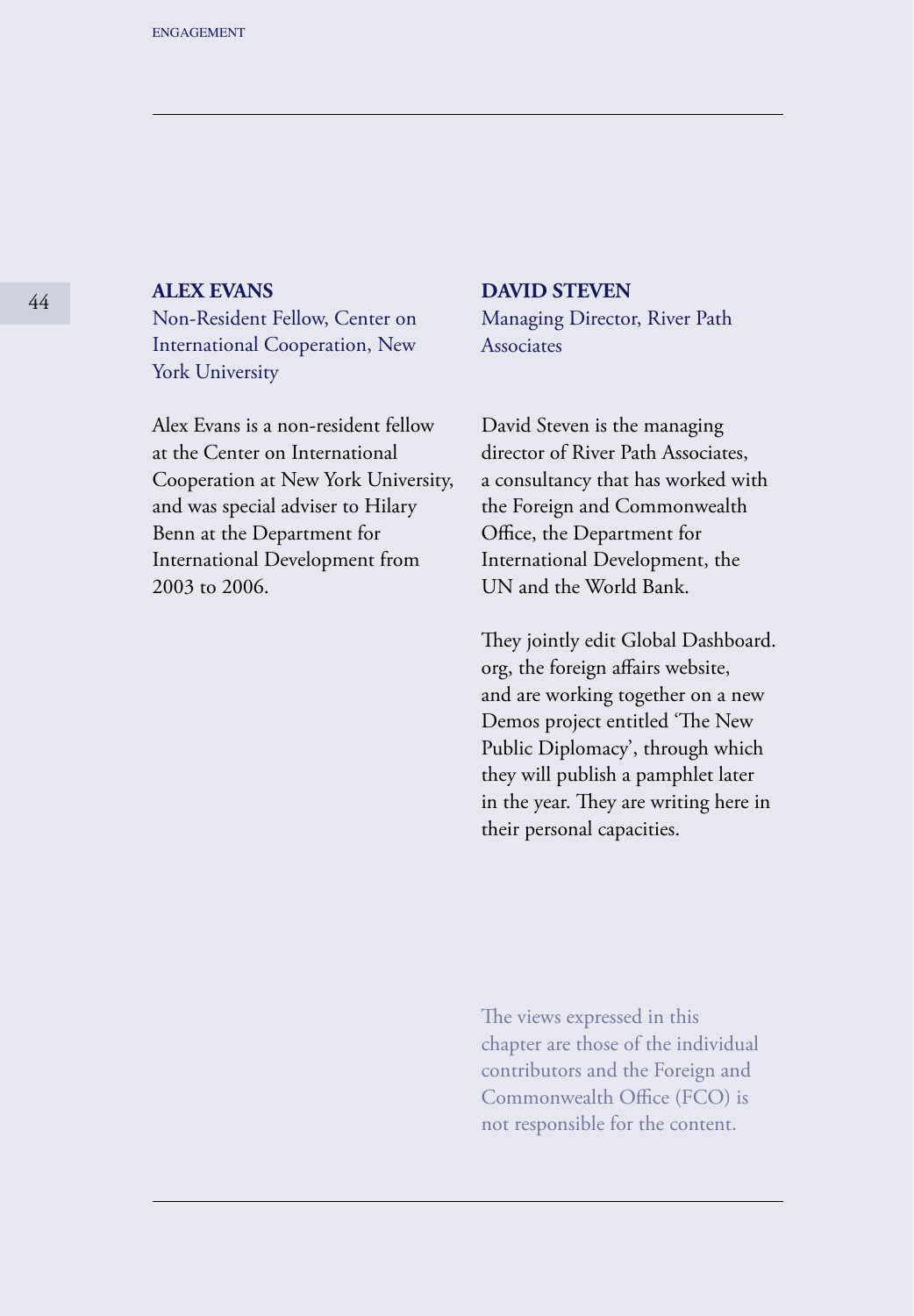## 4 TOWARDS A THEORY OF INFLUENCE FOR TWENTY-FIRST-CENTURY FOREIGN POLICY: PUBLIC DIPLOMACY IN A GLOBALISED WORLD

## **EXECUTIVE SUMMARY** 45

**Global issues are diffuse and rest on the decisions and behaviour of millions, if not billions, of people. Governments must respond by changing the way they practise diplomacy, offer development assistance and deploy force. This means making the new public diplomacy a core foreign policy tool.**

**For any issue, there will typically be three goals. The first is to build shared awareness, a common understanding of an issue around which networks of state and non-state actors can coalesce. With that in place, a shared platform can be built to campaign for change. The end point is a shared operating system: a framework for a collective response to a joint problem.**

**These goals can be pursued through distinct public diplomacy strategies that sit on a continuum that runs from consensual and open at the one end to covert and controlling at the other. Together, these strategies form the kernel of a theory of influence for twenty-first-century diplomacy.**

Look at today's biggest global issues – climate change, pandemics, energy security, terrorism and other 'shadow sides' of globalisation – and it's striking that the challenges governments find it hardest to deal with are highly diffuse, involving the actions and beliefs of millions (if not billions) of people.<sup>1</sup>

Take climate change. The difference between success and failure in this case is about the spending, investment and behavioural decisions made by countless businesses and individuals. Consider AIDS/HIV, where the long-term outlook depends on how successful states are at influencing the most personal issue imaginable: their citizens' sexual behaviour. Or think of the challenge of good governance in developing countries, where it is the nature of the political **culture** – as much as organisations and laws – that makes the difference.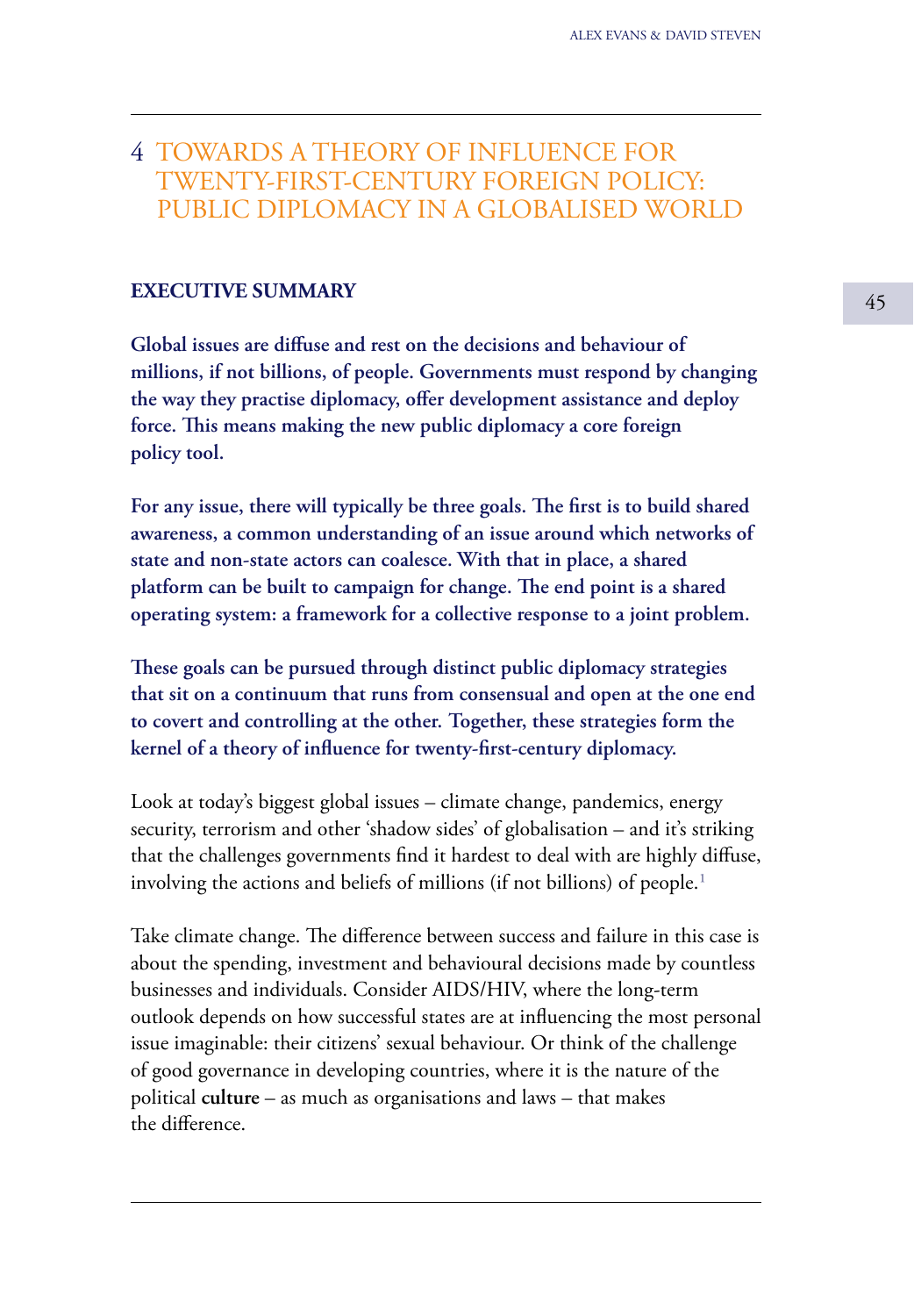As issues have become increasingly distributed, the way governments work is having to change too.<sup>2</sup> Diplomats are breaking out of a comfort zone within which they have focused much of their energy on talking to their peers. Soldiers are confronting the limitations of force, as 'war among the people' overtakes the old paradigm of interstate conflict.<sup>3</sup> Development specialists are facing the fact that, in fragile states, development cannot simply be 'bought' through large transfers of resources.<sup>4</sup> In all three fields, there is a renewed focus on culture; on the power of ideas and values; and on the complex relationship between hierarchical organisations and informal networks.

But there are still hard questions for governments to consider about their role in a globalised world. What influence do they have? How can they best exert it? How do countries integrate all aspects of their hard and soft power? And how can they animate loose coalitions of state and non-state actors in pursuit of a common goal? It is these questions that lie at the heart of today's public diplomacy.

#### **Three types of public diplomacy challenge**

In thinking about these questions, we need to understand the nature of the global issues that now dominate the international agenda. Three can be used to illustrate the breadth of the challenge: first, the threat posed by Al-Qaeda, its affiliates – and in the future, no doubt, its successors; second, the need for effective states in developing countries; and third, the unprecedented risk posed by climate change.

These are different classes of problem. Al-Qaeda's global jihad represents a targeted attempt to undermine, and ultimately replace, the institutions at the heart of the current world order. The intended direction of change, from the perspective of the UK, is **inbound**.

Poor governance in developing countries can drag them into chaos – in a worst-case scenario, exporting disorder to neighbours and beyond. Outside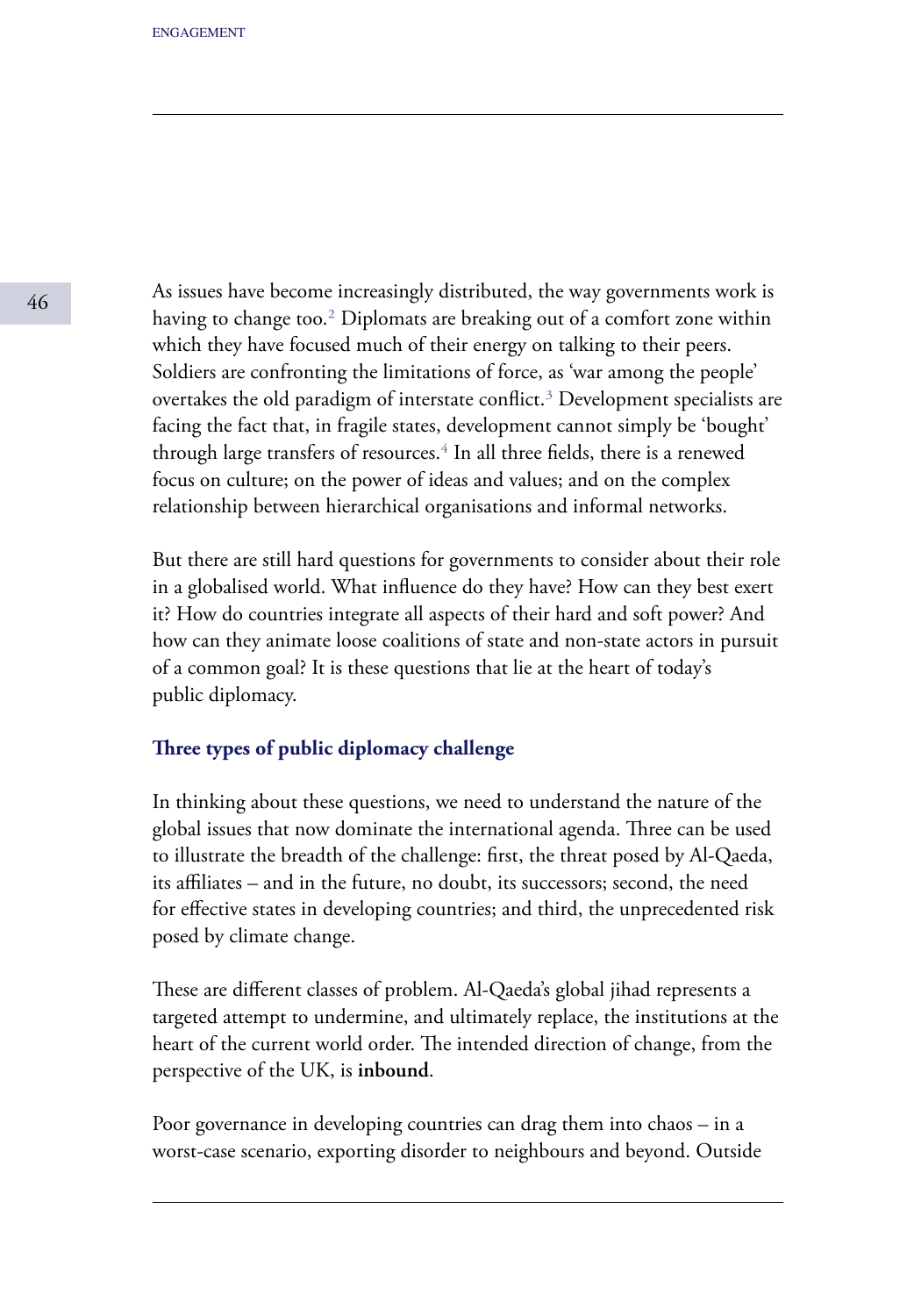<sup>47</sup> intervention aims to help these countries escape from their development traps and is motivated by enlightened self-interest. Here, the desired direction of change (again from the point of view of the UK) is **outbound**.

A stable climate is a global public good. Although some parts of the world (mostly the poorer ones) will suffer disproportionately as climatic conditions become more hostile, the bottom line is a simple choice: everyone enjoys the fruits of a stable climate, or no one does. Thus change needs to flow in **all directions**, both across states and within them.

Taken together, then, this triad is a representative sample of the type of problem a new agenda for influence will need to tackle. So what can they tell us about the new public diplomacy?

### **Terrorism as public diplomacy**

Let us start with terrorism. Modern terror movements are designed to probe societies to find and exploit their physical and psychological weaknesses. They use powerful ideologies and narratives to motivate their supporters to act. Under pressure, they adopt decentralised organisational structures and seek to develop alternative sources of authority. And they are innovative communicators, weaving together the propaganda of word and deed, and exploiting the potential of new communication channels. Perhaps most importantly, they rely on provoking their host societies into an adverse response. The state is expected to carry most of the burden of undermining its own legitimacy.<sup>5</sup>

The Islamist terrorist movement, with Al-Qaeda as its vanguard, has learned these lessons well. Al-Qaeda's aim is to become what David Kilcullen calls 'a holding company and clearing house for world revolution'.<sup>6</sup> In his 1994 declaration of jihad, Osama bin Laden attempted to yoke a series of local grievances into a single narrative of oppression. Muslims are confronted by a Judaeo-Christian alliance that believes their 'blood is the cheapest and that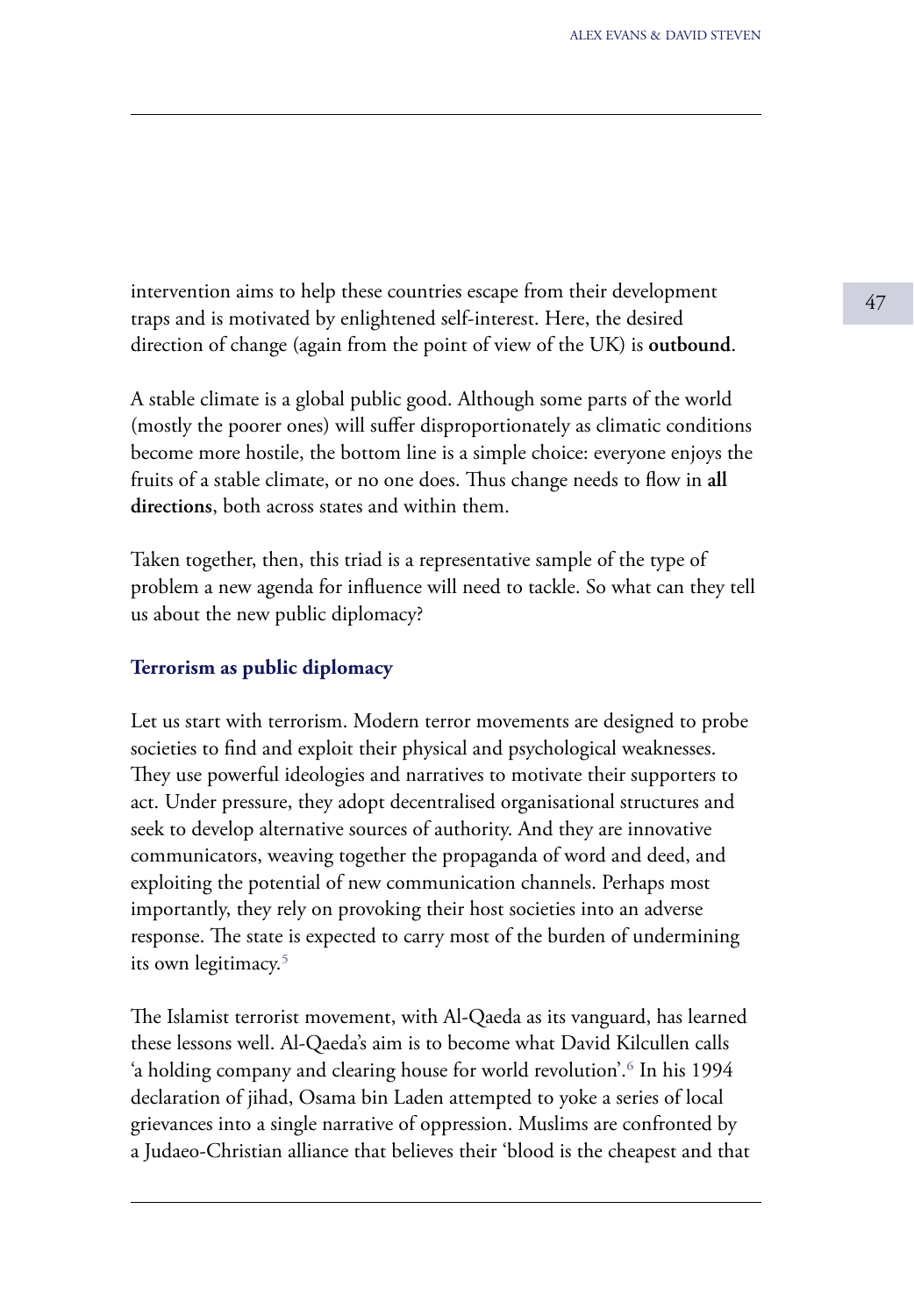their property and wealth is merely loot'.<sup>7</sup> Al-Qaeda, which has steadily degraded from a centralised organisation to an amorphous network, has set out a simple strategy:<sup>8</sup> entangle 'the ponderous American elephant' in conflict overseas, thus radicalising potential recruits and creating a cycle of violence that aims to 'make America bleed to the point of bankruptcy'.<sup>9</sup> Mischievously, bin Laden quotes an unnamed British diplomat speaking at Chatham House to support his assertion that 'it seems as if we and the White House are on the same team shooting at the United States' own goal'.<sup>10</sup>

Bin Laden is the quintessential public diplomat, not least in how he speaks **past** governments. In an address to the 'peoples of Europe' after the 2004 Spanish election (when José María Aznar was defeated in the wake of the Madrid bombing), he said:

 *'In response to the positive initiatives that have been reflected in recent events and opinion polls showing that most people in Europe want peace, I call upon just men, especially scholars, media, and businessmen, to form a permanent commission to raise awareness among Europeans of the justice of our causes, especially Palestine, making full use of the enormous potential of the media.*<sup>'11</sup>

Al-Qaeda's message is also segmented. Violent imagery plays an important role in radicalising potential supporters ('the youth'), with the internet providing new avenues for the peer-to-peer distribution of unmediated communications.<sup>12</sup> Traditional sources of authority within Muslim societies are undermined, dismissed as 'scholars of evil, corrupt court ministers, writers-for-hire and the like'.<sup>13</sup> The message to non-Muslims is a simple, if uncompromising, one: 'the road to safety begins with the cessation of hostilities'. Citizens of western countries must prevail on their governments to accede to Al-Qaeda's demands if they are ever to see peace.

In Al-Qaeda, we see an example of a minority that is trying to universalise its world-view. Promotion is therefore critical. Its communications are carefully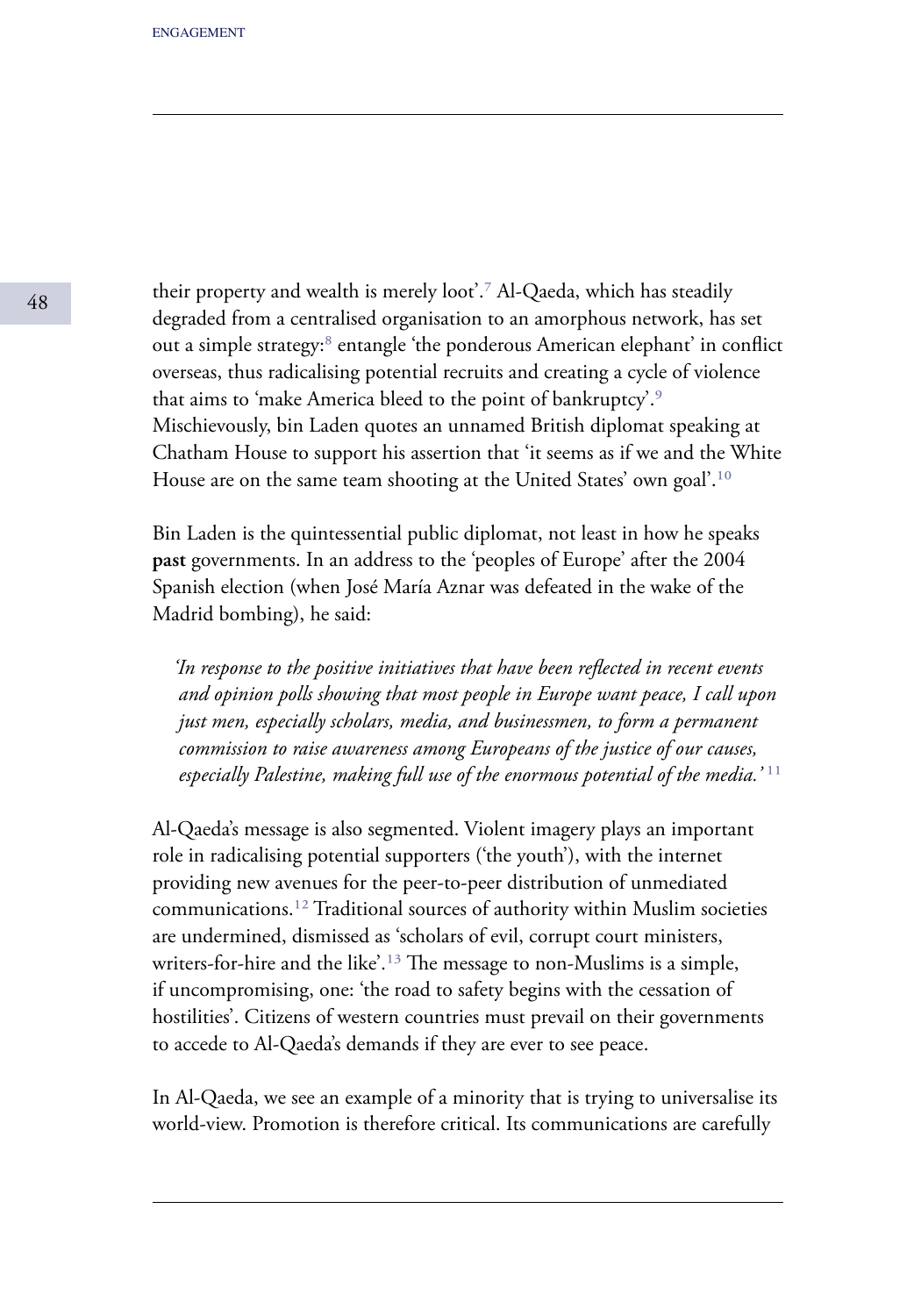polished, branded and presented, with even the Taleban – once careless of its  $\frac{49}{49}$ image – sending members to Iraq for training in modern communications techniques from Al-Sahab, Al-Qaeda's video production arm.<sup>14</sup> More importantly, its actions are themselves crafted to achieve influence. As David Kilcullen warns: 'Beware the "scripted enemy", who plays to a global audience and seeks to defeat you in the court of global public opinion<sup>'.15</sup>

### **Development as public diplomacy**

Second, let us consider the need for better governance in many developing countries. On the one hand, 'developmental states' are a cornerstone of success in poverty reduction – as numerous Asian countries have demonstrated. On the other, when fragile states implode, the resulting vacuum threatens not only their own citizens, but neighbouring states too – as well as providing a haven for organised crime or terrorism, and an engine of unmanaged migration. As Robert Cooper puts it, 'We may not be interested in chaos, but chaos is interested in us.<sup>'16</sup>

But if effective states are the desired destination, we lack a clear road map that shows how to get there – as demonstrated by the intensity of recent debates over post-conflict reconstruction in Iraq and by the violence and civil unrest in Kenya at the start of  $2008<sup>17</sup>$  Governance work supported by European donors tends to be relatively technical, focused on the executive branch of government, and geared towards areas such as public service reform or budgetary processes. Anything overtly political is often seen as too risky to get drawn into. The United States, meanwhile, has developed a discourse of 'transformational diplomacy', but has yet to flesh out exactly what this approach means in practice.

What **is** clear is that the challenge of promoting effective states is very much about influence – and only partly about disbursing money. Indeed, given the risk that aid spending can prop up entrenched systems of corruption and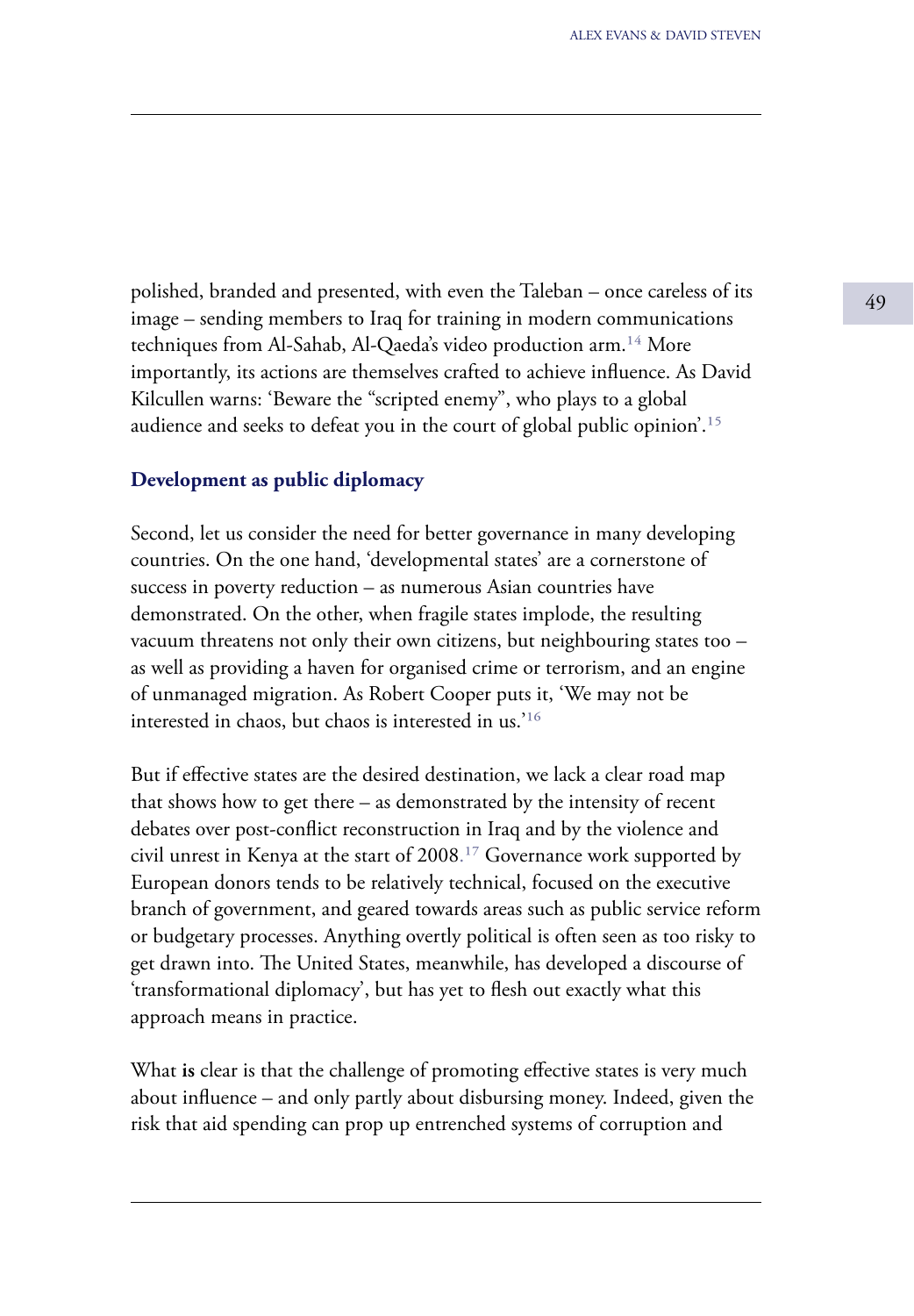patronage (as was clearly the case in Kenya), it could be argued that it is easier for money to affect governance for the worse unless aid donors have the right mechanisms in place to 'first do no harm'.

What might a more sophisticated theory of influence conducive to good governance in developing countries look like? What international actors seeking to influence governance in fragile states need is twofold: first, a clear account of how much influence they **can** wield; and second, clear limits on how much influence they **should** try to wield.

Assessments of the former need to start from a realistic sense of the limits to how much influence external players can hope to have on states in which they are guests. Tip O'Neill famously observed that 'all politics is local', and this applies in developing countries as much as anywhere else.<sup>18</sup> At best, international actors can exert influence at the margins, and usually only when they are prepared to act in concert. Only very rarely will they be able to effect a U-turn in a country's fortunes – and when they can, it can as easily be a change for the worse as for the better.

On the latter point, international actors need a clearer story about sovereignty, and what they will and won't do. Where outside countries are considered to be meddling in internal affairs, they risk strong push-back. In these cases – and there are many of them – **unintended** public diplomacy undercuts official policy goals. The experience of the United States in Pakistan, where America has haemorrhaged legitimacy, is a good example: fewer than one in ten Pakistanis now believe the country should cooperate with the United States in the war on terror, down from nearly five in ten just 18 months ago. $19$ 

As with terrorism, the key need here is for international actors to begin by understanding the context in which they are operating: who has influence, which ideas and narratives have traction, and what sort of leverage they can hope to exert.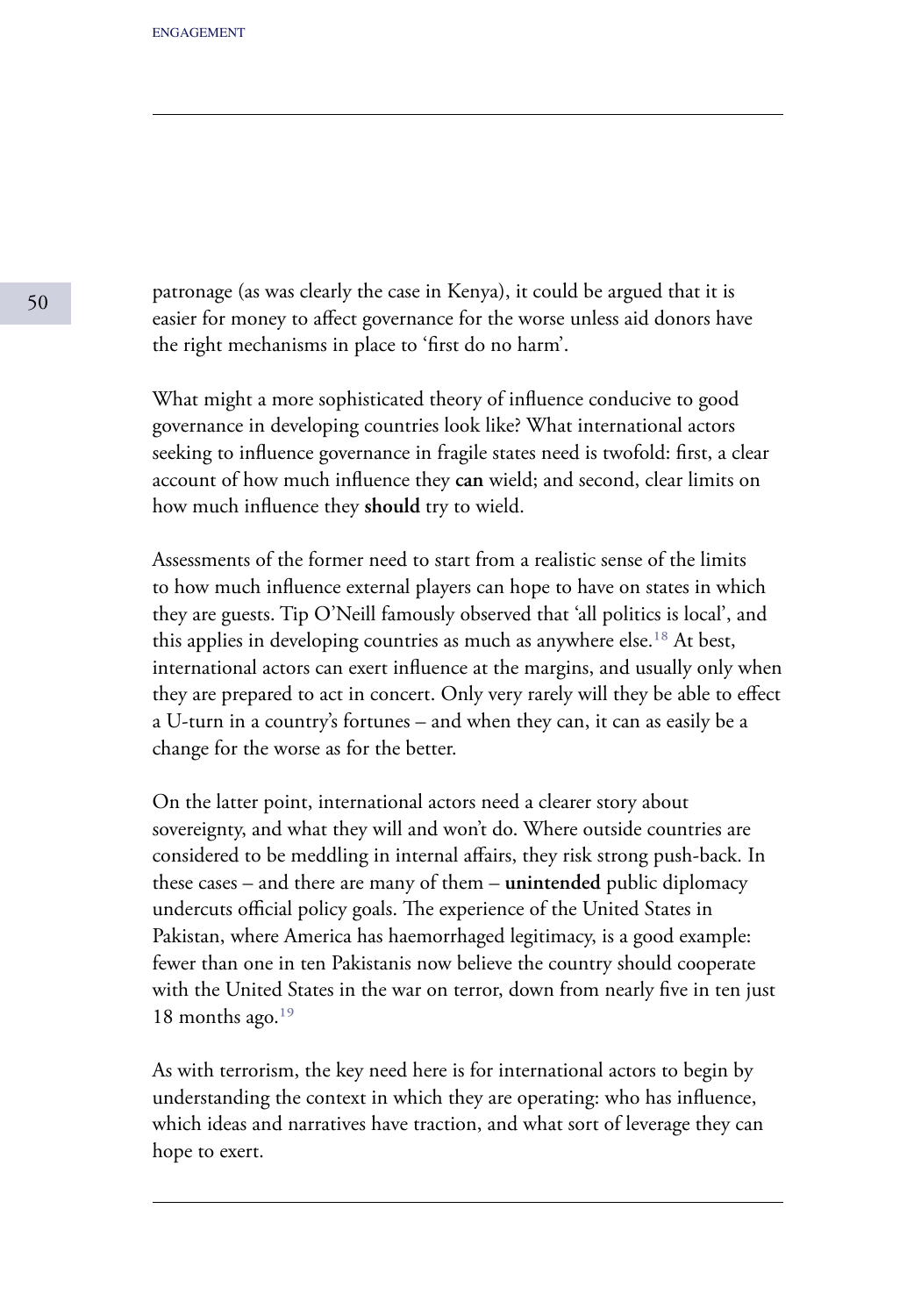## <sup>51</sup> **Climate mitigation as public diplomacy**

Climate change poses even greater dangers to our collective security than fragile states. Faced with a problem of such unprecedented scale and difficulty, it is remarkable that the world has come so far in developing a collective understanding of the issues. That it has is testament to the effectiveness of some powerful examples of non-traditional diplomacy.

Take the Intergovernmental Panel on Climate Change (IPCC), a mechanism for institutionalising the part played in the climate debate by a nongovernmental community – climate scientists. It has played a crucial role in creating a deliberative platform for international engagement with the issue. The Stern Review on the economics of climate change, in turn, has helped bring together the economic and environmental narratives, shaping a debate about the respective costs of action and inaction. Together with Al Gore's film *An Inconvenient Truth,* it helped create the political space for the international community to begin negotiations on a new post-Kyoto climate deal.

At the same time, considerable effort has been devoted to disrupting an emerging consensus against urgent action, which hardened in the United States in the wake of President Bush's repudiation of Kyoto. New players were brought into the debate, with a particular focus on energising faith, scientific and business communities and directing attention towards political structures at state and city level. The climate 'agreement' struck between the UK and the State of California epitomised this work, with Tony Blair and Arnold Schwarzenegger posing for the cameras as a group of senior business leaders looked on.

In the wake of the Bali climate summit, we have reached a critical point. Focus is now switching from the relatively settled 'problem debate' to a 'solutions debate' that is still immature and muddled.<sup>20</sup> A new 'game' is about to begin, one that has the opposite dynamic to chess. With every step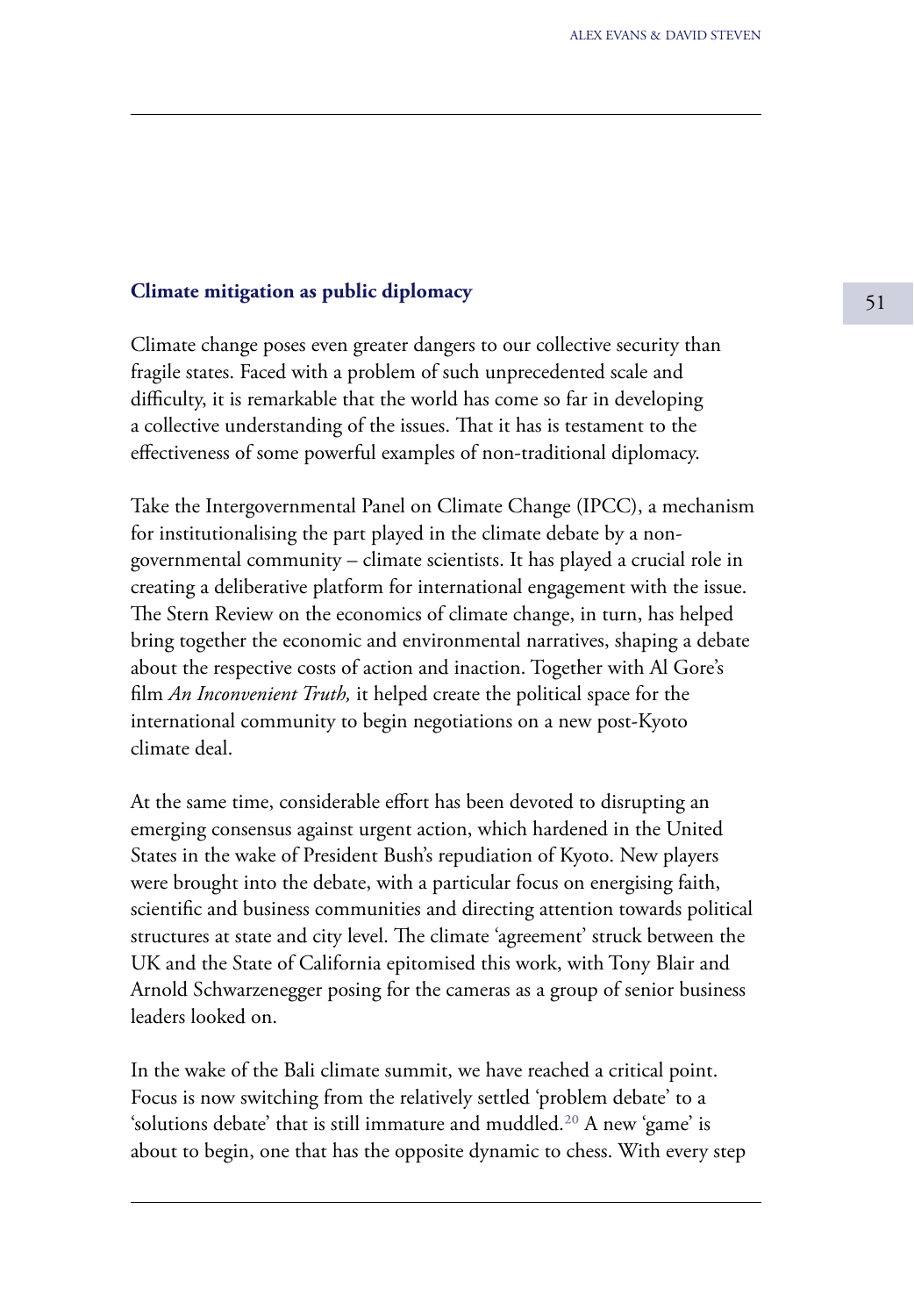that is taken towards an endgame (painful cuts in emissions; proposals for international agreement; new types of regulation, market mechanism, or tax), the number of pieces on the board will grow, not shrink. **Swarming**  behaviour will become increasingly evident, as factions of all kinds are suddenly, and with unpredictable effect, galvanised into a passionate attempt to protect their interests.

The game is also asymmetric, with deal-makers needing to 'win' (get a deal internationally, legislate domestically, etc.), while deal-breakers only need to stop them (a stalemate suits them fine). Failure is inevitable if governments allow themselves to focus too much energy on the negotiating 'bubble'. Governments that are committed to a global deal have to find a way of influencing the evolving debate in tens, if not hundreds, of countries, while using domestic policy to indicate the strength of their commitment. Success relies on building coalitions and keeping them focused on the big picture, whether that is the extent of the collective dangers we face or the opportunities that lie in the transition to a low-carbon economy.

#### **The public diplomacy challenge**

So what commonalities can we identify across our three global challenges?

The most fundamental point is the obvious one: when policy-makers deal with the primary global issues of the twenty-first century, they are inevitably engaging in public diplomacy. The ability to understand, engage with and influence non-state actors is central to making progress on all three of the issues discussed above.

Second, we should note fundamental difficulties in understanding problems and describing solutions. On issues as multifaceted as climate change, development or terrorism, there is no one agency, government or area of expertise that has the whole picture. As a result, part of the challenge for tomorrow's public diplomats is about how they synthesise information – and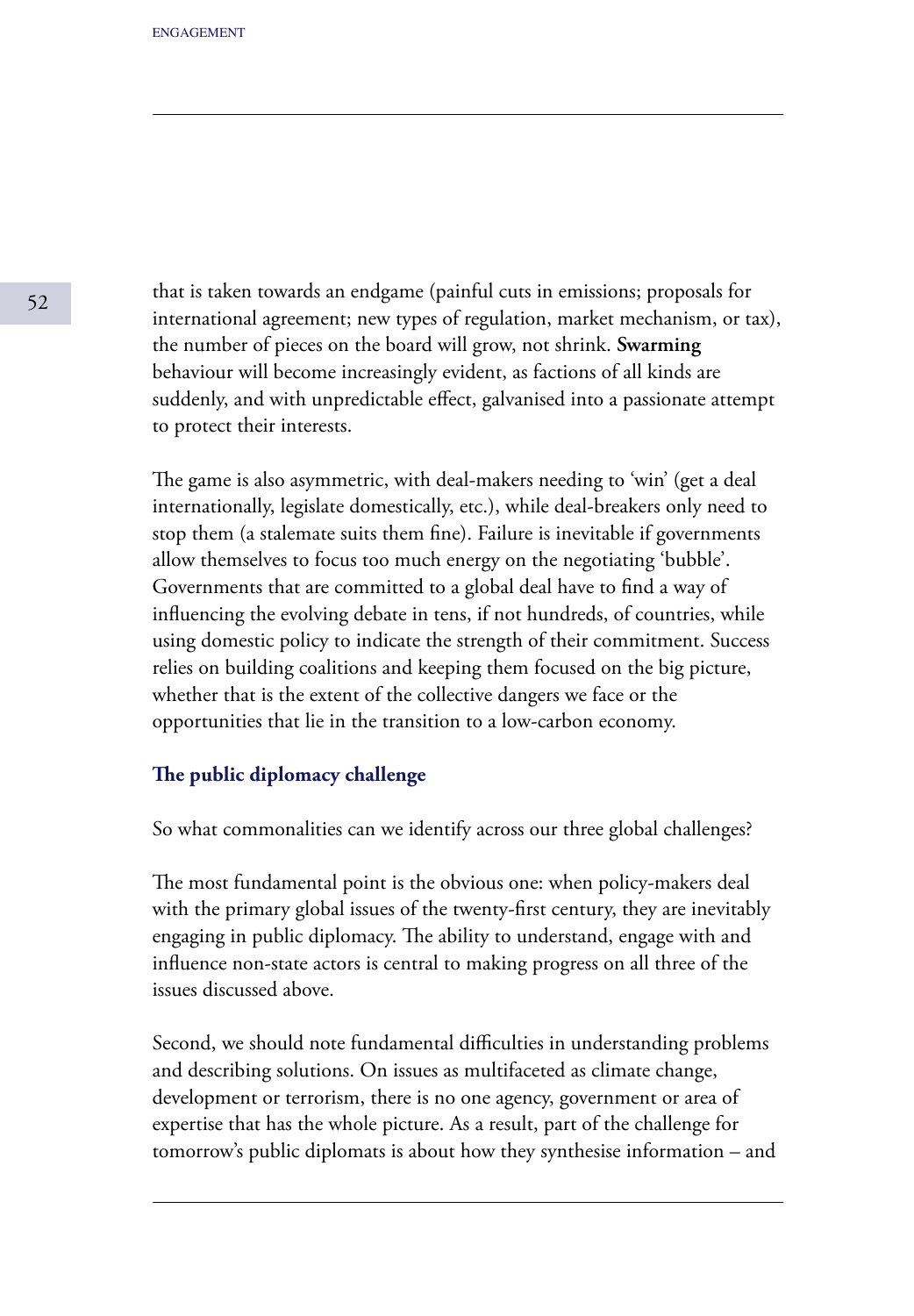how they share it with allies. In Pakistan, for instance, internationally funded polling provided a yardstick for measuring extraordinary shifts in opinion in the run-up to the February 2008 election. This resource could potentially evolve into an open-source knowledge-bank that helps to coordinate efforts to support the country's frail democracy.

Third, if the challenge of 'jointness' and harmonised collective action applies strongly to information-gathering, then the same is doubly true when the actual exertion of influence is considered. Here too, there are real limits to how much any one government (or agency, or individual) can achieve on its own. Indeed, since 9/11 the West has been remarkably poor at uniting behind a common set of values and ideas, and its 'brand' has suffered both at home and abroad. Instead, as Al-Qaeda shows, the key is working in **coalitions** that could include governments, media, civil society groups and many others.

Fourth, it should be clear that the quality of content is everything in effective public diplomacy. Only compelling narratives and visions of the future can animate networks over the long term. So are our stories more powerful than those told by the other side? This is why seizing the initiative and constantly emphasising the big picture is so important. On climate change, the European Union – itself a coalition – has used the offer of a pre-emptive cut in emissions to attempt to force the pace on a new global deal. But Europe's approach also offers a cautionary tale. European governments are yet to start behaving as if they expect to make the fast and deep cuts that a deal will require. This creates uncertainty, weakens the coalitions they need to build, and saps their influence at the negotiating table.<sup>21</sup>

### **Public diplomacy's goals**

All this leaves public diplomacy at a crossroads. On the one hand, its mission has never seemed so important. Governments face a series of sprawling and complex challenges in an international sphere they no longer monopolise.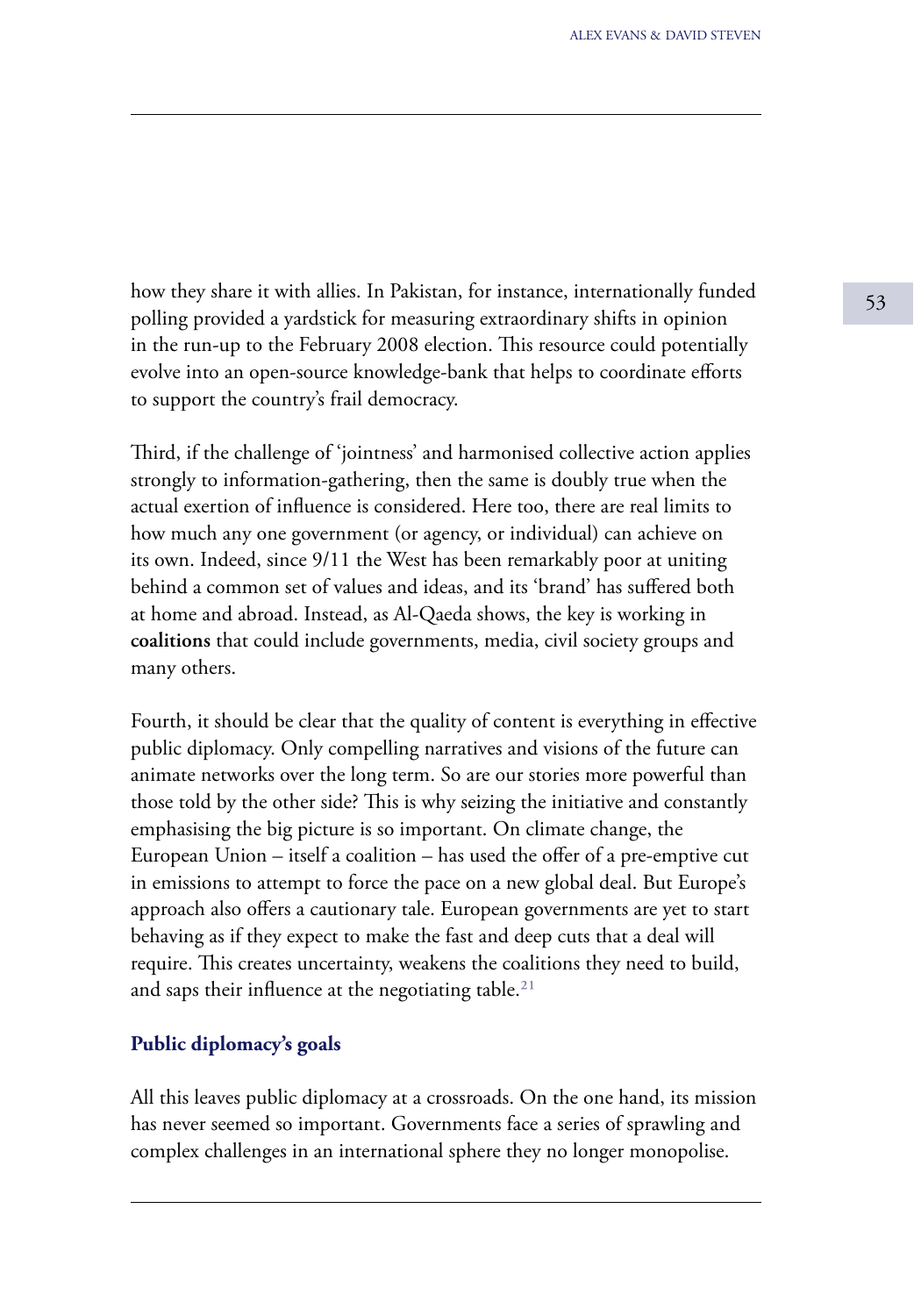State-to-state diplomacy is still of great importance, of course, but it holds only some of the answers – especially as governments find that their power is shifting both upwards to the international level and downwards to non-state actors.

But confusion abounds about what public diplomacy is and what it can do. Again and again, governments are lured into quixotic attempts to burnish their countries' images, as if a superficial and short-lived marketing campaign could shift the tectonic plates beneath a national brand.<sup>22</sup> Or they attempt to spin otherwise unpopular policies, in the vain hope that actions no longer speak louder than words. Public diplomacy is seldom used **strategically**. Governments rarely align all their deeds, words and resources behind the impact they wish to achieve.

So what types of goal should be set for public diplomacy in a globalised world (see Figure 4.1)?

First, public diplomacy is about building **shared awareness** – a common understanding of an issue around which a coalition can coalesce. The task here is not simply to accumulate information, which often exists in

| <b>Shared operating system</b> | A framework for a collective response to<br>a joint problem                                              |
|--------------------------------|----------------------------------------------------------------------------------------------------------|
| <b>Shared platform</b>         | A network of state and non-state actors<br>who campaign for a collective vision or<br>preferred solution |
| <b>Shared awareness</b>        | A common understanding of an issue<br>around which a coalition can coalesce                              |

#### **Figure 4.1: Goals for the new public diplomacy**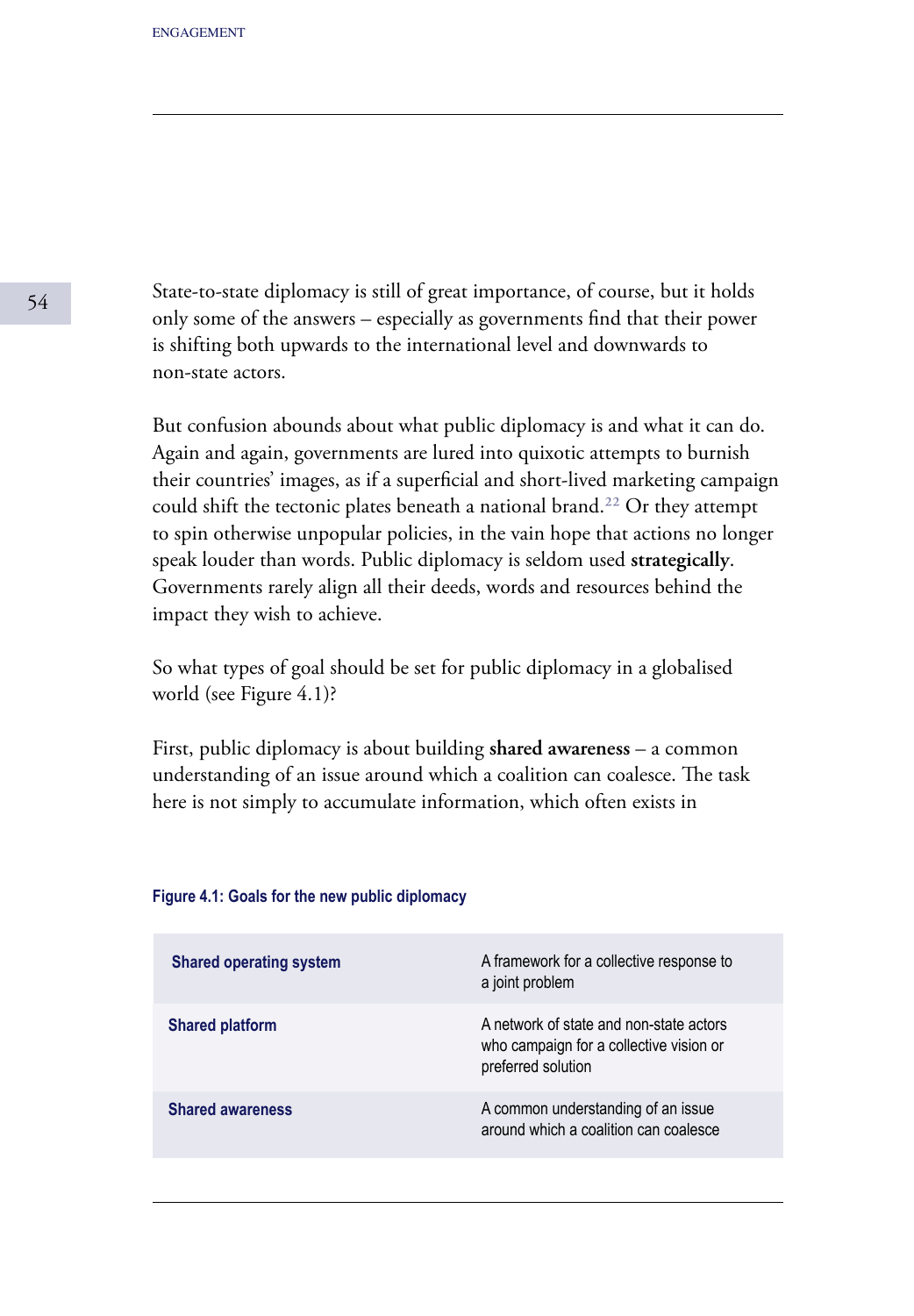abundance, but rather to invest in analysis, synthesis and dissemination. Are state and non-state actors using the same data? Has a common language emerged? Is there a hub for discussion and debate?

Shared awareness should be the precursor to the construction of a **shared platform**. The new public diplomacy will usually – perhaps invariably – be a multilateral pursuit. The objective is to build a network of state and nonstate actors around a shared vision or set of solutions: something a bilateral programme will seldom be able to do. This vision or solution need not be provided by a particular government and then 'sold' to its partners. The approach is less top-down that that: a really compelling vision will in itself have sufficient power to draw together a network and motivate it to campaign for change.

The end point is institutionalising this network's beliefs, thinking and structures into a framework for managing a particular problem. Given the amorphous and dynamic nature of the challenges we face, this framework will seldom be a permanent one. Rather, it will involve the creation of a **shared operating system** that distributes our response to a risk, and is flexible enough to evolve as that risk evolves. The result should be a change in the structure of globalisation, a rewiring of our ability to act together in the face of a collective challenge. $23$ 

### **Public diplomacy strategy**

It is helpful to think of four distinct ways in which these goals can be achieved. Together, they form a typology of generic **influencing strategies**  (see Figure 4.2).

**Engagement** strategies are public diplomacy's bread and butter. For most important international challenges, a response of sufficient scale is lacking. Effort is therefore needed to energise the debate, thus increasing the attention paid to an issue, developing solutions and increasing capacity to respond.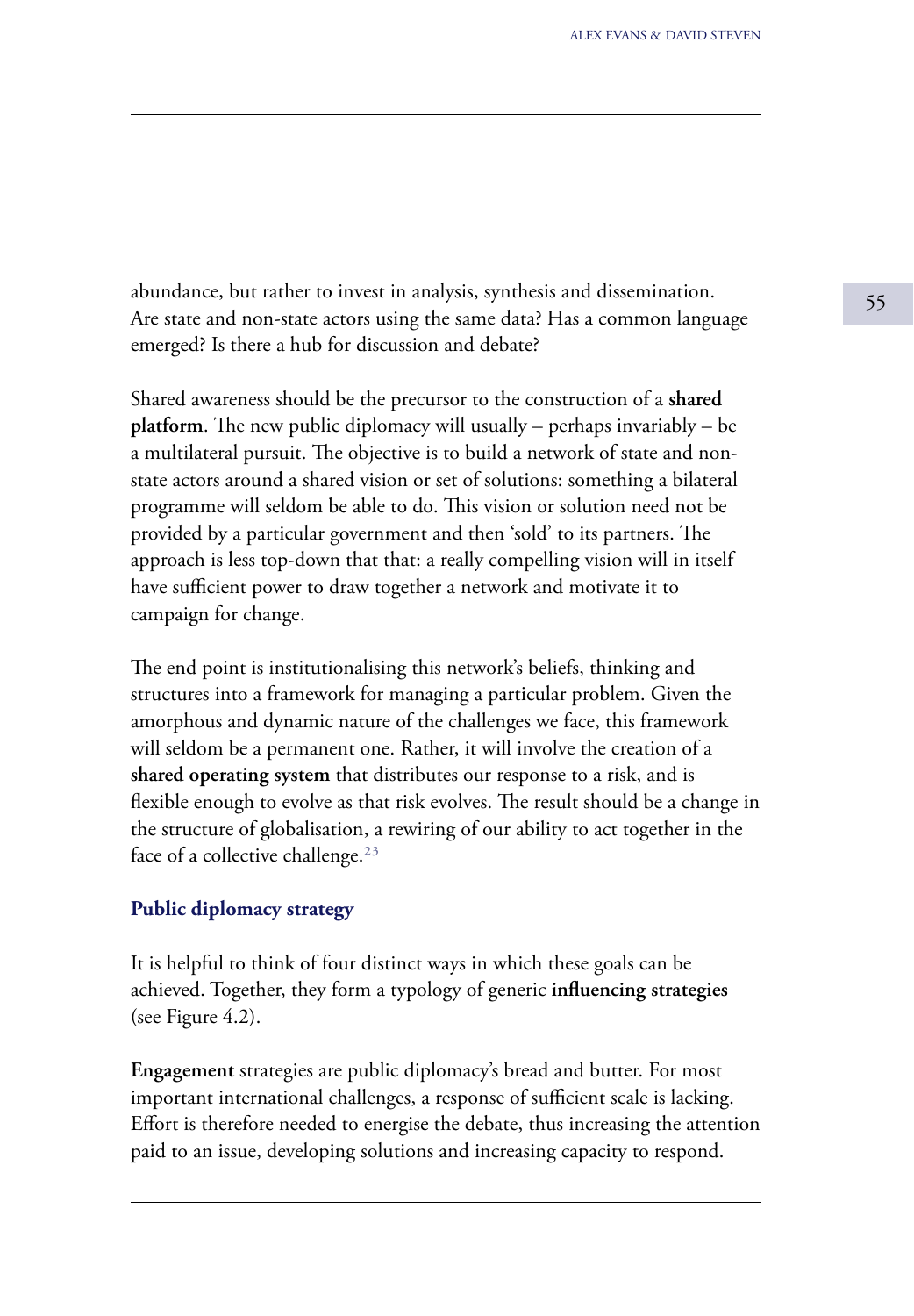## **Figure 4.2: Strategies for the new public diplomacy**

|                           | <b>Engagement</b>                                                                                                              | <b>Shaping</b>                                                                       | <b>Disruptive</b>                                                                                                              | <b>Destructive</b>                                             |
|---------------------------|--------------------------------------------------------------------------------------------------------------------------------|--------------------------------------------------------------------------------------|--------------------------------------------------------------------------------------------------------------------------------|----------------------------------------------------------------|
| When to do it             | Unformed<br>$debate -$<br>content lacking,<br>energy low                                                                       | Sterile or diffuse<br>debate - no<br>ideas. lack of<br>direction                     | Unwelcome<br>consensus -<br>deadlock, no<br>way through                                                                        | Insuperable<br>differences-<br>debate not an<br>option         |
| <b>Aims</b><br>(content)  | Inject new<br>thinking and<br>ideas; create<br>shared<br>resources:<br>promote<br>dialogue;<br>fashion a<br>common<br>language | Create a fresh<br>perspective;<br>develop new<br>concepts;<br>change the<br>language | Probe points<br>of weakness;<br>exploit wedge<br>issues; redefine<br>the terms of the<br>debate: create a<br>counter-narrative | Use mis-<br>information to<br>sow confusion.<br>fear and panic |
| <b>Aims</b><br>(networks) | Build networks;<br>add capacity at<br>key points                                                                               | Bring new<br>players into the<br>game; build<br>unexpected<br>alliances              | Galvanise allies:<br>divide, co-opt<br>or marginalise<br>opponents                                                             | Encourage<br>dissension and<br>defection:<br>isolate enemies   |
| Organisation's<br>role    | Convenor-<br>mobilise others                                                                                                   | Campaigner-<br>catalyse change                                                       | Director - act<br>behind the<br>scenes                                                                                         | Director - act<br>in covert and<br>deniable ways               |
| Programme<br>style        | Multilateral.<br>cooperative.<br>consensual                                                                                    | Focused on<br>pursuit of shared<br>interests                                         | Unilateral, but<br>making tactical<br>use of alliances                                                                         | Subversive and<br>coercive                                     |
| <b>Climate</b><br>example | <b>IPCC</b>                                                                                                                    | The Stern<br>Review                                                                  | The 'California'<br>climate strategy                                                                                           | Industry-<br>funded climate<br>disinformation                  |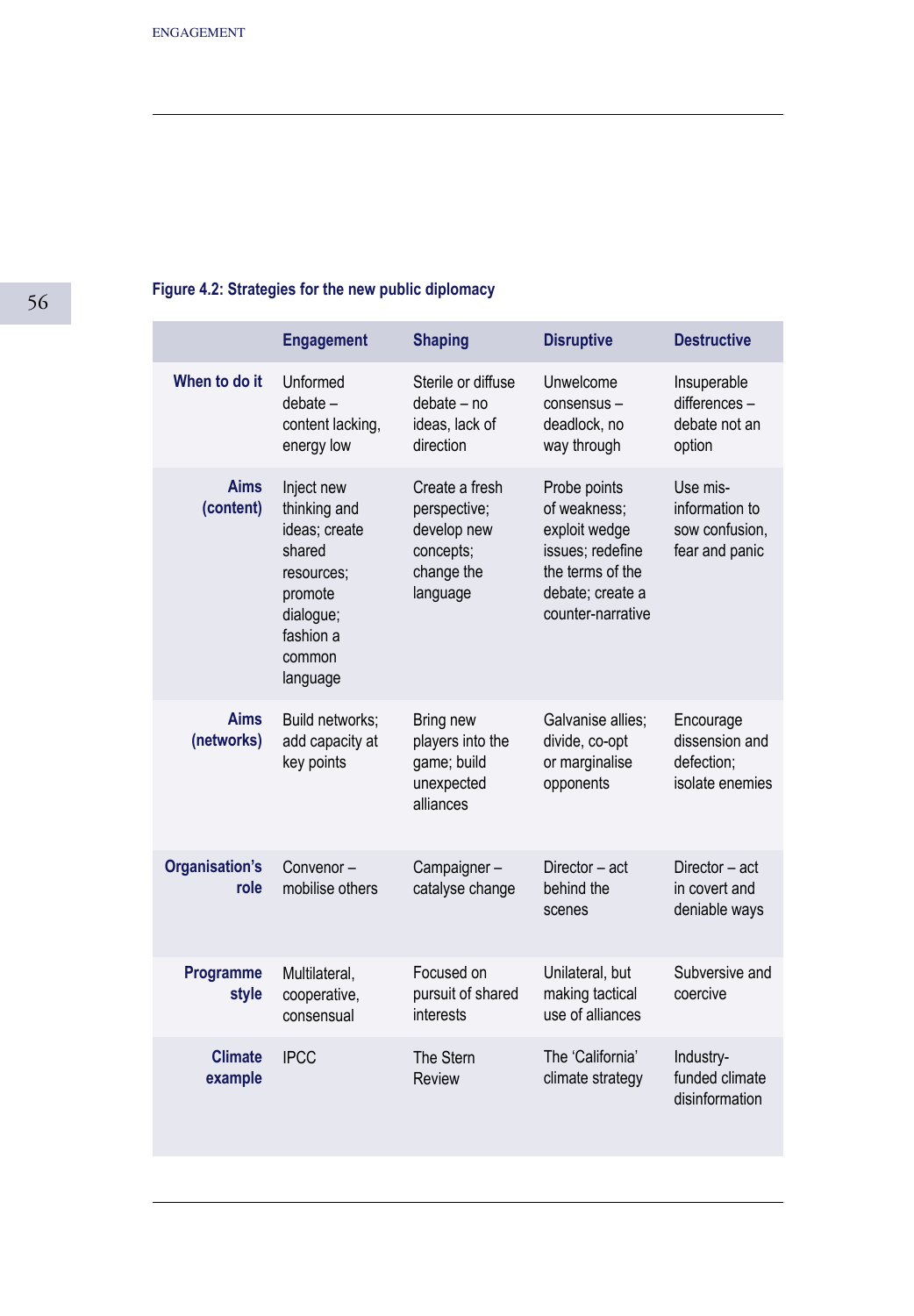Public diplomacy's task is to create analytical resources, promote dialogue and build coalitions. This requires substantial resources. Public diplomats must find multiple ways to initiate, feed and broaden a conversation – and sustain it until a tipping point is reached.

What, though, if a broad range of actors is engaged in an issue, but this is not leading towards a solution? What if the conversation has become stuck at some point short of resolution? In this case, a **shaping** strategy is needed to focus the conversation and drive it towards a consensus that can support action. Shaping strategies involve a deliberate attempt to 'reframe' the debate. Public diplomacy's task is therefore to inject new content, change the composition of key networks, or do both simultaneously – given that a new narrative is the best way to bring new voices into a debate. Shaping strategies focus on solutions not problems, and aim to achieve a particular result. Public diplomacy, in other words, takes on a campaigning guise.

**Disruptive** strategies must be employed when a consensus has been reached on an issue but a government finds this consensus opposed to its interests (or what it interprets as the wider interest). This is a more confrontational form of public diplomacy. The aim is to marginalise or co-opt opposing interests, or fundamentally to shift the terms of a debate. The pre-existing consensus must be dissolved or rendered irrelevant, clearing space in which a new one can be constructed. Disruption demands discipline and tolerance for risk. It is not easy to force a change in the rules of the game, especially from a position in the middle of play.

Finally, we reach **destructive** strategies which are deployed against declared adversaries. They are used only when further debate is not seen as an option. The aim of public diplomacy is to deny an opponent space, sow dissent and encourage defection from his ranks. This is public diplomacy as propaganda or psy-ops. Deceptive tactics can be used to confuse and undermine the adversary. Alternatively, we may see a refusal to accept that a group has any legitimacy, as it is ignored, belittled and otherwise marginalised.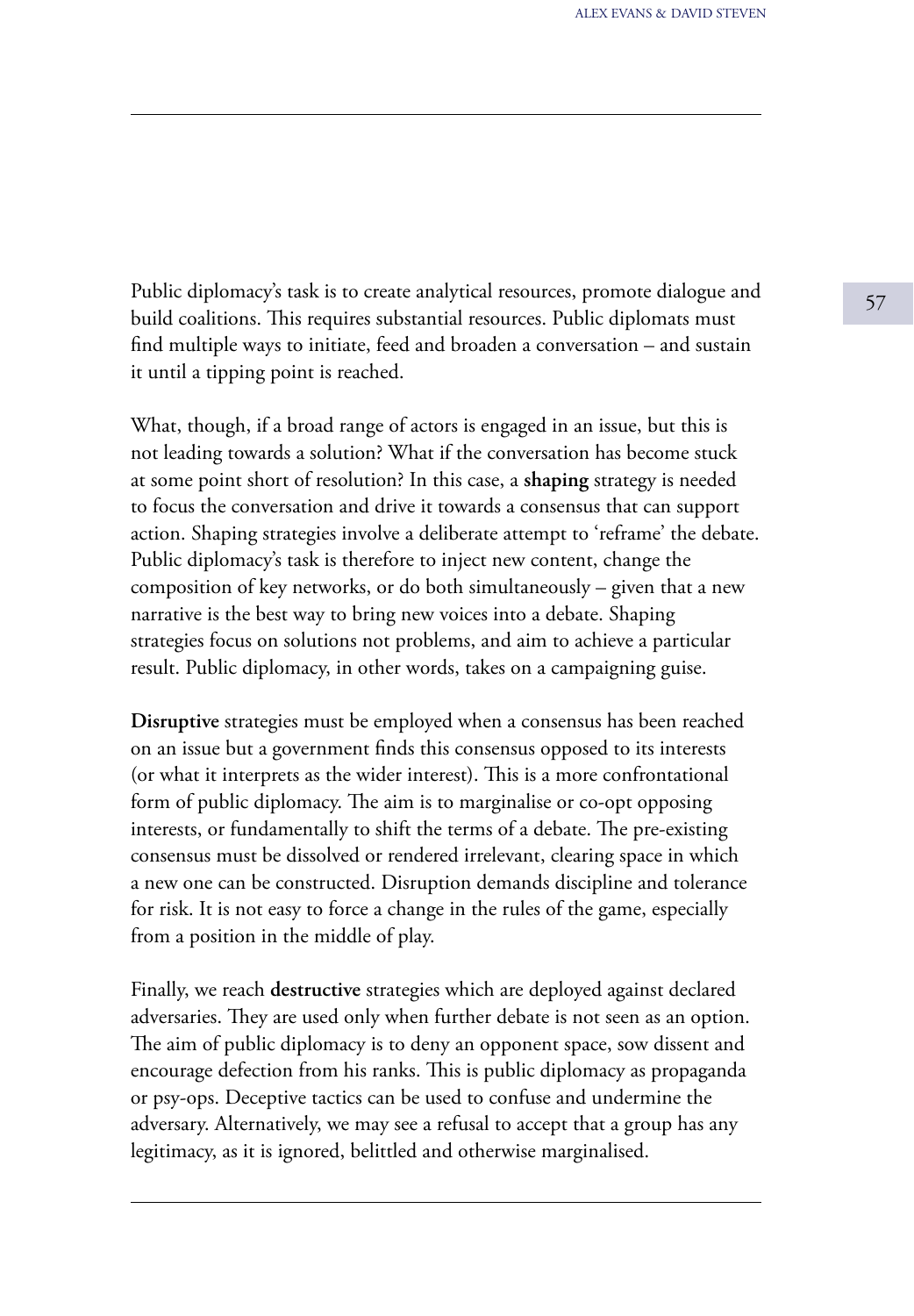#### **The new public diplomat**

These generic strategies sit along a nice–nasty continuum, where 'nice' strategies are consensual, open and transparent, and 'nasty' strategies are covert, controlling and one-sided. Nasty strategies **always** have a cost and should be used only when there is no alternative. In an interdependent world, a collaborative approach will usually make most sense.

But this does not mean that governments can afford to be passive, stuck in a 'listening' mode that becomes an excuse for delay and inaction. Quite the opposite. Effective public diplomacy is an active pursuit. It requires bold and determined action to reframe debates and to circumvent or attack obstacles to change – as well as a clear understanding of the different tools available.

What we are reaching for is a **theory of influence** for contemporary international relations, with the new public diplomacy at its heart. The new public diplomat should therefore not be seen as a particular **kind** of diplomat, but rather, simply, as **tomorrow's** diplomat. He or she understands that other governments are one of many target audiences (albeit an especially important one), is at ease with the chaotic, fluid nature of today's global issues, and tends naturally towards a search for the strategic synthesis. This diplomat is constantly looking both inwards, at our policy stance – is it coherent and compelling? – and outwards, at whether people are joining forces with us, or with other tribes.

The new public diplomat brings to the task a willingness to pull together all the tools of international relations and mix them together to create a coherent whole. The aim is to blend analysis, policy-making and communications; the focus is more on what the country does than on what it says. And with the job comes a new investment mindset. Instead of behaving like a bank manager – with a large portfolio, low-risk appetite and a desire for incremental returns – the new public diplomat acts like a venture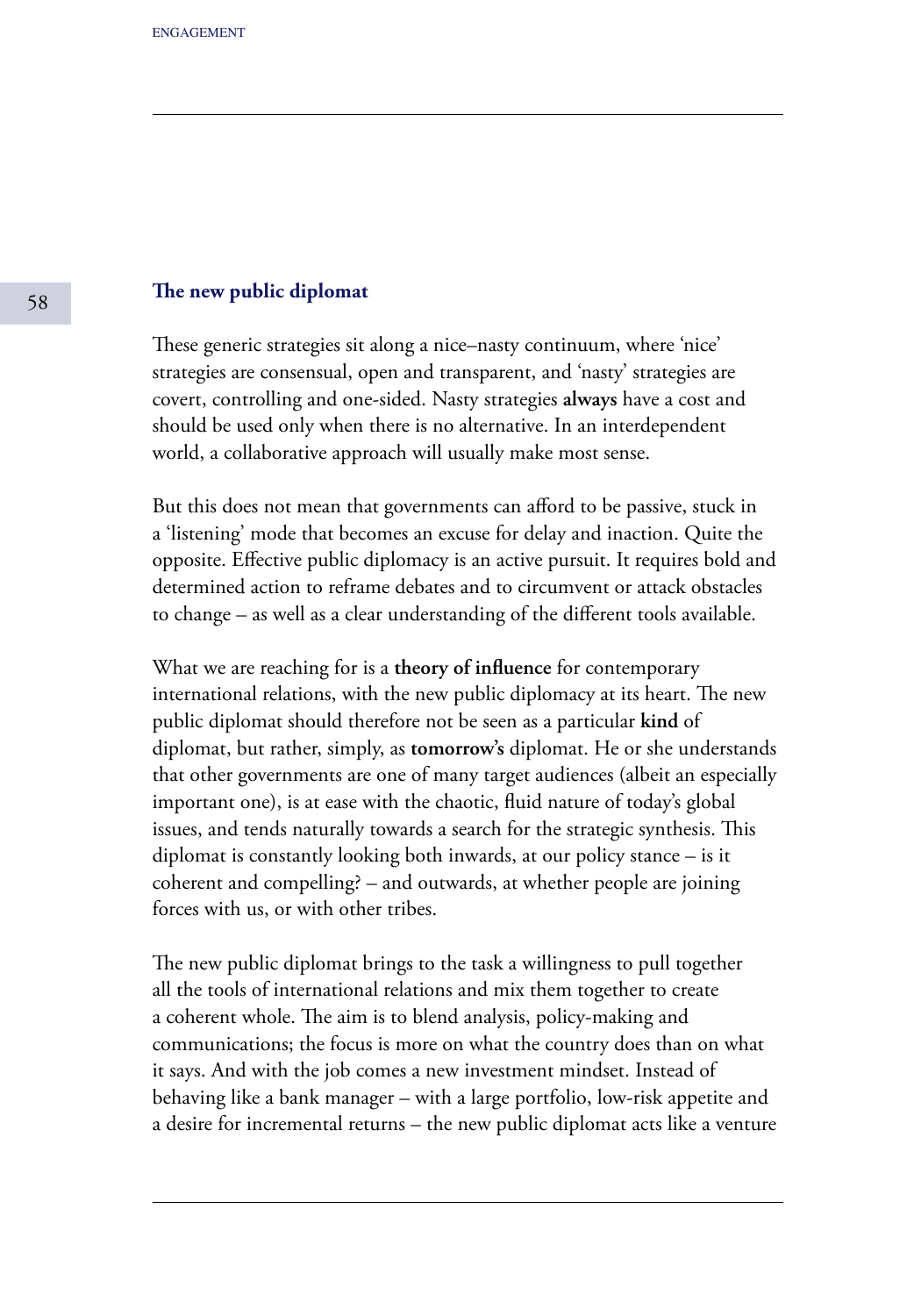capitalist, focusing on a smaller portfolio, tolerating risk and aspiring to achieve transformational change.

The stakes, after all, are high. Globalisation has brought with it a series of ever more complex challenges. Above all, therefore, the new public diplomat must be genuinely at ease with discussion of values (rather than mere interests), understanding that without clearly stated principles – and consistent adherence to them – it will be impossible to animate coalitions of state and non-state actors, and even harder for members of that coalition to work together to deliver a common goal.

#### **Notes**

- This essay draws heavily on work completed as part of our Demos project, 'The New **1** Public Diplomacy', and our forthcoming pamphlet on the subject, which discusses these issues in greater detail.
- Alex Evans and David Steven, 'Fixing the UK's foreign policy apparatus: a memo to **2** Gordon Brown', http://www.globaldashboard.org, April 2007. See also Alex Evans and David Steven, 'How to fix the Foreign Office', http://commentisfree.guardian.co.uk, 8 May 2007.
- Rupert Smith, *The utility of force: the art of war in the modern world* (London: Allen Lane, **3** 2005).
- Department for International Development, *Making governance work for the poor*  **4** (London: DFID, 2006).
- For a good historical account that emphasises the continuities between Islamist terrorism **5** and previous waves, see Michael Burleigh, *Blood and rage: a cultural history of terrorism*  (London: Harper Press, 2008).
- David Kilcullen, 'Countering global insurgency,' version 2.2, 30 Nov. 2004, available at **6** http://smallwarsjournal.com/documents/kilcullen.pdf.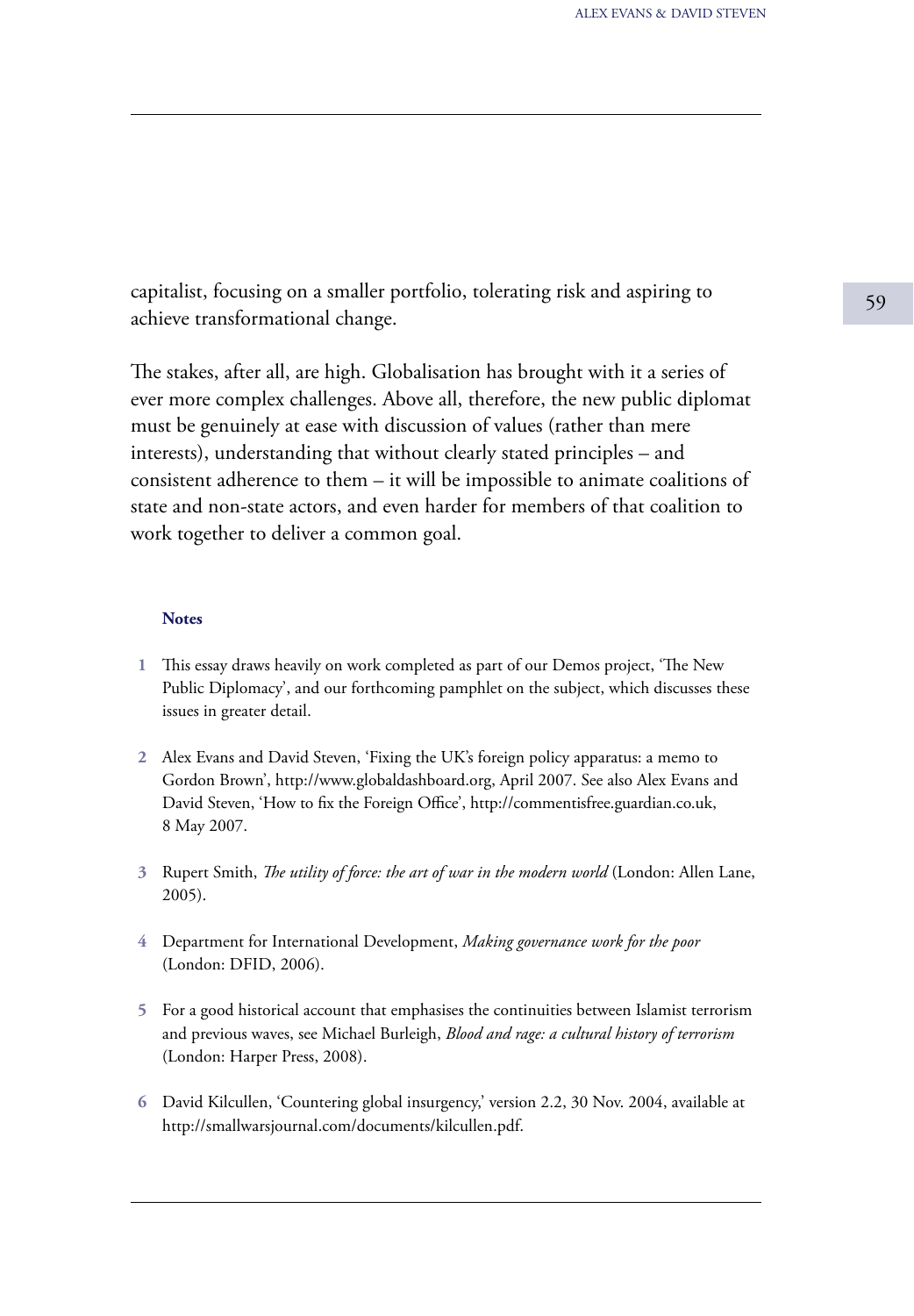- Osama bin Laden, 'Declaration of jihad', 23 Aug. 1996, in Bruce Lawrence, ed., *Messages*  **7** *to the world: the statements of Osama bin Laden* (London: Verso, 2005), p. 25.
- As Marc Sageman has shown in a recent study, the Islamist threat continues to evolve in **8** this direction, as Al-Qaeda the 'organisation' degrades into Al-Qaeda 'the movement'. See Marc Sageman, *Leaderless jihad: terror networks in the twenty-first century* (Philadelphia: University of Pennsylvania Press, 2007).
- Abdel Bari Atwan, *The secret history of al-Qa'ida* (London: Saqi Books, 2006). **9**
- Osama bin Laden, 'The towers of Lebanon', 29 Oct. 2004, in Lawrence, ed., *Messages to*  **10** *the world,* p. 242.
- Osama bin Laden, 'To the peoples of Europe', 15 April 2004, in Lawrence, ed., *Messages*  **11** *to the world,* p. 235.
- For a good discussion, see Daniel Kimmage, *The Al-Qaeda media nexus: the virtual*  **12** *network behind the global message* (Washington DC: Radio Free Europe/Radio Liberty, forthcoming 2008).
- Osama bin Laden, 'Among a band of knights', 14 Feb. 2003, in Lawrence, ed., *Messages to*  **13** *the world,* p. 196.
- Steve Tatham, UK Defence Academy Advanced Research Group, pers. comm. **14**
- David Kilcullen, 'Twenty-eight articles: fundamentals of company-level **15** counterinsurgency', *Military Review,* May–June 2006, pp. 103–8.
- Robert Cooper, *The breaking of nations: order and chaos in the twenty-first century*  **16** (New York: Atlantic Books, 2004).
- Francis Fukuyama has dubbed this the problem of 'getting to Denmark': see Francis **17** Fukuyama, *State-building: governance and world order in the 21st century* (Ithaca, NY: Cornell University Press, 2004).
- Tip O'Neill, Thomas O'Neill and Gary Hymel, *All politics is local*  **18**(London: Crown, 1994).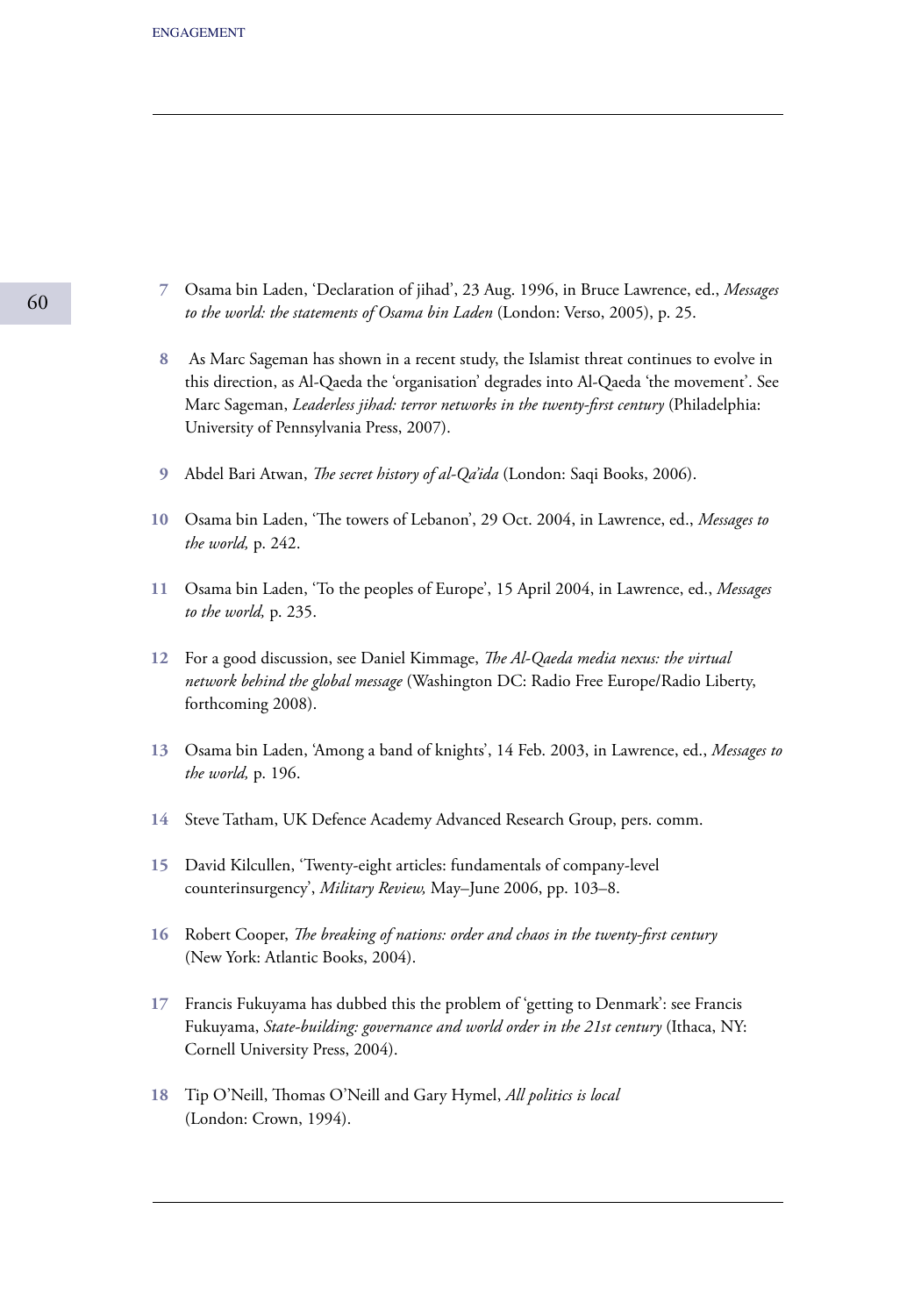- <sup>61</sup> Pakistan public opinion poll, conducted 19–29 Jan. 2008, International Republican **19** Institute, Washington DC.
- Alex Evans and David Steven, 'Climate change: state of the debate', in **20** Michael Mainelli and Jan Peter Onstwedder, eds, *The London Accord: sustainable finance and climate change, final report* (London: City of London, 2007).
- Alex Evans and David Steven, 'Beyond a zero-sum game', in British Council, ed., **21** *Talking transatlantic* (London: British Council, 2008).
- This is a fruitful way of seeing the intersection between nation branding and public **22** diplomacy. See the essay by Simon Anholt in this volume.
- Alex Evans and David Steven, 'Shooting the rapids: multilateralism and global risks', **23** paper presented to the Progressive Governance summit, London, 5 April 2008.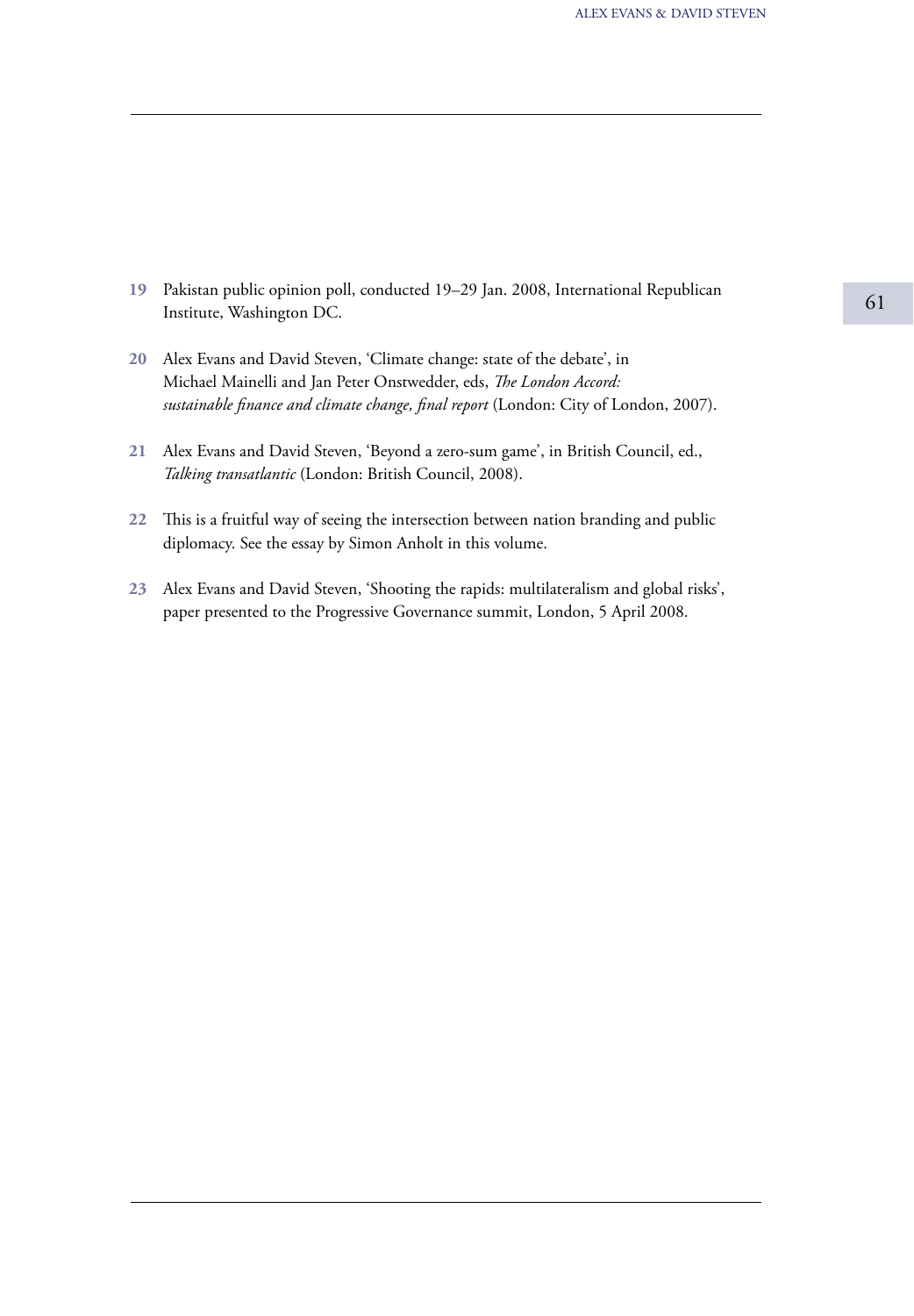## **BRIAN HOCKING**

Professor of International Relations, Loughborough University

Brian Hocking is Professor of International Relations and Co-Director of the Centre for the Study of International Governance at Loughborough University, UK. He has taught and held visiting fellowships at universities in Australia, the United States and Europe, and is Senior Visiting Research Fellow in the Diplomatic Studies Programme at the Netherlands Institute of International Relations 'Clingendael' in The Hague.

The views expressed in this chapter are those of the individual contributor and the Foreign and Commonwealth Office (FCO) is not responsible for the content.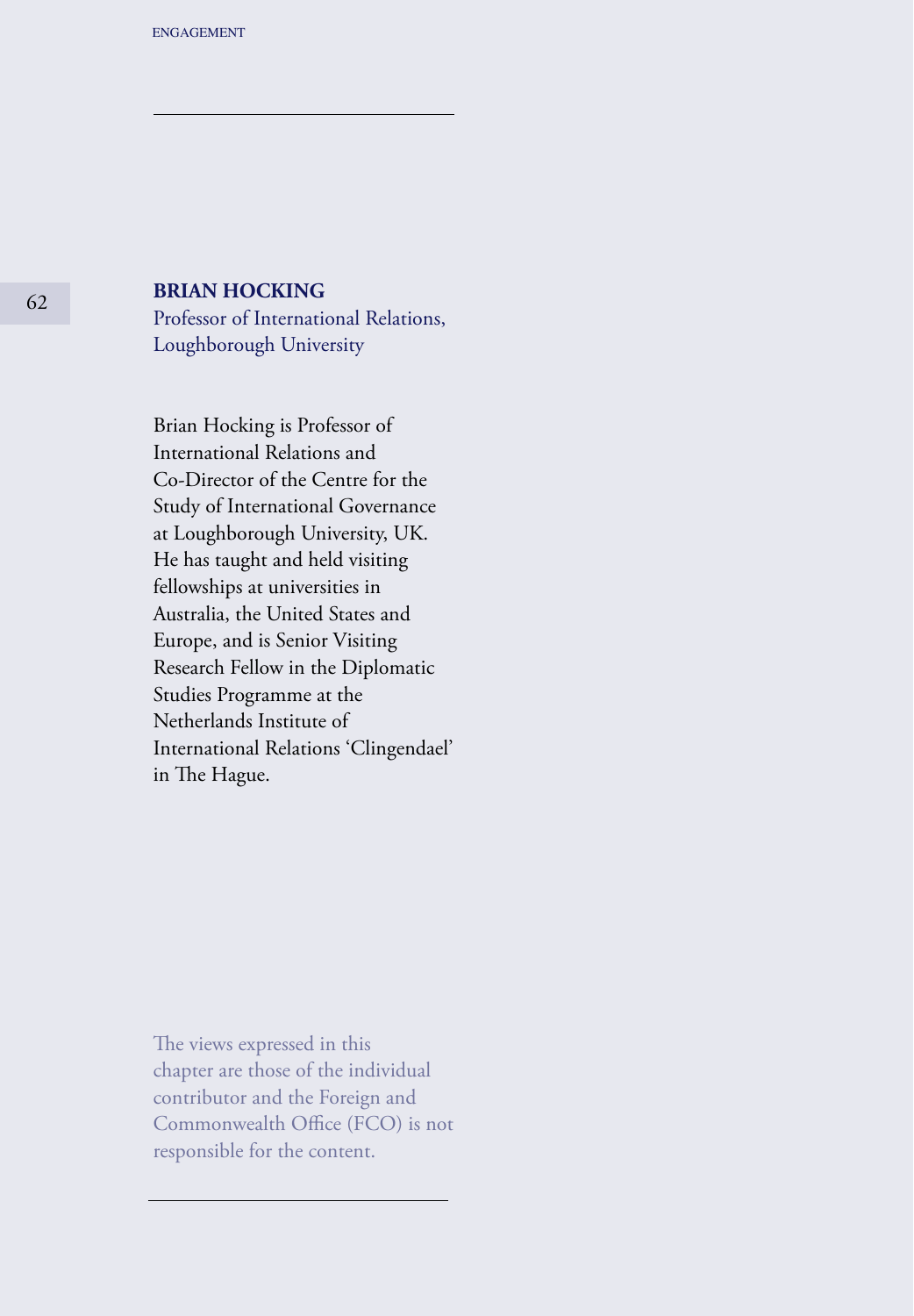## 5 RECONFIGURING PUBLIC DIPLOMACY: FROM COMPETITION TO COLLABORATION

## **EXECUTIVE SUMMARY** 63

**Diplomacy has continually adapted to change in the international system, in states and in societies. A growing concern with public diplomacy has to be seen in this context. For decades, foreign ministries and other government agencies have focused on projecting national images for a variety of purposes. The growing integration of economies and societies has enhanced the perceived need to project national brands in a competitive global environment. But alongside this, another perspective on public diplomacy is emerging, which views it in terms of a different way of conducting international policy. This recognises both the need to operate within more complex domestic and international networks and, at the same time, the challenges this environment poses. Working with a more diverse set of stakeholders raises questions about the structures and processes of national diplomatic systems and their policy capacity. More fundamentally, it touches on the principles and norms underpinning a world order in flux.**

Current preoccupations with public diplomacy are not hard to understand. Events following the wave of terrorist attacks that began in September 2001 have focused attention on the centrality of identities and values in world politics and, consequently, on the significance of images and ideas. Add to this the impact of globalisation and regionalisation, the proliferation of actors seeking a voice on the world stage, and the dramatic changes in communications and information technology underpinning these developments, and it is clear that the business of diplomacy is far more complex than it was even a quarter of a century ago.

As is the case with so much in a rapidly transforming environment, the implications of observable change are not always easy to interpret. Nevertheless, it is possible to identify two interlinked but distinct images of diplomacy emerging within the discourse of public diplomacy. One of these flows from a traditional conception of diplomacy as a predominantly hierarchical and intergovernmental process. The other sees public diplomacy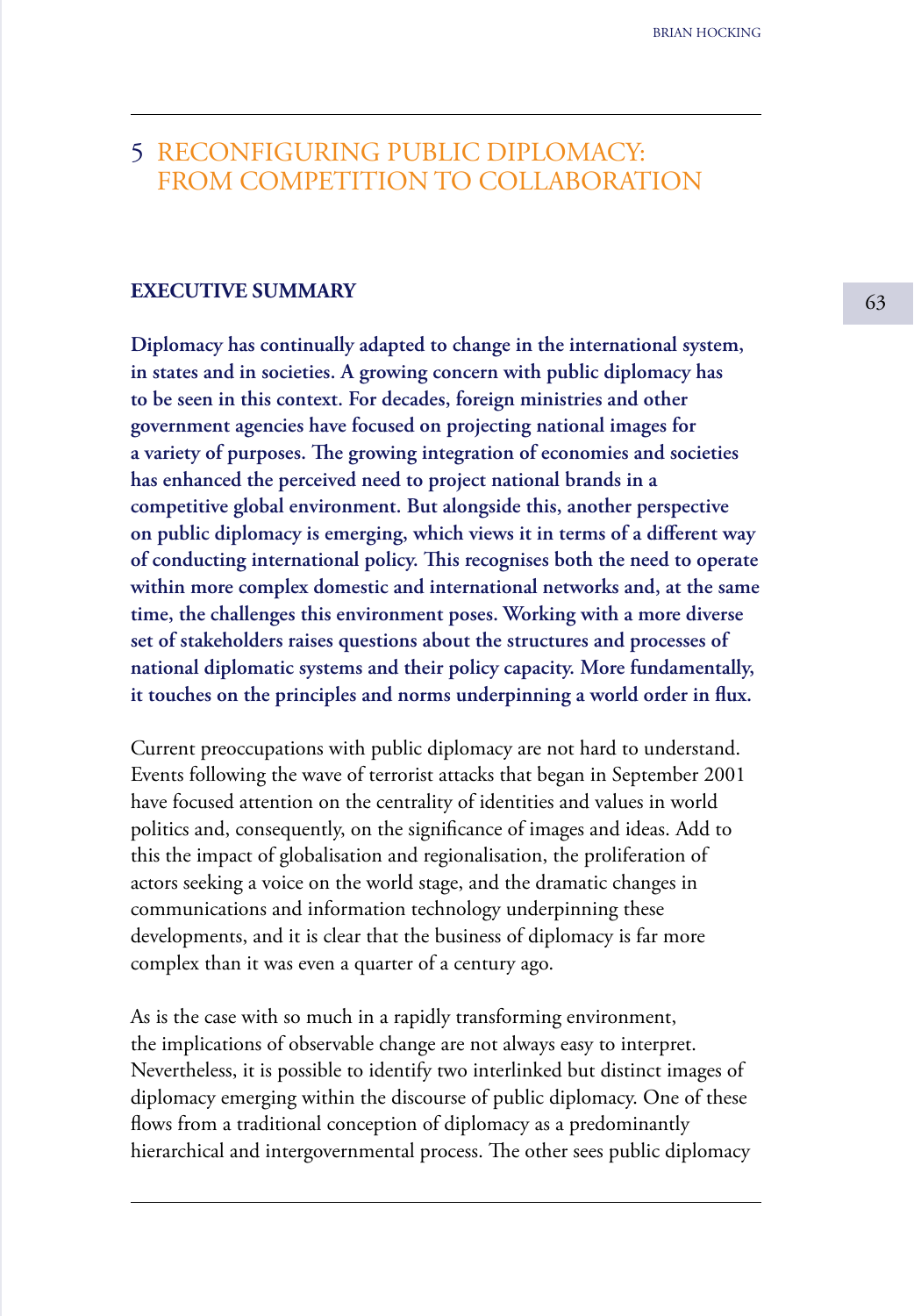as one facet of an environment in which international policy is increasingly conducted through complex policy networks. In the latter image, publics are partners in and 'producers' of diplomatic processes. Although the two images coexist, the second is gaining more and more attention. What implications flow from this situation for those who have to operate within the labyrinth of relationships spanning domestic and international policy arenas?

#### **Public diplomacy scenarios: hierarchies and networks**

The hierarchical image of public diplomacy presents it predominantly in terms of top-down information flows, using techniques founded on theories of strategic political communication.<sup>1</sup> Much of the public diplomacy debate – particularly in the United States – rests on state-centred models in which people are seen as targets and instruments of foreign policy. The dominant question is how to target them more effectively. The answer usually involves allocating more resources to public diplomacy programmes, adopting a better-coordinated or 'holistic' approach, and responding more rapidly and more flexibly to crisis situations.<sup>2</sup>

The network model of public diplomacy rests on a fundamentally different picture of how diplomacy works in the twenty-first century. It recognises the importance of policy networks in managing increasingly complex policy environments through the promotion of communication, dialogue and trust. Globalisation – despite some views to the contrary – has not rendered national governments irrelevant, but it has highlighted their deficiencies in terms of knowledge, flexibility and speed in responding to global problems, and often the limits of their legitimacy in the eyes of those for whom they claim to act. The more diverse membership and non-hierarchical quality of public policy networks promote collaboration and learning, and speed up the acquisition and processing of knowledge.<sup>3</sup> In contrast to the assumption (inherent in the hierarchical model) that government controls international policy, the emphasis here is on bringing together government agencies and non-governmental stakeholders. In short, public diplomacy becomes more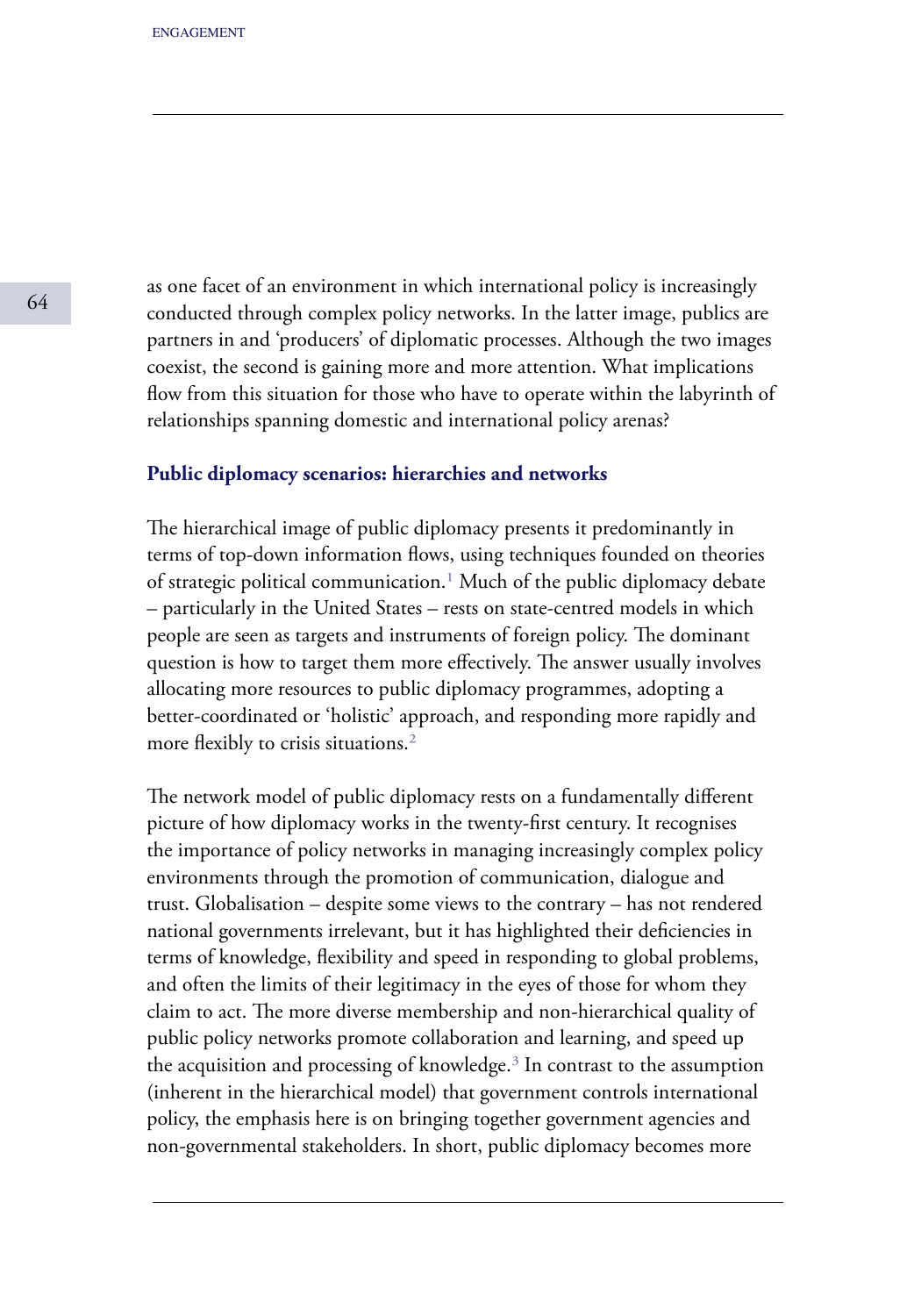than a component in the power inventory and suggests a different way of conceptualising the framing and implementation of international policy – and thus of conducting diplomacy in general.

#### **Competition and collaboration**

A first step in this process of reconceptualisation is to understand the fundamental characteristics of public diplomacy as a modality of power. As other chapters in this book demonstrate, public diplomacy is widely equated with the concept of 'soft' power. However, the picture is more complex, since 'hard' and 'soft' power are often difficult to differentiate and, in practice, need to be integrated. Hence the growing emphasis in the US on 'smart' power, which seeks to combine the two.<sup>4</sup>

Alongside these conceptual debates runs the need to differentiate forms of public diplomacy and the objectives they are intended to achieve. Governments have at their disposal two fundamental diplomatic strategies: bilateral and multilateral modes of action and influence. The latter have become increasingly important and complex, but the former remain significant, and in many contexts the two are intertwined. Consequently, some dimensions of public diplomacy will be competitive, in the sense that they are primarily intended to serve national interests and are pursued in predominantly bilateral contexts. The obvious examples are the quest for foreign investment, and the promotion of trade and international tourism, associated with public diplomacy and defined as 'branding and reputation management'.

The network image offers a different slant on public diplomacy, one in which competition is complemented by collaborative strategies. These are exemplified in **multiparty** or **multistakeholder** forms of interaction, which are familiar features of multilateral institutions, not least the United Nations.<sup>5</sup> At the national level, the Canadian and Norwegian experiences with the Ottawa Process relating to landmines offer a frequently cited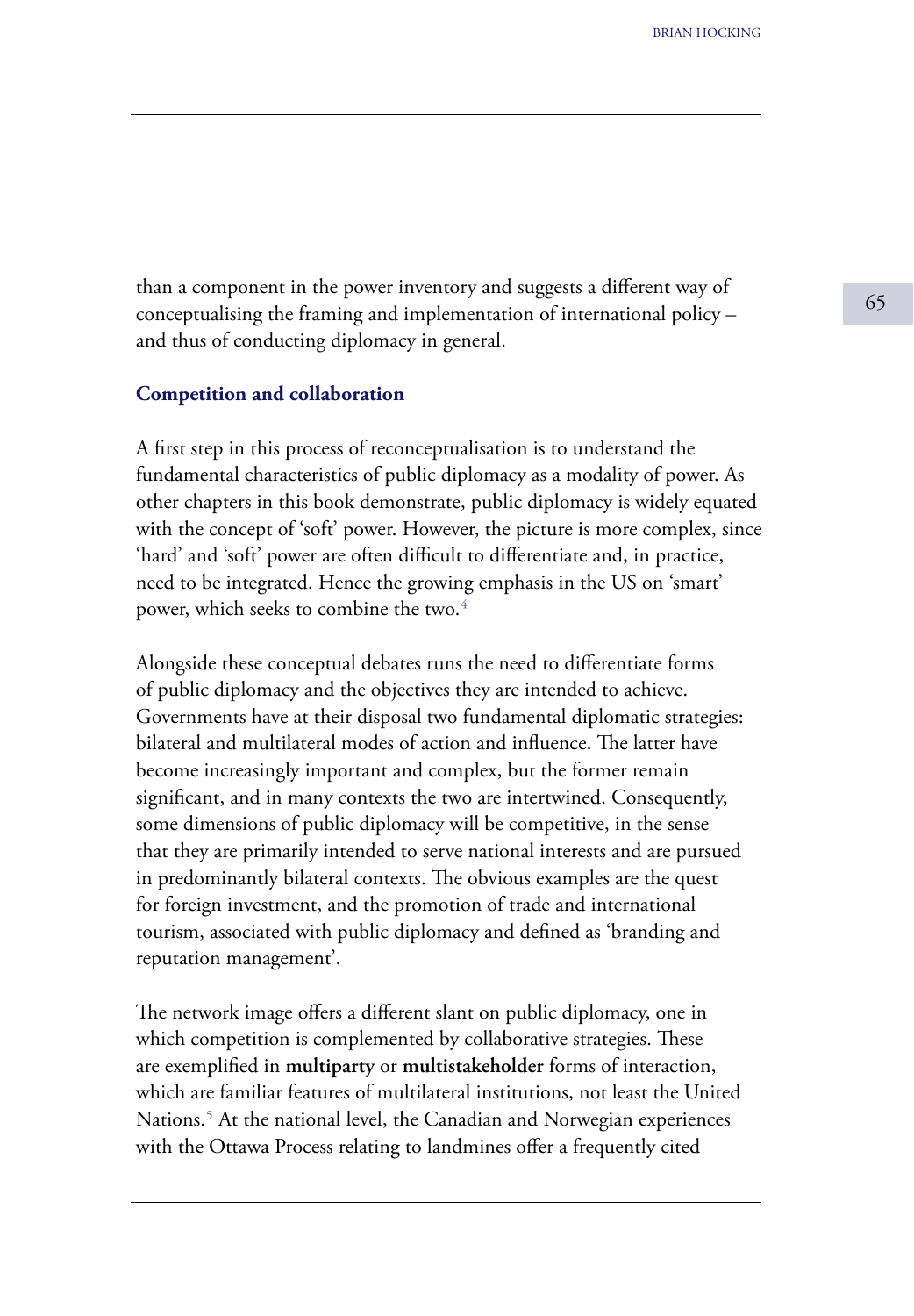example of collaborative public diplomacy spanning the domestic and international policy arenas and the public and private spheres. The Kimberley Process provides another example. In this case a non-governmental organisation (NGO), Global Witness, acted as a catalyst in a process involving national diplomats, the European Commission, journalists and the global diamond firm De Beers, all of which contributed to the establishment of a regime to control the sale of 'conflict' diamonds. In the very different context of internet governance, negotiators at the World Summit on the Information Society (WSIS), meeting in Geneva in 2003, found it necessary, given the complexity of the issues, to establish the Working Group on Internet Governance (WGIG) under the aegis of the UN. According to one participant this was the most significant event in the WSIS process, as it moved the centre of gravity away from government negotiators and into a multistakeholder environment: 'It meant that representatives from government were sitting around the same table as industry and civil society to discuss the issues that had caused so much controversy in the run-up to the Geneva negotiations.<sup>'6</sup>

The key differences between these examples and narrower forms of traditional intergovernmental diplomacy lie in patterns of participation and communication. In the network image, the focus is on the identification of policy objectives in specific areas and of 'stakeholders' who possess interests and expertise related to them. These stakeholders are viewed less as targets or **consumers** of government-generated messages than as possible partners and **producers** of diplomatic outcomes. Hierarchical communication flows are replaced by multidirectional flows that are not directly aimed at policy elites, although the ultimate goal will often be to influence elite attitudes and policy choices. This model is more in tune with the demands of the global governance agenda, in which national governments remain key but not the sole players. It poses challenges for governments and their diplomatic systems at several levels – from bureaucratic structures and working practices down to the most fundamental assumptions regarding the operation of a diplomatic system driven by the principles of national sovereignty.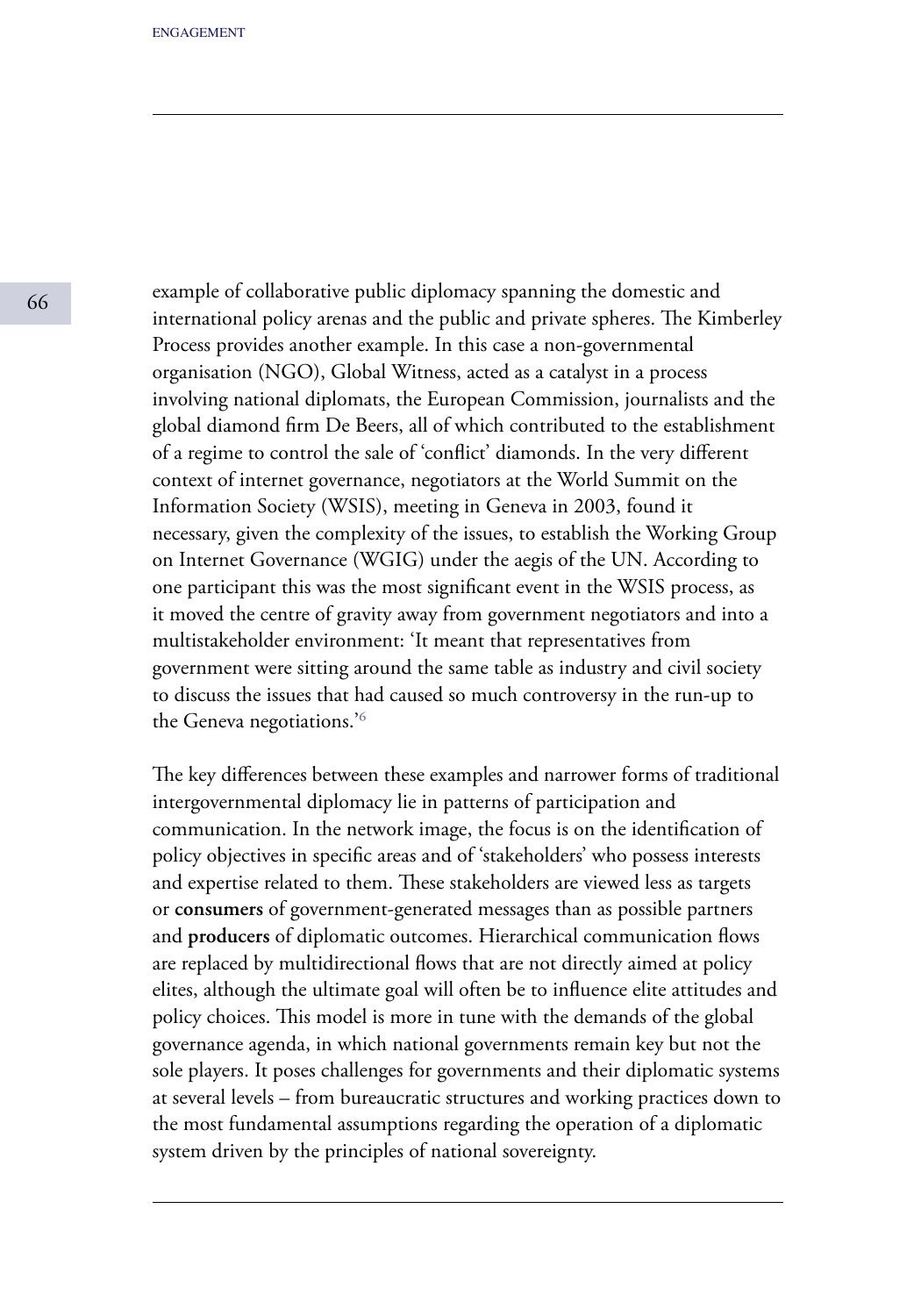# **Structures** 67

At the level of bureaucratic structures, we enter familiar territory. How best can governments organise themselves to operate in rapidly changing policy environments, where distinctions between international and domestic agendas have become weaker? Viewing 'public diplomacy' as a different style of diplomacy, rather than as a set of activities intended to reinforce traditional models, sharpens these debates. This perspective highlights a point that has long been obvious: the conduct of international policy is not the preserve of foreign ministries. Global policy networks are shadowed by increasingly complex national policy networks made up of a growing range of departments with international interests and links to civil society groups and the business community.

At the bureaucratic level, then, the conduct of international policy is now commonly seen as a 'whole of government' activity. But this raises the problem of coherence and coordination. Who, if anyone, takes the lead?<sup>7</sup> Not surprisingly, foreign ministries may claim this role; but they are confronting simultaneously growing demands and shrinking resources. Moreover, by the nature of their work they are not naturally linked to domestic constituencies. A common strategy is to strengthen central coordinating agencies, such as prime ministerial and other executive offices. Moving in this direction can lead (as did one analysis of the Norwegian foreign ministry) to the conclusion that the functions of the foreign ministry are best relocated to a central agency, which draws together all the international responsibilities of government departments. But there is no obvious reason why this model should provide a better structure for meeting the demands of operating in a diplomatic environment comprising a complex mix of public and private actors.

Furthermore, overcentralisation brings its own problems. Where coordination demands that public diplomacy strategies be 'on message', it may stifle adequate exploration of policy options and strategies in the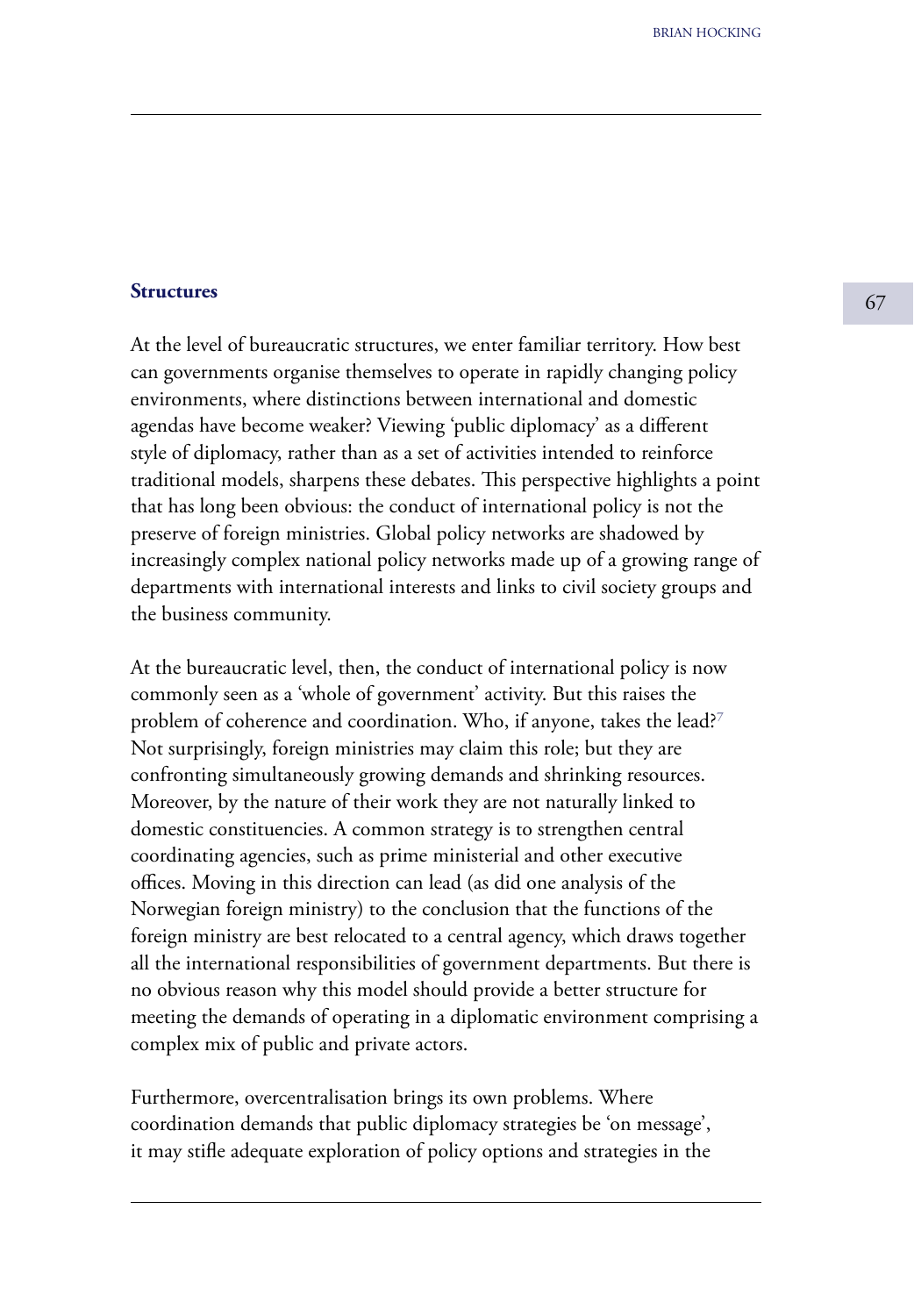domestic environment and create a perception in foreign audiences that this commitment to policy dialogue is lacking. In both environments, the notion of 'partnership' conveys the aims of a mode of public diplomacy that is not top-down, is not hierarchical, and is more consistent with the objectives set out above. In one sense, this requires the deployment of traditional diplomatic advocacy skills within the domestic as much as the international arena, with the aim of developing and maintaining stakeholder relationships. Fundamentally, this is a reformulation of an old problem: how to integrate the demand for specialist skills with the generalist skills assocated with the profession of diplomacy. The Canadian Department of Foreign Affairs and International Trade has identified one answer in the establishment within the foreign ministry of 'docking points' – that is, staff who combine generalist skills with sufficient specialist knowledge to engage with other government departments and non-governmental actors and networks.<sup>8</sup>

### **Policy capacity**

Underpinning these structural issues are more profound problems concerning the capacity of governments to respond to the demands posed by the increasing integration of economies and societies. As the recent 'capability reviews' of UK government departments illustrate, there is a strong sense that governments are not sufficiently flexible, adaptable or equipped with the necessary expertise to meet the challenges posed by rapidly changing policy environments<sup>9</sup>

This is a huge issue, but there are several obvious points that can be made. Probably the most important is the need to integrate multistakeholder strategies into the policy cycle at an early stage. This was one of the key themes of the 2005 Carter Review of UK public diplomacy, and the Public Diplomacy Board established after the review has stressed the importance of associating public diplomacy with the delivery of governmental goals.<sup>10</sup> Similarly, in the United States this has been a consistent theme of numerous reports, and significant changes have occurred. The Under Secretary for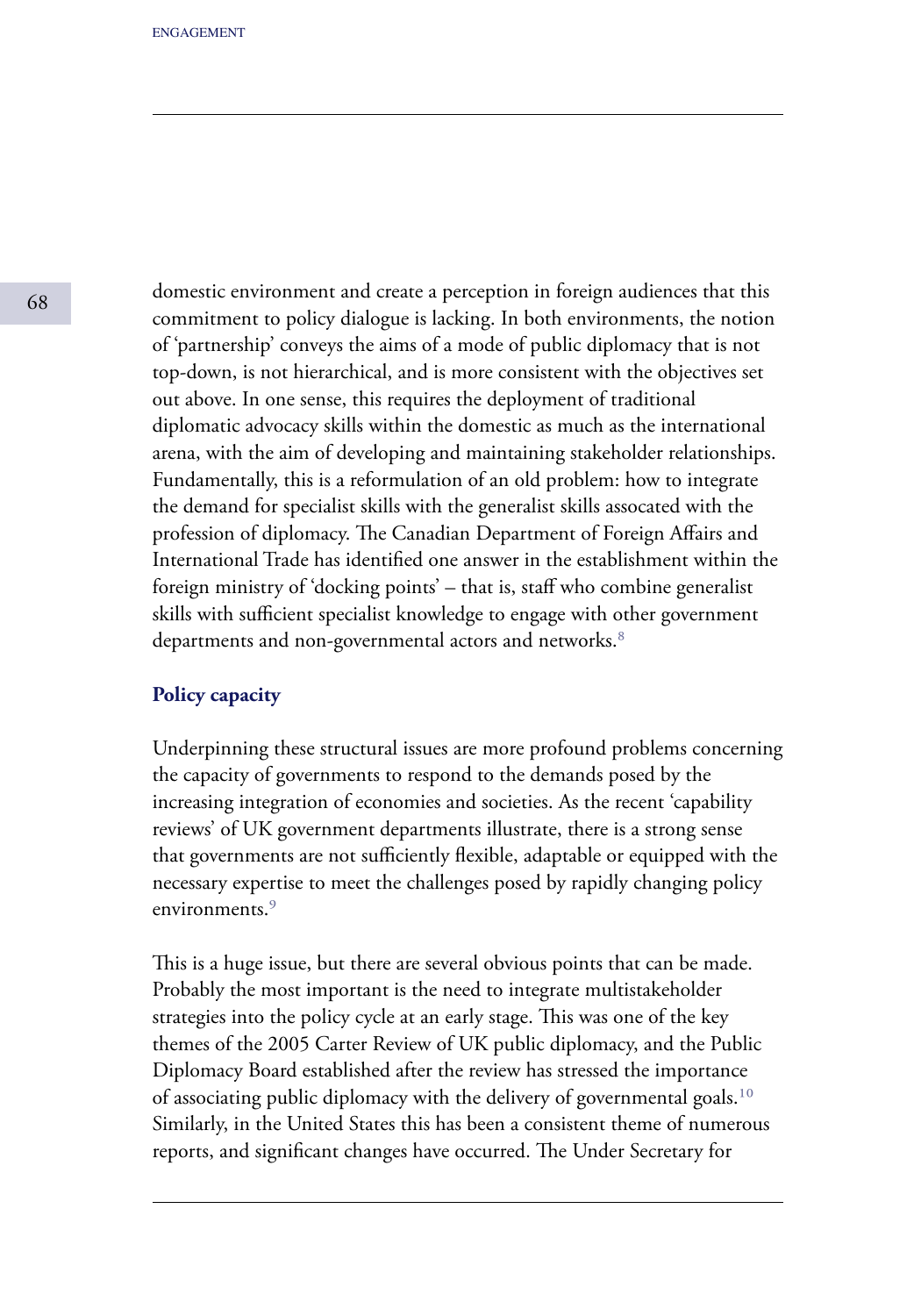Public Diplomacy and Public Affairs now sits in the Secretary of State's policy decision meetings and meets weekly with senior members of operating bureaus.

Another way of enhancing policy capacity is to reinforce the research strengths of national diplomatic systems. This cuts across all departments with significant international responsibilities, but impinges particularly on foreign ministries, which, though often seen as the logical repositories of the skills needed in integrating domestic and international perspectives on policy, frequently fail to perform this critical function. In part this reflects the dominance of day-to-day operational demands. Some foreign ministries have strong centralised research units (these include the US State Department and the UK Foreign and Commonwealth Office, which has recently re-established its policy planning staff), while some (for example those of Norway and Germany) outsource much of their policy research to external think-tanks. Others, such as the Australian Department of Foreign Affairs and Trade, have no policy planning unit, relying instead on desk officers meeting the demand for research as and when it is needed. Arguments can be advanced in support of each model; but, however research is commissioned and undertaken, the demands of multistakeholder diplomacy place added importance on the capacity to identify policy objectives and the strategies through which they can be achieved.

Other resources outside national settings can be tapped. Collaborative public diplomacy involves working with others, and experience in operating in multistakeholder environments is much more developed in international organisations. The UN, the World Trade Organization, the Organisation for Economic Co-operation and Development, the International Monetary Fund and the World Bank are well aware that dialogue-based diplomacy is demanding and requires not only clarity of objectives but also an awareness of which interlocutors are relevant and how relations with them can be developed and managed. One way that national diplomatic systems can strengthen their capacity in this area is to draw on this experience through exchanging ideas for best practice with practitioners in multilateral institutions.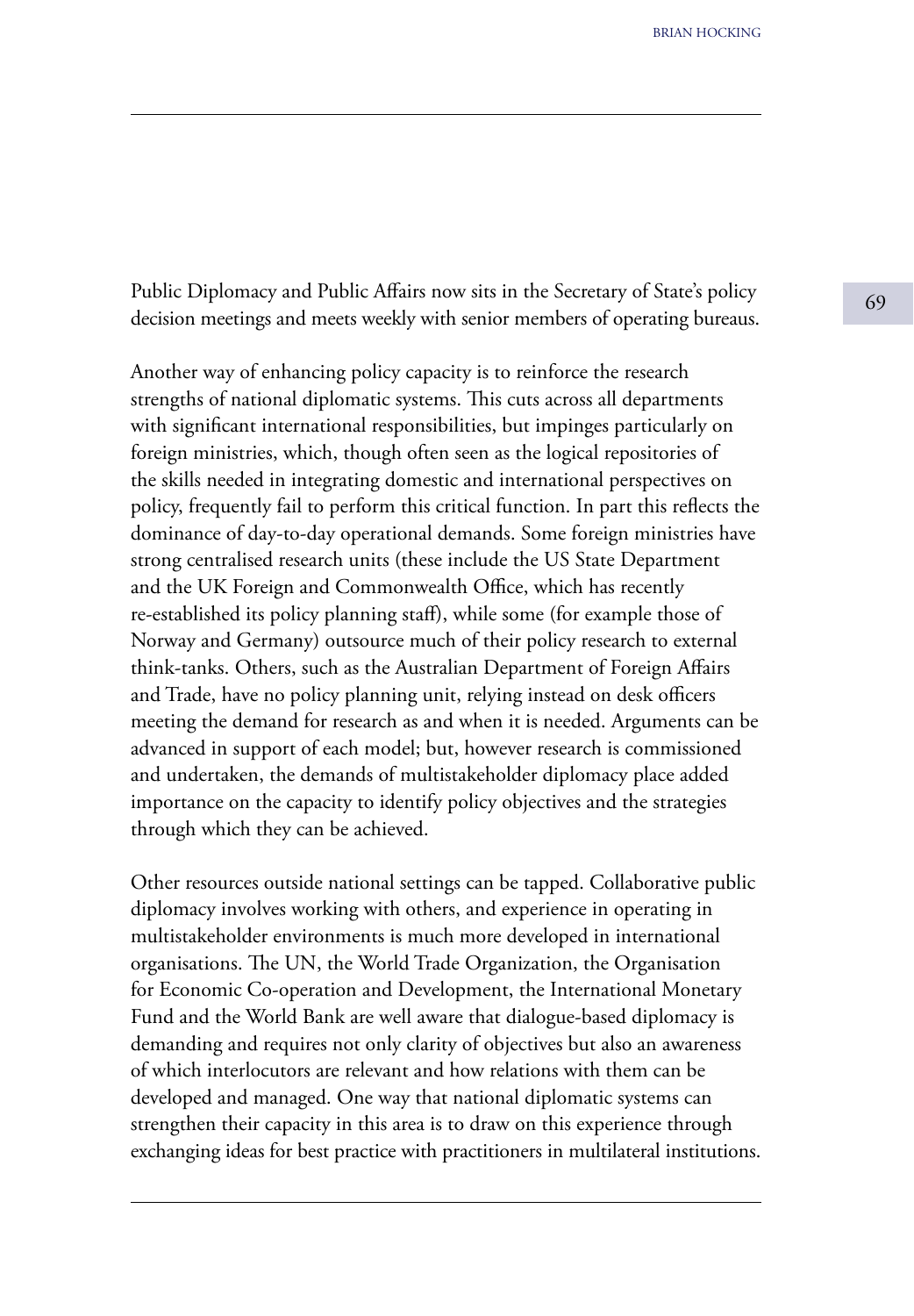#### **Working with stakeholders**

Diplomats have long been accustomed to interacting with a range of constituencies. However, the logic of the stakeholder model requires not only that this engagement intensifies, but also that fundamental elements of diplomatic structures and processes are rethought. Developing dialogues with other stakeholders is challenging, particularly where this involves the meeting of very different cultures – at home as well as overseas. Identifying stakeholders, and their interests and needs in international policy, is an obvious first step. In the UK, two 'stakeholder surveys' have been conducted by the FCO, and these reveal interesting perspectives on what different groups expect from a foreign ministry. Two of the key themes that emerge from the surveys are the need to form better networks with stakeholders both at home and abroad; and – more fundamentally – the need to recognise that they can be partners in diplomatic processes.<sup>11</sup> In 2006 the  $FCO$ appointed a former senior Oxfam official as 'strategic stakeholder manager', charged with developing a set of structures and strategies for engagement with NGOs and other stakeholders.

There are many opportunities for building bridges through institutionalising consultative processes, as exemplified in trade policy consultations. Many countries have developed advisory groups that embrace business and NGO membership, and the EU has for several years operated a Trade–Civil Society Dialogue attended by officials from the European Commission's Directorate-General for Trade and representatives of civil society groups and business. In the past, Sweden has had an ambassador tasked with the role of communicating with NGOs, and former NGO officials are commonly appointed to specific functional areas in foreign ministries. Although the practice is not as widespread as many NGOs would like, there has also been a trend towards including relevant stakeholders in delegations to international organisations where their expertise is recognised. Thus at least two delegations to the WSIS/WGIG negotiations (the Canadian and Swiss) included NGO representatives. A further feature of the stakeholder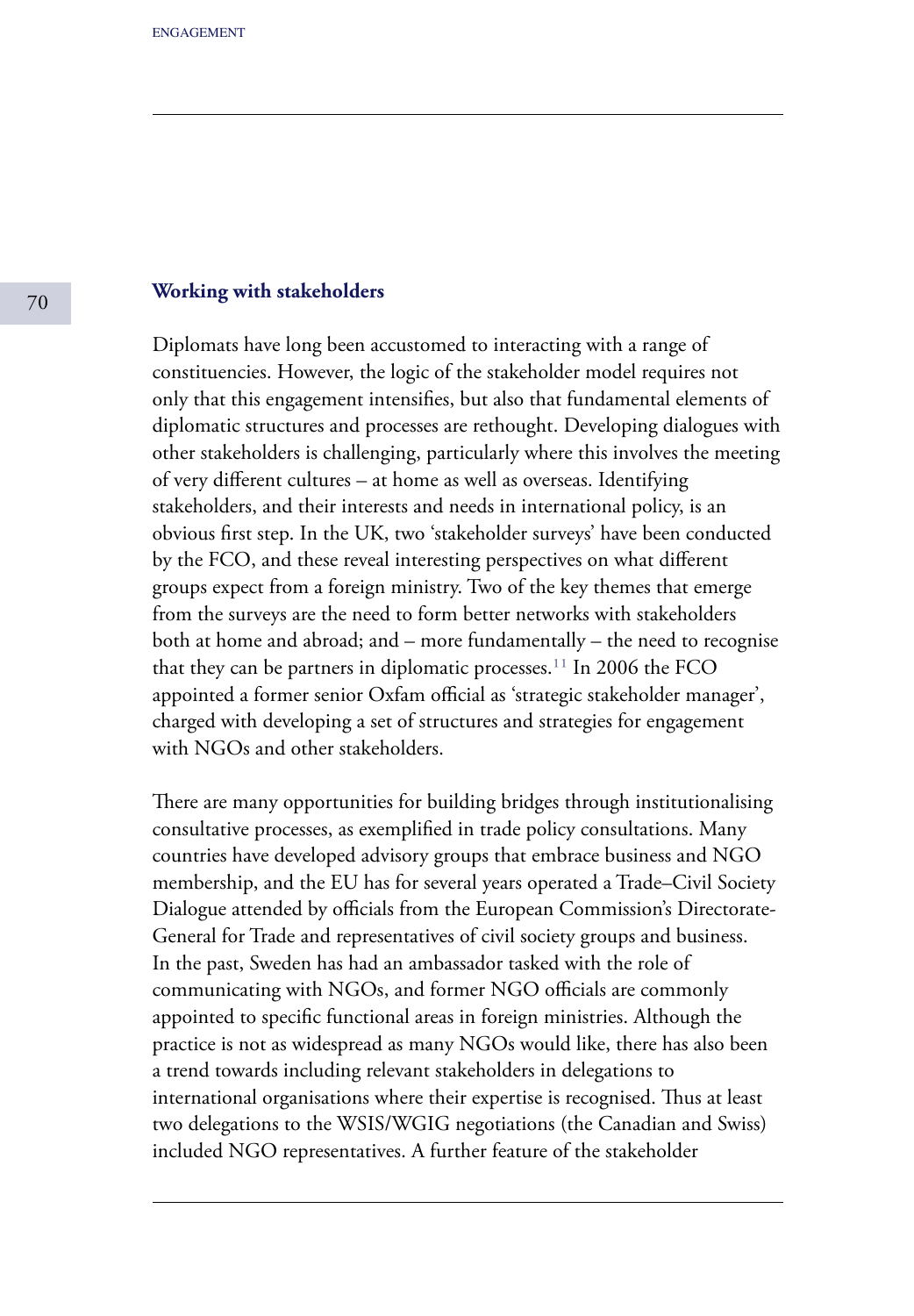diplomatic environment lies in the transnationalisation of patterns of  $\frac{71}{}$ communication. It is now far harder to insulate 'publics' in separate international and domestic environments, with the result that communications with organisations overseas leak back into the domestic environment. This suggests that the distinction maintained in some countries – such as the United States – between 'public affairs' directed to domestic constituencies and 'public diplomacy' directed to foreign audiences is no longer helpful or sustainable.

#### **Tasking the diplomatic network**

The developments we have been examining have obvious implications in redefining the role and responsibilities of the diplomatic network. A 'whole of government' perspective on international policy emphasises the fact that these networks are the representatives not of foreign ministries but of an increasing number of 'domestic' departments. In many diplomatic missions there may be very few professional diplomats. The restructuring of networks is a common preoccupation of governments as they respond to global and regional changes – hence the arguments advanced for US Secretary of State Condoleezza Rice's 'transformational diplomacy' initiative. Today's posts are more flexible and adaptable than anything associated with the traditional image of the embassy. $12$ 

Alongside governmental and resource-driven change, the logic of a stakeholder image of public diplomacy has an impact on the role of posts – in both multilateral and bilateral contexts. This reaches beyond enhancing the public diplomacy capacity of posts, by designating responsibility for programmes to a person or unit. Not only is tasking the network a more diffuse process than it once was in purely governmental terms (and some governments have found it necessary to stress to government departments the overall coordinating role of the head of mission), but also the demands of working with stakeholders in the field add another dimension. This works in several ways. At one level, domestic stakeholders now hold increasing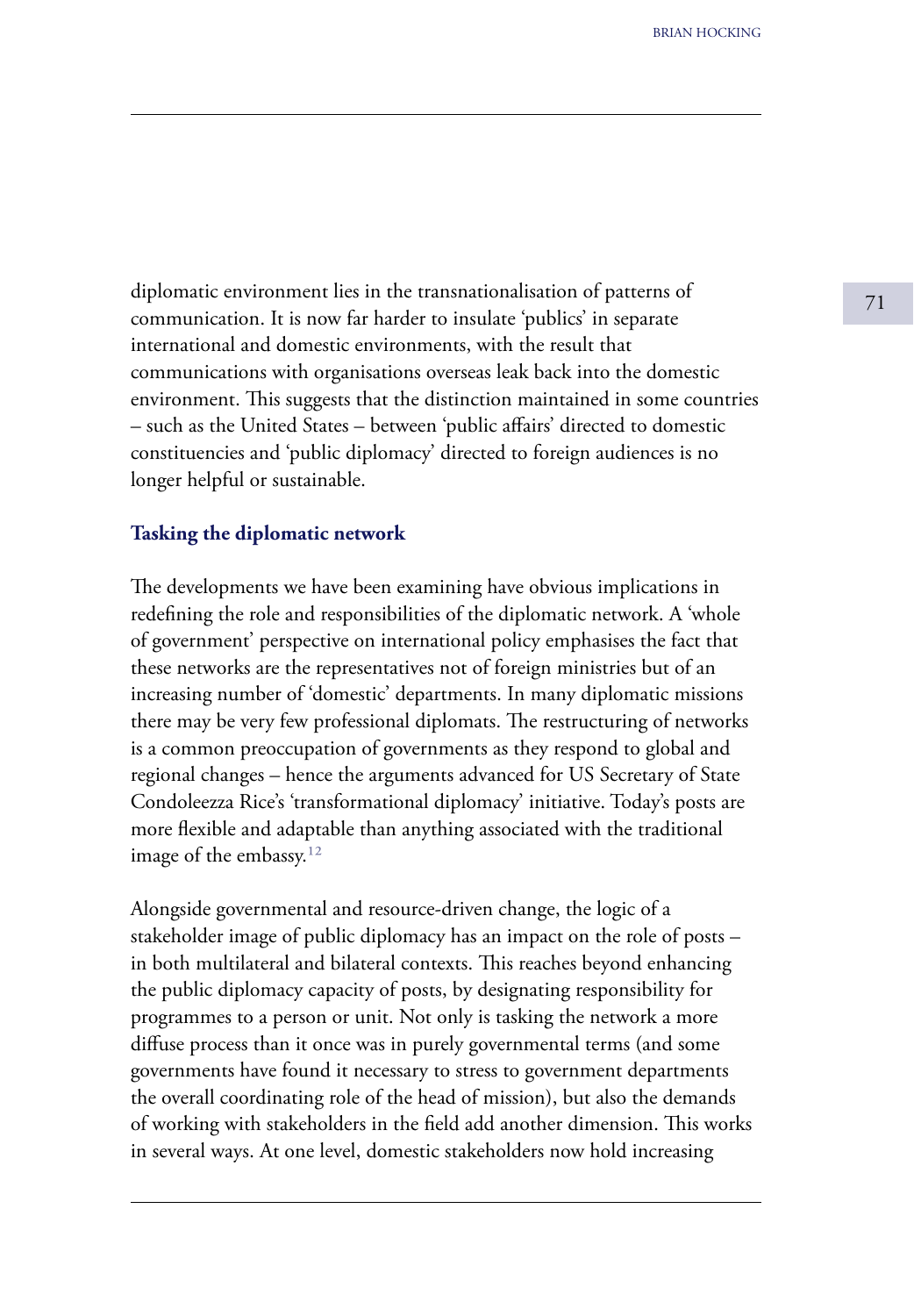expectations of what the network can deliver – particularly in crisis situations such as in the wake of the South-East Asian tsunami of December 2004 or the Lebanon crisis of 2006. Beyond this, the 2006 FCO stakeholder survey indicates that UK stakeholders have definite views about the network and the functions it performs, and in particular expect to be consulted about significant resourcing decisions.

If domestic stakeholders have expectations regarding the role of the diplomatic network, this is equally true of foreign stakeholders. Obviously, a multistakeholder perspective on public diplomacy places a premium on developing working relationships with, for example, overseas NGOs. But this poses questions about the status of those who want to develop a relationship with a post and, in particular, about their relationship with the host government. One response, suggested by a seasoned Canadian observer of interactions between diplomats and NGOs in the field, is for diplomats to develop a 'checklist' of questions intended to establish the legitimacy and capacity of an NGO and the capacity of the post to respond to overtures from it. This recognises the complexity of civil society and its relations with foreign governments, and also the need to relate stakeholder strategies to policy objectives set by the home government. A traditional diplomatic function, to be sure; but the interlocutors are different, and determining their status and credentials demands much more research.<sup>13</sup> To a degree, this can be facilitated by the trend towards greater use of locally engaged staff in overseas posts.

#### **Rules and norms**

A major issue confronting the multistakeholder model of diplomacy lies in the rules and norms of behaviour that underpin it. The diplomatic system remains one founded ultimately on principles of sovereignty and nonintervention, however much these have become modified in practice. Non-state actors, such as NGOs, work to different norms, often rooted in the rejection of these principles. Developing working relationships in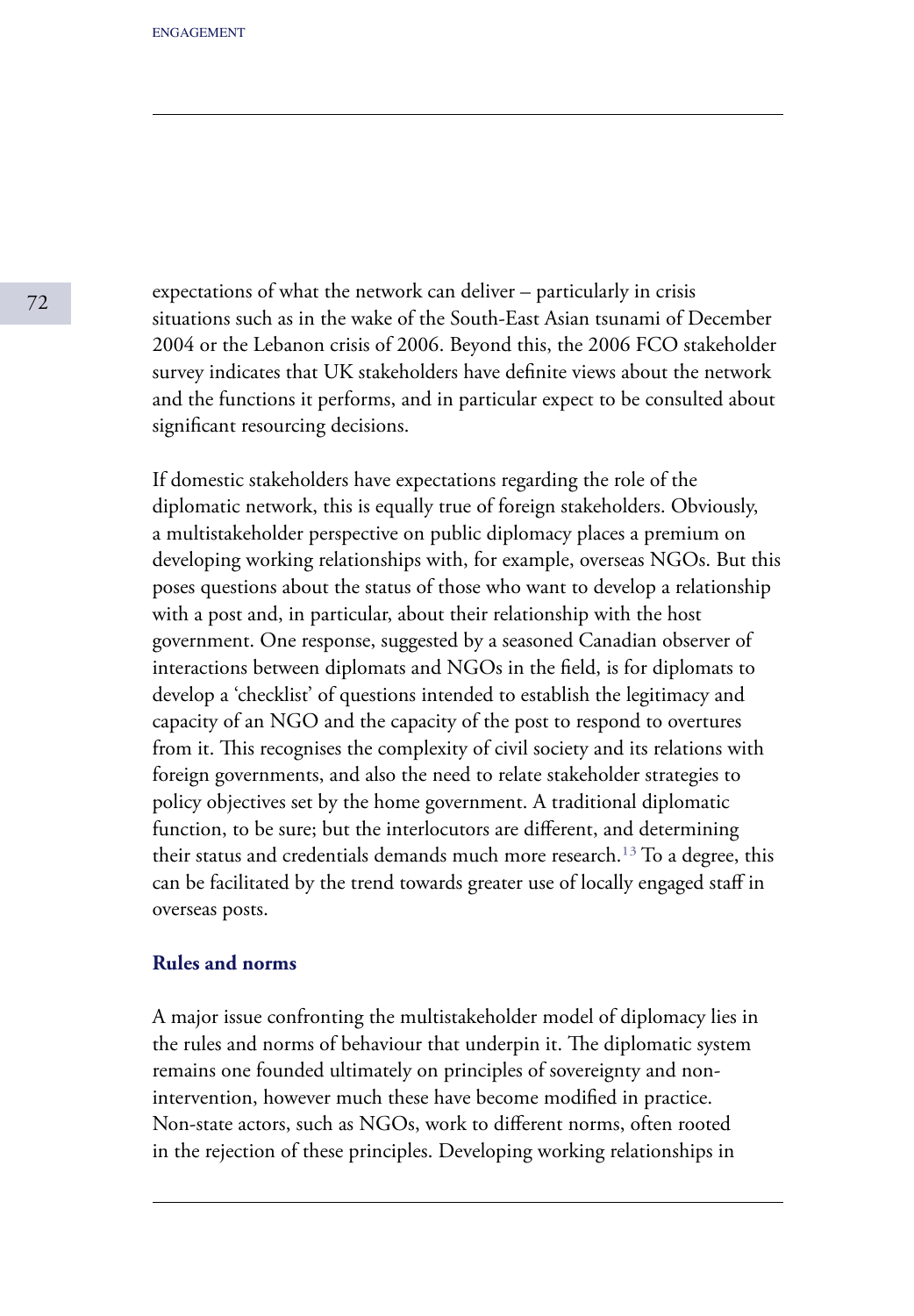the context of multistakeholder relations therefore implies adaptation by  $\frac{73}{}$ governments and their agents, as well as by the range of stakeholders with whom they interact.

One example of how this works in practice can be seen in the WSIS/WGIG negotiations referred to on page 66. These produced the Geneva Declaration of Principles, which provided a road map for the emerging multistakeholder process. While the declaration affirmed the intergovernmental status of internet-related public policy issues, representatives of business and civil society – originally treated as peripheral observers – were acknowledged as having an important role in the negotiations. In short, this was a diplomatic learning process; moreover, it was regarded by many of those who took part as the most significant legacy of WSIS.

What this suggests is the need to develop 'rules of engagement' between the agents of government and non-governmental actors that reconcile the norms and patterns of behaviour associated with traditional diplomatic processes with the emerging principles associated with multistakeholder modes of interaction. One locus of tension between the two approaches lies where the traditional preoccupation of foreign ministries with secrecy meets the requirements of openness and transparency on which public diplomacy strategies rest. While diplomatic confidentiality remains important in some contexts, in others it (and the mindset that goes with it) is not only less relevant but it is also counterproductive. Frequently, the real challenge lies in managing 'openness' constructively. One significant and necessary change in this respect made by the US Foreign Service was the issuing in 2006 of new guidelines, enabling staff in overseas posts to operate, and speak, more freely without waiting for guidance from Washington.

Twenty-first-century diplomacy is being conducted in an environment where national and international knowledge networks are proliferating. A central challenge for national governments, international organisations and NGOs alike is knowing how to connect to them, build alliances and utilise these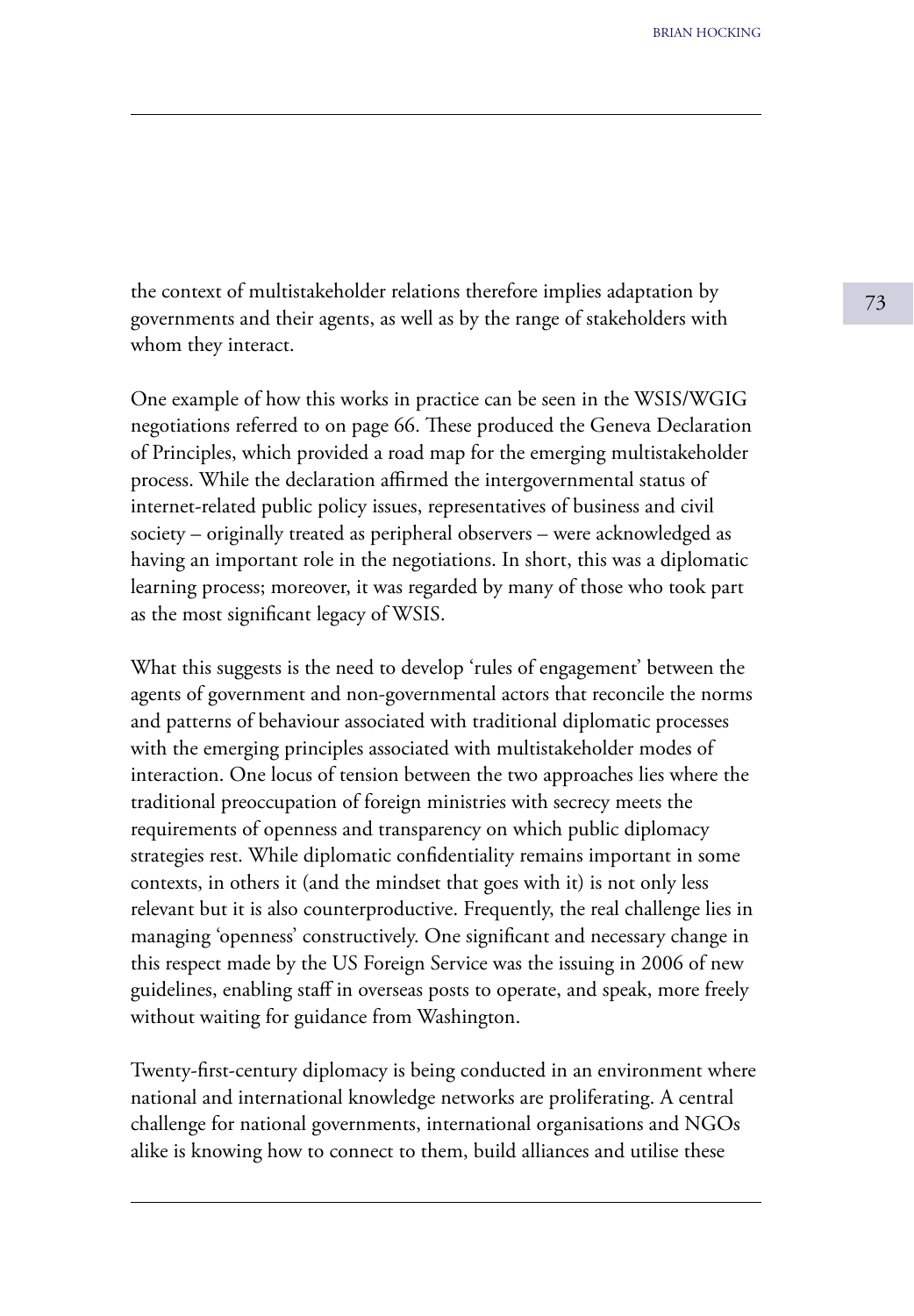networks to exercise effective advocacy in support of policy objectives. This requires recognition of the evolving nature of public diplomacy. Once an extension of the pursuit of national interests through a range of techniques intended to direct messages towards target audiences, it now increasingly emphasises the establishment of interactive dialogues and collaborative relationships with other institutions and groups in both private and public sectors. In one sense this is a reworking of traditional diplomacy, in that its ultimate objective may well be to influence the policy choices of other governments. But it poses questions concerning the principles on which the diplomatic system operates, the policy capacity of governments and the role of the professional diplomat. This has to be redefined as that of mediator, facilitator and important node in the complex networks constituting contemporary world politics. It is very different from the mindset, still not unfamiliar in foreign ministries, which sees the diplomat's role as that of gatekeeper, jealously guarding the interface between domestic and international policy arenas.

#### **Notes**

- J. Manheim, *Strategic public diplomacy and American foreign policy: the evolution of*  **1** *influence* (New York: Oxford University Press, 1994). Among the many evaluations of US public diplomacy, see Foreign Affairs Council, *Task force report. Managing Secretary Rice's State Department: an independent assessment* (June 2007).
- M. Leonard and V. Alakeson, *Going public: diplomacy for the information society*  **2** (London: Foreign Policy Centre, 2000), pp. 86–98.
- W. Reinecke, *Global public policy: governing without government?* (Washington DC: **3** Brookings Institution, 1998); A.-M. Slaughter, *A new world order* (Princeton: Princeton University Press, 2004).
- Center for Strategic and International Studies, *CSIS Commission on Smart Power:*  **4***a smarter, more secure America* (Washington DC, 2007).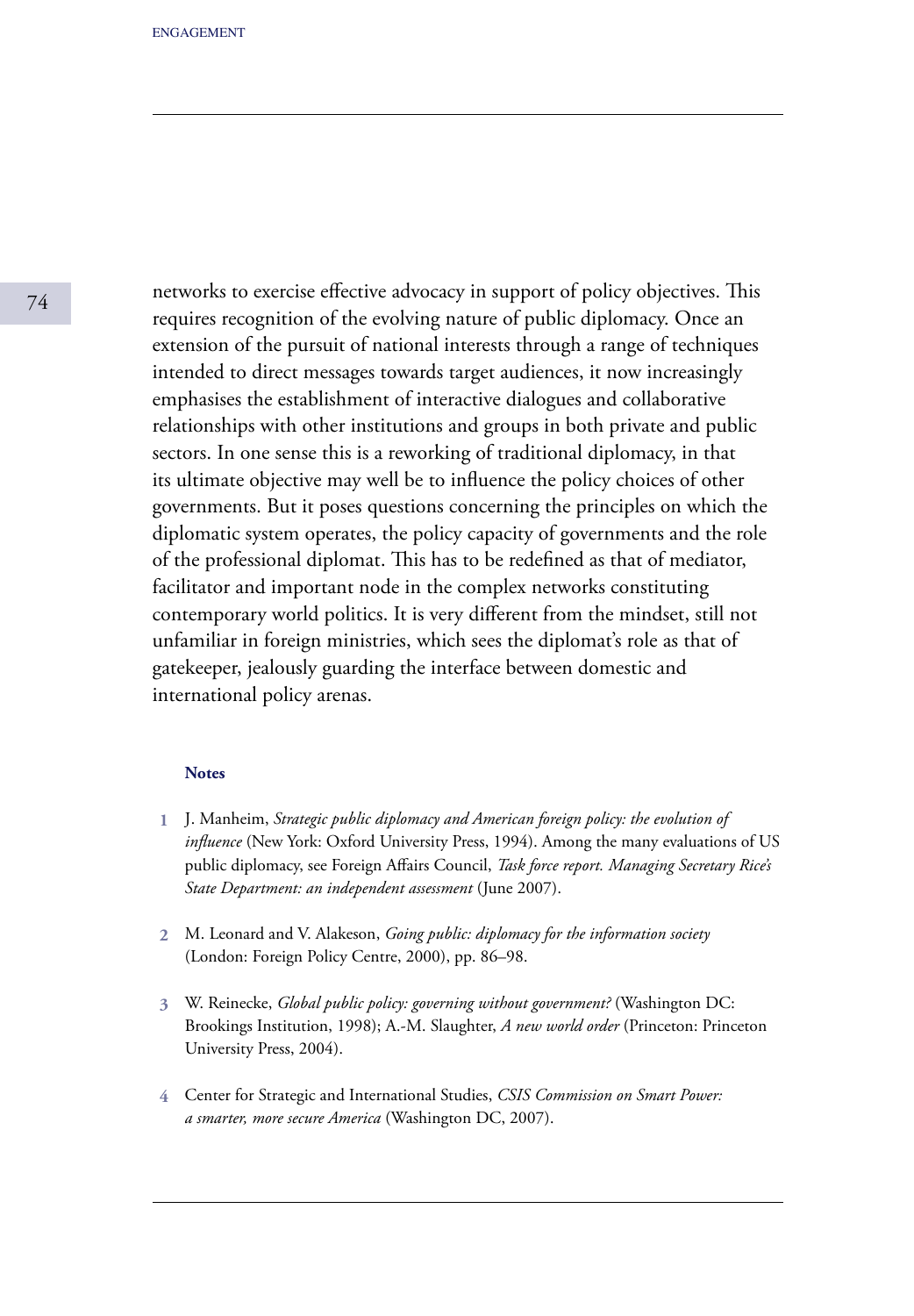- <sup>75</sup> These forms of interaction are discussed in two special issues of *International Negotiation:*  **5** 8: 1, 2003, on 'Multilateral negotiation and complexity' and 8: 2, 2003, on 'Multiparty negotiation and the management of complexity'.
- Observations made by a representative of the former UK Department of Trade and **6** Industry. On the negotiations, see P. Dumitriu, 'The World Summit on the Information Society: from Geneva (2003) to Tunis (2005). A diplomatic perspective', in J. Kurbalija and V. Katrandjiev, eds, *Multistakeholder diplomacy: challenges and opportunities*  (Geneva: DiploFoundation, 2006).
- B. Hocking, ed., *Foreign ministries: change and adaptation* (Basingstoke: Macmillan, **7** 1999); B. Hocking and D. Spence, eds, *Foreign ministries in the European Union: integrating diplomats,* rev. edn (Basingstoke:Palgrave Macmillan, 2005).
- 'Six imperatives for change', statement by Peter Harder, Deputy Minister of Foreign **8** Affairs, Department of Foreign Affairs and International Trade, Ottawa, 18 March 2005.
- Cabinet Office Capability Reviews Team, *Capability review of the Foreign and*  **9** *Commonwealth Office,* March 2007.
- 10 Lord Carter of Coles was asked by the Foreign Secretary and the Chief Secretary to the Treasury to conduct 'an independent review of Public Diplomacy' and examine the effectiveness of current public diplomacy activities. His *Public diplomacy review* was completed in December 2005.
- *Stakeholder survey 2006: a report for the Foreign and Commonwealth Office* **11** (London: Indepen and Accent, June 2006).
- Center for Strategic and International Studies, *The embassy of the future*  **12** (Washington DC, 2007).
- A. Van Rooy, 'A new diplomacy? How ambassadors (should) deal with civil society **13** organisations', in R. Wolfe, ed., *Diplomatic missions: the ambassador on Canadian foreign policy* (Kingston, Ont.: School of Policy Studies, Queen's University, 1998), pp. 155–9.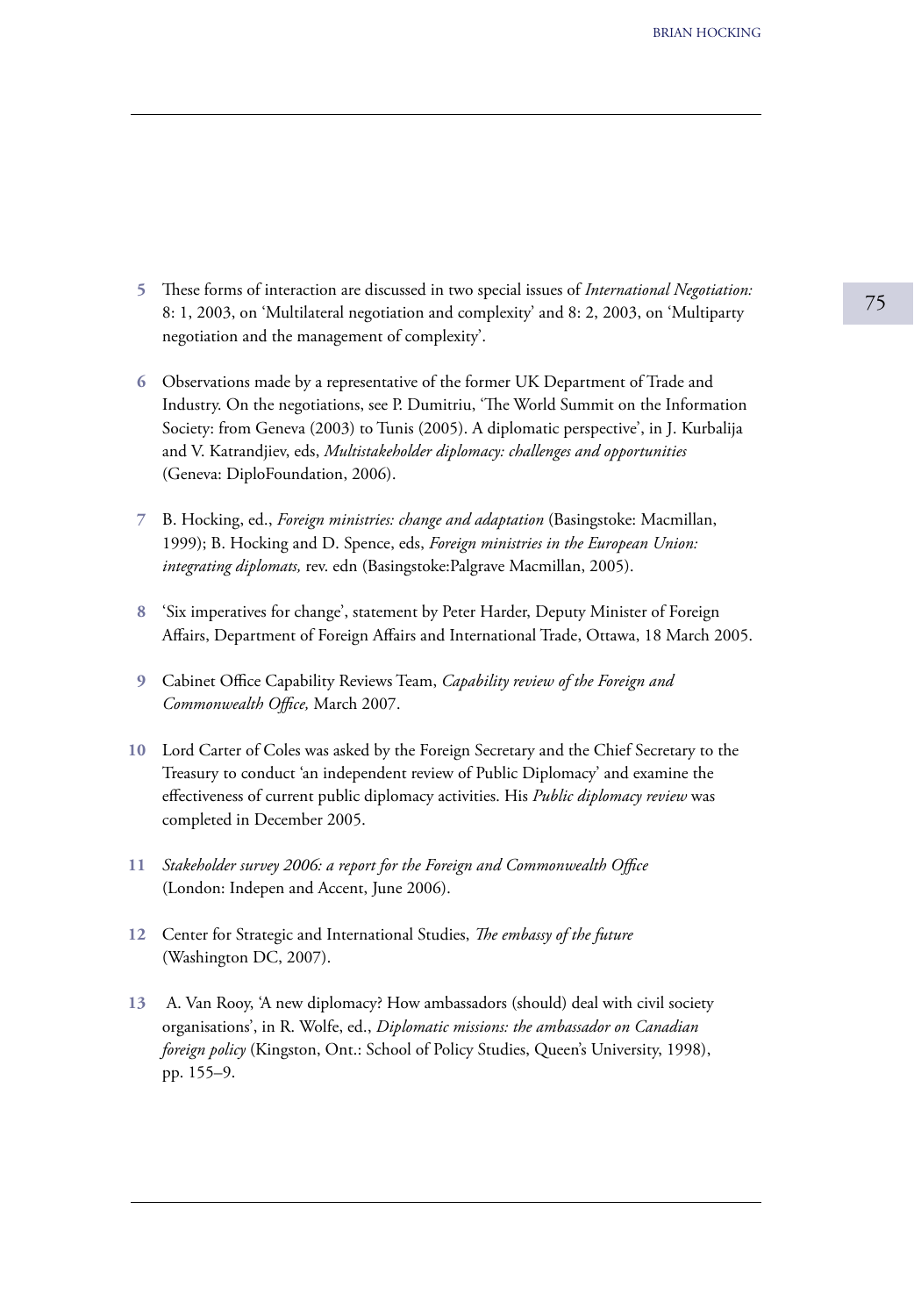### **MARTIN DAVIDSON**

Chief Executive, British Council

Martin Davidson took up the role of Chief Executive of the British Council in April 2007, having been Deputy Director General since September 2005.

Martin's commitment to international relationships has been a constant feature of his career, since as a young English graduate he went to Hong Kong as Administrative Officer. He joined the British Council as Assistant Representative in Beijing in 1984, returning to Beijing in 1995 as Director of the Council's expanded operation in China.

He has also held various posts in the British Council's Geographical Directorate with responsibilities that have included south-east Europe, the Middle East, East Asia and the Americas.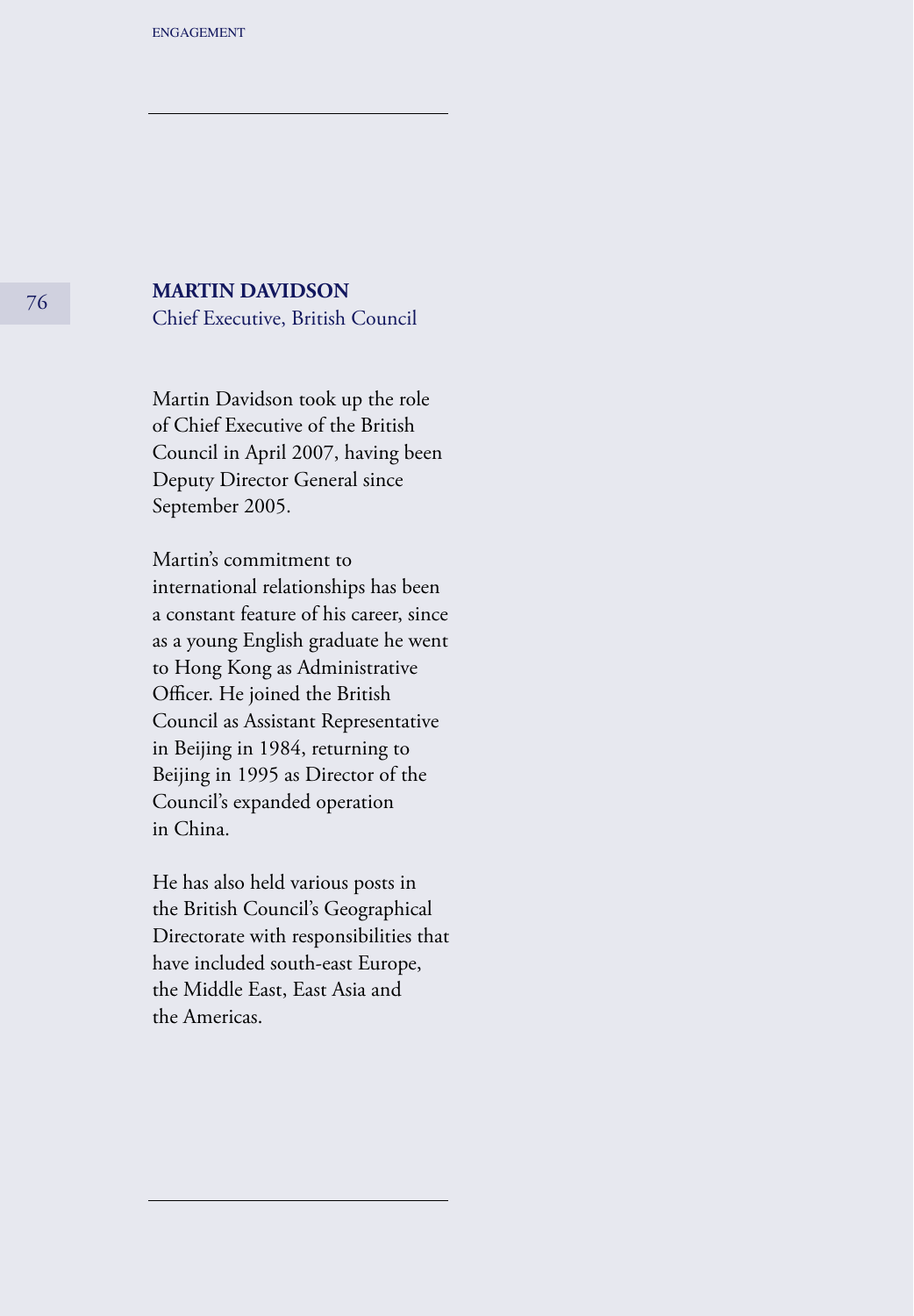# 6 CULTURAL RELATIONS: BUILDING NETWORKS TO FACE TWENTY-FIRST-CENTURY **CHALLENGES**

# **EXECUTIVE SUMMARY** 27

**Many of the challenges facing governments in the twenty-first century are, and will continue to be, transnational. Cultural relations, with its emphasis on developing long-term, mutually beneficial relationships, can contribute to the development of solutions by building the networks through which diverse communities can develop new approaches to their common challenges. It achieves this by connecting people, emphasising a willingness to listen, and focusing on mutual benefit. Cultural relations not only develops greater mutual understanding, but can also provide the platform on which collective action on issues such as climate change can be based. The ability to construct networks through cultural relations will be a key component of the conduct and future development of public diplomacy.**

The Cold War saw the end of one world; globalisation and the associated communications revolution has heralded the start of another. Recognising these rapid changes, David Ronfeldt and John Arquilla called for a 'revolution in diplomatic affairs' (RDA).<sup>1</sup> Their concept of *noöpolitik* emphasised the importance of engaging with non-state actors in a way which focused on cooperation, shared interests and common goals. While the changing context requires continuous innovation, many of the ideas upon which the call for an RDA was based have long been familiar to those committed to cultural relations. Foremost among these ideas is the need to construct and sustain networks through which collective effort and collaboration can thrive across cultures and national borders.

Cultural relations builds engagement and trust between people of different cultures by exchanging knowledge and ideas. It empowers transnational communities and connects them to networks. In doing so, cultural relations contributes to the collective enterprise that is public diplomacy, by developing the networks upon which solutions to common challenges can be based. Many of the challenges with which governments across the world are struggling derive from issues that they cannot address without influencing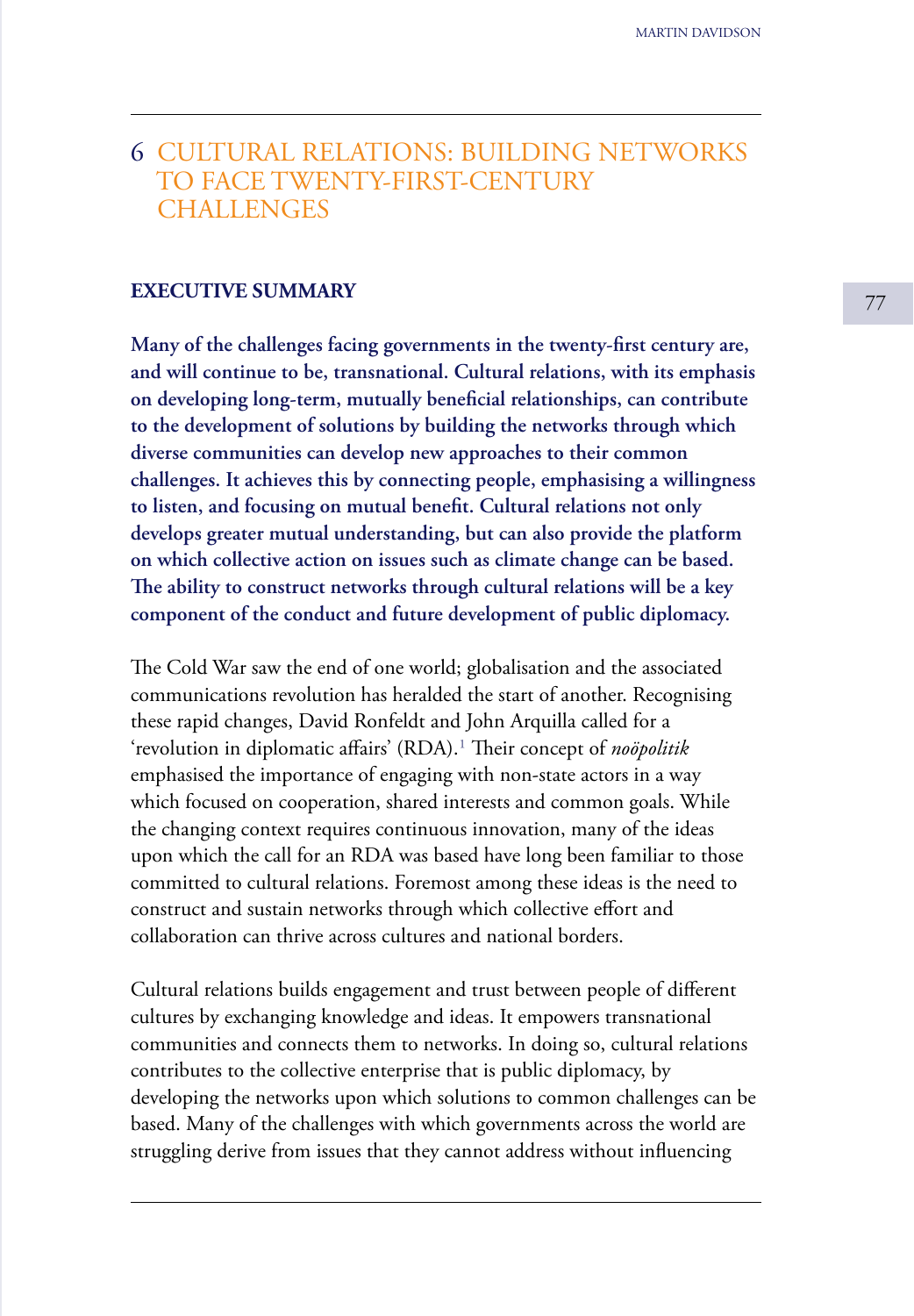and engaging the broader global public. Equally, government-led activity alone is unlikely to produce all the solutions to these challenges – which include climate change, mass unplanned urbanisation and violent extremism. It is in precisely this context that cultural relations matters most; for it is at its core a relationship between peoples. It engages through shared interests and enables communities to search for solutions to their common challenges.

This chapter considers the key attributes that equip cultural relations to build networks through which some of the solutions to contemporary challenges can be developed. These attributes are the abilities to connect people, to foster active listening and to focus on mutual benefit. In doing so, it demonstrates the contribution that cultural relations can make to the future development of public diplomacy, drawing on the experience of the British Council, which has been active in this field for 70 years.

### **Connecting people**

The first question to be asked is why we should want to connect people and create networks. Networks are important, because they provide the means to multiply the effort of individuals. When disconnected, each person must rely on his or her own resources and ability. However, once connected to a network, individuals both benefit from collective information and shared knowledge and avoid duplication of effort.<sup>2</sup> This exposition echoes Pierre Bourdieu's argument that greater interconnectivity leads to greater trust and willingness to share resources and information, which benefit the whole community.<sup>3</sup> As a result, the network allows people to understand each other better and to share resources. This ultimately creates the potential for innovation in facing common challenges.

The international purview of cultural relations is also a vital part of fostering innovation, as more diverse networks tend to be more innovative. Cultural relations creates the opportunity for what social network analysts call 'boundary spanners': individuals who create the links between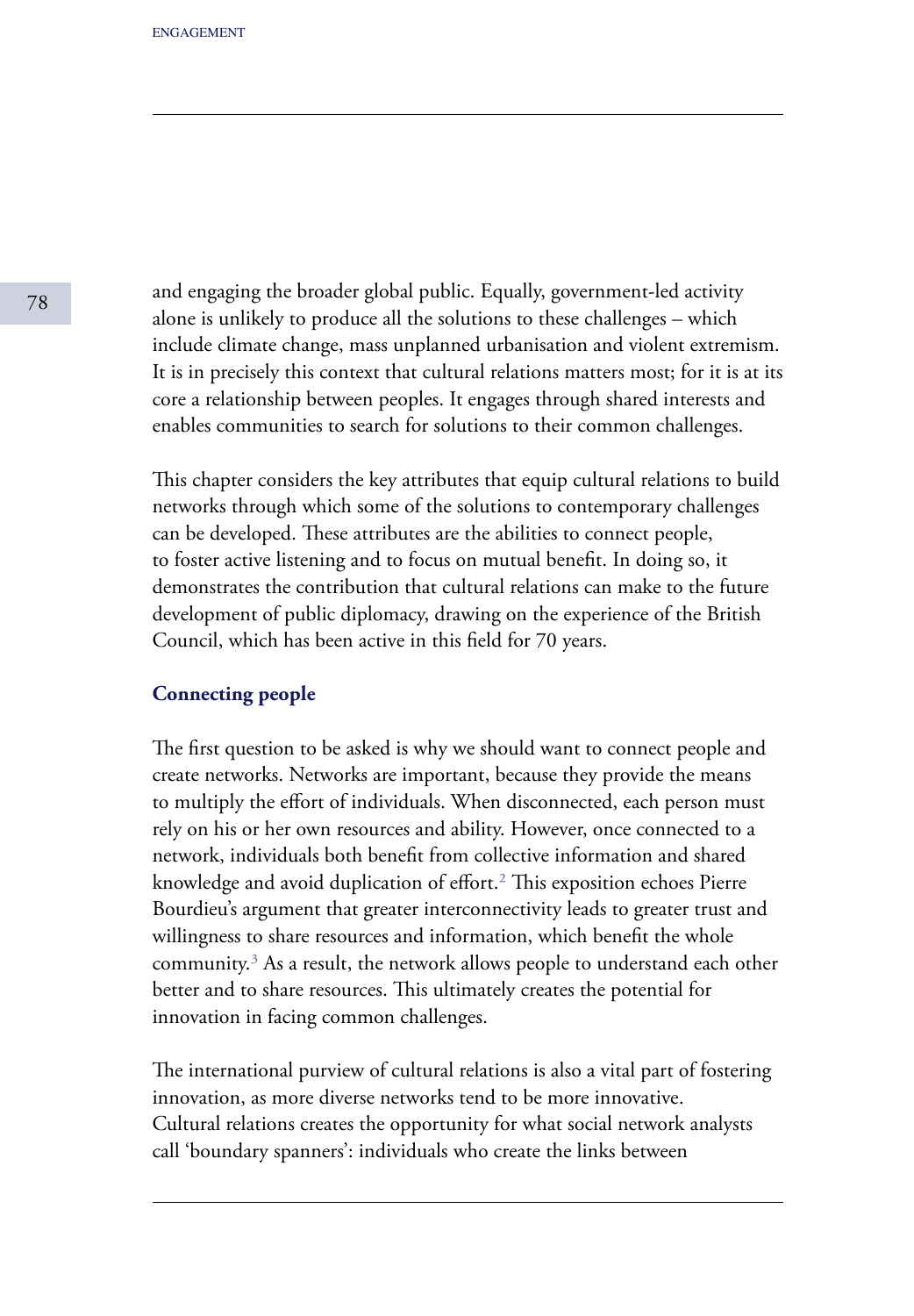communities which allow the sharing of ideas and subsequent innovation. $\frac{4}{79}$ This bridging activity can take the form of academic and scientific exchange programmes or initiatives to bring artists of different backgrounds together. For example, the British Council programme 'Music Matbakh' focused on 'bringing Arab and UK musicians together for a residency in London to create a new work, drawing on modern and traditional influences'.<sup>5</sup> While this was a programme conducted in the physical world, it also used the internet social networking site MySpace to engage a wider network, thus creating a format for further innovation.<sup>6</sup> The participants had the opportunity to innovate through the interaction itself and then to share that experience with other members of their local communities, creating a second opportunity for innovation.

Networked organisations operating in virtual spaces, such as Avaaz.org with its 2 million members, highlight the potential of online network-building for future cultural relations activity.<sup>7</sup> However, experience from the past demonstrates the concrete and long-term benefits that can be gained from developing networks of empowered individuals on the ground. During the period of international sanctions against apartheid South Africa, and in the face of considerable criticism, the British Council remained active in the country, connecting ordinary South Africans with the outside world. This not only gave us the chance to work with groups excluded from power, particularly in the areas of education and governance; but our work in creating these networks also enabled the British Council to contribute to the development of the country after the end of apartheid and the introduction of democracy.

Effective cultural relations creates the opportunity for genuine exchange across cultural and political barriers, which in turn generates insight, dialogue and, over time, trust. This capacity to make connections and build long-term trust is crucial when intergovernmental relationships are difficult. For example, the British Council continues to operate in Zimbabwe, Iran and Burma, drawing on a fund of experience and goodwill that has been earned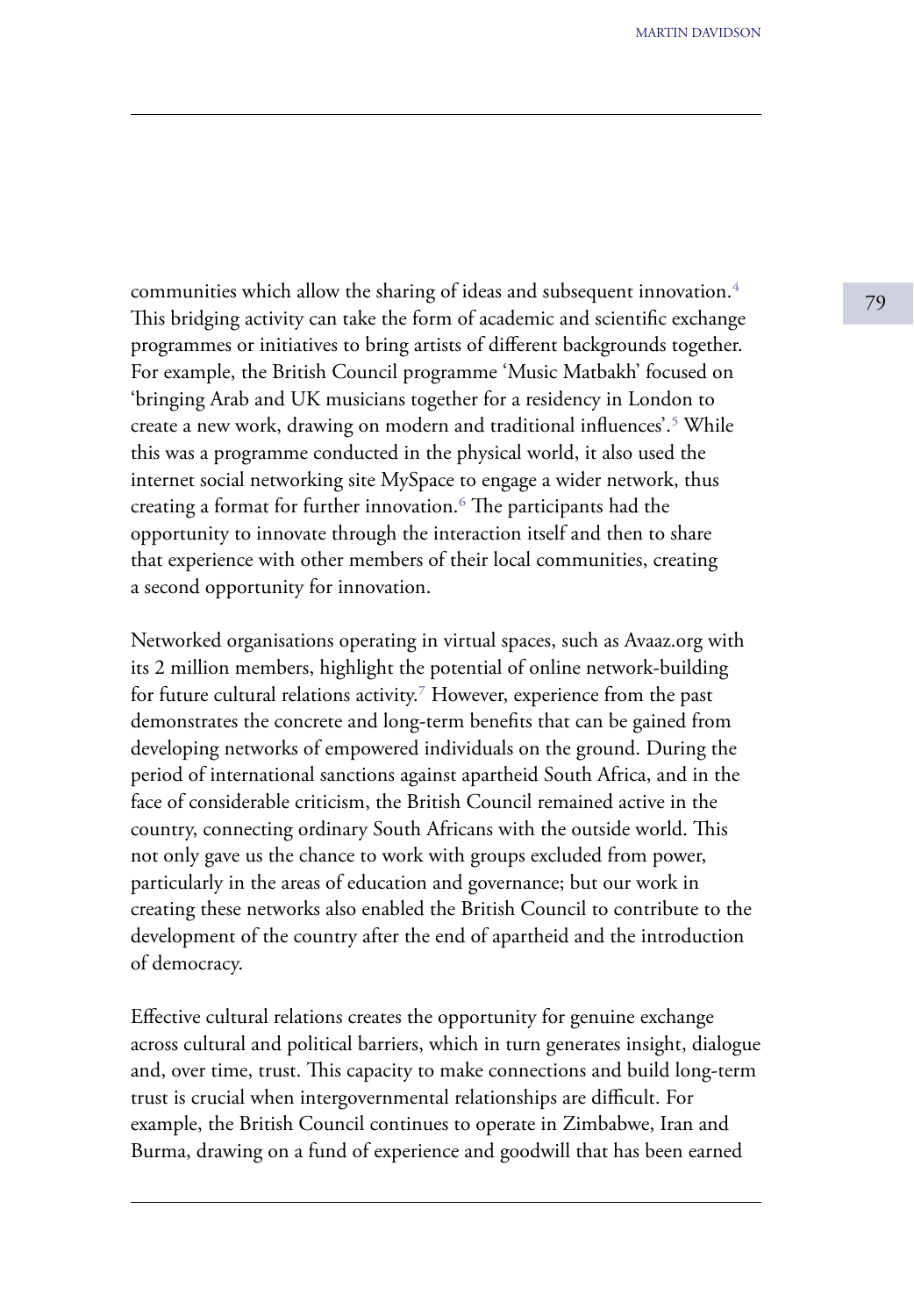over generations. When, in the future, diplomatic relations with these countries become closer, these pre-existing relationships and networks, developed between communities within and beyond their borders, will be available to support the diplomatic process.

Having grasped why we should build networks, we need to understand how in practice to facilitate the connections between people. Building productive networks of empowered individuals is about more than having long lists of contacts; it is about connecting the right people with one another in the right way. An effective cultural relations organisation needs to act as what June Holley and Valdis Krebs term a 'network weaver': an actor who develops empowering connections within a network.<sup>8</sup> To do this, those working in cultural relations have to combine their clear rationale for connecting people with the other key attributes of this approach to public diplomacy, namely listening and mutual benefit. Through this combination they are able to connect the right people in ways which resonate with their diverse communities to produce a conduit for the flow of information and understanding and, ultimately, a platform for innovation.

### **Listening**

The power of cultural relations is that it can turn listening from a passive into an active notion yielding positive benefit. Some may confuse this active form of listening with audience analysis and research on public opinion. Joseph Nye refers to the passive kind of listening when he states that 'by definition, soft power means getting others to want the outcomes you want, and that requires understanding how they are hearing your message, and fine-tuning it accordingly'.<sup>9</sup> In contrast, listening as part of cultural relations 'reflects a genuine interest in the other's perspective' and 'demonstrates that different viewpoints are taken seriously and that other perspectives are given consideration'.<sup>10</sup> Developing a network through building relationships requires that we listen carefully.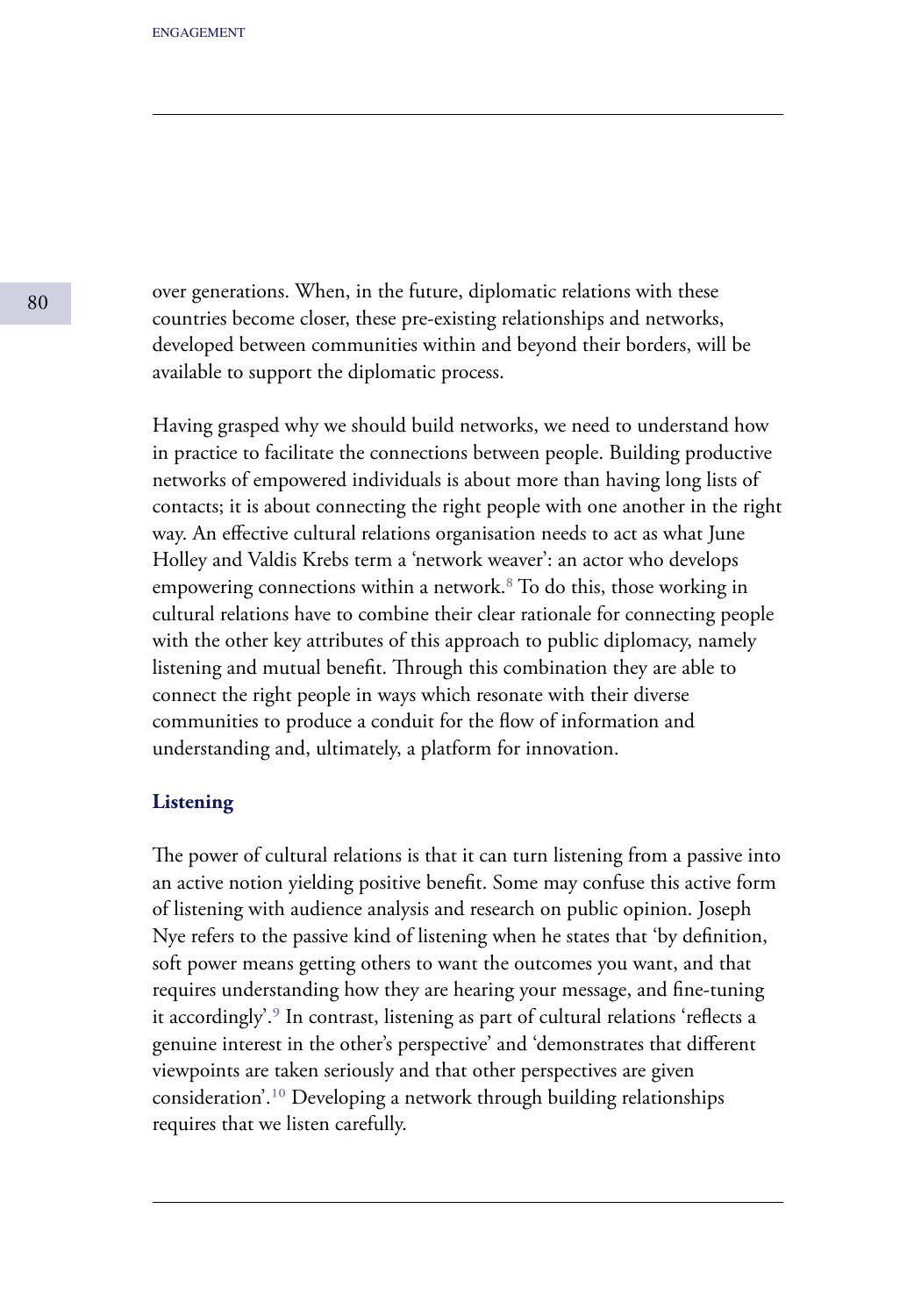To argue for the importance of this active form of listening is not to deny 81 that persuasion is an important part of public diplomacy. Rather, it is to emphasise that developing a relationship requires both sides to be willing to identify shared goals and common interests through listening receptively to alternative perspectives. The benefit of this approach is clear from the following comment from the Minister of Islamic Affairs in a Middle Eastern country:

 *'The British Council is one of the few institutions that understood the role of the Ministry of Islamic Affairs and dealt with staff with great respect, encouraged their participation, and greatly valued their ideas. Unlike others, they listened . . . some of us had hostile attitudes towards foreigners based on doubting and distrusting their objective, but after . . . this attitude changed, and they have become more receptive to foreigners.'* 

Multiplied over many such encounters, the explicit emphasis on this form of listening generates the insight and trust upon which strong networks can be built.

#### **Mutual benefit**

The idea of mutuality, of benefit for all, is a fundamental organising principle in cultural relations. Cultural relations activity is based on exchange, from which each partner gets something tangible.<sup>11</sup> As Jan Melissen noted in describing this type of public diplomacy, 'success requires listening to others, recognising the "value of other cultures," showing a desire to learn from them, and conducting programs as a "two-way street". $12$ 

To partners of the British Council, this exchange offers access to the skills, knowledge and opportunities needed to prosper in a globalised world. This means access to high-quality training for those who want to learn the English language; to globally recognised qualifications and, through these, access to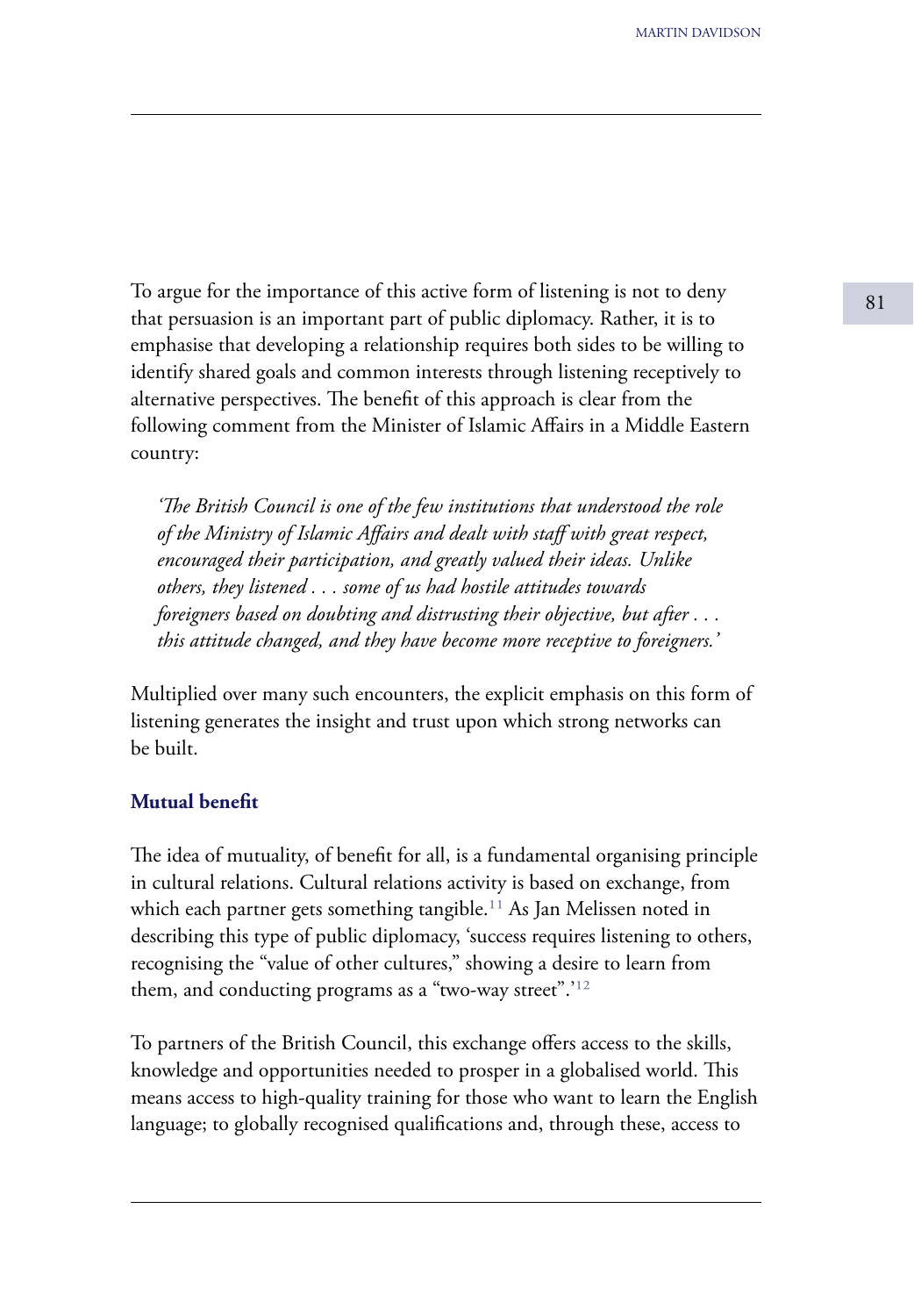employment and trade in a global economy; to leadership and citizenship skills; and to the culture and arts of a developed liberal democracy.

*While the benefit for partners is apparent, how does this benefit the UK?* First, offering such access reinforces the capacity of cultural relations to build connections and trust. This is why the British Council is providing support for teaching at Al-Azhar, the centre for Islamic thought in Cairo, in the form of English classes to enhance international communication. This is why work continues with madrasas (Muslim religious schools) in Pakistan, Bangladesh and Indonesia.

Second, the exchange helps to build and maintain a network of opinionformers, agents for change and future leaders across the world. For example, as its website makes clear, the British Council's InterAction programme, which offers leadership training and development in sub-Saharan Africa, aspires to create a network that will increasingly see the UK's commitments to Africa in a positive light, and the UK as a country worth partnering in pursuit of positive social change. $13$ 

Clearly, future leaders who take part in cultural relations projects are not automatically going to factor the interests of (in this instance) the UK into their decisions and actions. However, such participation gives future opinionformers an instinctive understanding of the UK's position, develops contacts which may be useful to diplomats in the future, and creates the space for persuasion and influence.

Furthermore, while this form of exchange makes a vital contribution to public diplomacy, this is not the only role for mutual benefit. Cultural relations also has the potential to go beyond exchange to foster the creation of networks based on collective action. This in turn offers the potential of innovation based on collaboration, drawing on the strengths of all participants in a dynamic attempt to address shared challenges.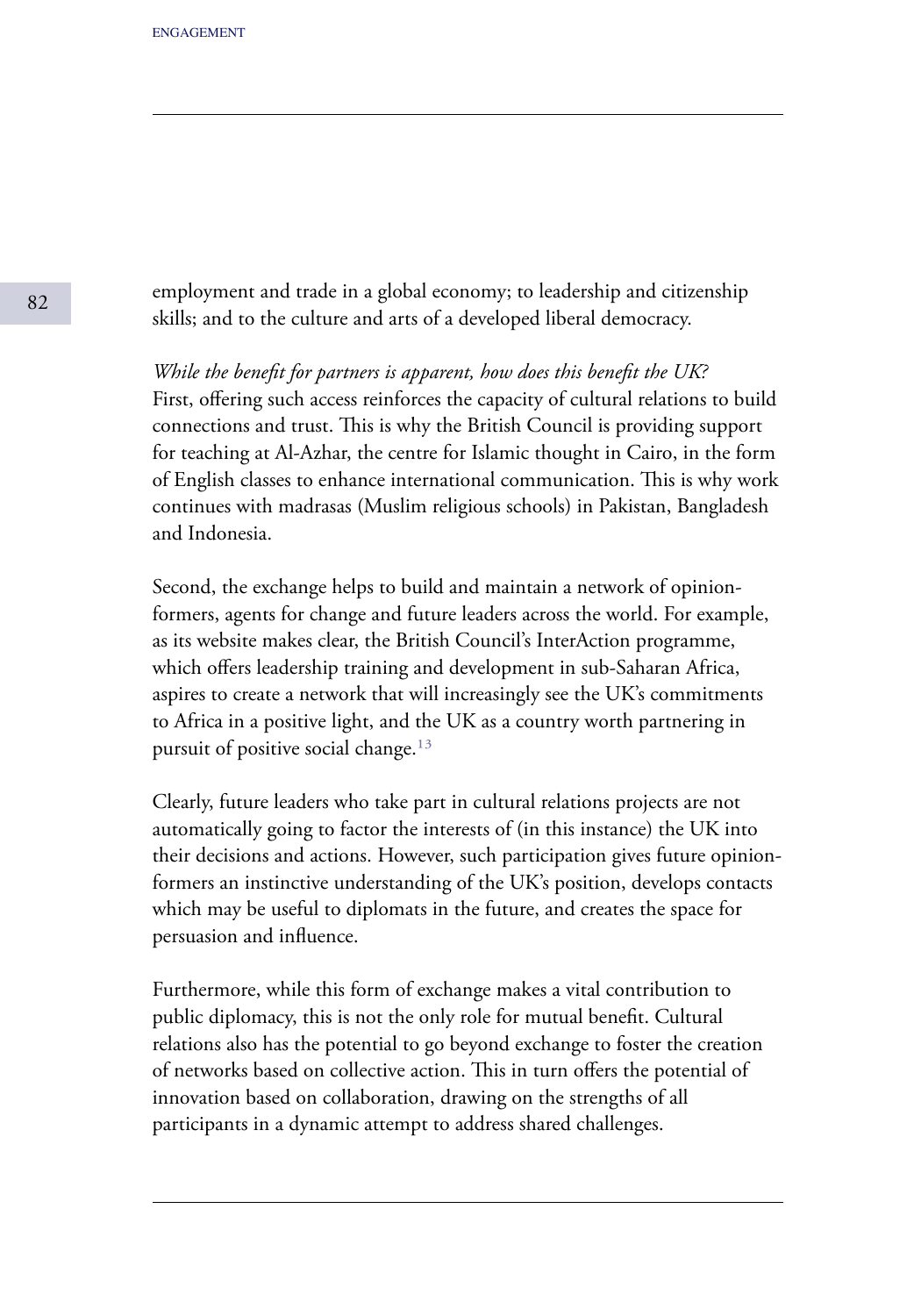This type of collective action is exemplified by the Global Xchange 83 programme (GX), run as a managed partnership between the British Council and the international volunteering and development charity VSO. GX is a 'six-month exchange programme which gives young people from different countries a unique opportunity to work together, to develop and share valuable skills and to make a practical contribution where it is needed in local communities'.<sup>14</sup> As the networks grow, this type of collaboration has the potential, for example, to contribute to the development of mitigation and adaptation responses to climate change, through bringing together experience from around the world. While the potential which these networks offer is in line with the strategic objectives of the UK government, they will not function effectively if they are designed solely to promote a specific policy. This is because specific direction of the network would limit both the exchange of the 'two-way street' and the power of collective action.

### **Autonomy equals credibility**

The credibility required to develop trust and genuine exchange in turn requires an operational space distinct from that of policy advocacy. This operational space gives a cultural relations organisation the capacity to engage with networks of non-governmental organisations (NGOs) who also vigorously defend their independence from government control. This role for cultural relations is becoming increasingly important, given the rapid growth in global civil society, the concomitant increase in the number of NGOs and the development of networks to link together the efforts of individual NGOs to produce greater impact through collective action.<sup>15</sup> The importance of these transnational networks has been demonstrated by Canadian engagement with the International Campaign to Ban Landmines and by the regular Norwegian public diplomacy engagement with NGOs.<sup>16</sup> While advocacy initiatives are best pursued through public diplomacy conducted by foreign ministries, which have the authority to make policy, there are other initiatives that would better be conducted by cultural relations agencies.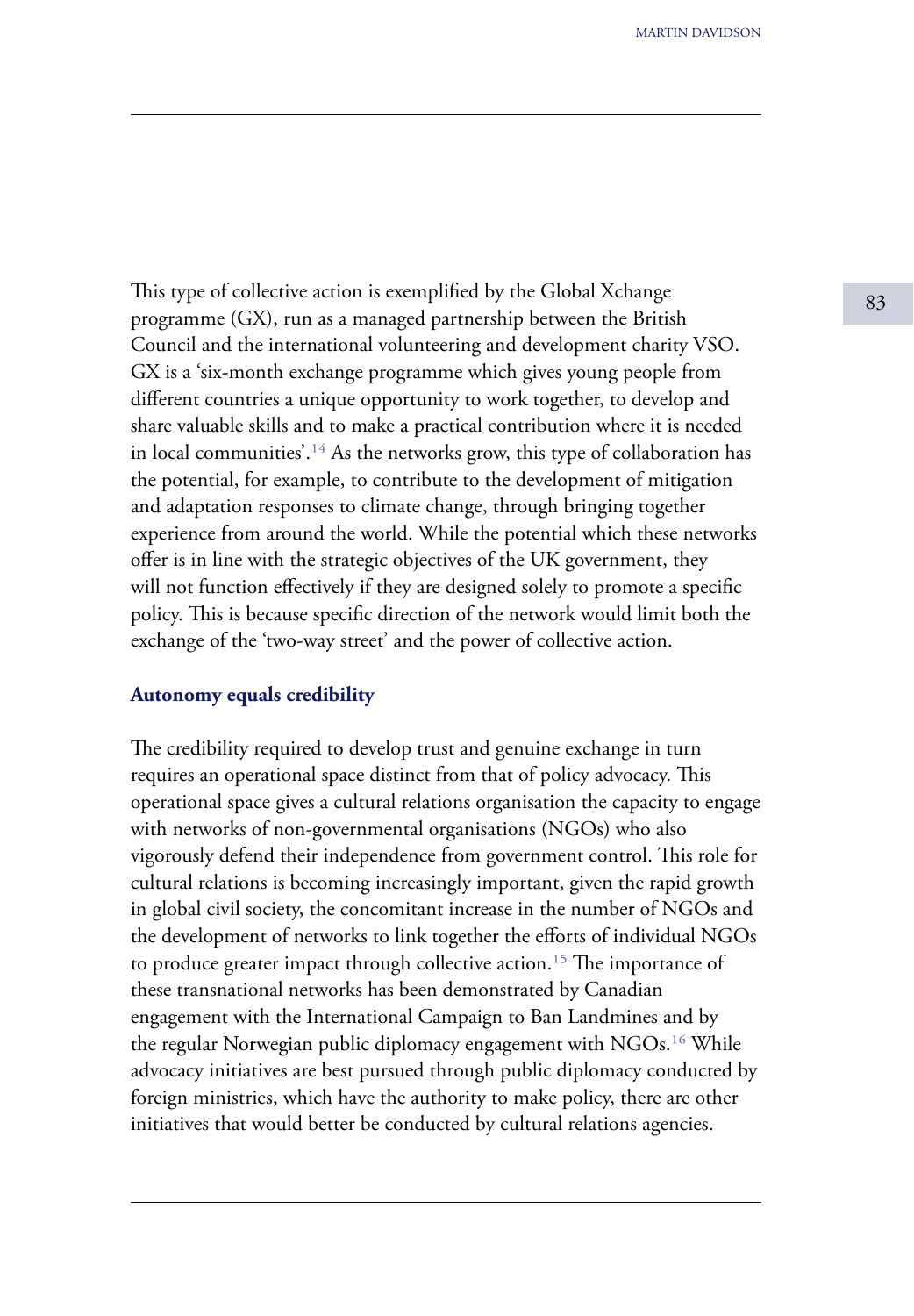While these must complement, not undermine, government's strategic objectives, they are most effective when the agency is operating on terms of parity with other transnational NGOs and not functioning – or perceived as functioning – as a government stalking horse.

As the British Palestinian academic Sultan Barakat wrote in a report commissioned by Counterpoint, the British Council's think-tank, 'If the British Council simply parrots what the Embassy says about Britain we are not interested. But there's a Britain we'd like it to show us – the Britain of the million marchers against the [Iraq] war in February 2003.'<sup>17</sup> The autonomy to develop the networks vital to future engagement, rather than pressure to function within an official policy perspective, provides the potential to work towards longer-term benefit.

Even within an atmosphere of trust, connecting people and building networks is difficult. At times, the essential focus on mutual benefit and listening may not produce the specific image of the UK that would have been selected for policy promotion. However, it is only by allowing – indeed, encouraging – individuals to share their own images that authentic crossborder networks and understanding can be built. This was the rationale for a British Council project which invited young British photographers to record aspects of Muslim experience in the UK. They were free to choose any area of life they wanted and no attempt was made to guide or censor their images. The resulting exhibition, called 'Common Ground', opened in Indonesia and Malaysia, and has since toured many parts of the Arabian Peninsula and the Middle East and Gulf states.<sup>18</sup>

The resulting media debate suggested that this approach fostered a degree of interest and debate around shared values that a more didactic approach might not have achieved. A review in the *Independent* argued that the exhibition was 'ground breaking . . . its impact on Arab viewers cannot be overestimated. For Saudi Arabia, it is the first significant collection to be imported from the West in more than three decades.'<sup>19</sup> Achieving this level of engagement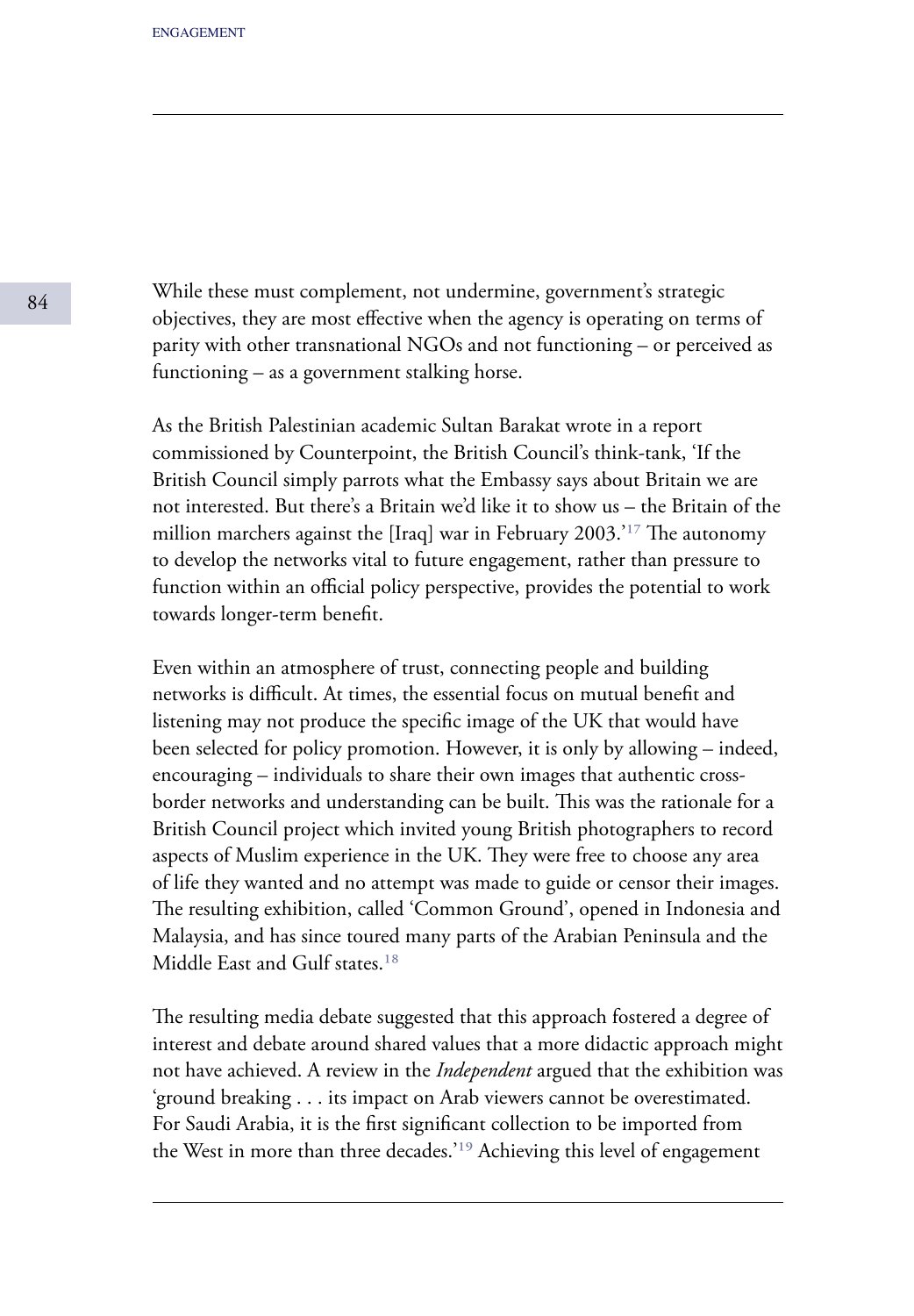<sup>85</sup> requires cultural relations to emphasise the development of networks and relationships over the insistence on specific policy advocacy.

#### **The relevance of cultural relations in today's world**

Cultural relations makes a vital contribution to the public diplomacy of the twenty-first century. Many of the challenges that nations will face in the future will cross borders and cultures; they will be shared by many diverse and dispersed populations around the world. To be effective in facing these challenges we need to be clear that there are several distinctly different approaches to public diplomacy. This chapter has set out the key attributes of cultural relations that allow it to build networks as a basis upon which some of the solutions to contemporary and future challenges can be developed. This is not to say it is the only answer; on the contrary, the contribution that cultural relations makes is enhanced when it is considered in conjunction with other forms of public diplomacy. This is because public diplomacy is most effective when civil societies are interconnected.<sup>20</sup>

Aiding the development of connections between civil societies both creates the potential for innovation and provides a context in which the persuasion approach, to which cultural relations is less well suited, actually thrives. This is because the assertive approach has a greater likelihood of success where networks already exist that are sympathetic to that type of messaging.<sup>21</sup> Experience tells us that the approaches will at times overlap and at other times come into tension. Nevertheless, effective public diplomacy will recognise the respective strengths of the different approaches.

Climate change and the response to it offer a clear example of the complementary roles of the two approaches, and of the particular value of cultural relations. The negotiation of a post-Kyoto agreement is clearly a responsibility of governments. Likewise, persuading populations of the need for specific provisions in any such treaty is a role for government-led public diplomacy. However, the building of networks to raise understanding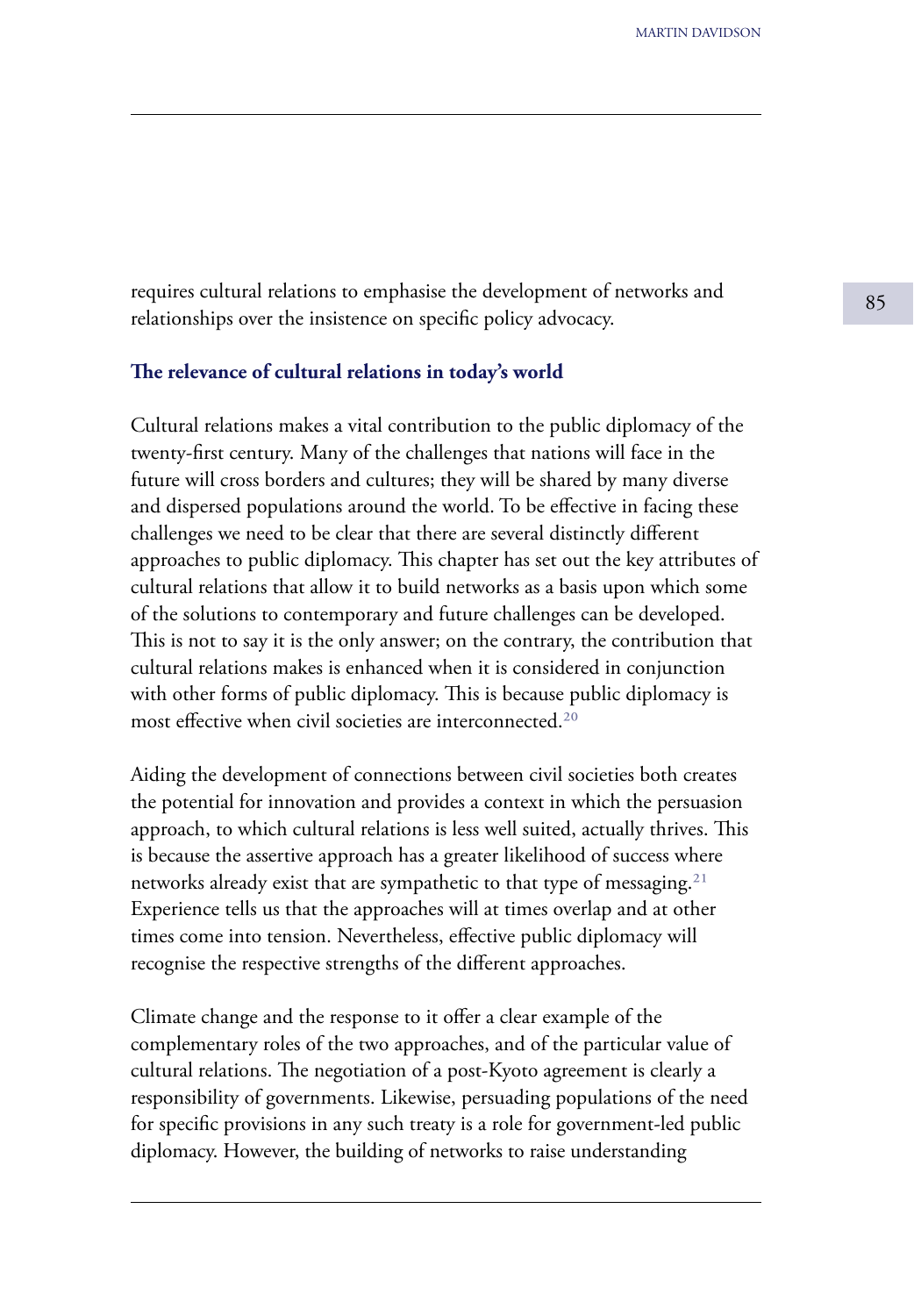of climate change, and to facilitate innovation that can produce mitigation and adaptation responses, is an area where cultural relations can contribute, through its emphasis on both exchange and collective action.

When practitioners of the different approaches come together so that each can benefit from the work of the other, the combination offers the potential to create an impact greater than the individual approaches working alone. This synergetic outcome has been summarised by Krebs and Holley in their phrase: 'Connect through your similarity and innovate through your diversity.'<sup>22</sup> This not only describes the way in which cultural relations can interact with other forms of public diplomacy to create the greatest impact; it also describes the approach that must be adopted to engage effectively in cultural relations.

I would contend that one clear result of the combined forces of globalisation and the revolution in communication technology is a change in how people want to interact. They want a conversation rather than a message; they are no longer prepared, if they ever were, to sit passively and absorb others' influences.<sup>23</sup> People want to challenge and be challenged. Traditional approaches to influencing seem rigid by comparison, often appear incapable of accepting alternative views and can be all too easily dismissed as spin or propaganda, thereby losing credibility and, most importantly, trust. The ability to build networks will be central to the conduct and future development of public diplomacy, both in the UK and elsewhere, as we seek to develop solutions to the challenges that confront us all.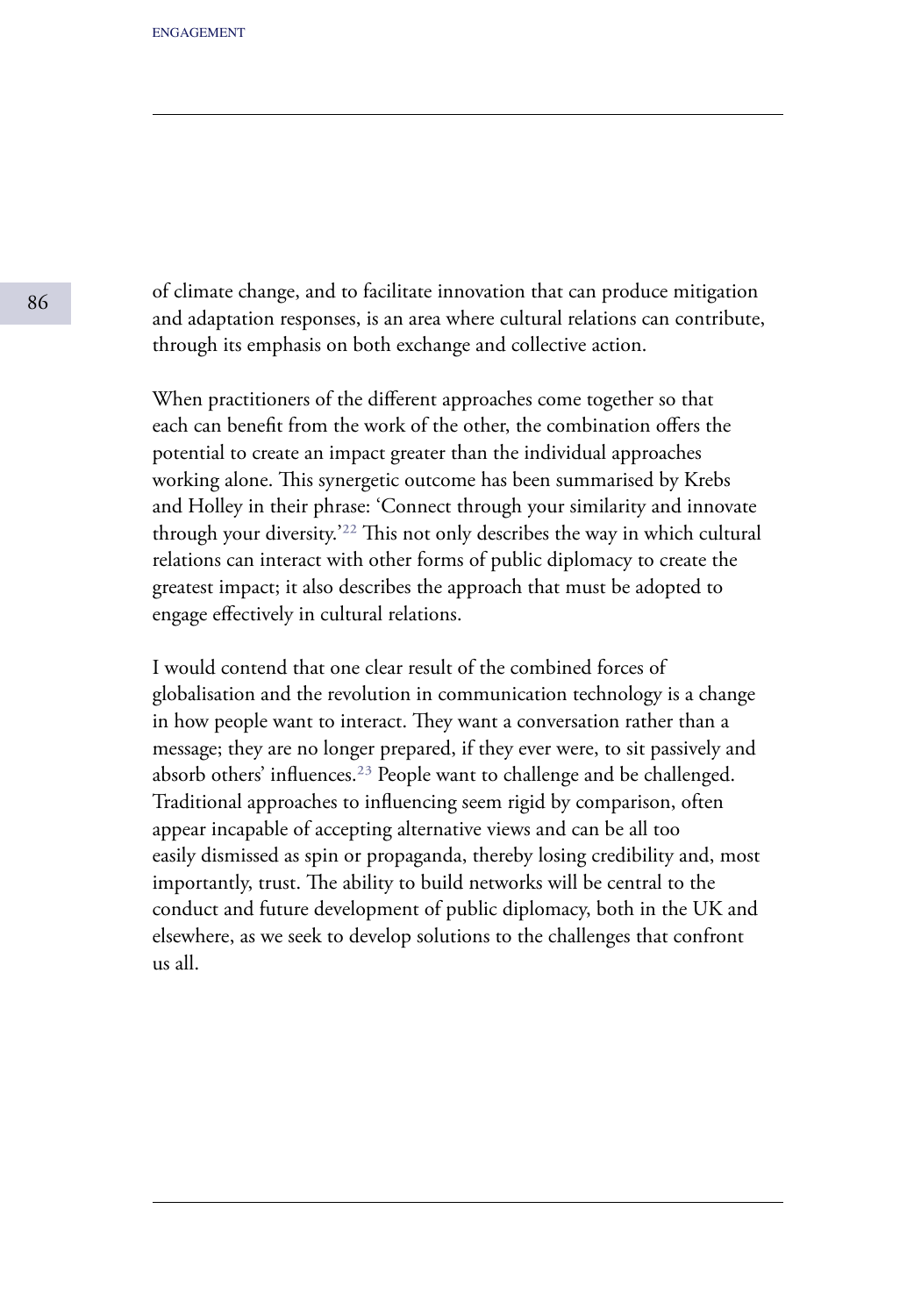#### **Notes**

- The call for RDA was based on the rapid pace of technological innovation, the massive expansion of new organisations, particularly NGOs, engaging with populations overseas, and the 'recognition that "information" and "power" are increasingly intertwined'. See David Ronfeldt and John Arquilla, 'The promise of noöpolitik', *First Monday* 12: 8, Aug. 2007, http://firstmonday.org/issues/issue12\_8/ronfeldt/index.html. See also the chapter by David Ronfeldt and John Arquilla in Nancy Snow and Philip Taylor, eds, *Handbook of public diplomacy* (London: Routledge, forthcoming 2008). **1**
- This argument has been made effectively by Martin Kearns, co-founder of the Green **2** Media Toolshed: see http://www.greenmediatoolshed.org/.
- Pierre Bourdieu, 'The forms of social capital', in John G. Richardson, ed., *Handbook*  **3** *of theory and research for the sociology of education* (New York: Greenwood, 1986), pp. 241–58, quoted in R. S. Zaharna, 'The soft power differential: mass communication and network communication' (forthcoming).
- See, for example, Valdis Krebs and June Holley, *Building sustainable communities through*  **4** *network building,* 2002, http://www.ccnreno.org/rflyer/BuildingNetworks.pdf; Henry J. Steadman, 'Boundary spanners: a key component for the effective interactions of the justice and mental health systems', *Law and Human Behavior* 16: 1, 1992, pp. 75–87; Paul Williams, 'The competent boundary spanner', *Public Administration* 80: 1, 2002, pp. 103–24.
- See http://www.britishcouncil.org/musicmatbakh. **5**
- See http://www.myspace.com/musicmatbakh. **6**
- Avaaz.org (http://www.avaaz.org) is a community of global citizens who use the internet **7** to take action on the major issues facing the world today.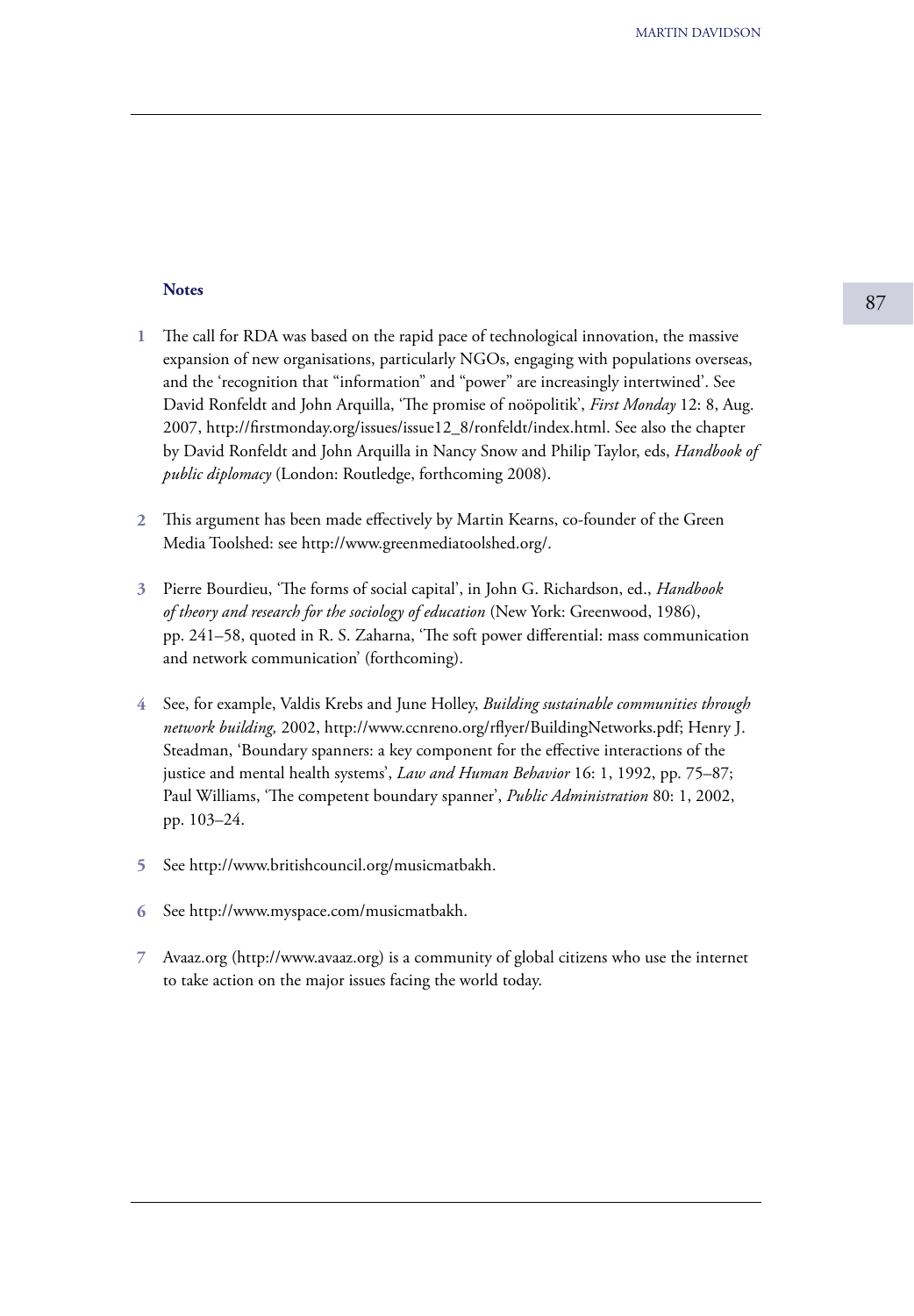- Krebs and Holley, *Building sustainable communities through network building*. **8**
- Joseph Nye, *Soft power: the means to success in world politics* (New York: Public Affairs, 2004), p. 111. **9**
- Ali Fisher and Aurélie Bröckerhoff, *Options for influence: global campaigns of persuasion in the new worlds of public diplomacy* (London: Counterpoint, 2008) p. 23. See also Wandren PD, 'Power down the transmitter: the potential of listening exercises*',* 9 April 2008, http://wandrenpd.com. **10**
- For a full discussion of mutuality, see Martin Rose and Nick Wadham-Smith, *Mutuality, trust and cultural relations* (London: Counterpoint, 2004). **11**
- Jan Melissen, 'The new public diplomacy: between theory and practice' in Jan Mellissen, **12** ed., *The new public diplomacy* (New York: Palgrave Macmillan, 2005), p. 18.
- See http://www.bc-interaction.org/. **13**
- See http://www.vso.org.uk/globalxchange/. **14**
- Ronfeldt and Arquilla, 'The promise of noöpolitik'. **15**
- See, for example, Alan Henrikson, 'Niche diplomacy in the public arena: Canada and Norway', in Melissen, ed., *The new public diplomacy.* **16**
- Sultan Barakat, *Recreating trust in the Middle East* (London: Counterpoint, 2004). **17**
- The exhibition began its tour in Indonesia, Bangladesh and Malaysia in 2003 and 2004, moving on to Bahrain (Nov. 2005), Sharjah (Feb. 2006), Abu Dhabi (March 2006), Saudi Arabia (April 2006) and Oman (June 2006). **18**
- 'Photo exhibition depicting the lives of British Muslim women tours the globe', *Independent,* 27 June 2006, http://www.independent.co.uk/news/uk/this-britain/photoexhibition-depicting-the-lives-of-british-muslim-women-tours-the-globe-405604.html. **19**
- Melissen, 'The new public diplomacy', p. 10. **20**
- See Zaharna, 'The soft power differential'. **21**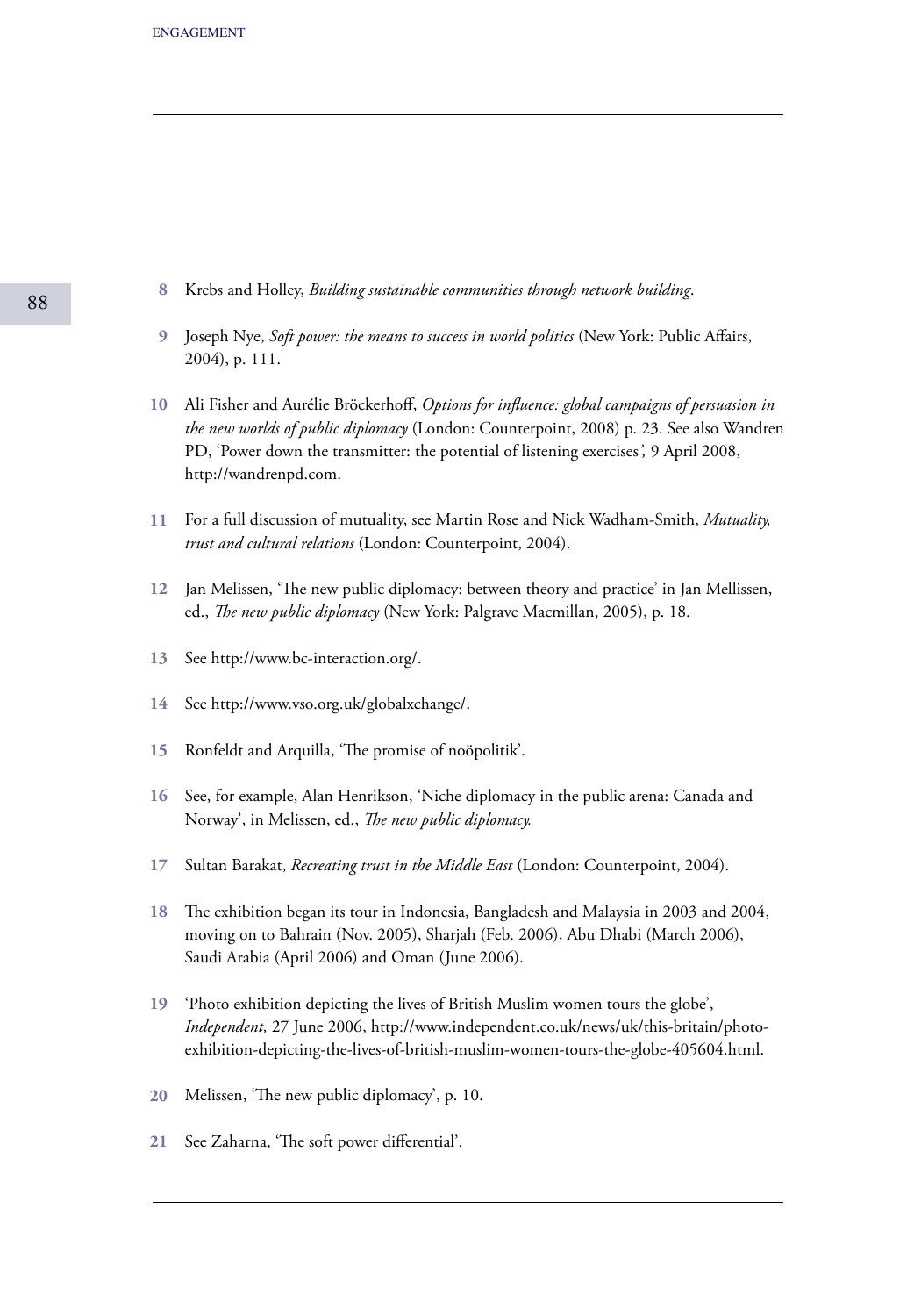Krebs and Holley, *Building sustainable communities through network building.* **22**

23 See Fisher and Bröckerhoff, *Options for influence*, pp. 42–3; Ali Fisher, 'Music for a jilted generation: open source public diplomacy', *Hague Journal of Diplomacy*, forthcoming.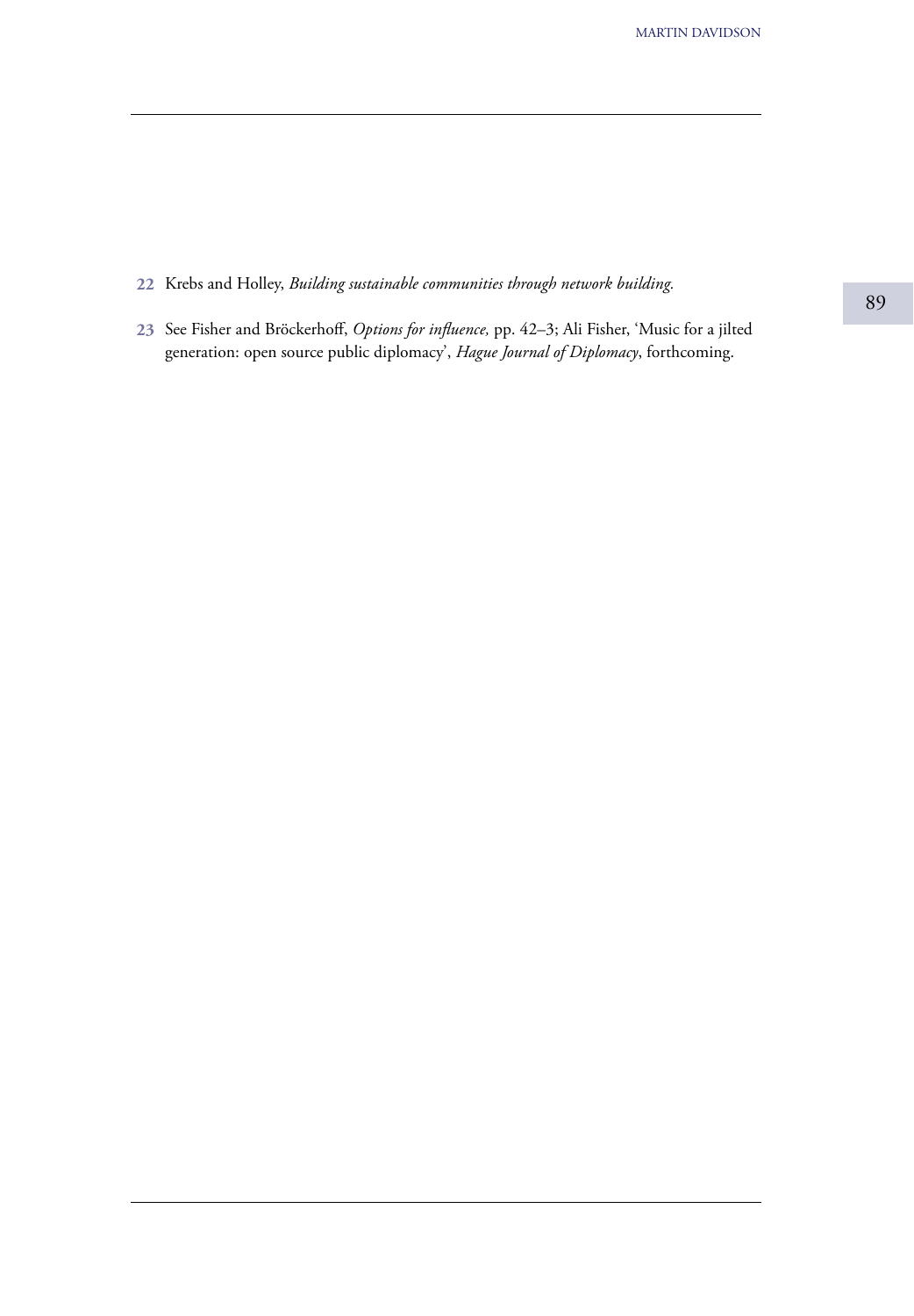# <sup>90</sup> **Dr MARIEKE DE MOOIJ**

Independent Consultant in Cross-Cultural Communication and Author

Dr Marieke de Mooij is a consultant in cross-cultural communications, based in the Netherlands. She is visiting professor to various universities in Europe and the author of several publications on the influence of culture on marketing, advertising and consumer behaviour. Her major books are *Global marketing and advertising* (2005) and *Consumer behavior and culture* (2004), both published by Sage.

The views expressed in this chapter are those of the individual contributor and the Foreign and Commonwealth Office (FCO) is not responsible for the content.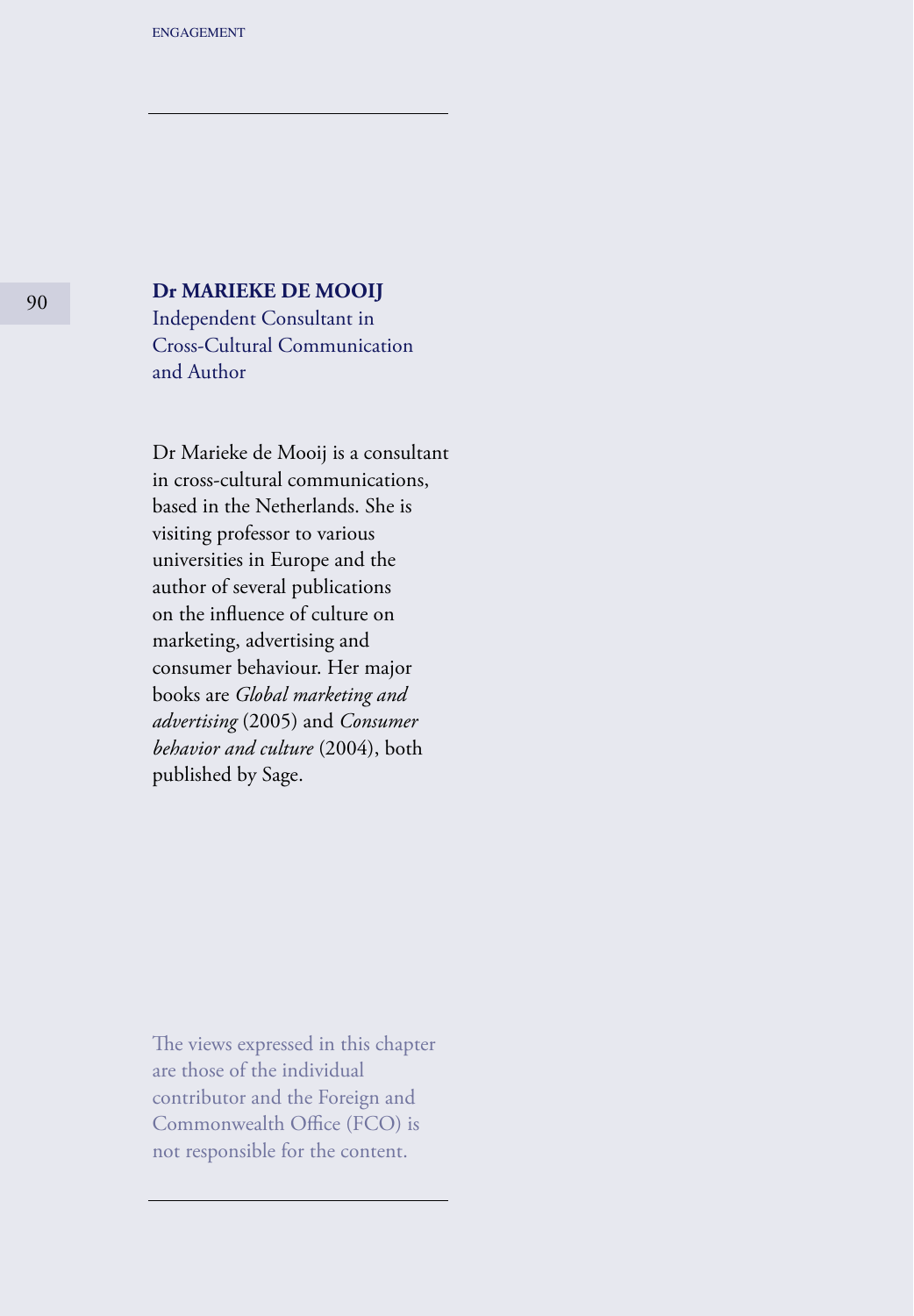# 7 CROSS-CULTURAL COMMUNICATION IN A GLOBALISED WORLD

# **EXECUTIVE SUMMARY** 91

**The chapter summarises certain key characteristics of cross-cultural communication and presents a model frequently used in the analysis of cultural differences. In doing so, it attempts to underline the importance of cultural understanding to effective communication, influence and dialogue across national borders.**

For international public diplomacy activities to be effective, it is necessary to know how national culture influences interaction and communication between people of different cultures. This chapter will argue that:

- there is no universal model of communication;
- the 'western' model of communication doesn't work equally well in other parts of the world;
- communication will be more effective if it is adapted to the communication behaviour of those at whom it is targeted; and
- we can draw on a growing body of knowledge from cross-cultural psychology, anthropology and international business to learn how national culture influences human motives, behaviour, and interpersonal and mass communication.

#### **The future: a global village peopled by uniform citizens?**

The concept of the 'global village' was coined by the Canadian philosopher Marshall McLuhan, $<sup>1</sup>$  who argued that new technology acts as an extension of</sup> human beings and enhances existing human activities. He never said that, in this global village, people would be uniform. However, the assumption persists that global media, the World Wide Web and increased travel are gradually leading to a convergence of values and lifestyles across the globe.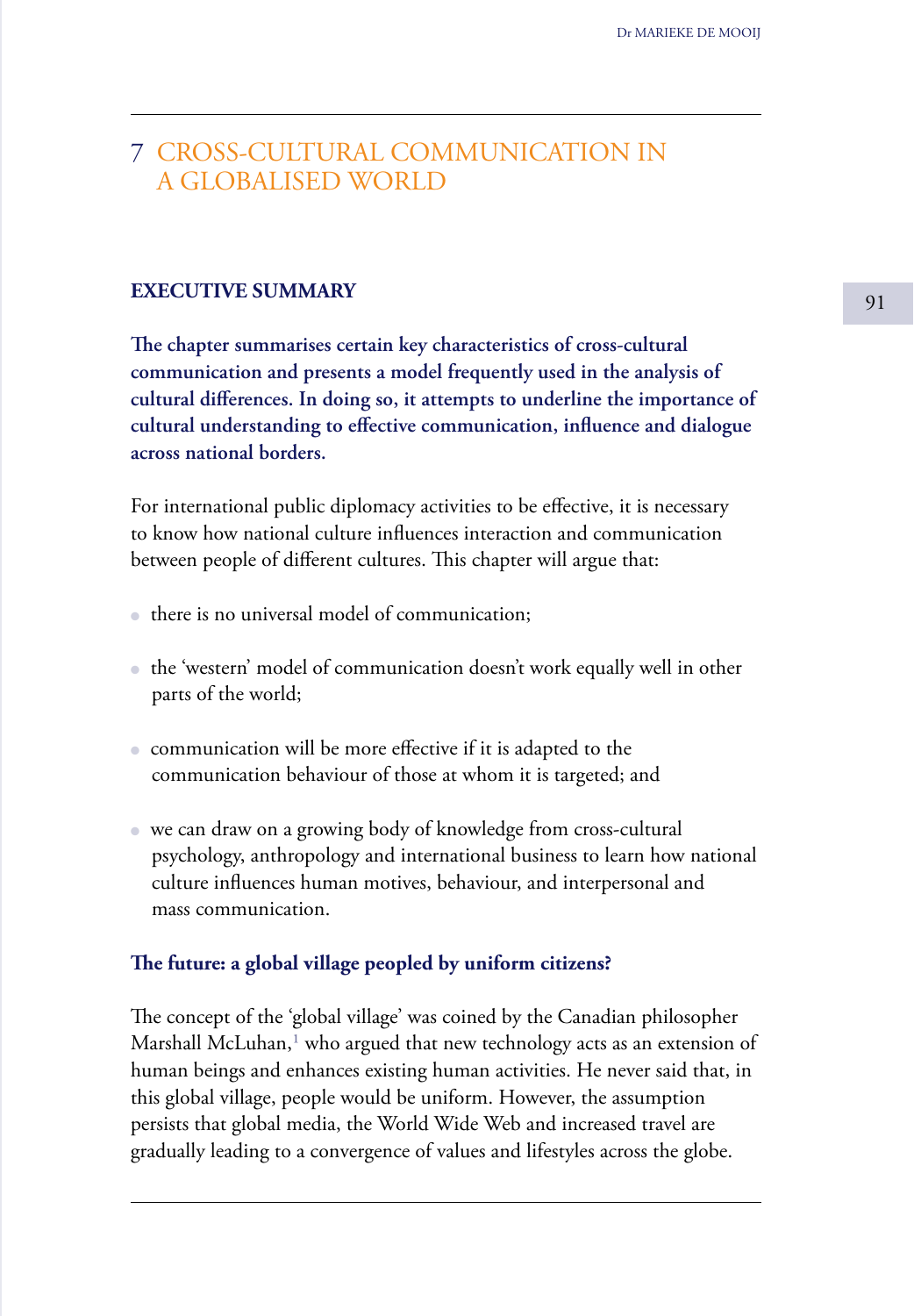In reality, the degree of convergence is limited. In 2007 only 27 per cent of the inhabitants of 25 European countries said they had travelled abroad three times in the previous three years.<sup>2</sup> Only 9 per cent had a job that involved contact with organisations or people in other countries. The proportion of people around the world who regularly watch international television programmes is small relative to the size of potential audience. Television channels that might be expected to shape people's opinions and lifestyles, such as CNN, were envisaged as global standard channels but have localised content and language. Increasingly, the World Wide Web recognises the country where a computer is based, and tailors the information it offers to local circumstances. How people use the internet also varies. According to the search engine Technorati, $3$  in 2006 there were more blogs in the Japanese language than in the English language. A few ubiquitous global brands are frequently used as examples of the success of global business in a global market. However, in most countries it is local brands that are most highly valued and trusted.<sup>4</sup> In 2008 the most trusted car in France was Renault; in Germany and Austria it was Volkswagen; in the Czech Republic, Skoda; in India, Maruti; and in most of East Asia, Toyota or Honda.

Nor has increased wealth led to greater uniformity. On the contrary, rises in income levels have tended to reinforce existing cultural values. Additional income gives people greater freedom of choice and self-expression, but their choices (including how they adopt new technology) tend to conform to traditional values and patterns of behaviour. The result is divergence, rather than convergence, of behaviour across national cultures.<sup>5</sup> For example, countries have converged in respect of the number of television sets owned per 1,000 people, but diverged in respect of the time those people spend watching television.

This persistent resistance to uniformity implies that effective interaction across national boundaries requires an understanding of differences in human behaviour and of the **cultural values** that give rise to these differences.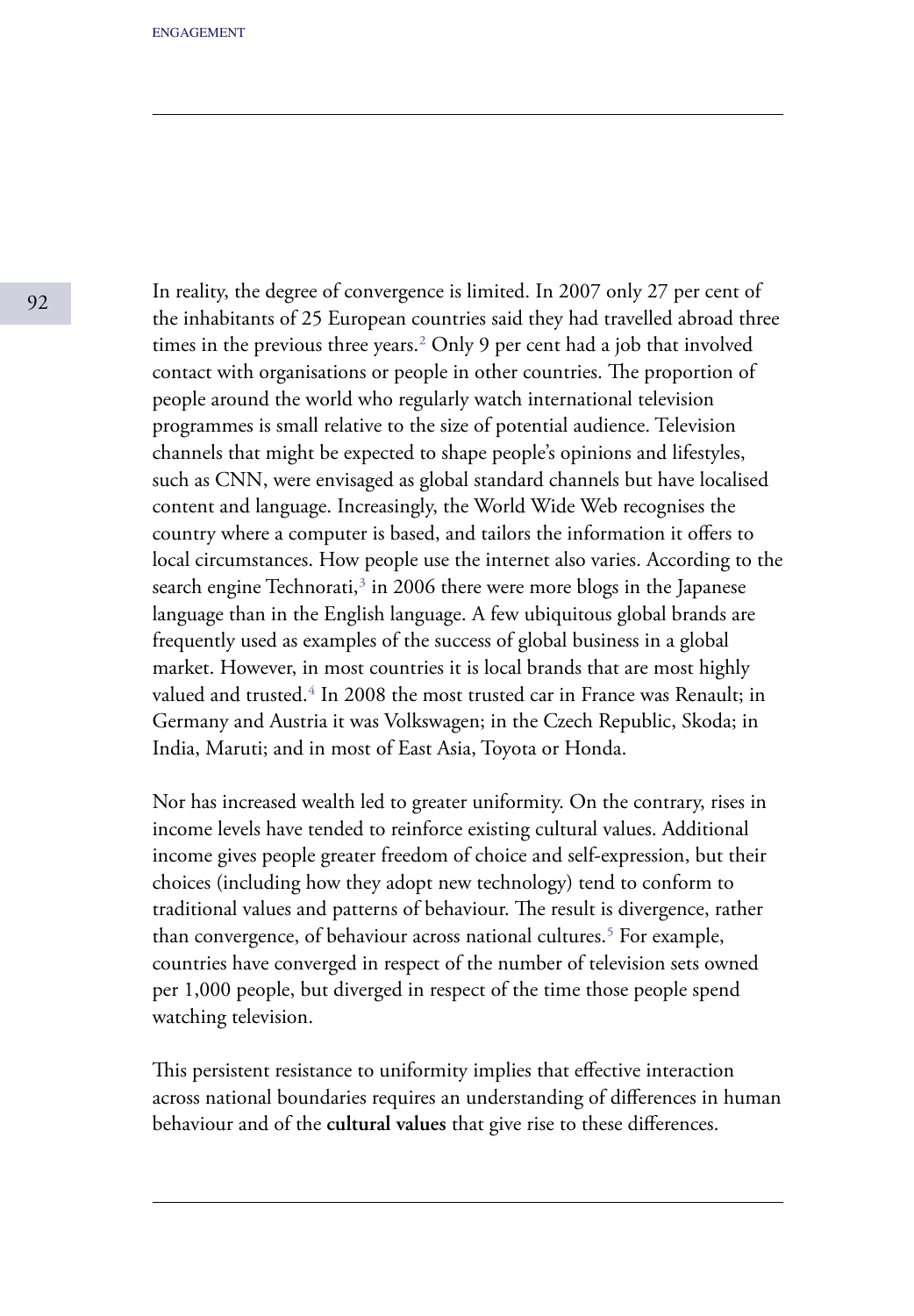# <sup>93</sup> **Cultural values**

A **value**, in the context of this chapter, is a preference of one state of being over another.<sup>6</sup> We want to be happy, not sad. We want to be healthy, not sick. Values are learned early in life. By the age of ten most children have their basic values firmly in place. As a result, values remain stable through generations. These values guide and determine **attitudes** and **behaviour**. We are not usually aware of our values; they operate unconsciously, like an automatic pilot.

In the English language the term '**culture**' usually refers to the arts, education and science. In the context of this chapter, it is used in the broad anthropological sense and taken to mean a set of shared values (**value system**) of a group, as well as the manifestation of these values. A **group** can be constituted by the family, or by a profession, company, region or nation. Hence we speak of family culture, professional culture, corporate culture or national culture (the last being the focus of this chapter). In a value system, values are ordered in priority with respect to other values. For example, in North America individual happiness is a value of high priority, its pursuit a constitutional right, whereas in East Asia personal happiness has lower priority than perseverance and harmony.

Individuals are partly products of the value systems of the societies in which they grow up, and partly products of unique individual personality and experience. A society's institutions reflect the value system shared by its individual members. Individuals are in turn guided by their shared culture and, in their behaviour, reinforce the society's value system.<sup>7</sup>

In looking at how values drive behaviour, we need to recognise that there is a distinction between what people think ought to be desired and what they actually desire. The **desirable** reflects the general norms of a society and is interpreted and presented in terms of right or wrong. The **desired** is what we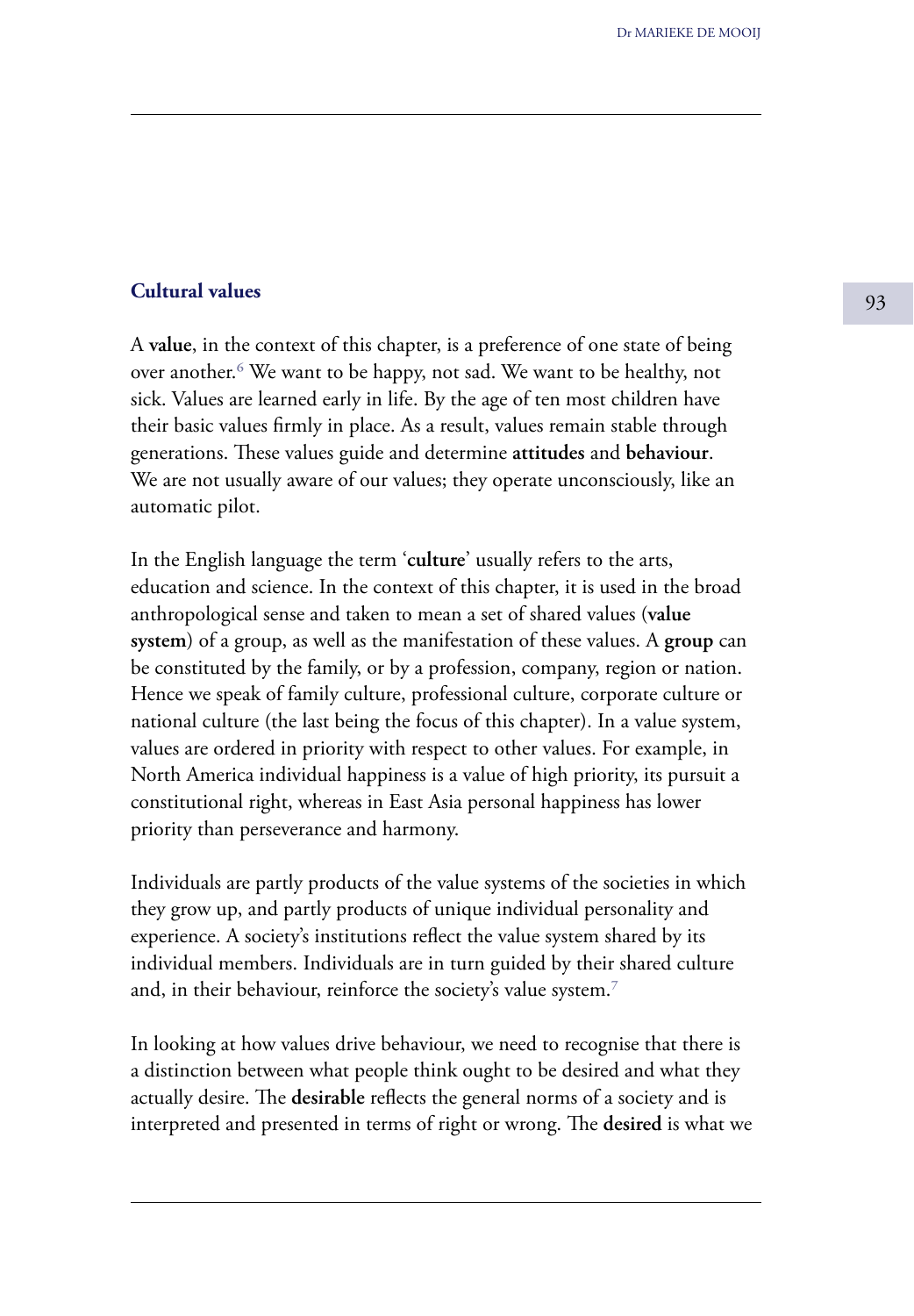consider important for ourselves and what the majority actually do. The desirable and the desired do not always overlap.

We also need to recognise that the values that drive behaviour are not necessarily visible to the outside observer. When people point at what they call changing **values**, these are often changes in **cultural practice**. Roland gives the example of how an Indian man at work may dress in western clothes and disregard intercaste rules in eating and other rituals, while strictly observing all these codes and dressing traditionally at home.<sup>8</sup>

Comparison of national cultures requires us to look at the **average value priorities** of the individual members of a given national group in relation to those of the individual members of other national groups. A single national boundary can often encompass a range of diverse cultural groupings. But differences between nations tend to be larger than differences within nations and are reinforced over time, particularly in longer-established nations, by forces towards further integration (for example, a dominant language, common mass media, a national education system, and national markets for products and services).

### **Comparing national cultures: the Hofstede model**

The best-known – and most frequently applied – model for comparing national cultures is that developed by the Dutch social psychologist Geert Hofstede.<sup>9</sup> This model, first conceived in 1973, had by 2001 been validated by over  $400$  studies.<sup>10</sup>

Hofstede distinguishes five dimensions of national culture:

- individualism vs. collectivism;
- power distance;
- uncertainty avoidance;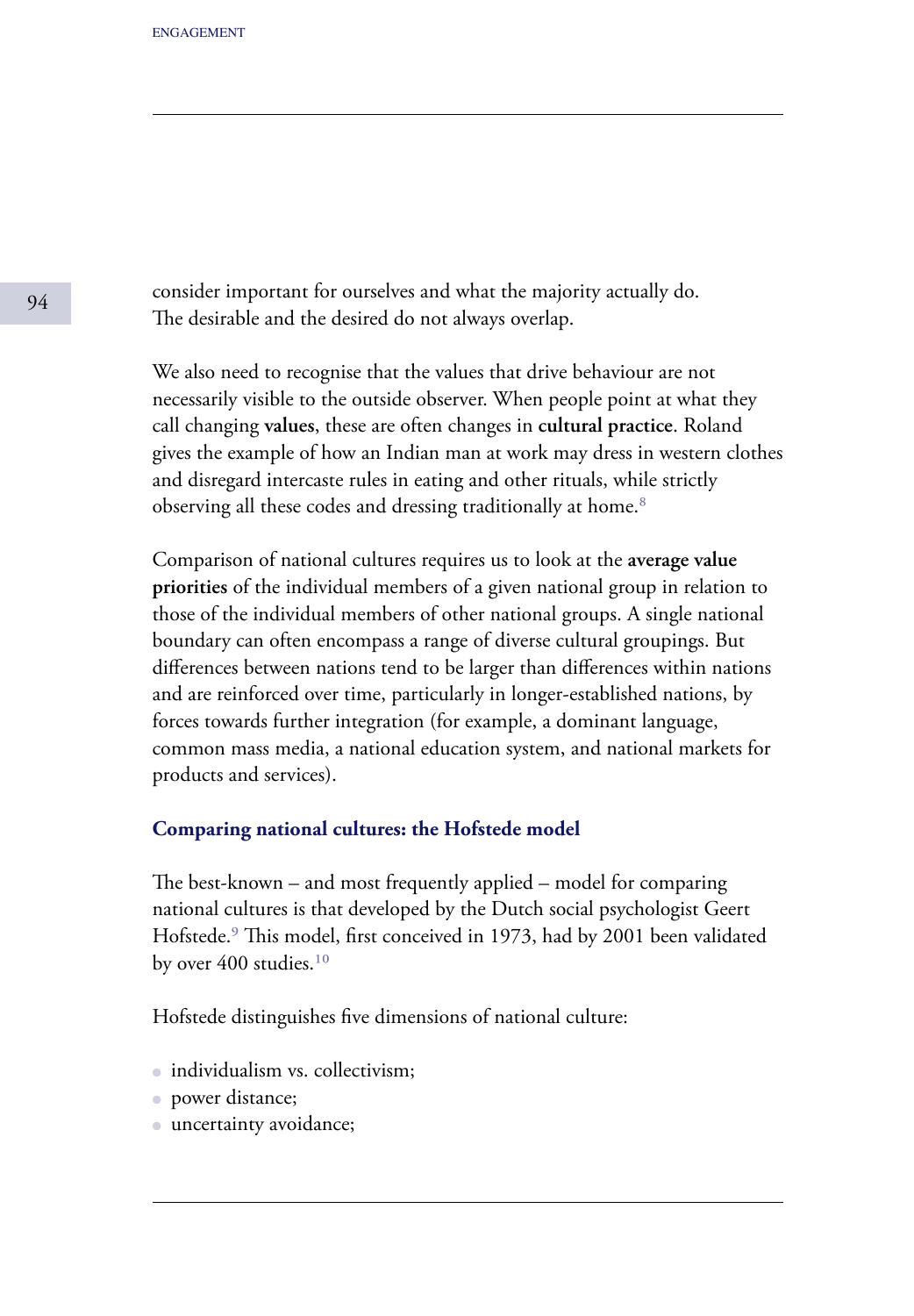• masculinity vs. femininity; and  $\overline{95}$ 

● long-term vs. short-term orientation.

Countries are given a position on each dimension in the form of a score on a scale from 0 to 100. The combined scores for each country offer a picture of its national culture that enables it to be distinguished from that of other countries. The different national scores represent the different cultures; the differences in culture in turn explain differences in behaviour. Scores are currently available for 74 countries. The principal features of each dimension are set out below, together with some implications for cross-cultural communication.

## *Individualism vs. collectivism*

In individualistic cultures, people grow up with the notion that they should each develop a unique personality and identity. People are 'I'-conscious, express private opinions, and attach importance to self-actualisation. In collectivistic cultures, identities are based on the social system to which people belong. People are fundamentally interdependent and harmony is a key virtue.

The nations that score most highly on individualism are the United States, Australia, the United Kingdom and the Netherlands. (It could be argued that individualism originated in the  $UK<sup>11</sup>$  The English language is the only language in the world that spells 'I' with a capital letter!) Asian, Latin American and African nations, by contrast, have low scores on individualism, identifying them as collectivistic. This means that 70–80 per cent of the world's population share a broadly collectivistic culture.

## *Large vs. small power distance*

Power distance is defined as the extent to which less powerful members of a society accept that power is distributed unequally, and indeed expect this to be the case. It is reflected in the values of both the less powerful and the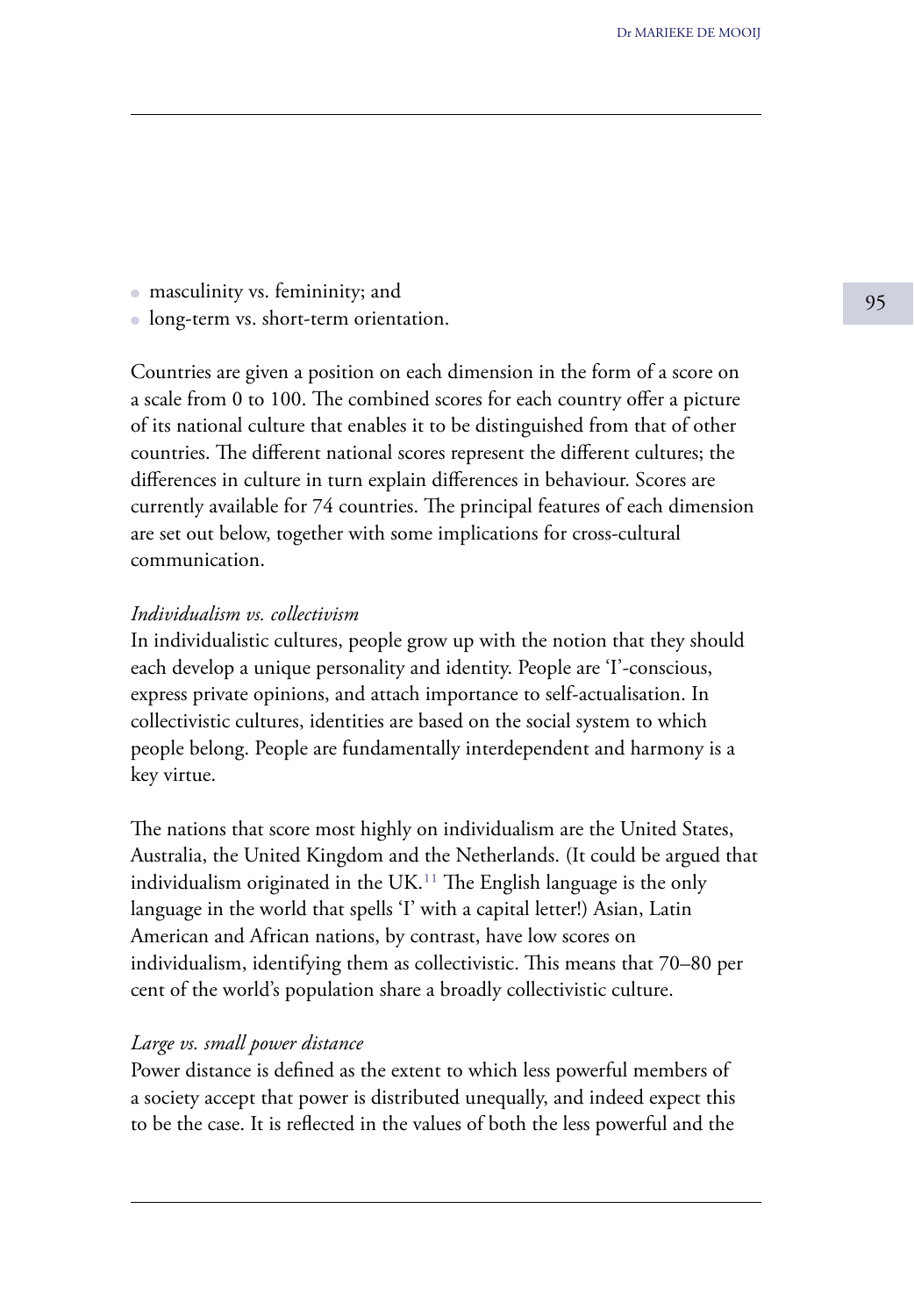more powerful members of that society. Asian, Latin American and African nations score highly on the 'power distance' scale. In Europe there is a divide, with high scores for France, Belgium and the Mediterranean nations, and low scores for the United Kingdom, United States, Germany, the Netherlands and the Scandinavian countries.

#### *Strong vs. weak uncertainty avoidance*

Uncertainty avoidance is defined as the extent to which people feel threatened by, and try to avoid, situations that give rise to uncertainty and ambiguity. In some national cultures, people cope with uncertainty with relative ease. In others, people attempt to limit it by making rules and prescribing behaviour. The countries of southern and eastern Europe and of Latin America score high on uncertainty avoidance, as do South Korea and Japan, whereas the UK, Scandinavia and China have low scores.

#### *Masculinity vs. femininity*

A high score on this dimension indicates a national culture in which the dominant values are achievement and success. A low score represents a culture in which the dominant values are concern for others and quality of life, allied to a tendency to strive for consensus. Examples of nations with predominantly 'masculine' values are the United States, United Kingdom, Germany, Italy, Mexico and Japan. Examples of nations with predominantly 'feminine' values are the Netherlands, the Scandinavian countries, Portugal, Spain, Chile and Thailand.

#### *Long-term vs. short-term orientation*

This fifth dimension measures variations in long-term versus short-term thinking. Characteristics of national cultures that think long-term are pragmatism, perseverance and thrift. National cultures that think short-term have a 'buy now, pay later' approach. National cultures in the West tend towards a short-term orientation and those in East Asia towards a long-term orientation.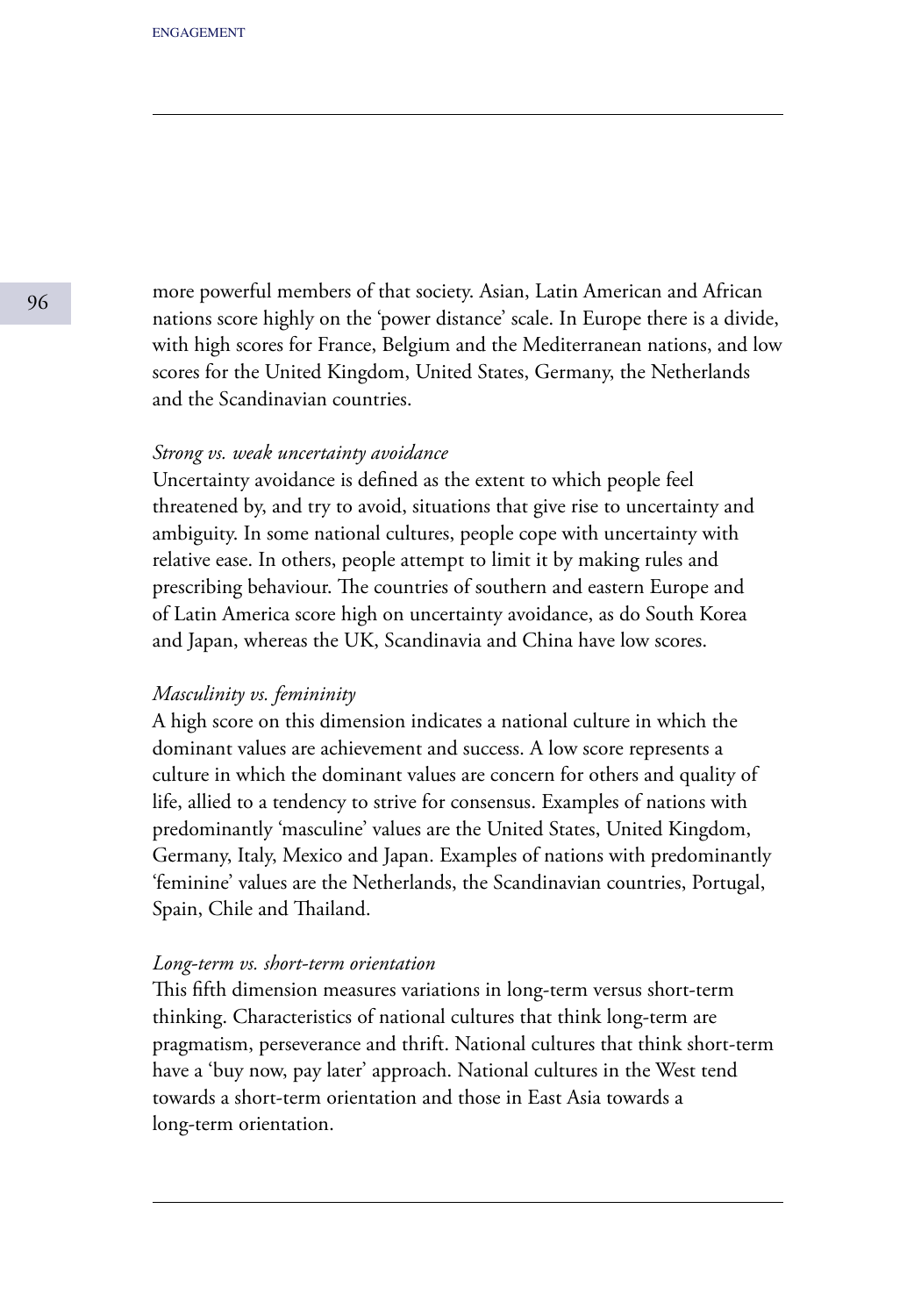# **Insights** 5 and 97 and 97 and 97 and 97 and 97 and 97 and 97 and 97 and 97 and 97 and 97 and 97 and 97 and 97

Using the Hofstede model as a means of analysing and comparing different national cultures serves to convey to all who wish to engage across national boundaries the importance of a detailed understanding of the values and consequent behavioural patterns of one's audience, interlocutor, colleague or partner. Some examples of the insights that it generates are listed below.

- Children who grow up in individualistic cultures are expected to develop a **critical mind**, whereas children growing up in collectivistic cultures are expected to develop a **receptive mind**. As a result, their world-views are different. In collectivistic cultures, the group, family or tribe comes first. It constitutes a person's identity.
- In individualistic cultures, people tend to assess identity and personality in abstract terms.<sup>12</sup> 'Collectivists' will describe themselves in relation to others, and the description will vary with the context.<sup>13</sup> For example, Chinese and Japanese languages have no equivalent term for 'personality' in the western sense.
- In the political context, concepts of 'nation-building' may have less resonance in collectivistic cultures (in which relationships are rooted in group structures such as the family or tribe) than in individualistic cultures (where the abstract concept of the nation as a unique expression of a society may be more easily grasped).
- Because of the high priority accorded to harmony, members of collectivistic cultures will not easily say 'no' explicitly. They have ways of saying 'yes' that to another insider mean 'no'. An outsider may draw the wrong conclusion.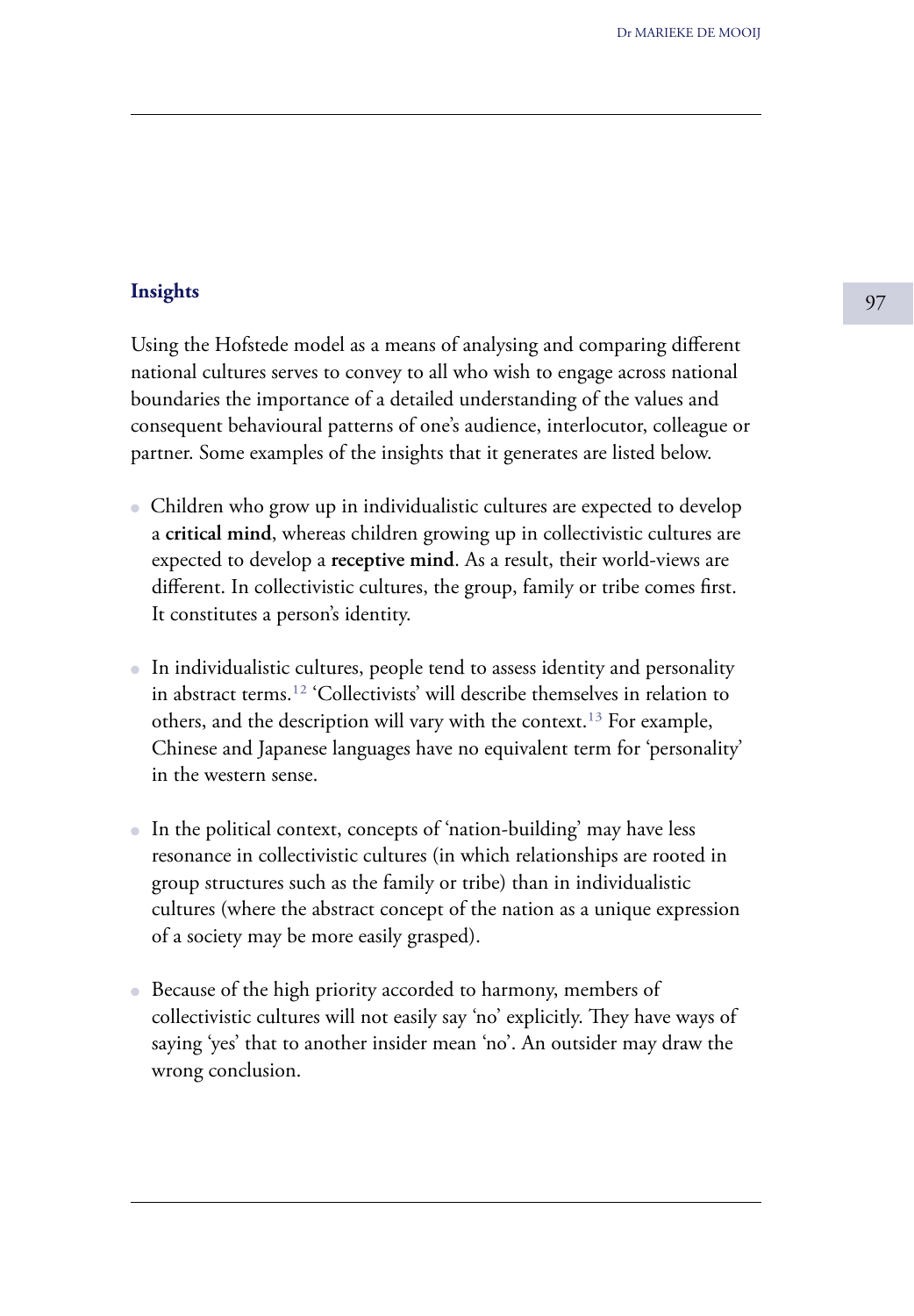- In the individualistic West, consistency is highly valued: attitudes are relatively consistent, and attitudes tend to predict behaviour. In collectivistic cultures, people's attitudes, and also their behaviour, will vary more with social context. Thus measuring attitudes as a way of predicting behaviour will not be equally effective in all cultures.
- The combination of scores on 'power distance' and 'uncertainty avoidance' shows up variations in the extent to which people in different national cultures consider that events and outcomes are the result of their own actions and behaviour or, conversely, are a function of factors outside their control – chance or fate, other more powerful people – or simply unpredictable. In western culture, where power distance tends to be low and uncertainty avoidance weak, the former attitude tends to prevail. In many other cultures, the belief that fate, or other, more powerful, actors, may intervene at any time reinforces the potential disjuncture between intentions and behaviour, as expressed intention has less importance or value.
- Hospitality is very important in collectivistic cultures. A guest is welcome at any time. In individualistic cultures, one makes an appointment for a visit. Collectivists visiting an individualistic culture may feel neglected or even offended. However, because they deem it essential to maintain harmony they will adapt to the situation, and individualists will all too easily think that their visitors are like themselves.
- In order to accomplish change in a collectivistic culture, whether in business or in politics, time has to be invested in building relationships and trust. It takes a long time to develop the harmonious relationships that facilitate effective cooperation.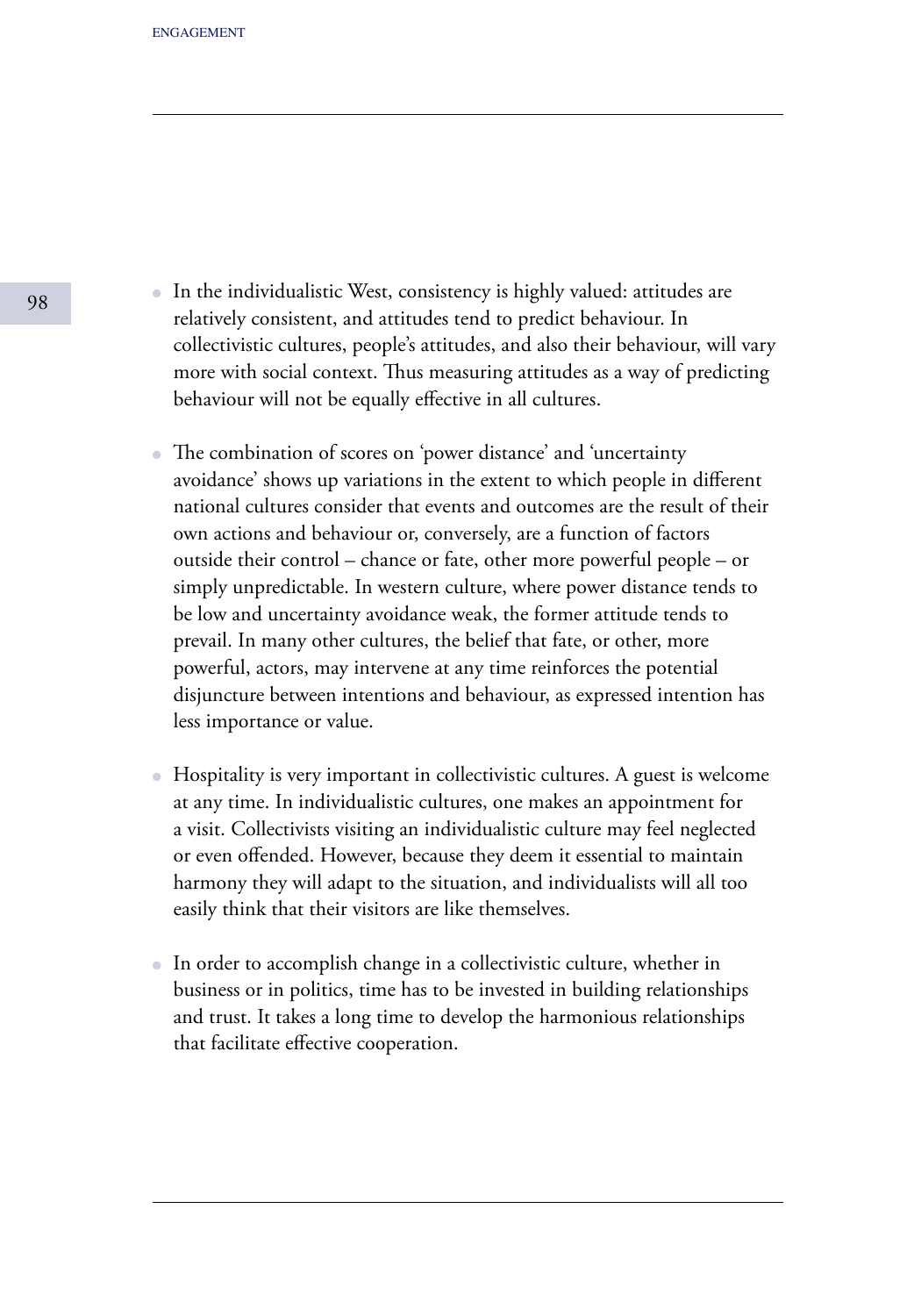- <sup>99</sup> Communication in individualistic cultures is explicit and verbal. But in collectivistic cultures communication is more indirect, again in order to preserve harmony. A direct communication style may be perceived as offensive.
- People from individualistic cultures tend to believe that there are universal values that should be shared by all.<sup>14</sup> They want other peoples to see the world the way they do. People from collectivistic cultures, on the other hand, more readily accept that different cultures have different values. In individualistic cultures, laws and rights are supposed to be the same for all members and applied indiscriminately to everybody. In collectivistic societies, laws and rights may differ from one category of people to another – if not in theory, then in the way laws are administered – and this is often not seen as wrong.<sup>15</sup>
- In national cultures that score highly on the power distance scale, every one has their 'rightful place' in a social hierarchy. As a result, both the exercise and the acceptance of authority come naturally. In cultures with lower scores on this scale, independence and equality of rights and opportunity are highly valued. Western-style participatory democracy flourishes in national cultures that score high on individualism and low on power distance. In collectivistic cultures that score highly on power distance, leadership in both business and politics is more paternalistic. In 2004 a public opinion survey by a UN development programme found, to the dismay of North American journalists, that more than half of Latin American citizens would opt for an authoritarian regime in preference to a democratic government if that would solve their economic problems.<sup>16</sup>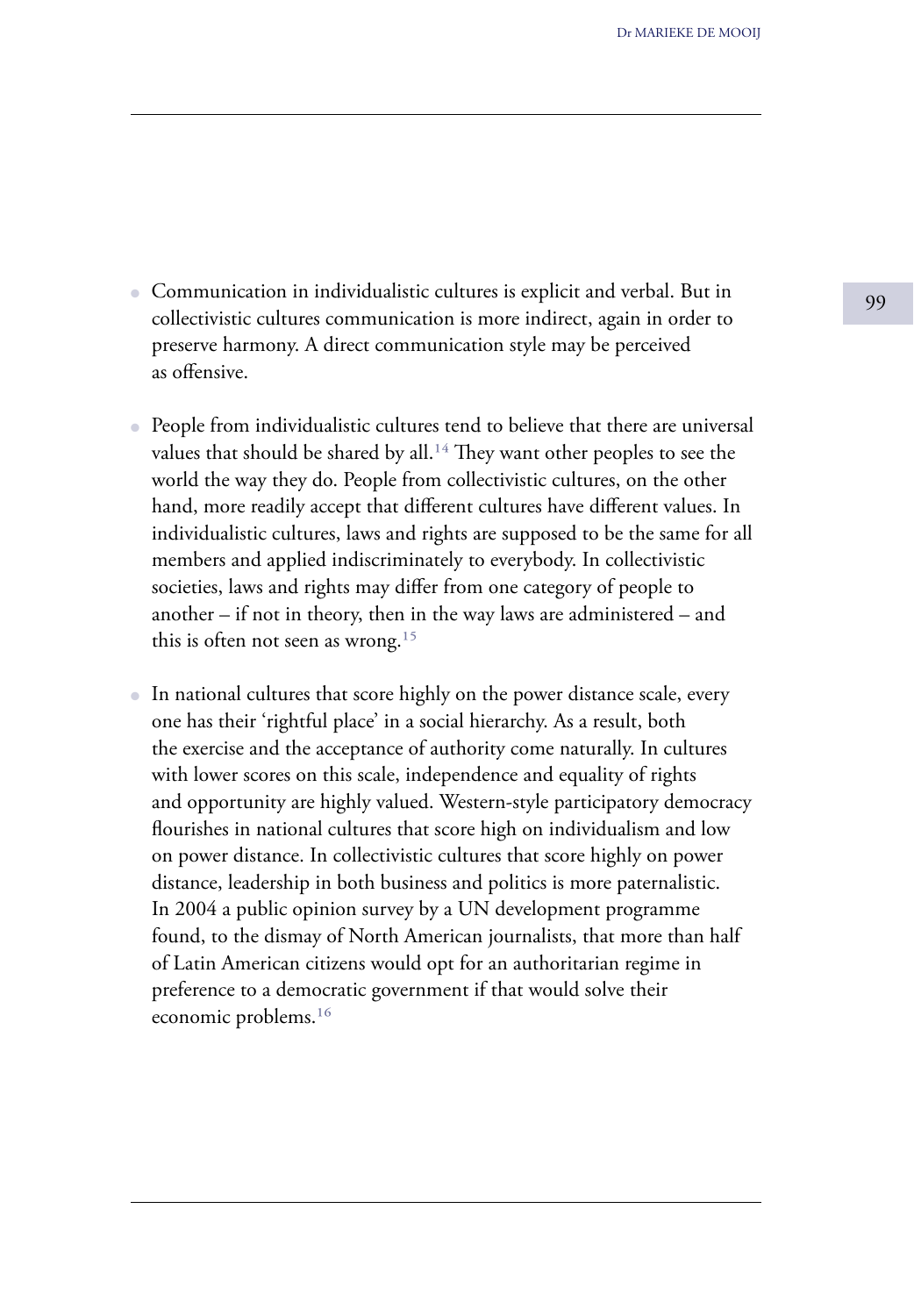- Cultures characterised by strong uncertainty avoidance need rules and formality to structure life. This need is expressed in a search for truth and a belief in experts. Conflict and competition are perceived as threatening. In these cultures there is a greater respect for formal qualifications as signifiers of expertise and authority. Cultures characterised by low uncertainty avoidance are more innovative and open to change, and put a lower premium on externally defined 'expertise'.
- Nations with low scores on uncertainty avoidance can be successful because of their innovativeness (the United Kingdom, China) and nations with high scores can be successful because of their expertise in precision technology (Germany, Japan, South Korea). Different positions on this dimension of national culture are reflected in differing approaches to the adoption of new technology. Among developed countries, ownership of personal computers and internet penetration has been highest in nations that score low on uncertainty avoidance.

## **Cross-cultural communication**

Some of these insights can usefully be drawn together to illuminate thinking about how to maximise the effectiveness of communication strategies, whether in a business or a political context.

For example, significant differences become apparent in how people receive and evaluate information. Whereas in western, individualistic cultures people acquire and process information more or less rationally and consciously via the media and opinion-formers, in collectivistic cultures people acquire information via implicit, interpersonal communication and base their decisions more on feelings and trust. In collectivistic cultures there is a continuous, almost unconscious flow of information between people – to the extent that when collectivists are asked for the source of their information in surveys, they frequently say they 'don't know'.<sup>17</sup> For outsiders, a collectivistic culture in which so much information circulates implicitly can be confusing.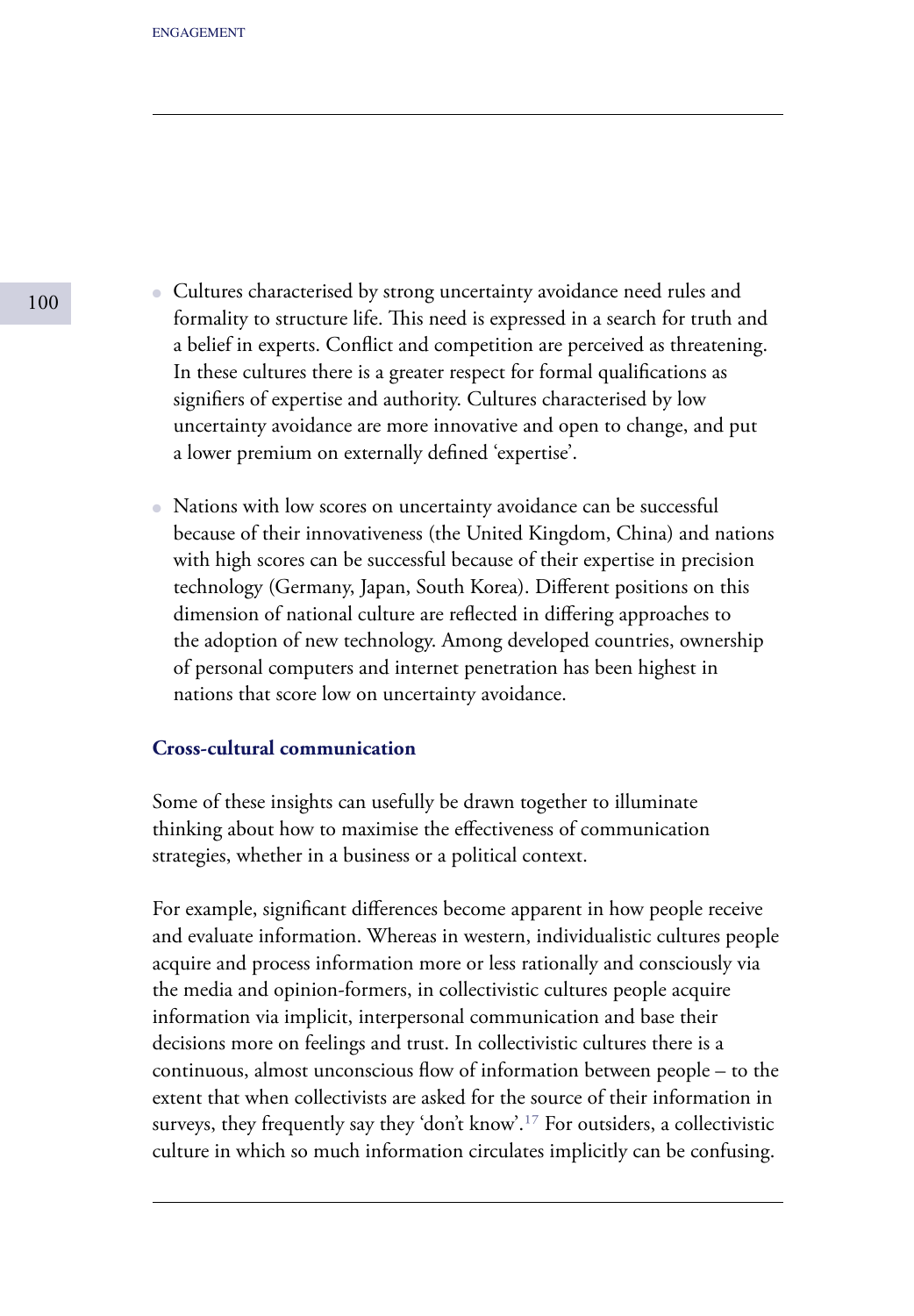The lesson here is the importance of finding a trusted intermediary who is  $101$ integrated into the communication system. This is doubly important given that, in a collectivistic culture, the objectivity of a message may often be less significant than who is giving it: the effectiveness of the message will be gauged by the level of trust in the sender.

Another example relates to the extent to which people can think in conceptual and abstract terms. To take an example from a commercial context, asking people to connect abstract associations to brands will yield different results in different national cultures.<sup>18</sup> Western marketers have adopted concepts of 'personality' or 'identity' to differentiate their brands and position them *vis-à-vis* competing brands. But these concepts have less impact in collectivistic cultures. Because of different communication styles among countries, global businesses have had to adapt their advertising (in terms of both message and medium) to local context.

This understanding of cultural difference, and of the consequent variance in patterns of behaviour, is also crucial when deciding which media to use in support of commercial or political communication and engagement strategies. In individualistic cultures people read more than in collectivistic cultures; in the latter, people tend to be more visually oriented. Consequently, in the former, press media are effective channels of influence; in the latter, television is a more important medium. There are implications also for use of the World Wide Web: effective website design is more visual, and less verbal, in Asia, Latin America and Africa. The new interactive possibilities of the Web brought together under the rubric of 'Web 2.0' demand even more cultural understanding, as online users should expect to encounter unfamiliar communication behaviour, based on cultural difference, in their virtual encounters with other users across the world.

Cultural difference must also be factored into how businesses that want to understand their markets, and governments that want to listen to foreign publics, conduct survey research. Variations in the extent to which people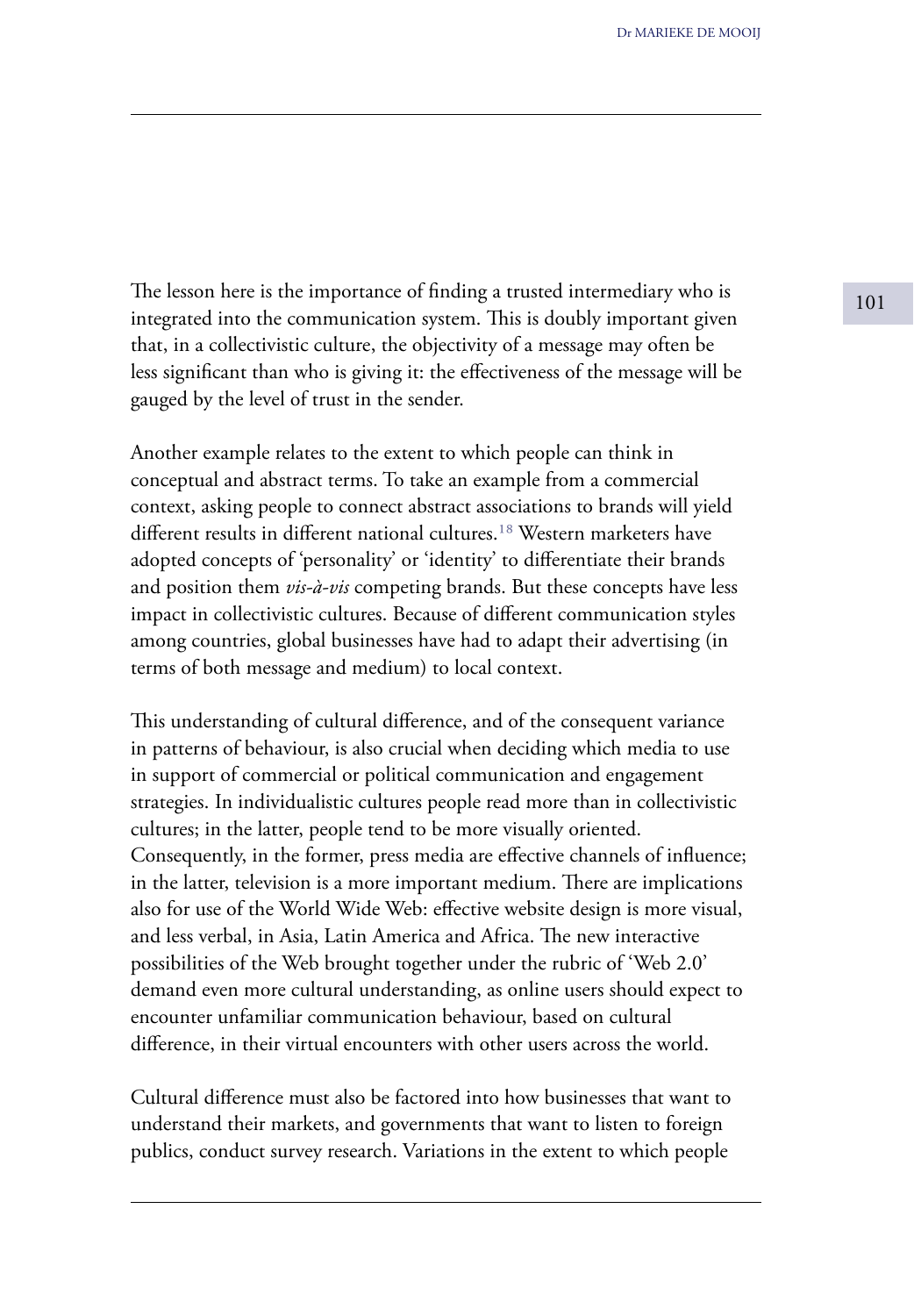will be ready to give a positive or negative answer to a direct question, or to which expressed attitudes will predict behaviour, must be taken into account. For example, culture influences the way people respond to scales, such that some nationalities may habitually opt for high scores, or middling scores, and this means that data collected in different parts of the world may not be comparable.<sup>19</sup>

## **Conclusion**

The brief survey in this chapter has attempted to lodge in the mind of the reader three propositions:

- Differences in national culture, and the values that underpin them, are resilient. Modernisation can result in evolution of cultural practice, but underlying values are less susceptible to rapid change. Chinese teenagers may wear jeans, but this doesn't necessarily affect their attitudes towards authority. Moreover, the increased wealth brought by globalisation is likely to reinforce, rather than diminish, differences in behaviour between national cultures.
- These differences mean that there can be no universal model for communicating and influencing effectively across national boundaries. Strategies for communication and influence need to be rooted in a detailed, context-specific understanding of **both** the behavioural patterns **and** the underlying cultural values of those with whom we want to engage.
- Recognition of this is a vital first step for professionals, whether in the commercial, the political or the diplomatic arena, who want to exert influence upon and engage with others across the globe.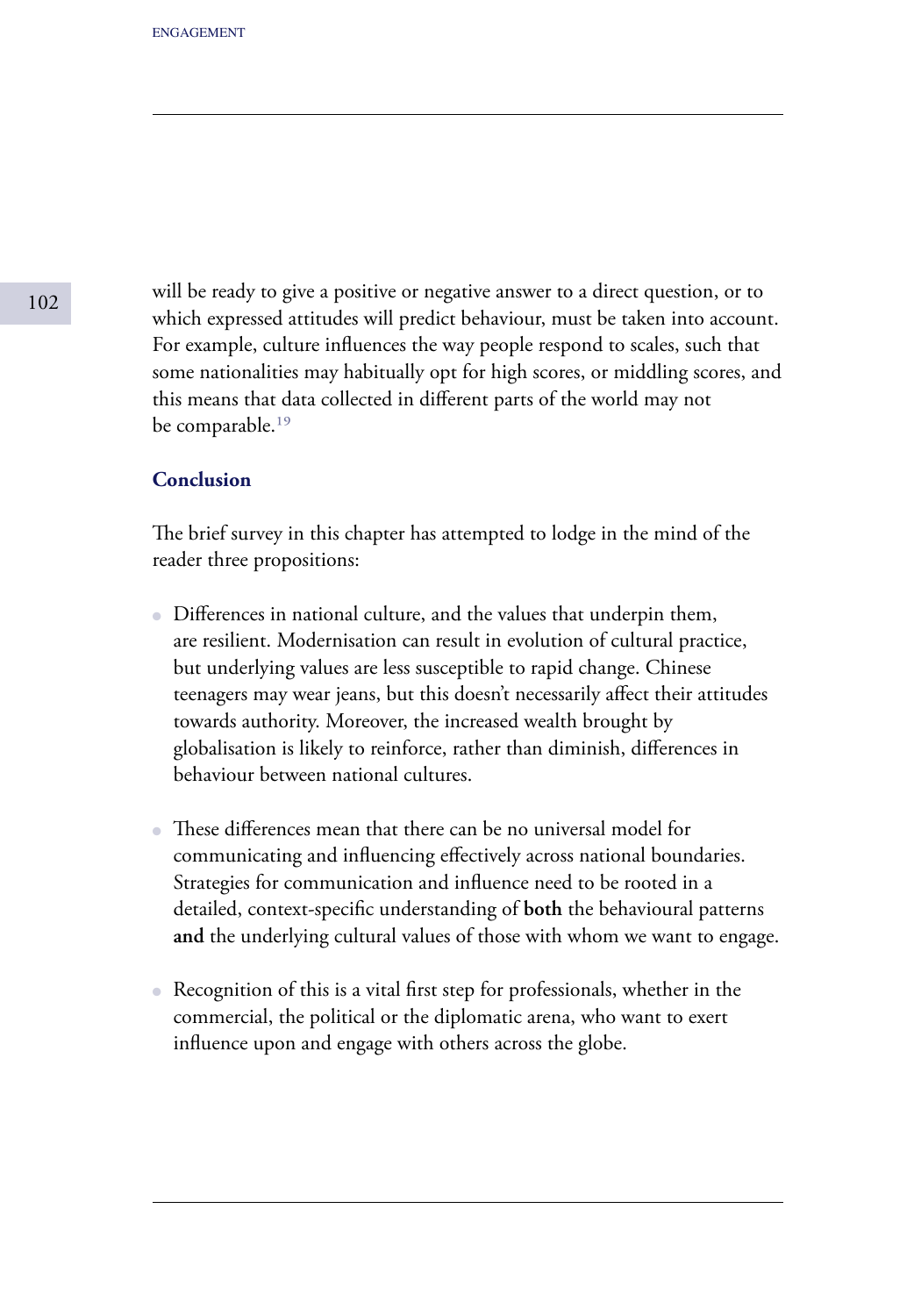# **Notes** 103

- M. McLuhan, *Understanding media: the extensions of man* (New York: McGraw-Hill, **1** 1964).
- *European cultural values,* Special Eurobarometer 278 (Brussels: European Commission, **2** 2007).
- http://technorati.com. **3**
- Findings from various brand value studies as well as from Reader's Digest Trusted Brands surveys. For the 2008 survey see http://www.rdtrustedbrands.com. **4**
- M. de Mooij, *Consumer behavior and culture* (Thousand Oaks, CA: Sage, 2004). **5**
- M. Rokeach, *The nature of human values* (New York: Free Press, 1973). **6**
- G. Hofstede, *Culture's consequences,* 2nd edn (Thousand Oaks, CA: Sage, 2001), **7** pp.15–17; S. H. Schwartz, 'Beyond individualism/collectivism', in U. Kim, H. C. Triandis et al., eds, *Individualism and collectivism: theory, method, and applications,* vol. 18: *Cross-cultural research and methodology* (Thousand Oaks, CA: Sage, 1994), pp. 92–3.
- A. Roland, *In search of self in India and Japan* (Princeton, NJ: Princeton University Press, **8** 1988), p. 94.
- G. Hofstede and G. J. Hofstede, *Cultures and organizations: software of the mind,* 2nd edn **9** (New York: McGraw-Hill, 2005).
- Hofstede, *Culture's consequences.* **10**
- A. Macfarlane, *The origins of English individualism* (Oxford and Cambridge, MA: Blackwell, 1978). **11**
- H. R. Markus and S. Kitayama, 'The cultural psychology of personality', **12** *Journal of Cross-Cultural Psychology* 29, 1998, pp. 63–87.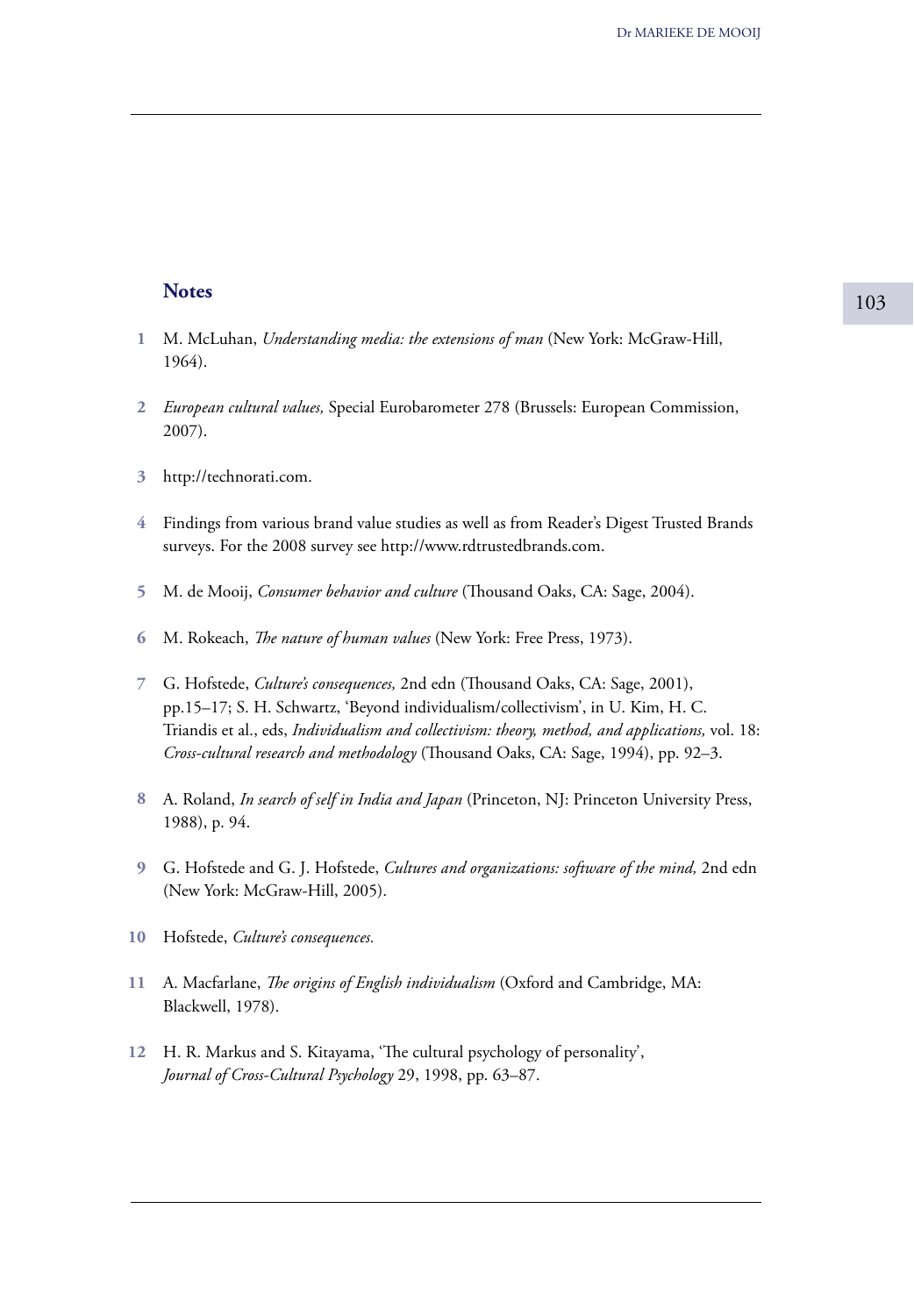- A. Norenzayan, I. Choi and R. E. Nisbett, 'Cultural similarities and differences in social **13** influence: evidence from behavioral predictions and lay theories of behavior', *Personality and Social Psychology Bulletin* 28, 2002, pp. 109–20.
- N. J. Adler, *International dimensions of organizational behavior,* 2nd edn (Belmont, CA: **14** Wadsworth, 1991), p. 47.
- Hofstede and Hofstede, *Cultures and organizations,* p. 105. **15**
- *Democracy in Latin America* (UN Non-Governmental Liaison Service, 2004), available in **16** draft form at http://www.un-ngls.org/democracy-undp-publication.htm.
- *Consumers Survey,* Flash Eurobarometer 117 (Brussels: European Commission, 2002). **17**
- Ming-Huei Hsieh, 'Measuring global brand equity using cross-national survey data', *Journal of International Marketing* 12, 2004, pp. 28–57. **18**
- Gordon W. Cheung and Roger B. Rensvold, 'Assessing extreme and acquiescence **19**response sets in cross-cultural research using structural equations modeling', *Journal of Cross-Cultural Psychology* 31, 2000, pp. 187–212; Irvine Clarke III, 'Extreme response style in cross-cultural research', *International Marketing Review* 18, 2001, pp. 301–24; Fons van de Vijver and Kwok Leung, *Methods and data analysis for cross-cultural research*  (Thousand Oaks, CA: Sage, 1997), p. 15.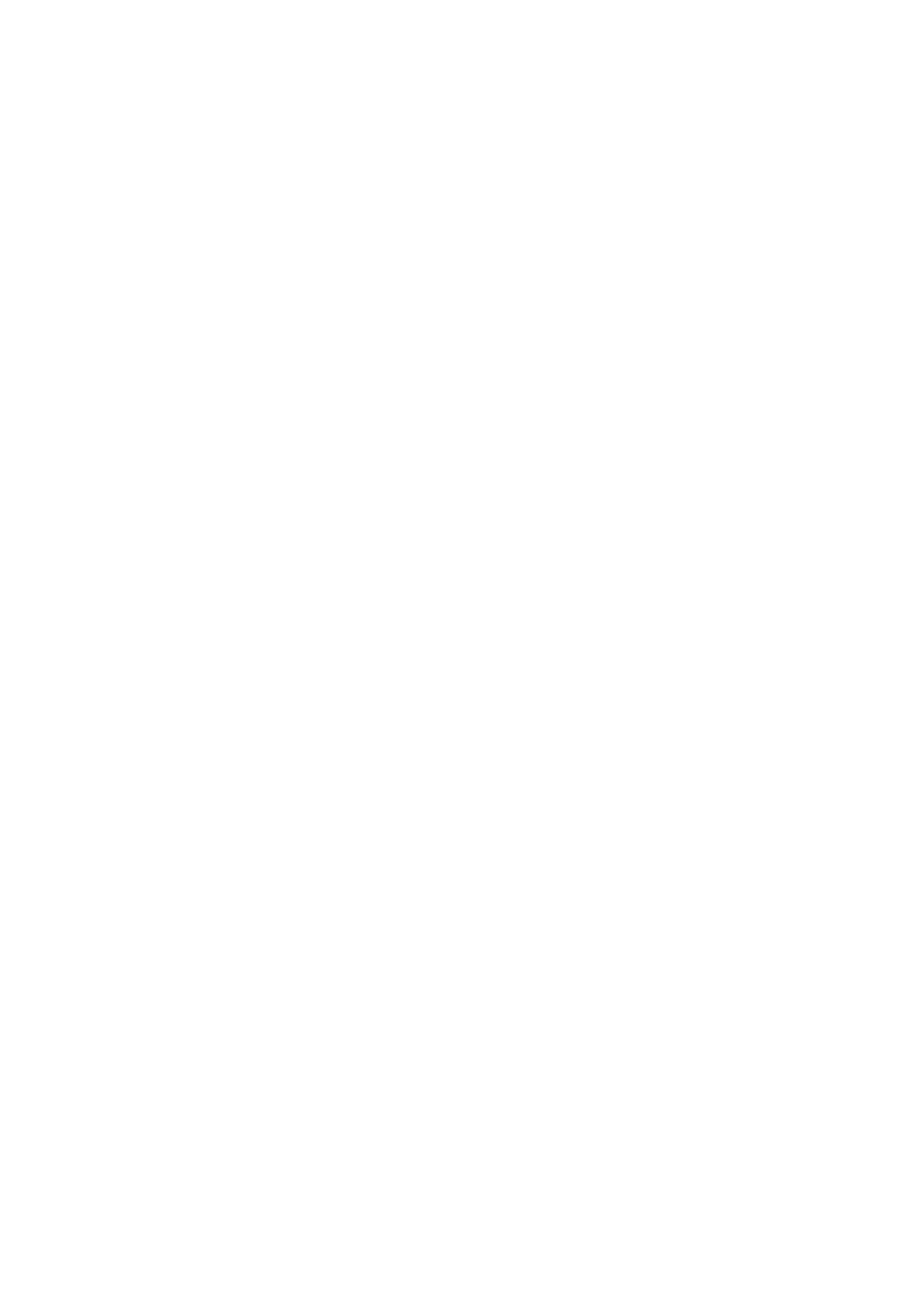## **CONRAD BIRD**

Deputy Director, Government Communication, Cabinet Office

Conrad Bird is Deputy Director of Strategic Communication for the Government Communication Group at the Cabinet Office in London. His role includes developing cross-government communication strategies for key policy issues ranging from countering terrorism and animal rights extremism to engaging the public on issues such as Europe and climate change.

An authority on branding in government, Conrad is also responsible for improving standards of professional communication across government. To this end, he has produced a number of programmes, including: 'Engage: people-centred people communication', 'Using an employee engagement approach to build a high-performing civil service' and 'A government review of social media'.

Prior to joining the Cabinet Office, Conrad worked in the strategic consultancy unit of the Central Office of Information (COI). This followed 18 years in the private sector as an advertising planner, both in large advertising and branding agencies and in his own consultancy.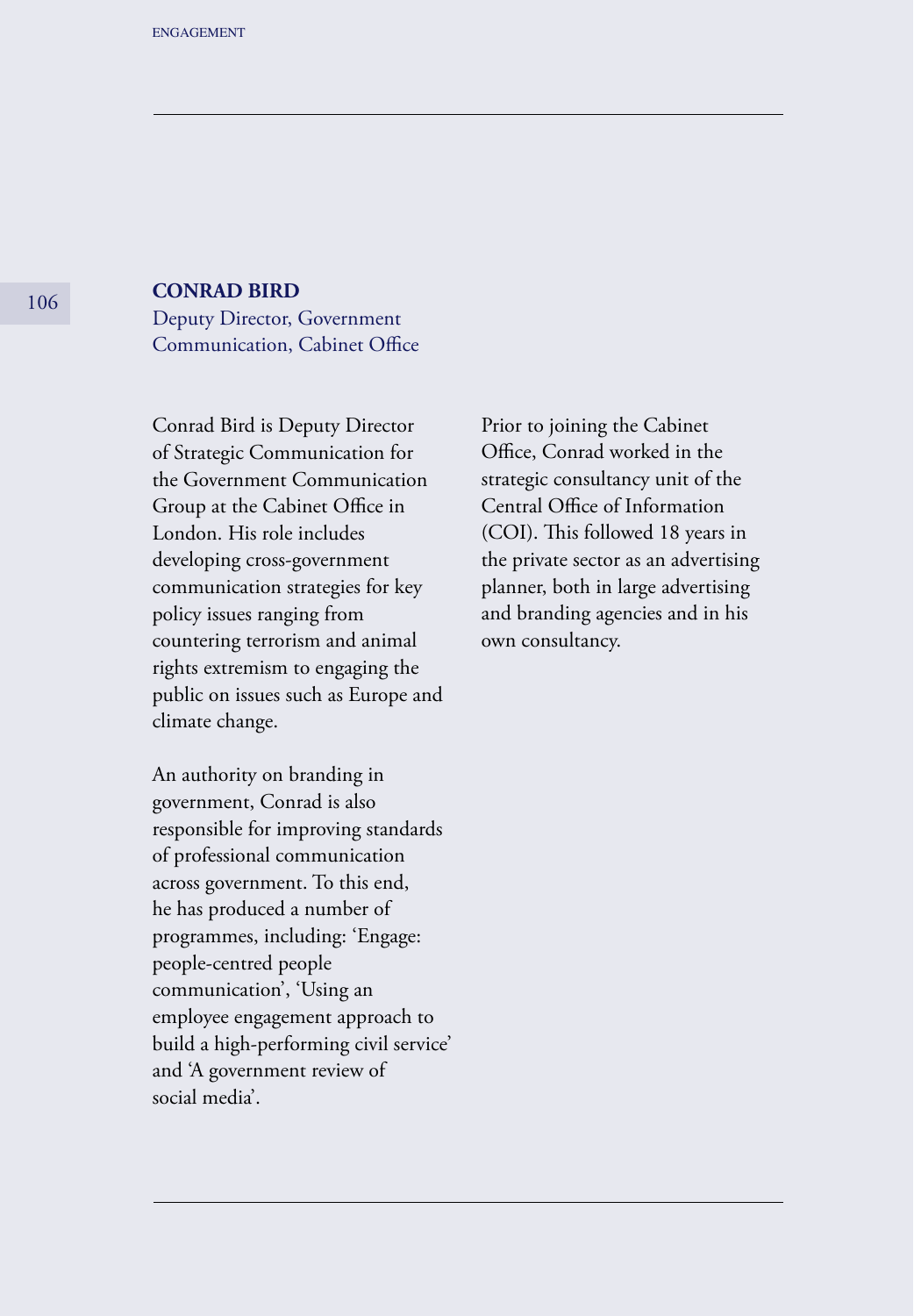## 8 STRATEGIC COMMUNICATION AND BEHAVIOUR CHANGE: LESSONS FROM DOMESTIC POLICY

# **EXECUTIVE SUMMARY** 107

**This chapter reviews the role of strategic communication in recent efforts by the British government to promote behaviour change in support of domestic policy priorities. It draws out a set of key principles for effective strategic communication, and argues that they are applicable outside the domestic context.**

Behaviour change is an enormous subject: the goal of many policy-makers throughout the world, and a life's work for academics, social psychologists, think-tank researchers and an array of other professionals.

Just as large, however, is the gap that persists in many cases between theory and practice. Despite the existence of many models and some welldocumented case-studies, especially from the fields of health and education, professionals seeking to adapt this learning for application in other areas can find it difficult to do so. So often, the particular nature of the individual issue to be tackled, and the pressure to achieve results quickly, can obscure the underlying principles at work.

Nevertheless, it **is** possible to apply some of the lessons learned from the British government's domestic policy experience to international issues such as globalisation, international terrorism and climate change. Indeed, in the UK sophisticated tools are already being employed to tackle some of these issues in the domestic context.

#### **The importance of strategic communication**

In trying to achieve behaviour change on a societal level, the British government has learned that a broad and complex mix of measures and tools is needed. Communication is only one element of this mix. For example,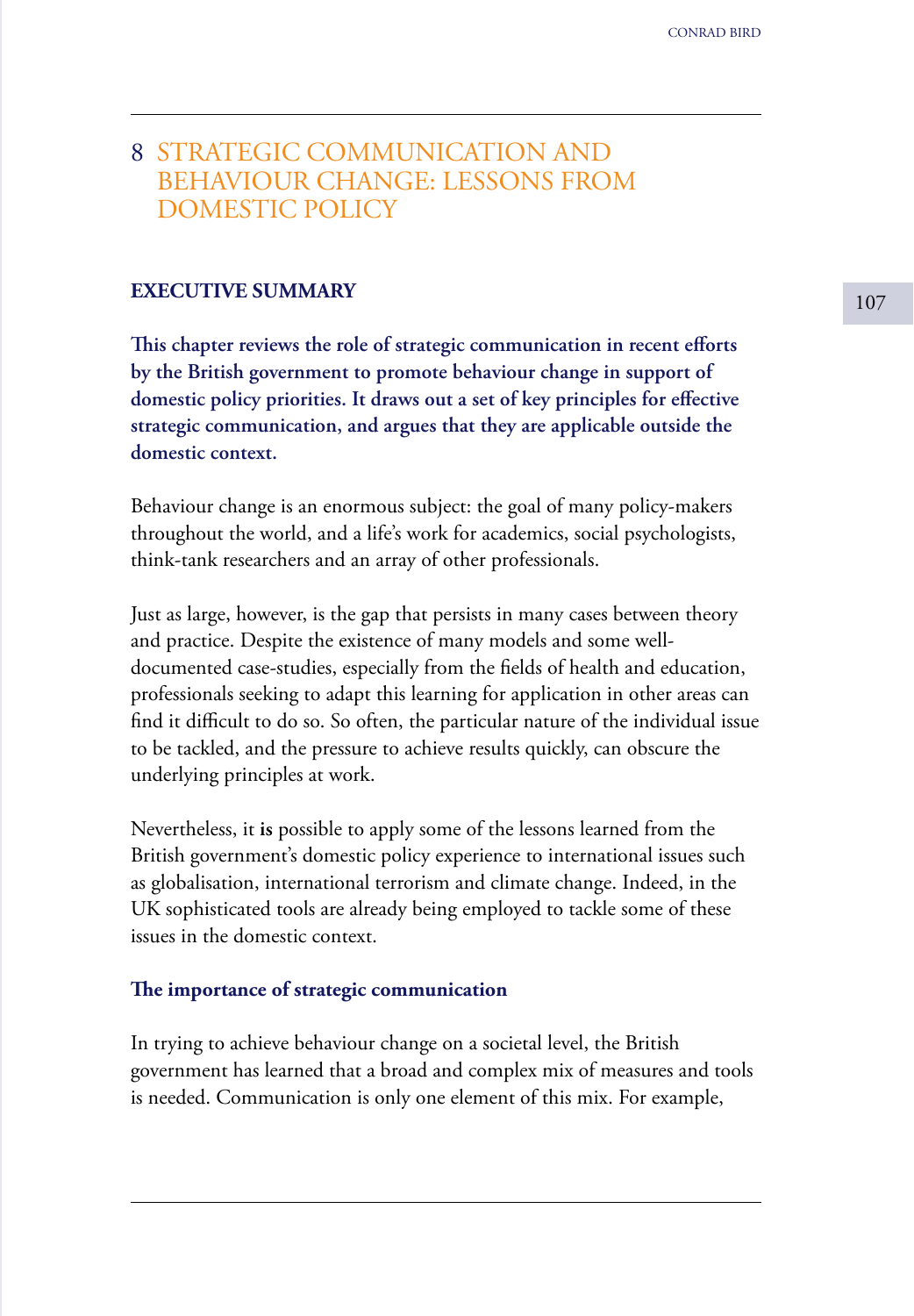the government drive to reduce smoking has been arguably one of the most successful behaviour change campaigns. It has taken a range of interventions – from price controls, legislation and enforcement against tobacco smuggling to bans on smoking and restrictions on advertising – as well as hard-hitting information and advertising campaigns, to change social norms and drive down smoking to its current levels. And still there is more to do.

As this example shows, communication is truly successful only when it works together with other elements in pursuit of a common objective. Involving communicators early in the policy creation process accordingly pays dividends for all parties. This is evident in the work of the Department for Transport, which has a great deal of experience in integrating policymaking, policy delivery and communication in tackling key behaviour change issues: over the years it has been responsible for many highly effective campaigns to combat drink-driving and improve road safety, and has adopted an 'education, enforcement, engineering' model to tackle road safety.

For their part, if they are to play an effective role at the policy table, communicators have to think **beyond** their specialisation and channel their skills towards how communication can deliver business strategy or policy objectives.

This is the role of **strategic communication**, which can be defined as a 'systematic approach to delivering business objectives by generating more effective understanding of audiences and more effective methods of connecting with them to develop solutions that shift attitudes and change behaviours'.

## **An audience-focused approach**

Strategic communication is a discipline that puts genuine understanding of audience behaviour at the heart of its approach. It is based on a combination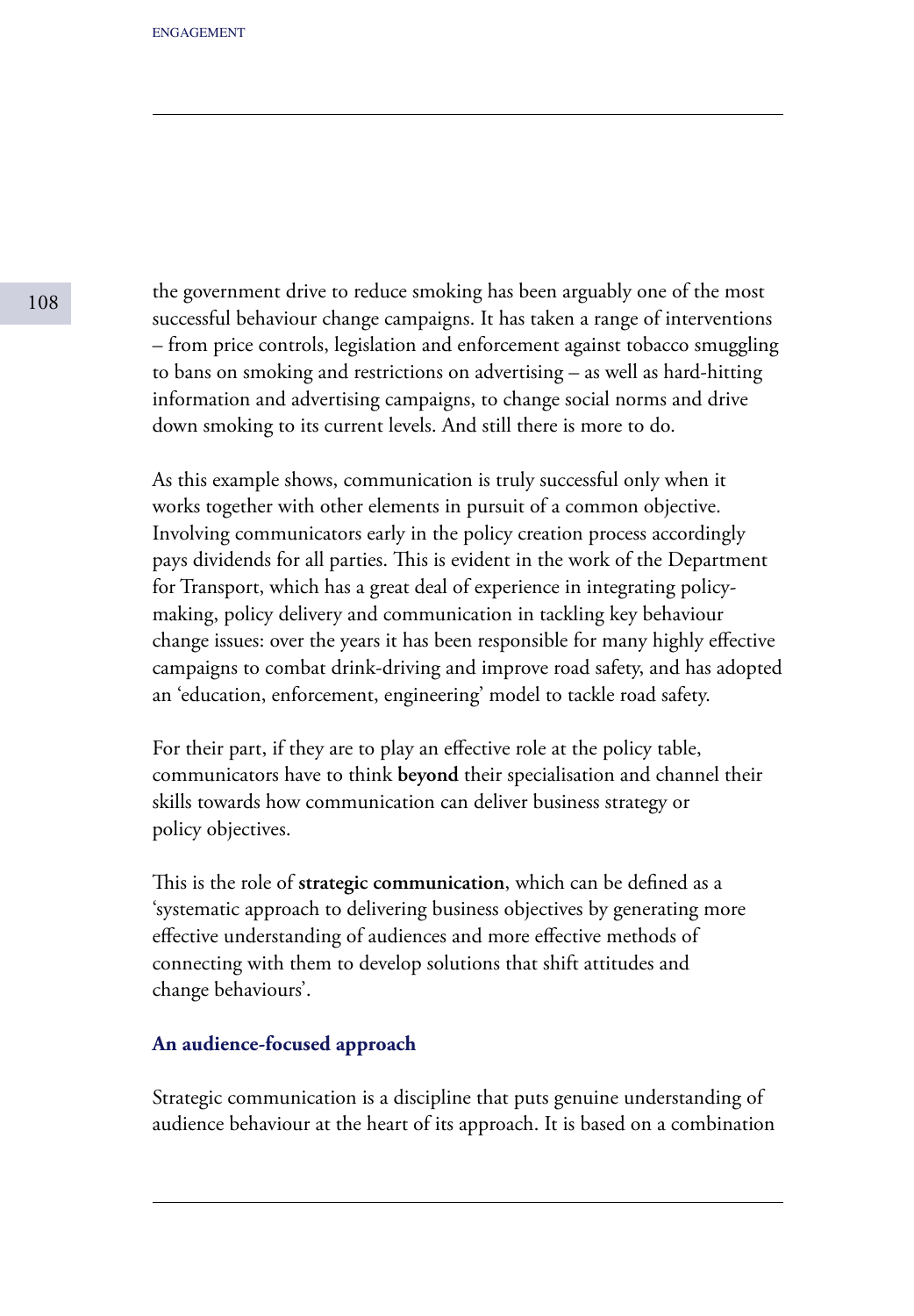<sup>109</sup> of social marketing principles (that is, those applicable to not-for-profit activities), derived from work mainly in the fields of health and education, and private sector marketing tools that have been adapted to meet the specific challenges of the public sector. It involves working to meet long-term, complex social challenges rather than short-term sales targets, and recognises the fact that government needs to reach **all** sectors of the population (and usually weights its efforts towards the most socially disadvantaged) rather than just targeting those consumers most likely to buy a product.

This modern approach to communication has developed out of necessity. Governments and institutions around the world are facing challenges and opportunities presented by rapidly fragmenting media landscapes, 24/7 news machines and, most significantly, the huge impact of the internet and the possibilities for local and global networking offered by the new levels of interactivity available in the online environment commonly referred to as 'Web 2.0'. These factors are dramatically altering the relationship between government and citizens, lending new urgency to the need for government to engage credibly with the public in order to change behaviours for the common good. Older, more established communication techniques simply cannot deliver in this modern environment.

The programme to apply this strategic approach to communication in the UK domestic policy context, called 'Engage', has been driven by the Permanent Secretary for Government Communication, Howell James, and endorsed at a high level in the British government. In the words of Sir Gus O'Donnell, Cabinet Secretary and Head of the Home Civil Service, 'We need a much more strategic approach to communication to ensure that communication is at the heart of the policy process. It needs to be there at the start when we're trying to work out what the policy is for. It needs to be there in the middle when we're sorting out what the solution is and we're engaging with people to get their views about how to make policy work best, and it needs to be there at the end.'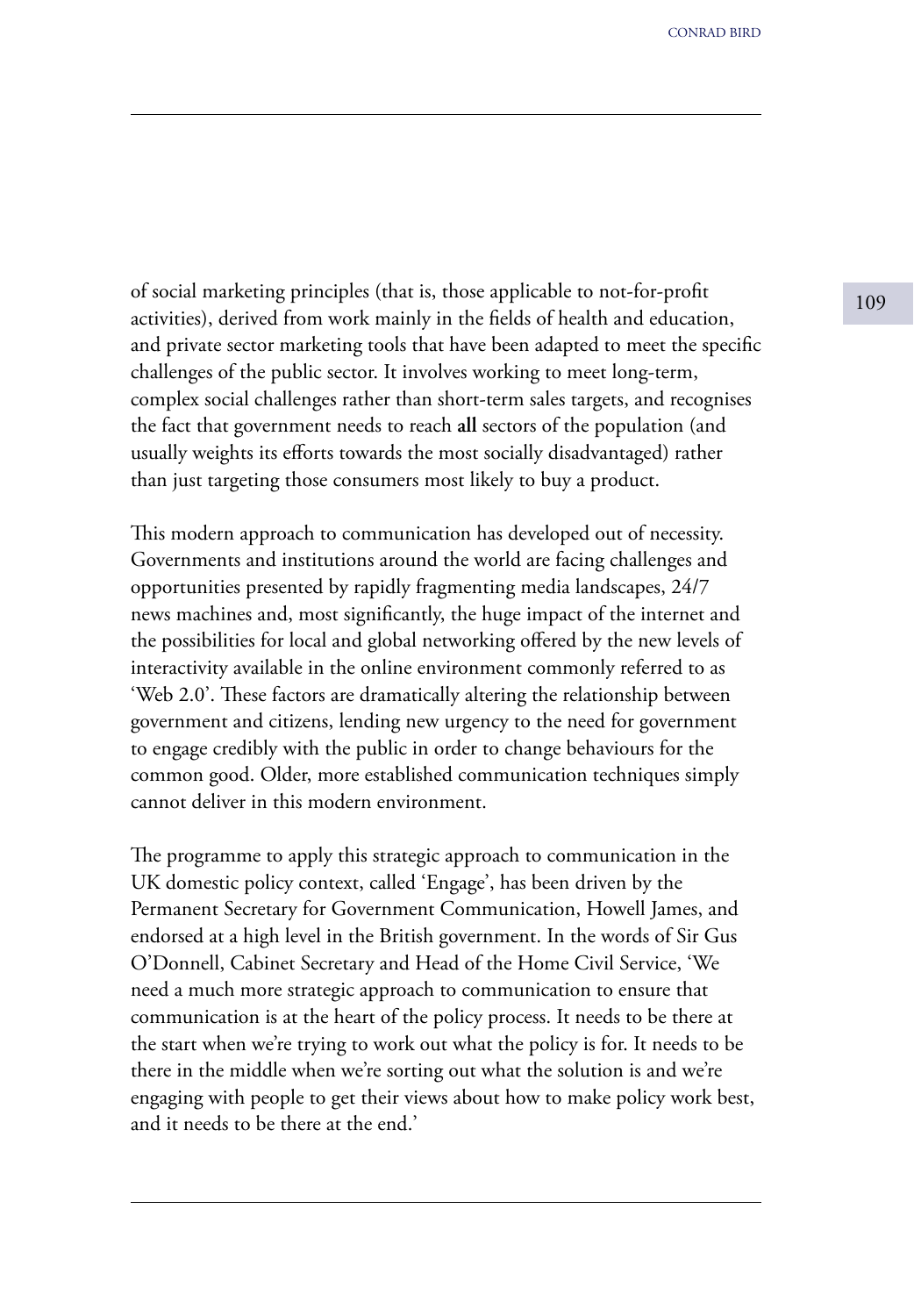#### **The key principles of strategic communication**

#### *1. Generating insight*

At the heart of strategic communication lies a simple truth: great communication starts with an open mind and a listening ear. Genuine insight into our audiences is the first – and most important – requirement.

Seeking insight involves a systematic attempt to identify deep truths about people that, when acted upon, resonate powerfully enough to bring about a change in behaviour. As well as conducting research and analysis, it involves thinking like your audience, understanding their experience, mapping out the journey (mental and physical) you want to lead them along, and developing propositions that truly resonate with their interests and preoccupations.

The process of generating insight entails a combination of rigorous data analysis and well-honed intuition. An insight team will take audience data from a number of sources (for example government social and market research, environmental analysis and syndicated data banks) and combine these with the personal experience of the audience in order to transform data into understanding. The potential insights thus generated are then tested with audiences and refined further. The skills required are both analytical and instinctual and are not confined to strategic communicators; with the right support, policy-makers are potentially excellent insight generators.

For communicators, insight can make the difference between success and failure. A good example is furnished by how the Department for Transport responded to the widespread disregard among 15–30-year-olds of legislation that made wearing rear seat-belts in cars compulsory.

Research revealed an alarming ignorance of the threat posed by unbelted back-seat passengers to others in an accident. Catapulted forward, they can kill the driver. Faced with the fact that their own behaviour could make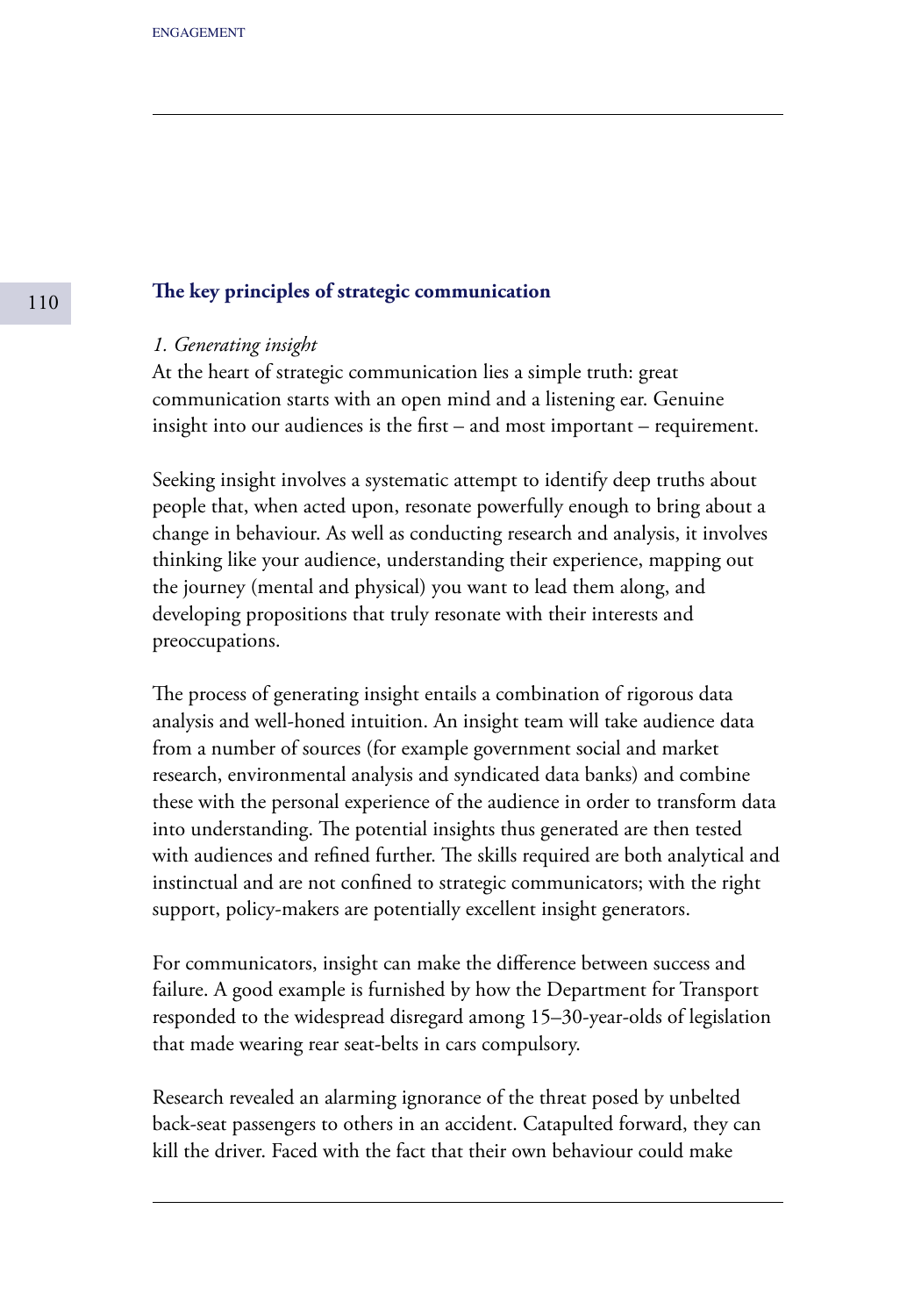victims of their best friends, an audience hitherto hard to impress was 111 profoundly shocked. When translated into an integrated media campaign, this insight (summed up as 'no one wants to live with the guilt of killing someone else') delivered an actual increase in rear seat-belt usage of 23 per cent in just one year.

Work on generating insights will also reveal the influences on audiences of factors such as pricing, legislation and peer pressure: information useful for policy-makers as well as for people on the front line delivering services. Insights into smokers show that, somewhat counter-intuitively, routine and manual workers are less susceptible to price changes than professional and managerial workers. The reason is the prevalence of smuggled goods in these communities.

When government needs to address a new issue, early insights can play a key role in helping prepare an overall response: for instance, insight teams at the Department of Health have been involved early in working out how to address the problem of childhood obesity. Their findings can be distilled into four overarching insights which are revealing and suggest some of the key parental perceptions that need to be overcome:

- while parents acknowledge that obesity is a problem, they do not think of it as their problem (only 17 per cent of parents with obese children can diagnose their child's weight status);
- parents underestimate the amount they and their children eat and overestimate the amount of activity the family does;
- parents believe their children are healthy as long as they are happy; and
- parents do not perceive as risky a host of unhealthy behaviours (such as sedentary lifestyle, eating large portion sizes and snacking).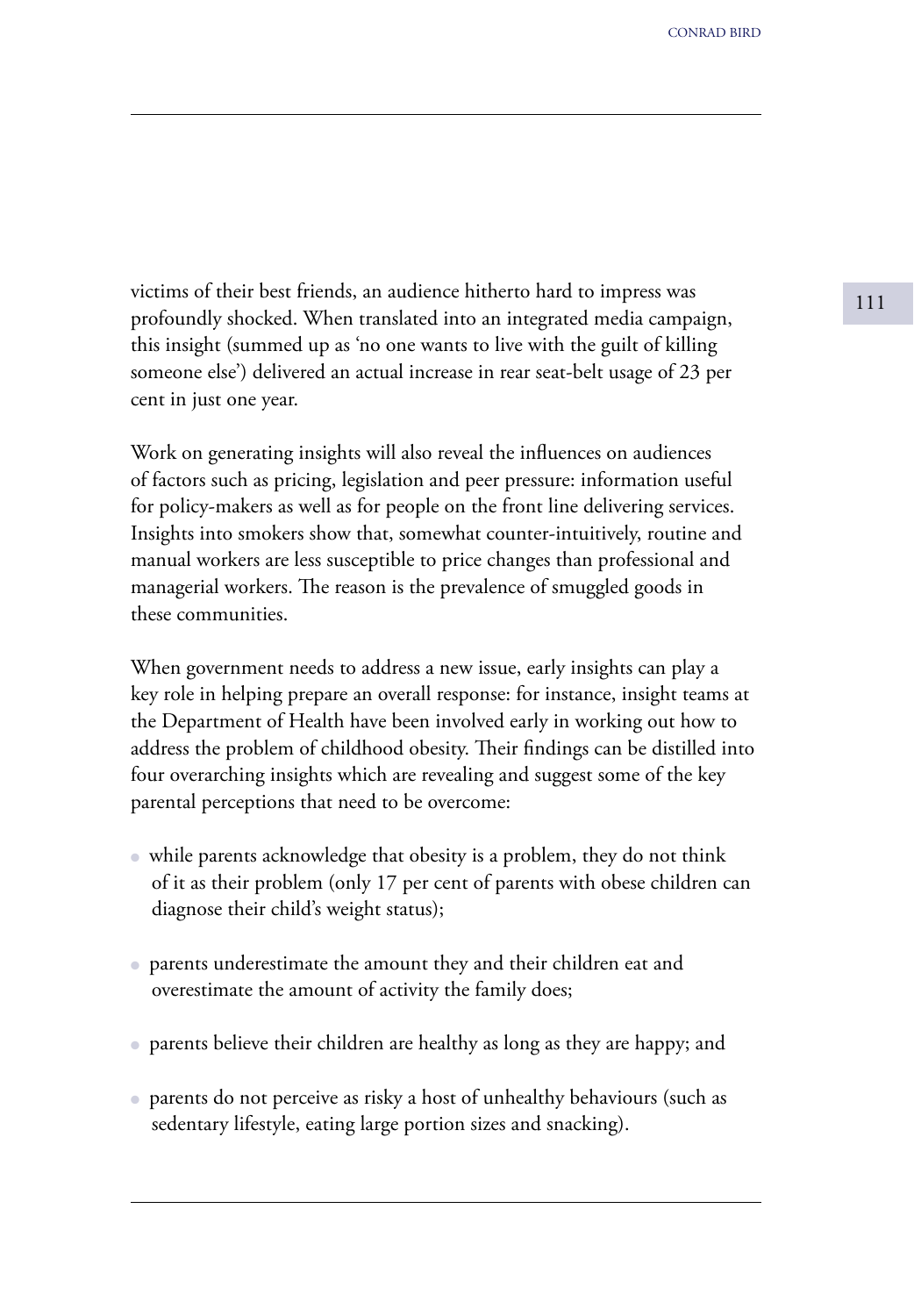To give another example, insights recognising the public's need for a simple online channel through which they could access all public services in one place led to the creation of Directgov. Today, this channel has moved beyond information to transactions: 7 million motorists now apply for car tax online every year, saving both public and government considerable time and expense.

The private sector has recognised the power of insight to transform corporate thinking and shift audience behaviour. One successful UK retailer has a customer insight unit of over 300 staff. Government is also more formally recognising its potential impact, and a number of departments have already set up dedicated insight units.

The process of generating insight can be used to interrogate an issue quickly or to lay the foundations for a long-term programme. Insights generated may be confined to a single segment of a population or be universally applicable. Wherever there are people, there is insight to be gained.

## *2. Segmenting audiences*

In the modern communications environment, one size no longer fits all. People require activities and messages to be tailored to their own unique needs. Breaking audiences down into smaller, more homogeneous groups gives government a far better chance of reaching them with the right policies and propositions.

Segmentation is therefore another important principle of strategic communication. It involves categorising audiences according to who they are (socio-demographics), what they do (their behaviour), and how they think and feel (their attitudes) in relation to a specific issue.

Tackling climate change provides a good recent example. The Department for Environment, Food and Rural Affairs and others have undertaken a large-scale exercise to identify the differences within the UK public in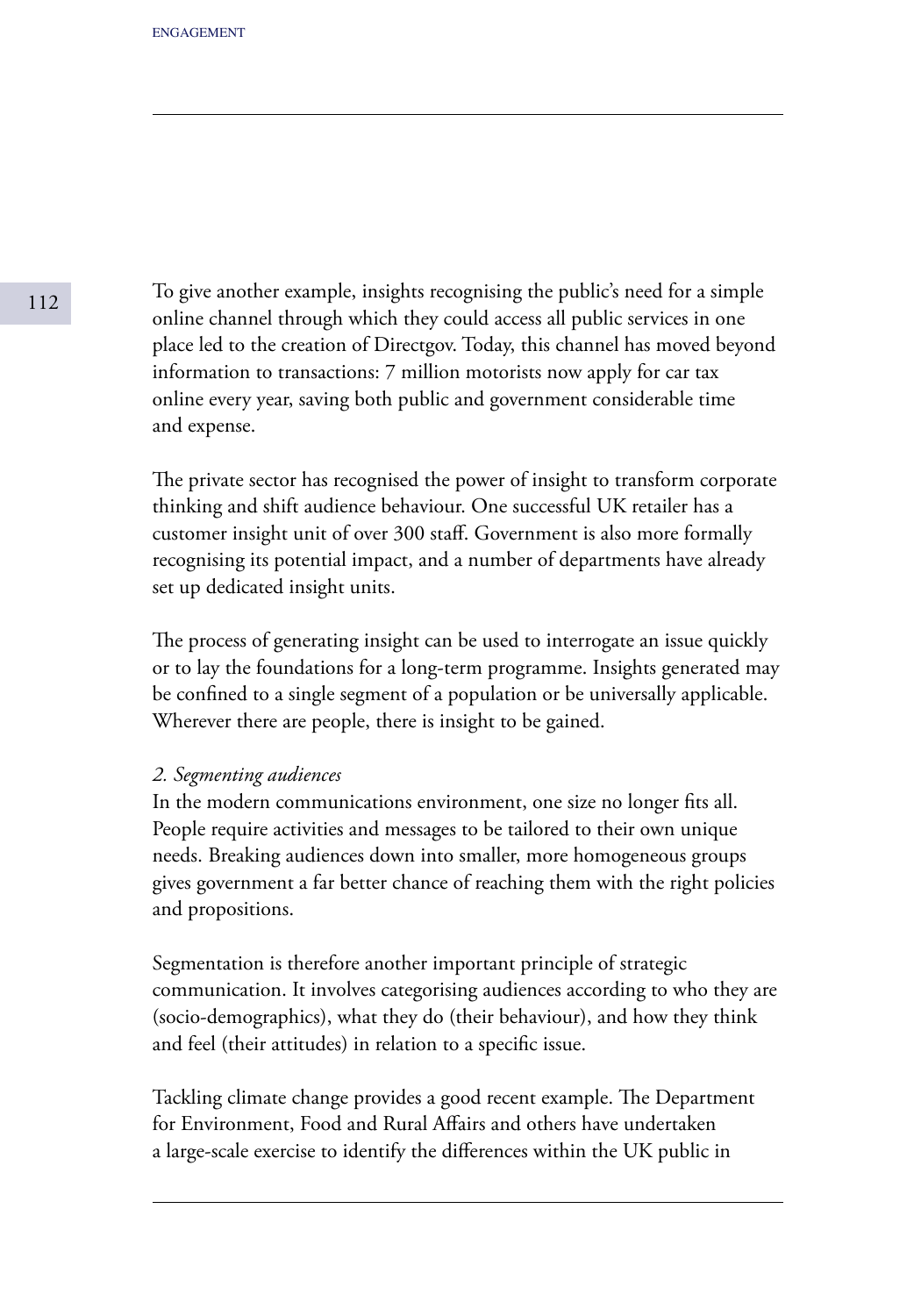<sup>113</sup> individuals' willingness and ability to take personal actions to reduce their carbon footprint.

Seven clusters have been identified, ranging from the most positively engaged and able – labelled as 'positive greens', who will do everything they can to limit their carbon footprint and constitute 18 per cent of the population – to the most negative and resistant – the 'honestly disengaged', whose attitude can be summed up as: 'Maybe there'll be an environmental disaster, maybe not. Makes no difference to me, I'm just living life the way I want to.' Unfortunately, they also represent 18 per cent of the population.

This disaggregation enables far more specific objectives to be set against each of these sub-groups, while the research underlying it yields rich detail of the approaches and communication techniques that are most likely to work, estimates of the degrees of success to be expected, and an idea of the investment needed to be balanced against the likely return in terms of 'pro-social' behaviour.

#### *3. Developing propositions*

The combination of insight and segmentation can then lead to the development of targeted propositions. These ensure a policy is expressed in a way that makes sense to a particular set of people and gives them a clear understanding of 'what's in it for them' or for society as whole. Equally important is that these propositions are expressed in compelling, appropriate language that not only resonates with audiences but also motivates them to take action.

A powerful recent example was a police recruitment campaign that aimed to increase the quality of applicants, enhance the reputation of the police and increase morale within the police service. The proposition centred on the bold objective of 'making 999 people out of every 1,000 realise they couldn't be a police officer, but respect like hell the one who could'.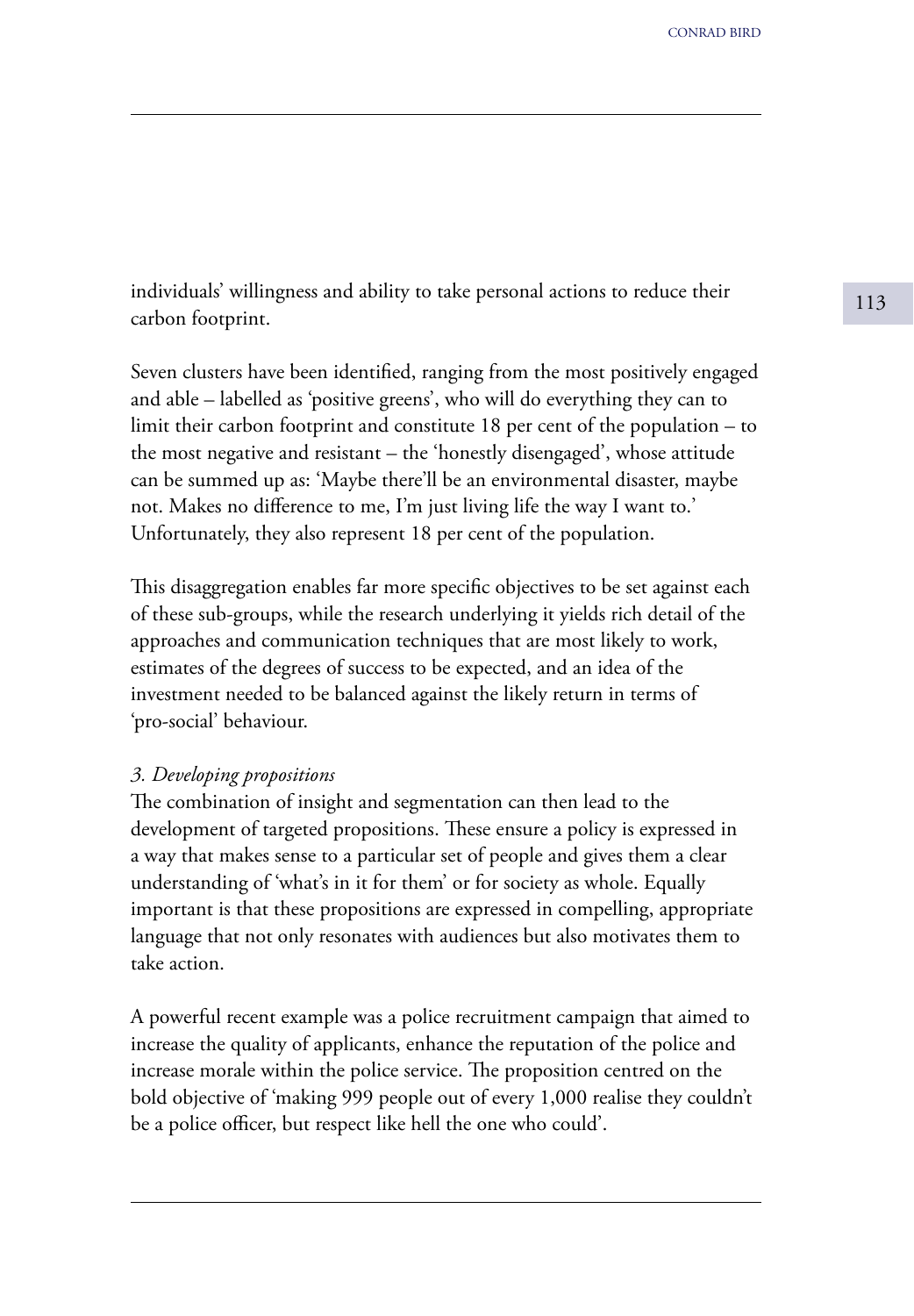It was conveyed in advertising in which role models such as the boxer Lennox Lewis and the campaigner Bob Geldof admitted to viewers that they couldn't do some of the incredibly hard things police officers have to do, such as going round to someone's house to tell a man that his wife and child had been killed in a car crash; this was summed up in the phrase: 'I couldn't do that. Could you?'

This polarising strategy and powerful proposition paid off. Applications to join the service increased by 52 per cent, with a substantial increase in quality. The campaign represented a 10 per cent better return on investment than previous police recruitment campaigns. Internal police morale increased, as evidenced by a noticeable drop in resignations. And 70 per cent of police forces claimed their recruitment activity was more effective as a result of the campaign.

Propositions can also help to reframe policies and issues for the public. For example, one strand of a strategy developed by the FCO to facilitate a more mature debate on the EU was to concentrate on issues where people felt the EU had a natural role to play, such as the environment.

A particularly powerful way of illustrating this was used by David Miliband in a speech made in Berlin in October 2006 entitled 'Building an Environmental Union', in which he stated: 'Europe has a strong environmental record on which to build. From air pollution and water quality to recycling. But in future, we should go further. Its *raison d'être* in the twenty-first century must be to prevent the exploitation of the planet. The European Union must become the Environmental Union.<sup>'1</sup>

#### *4. Stakeholders and credible voices*

Government's relationship with its stakeholders is critical to successful policymaking and delivery. However, to involve them constructively, one needs to be clear who they are and what their level of interest and influence is.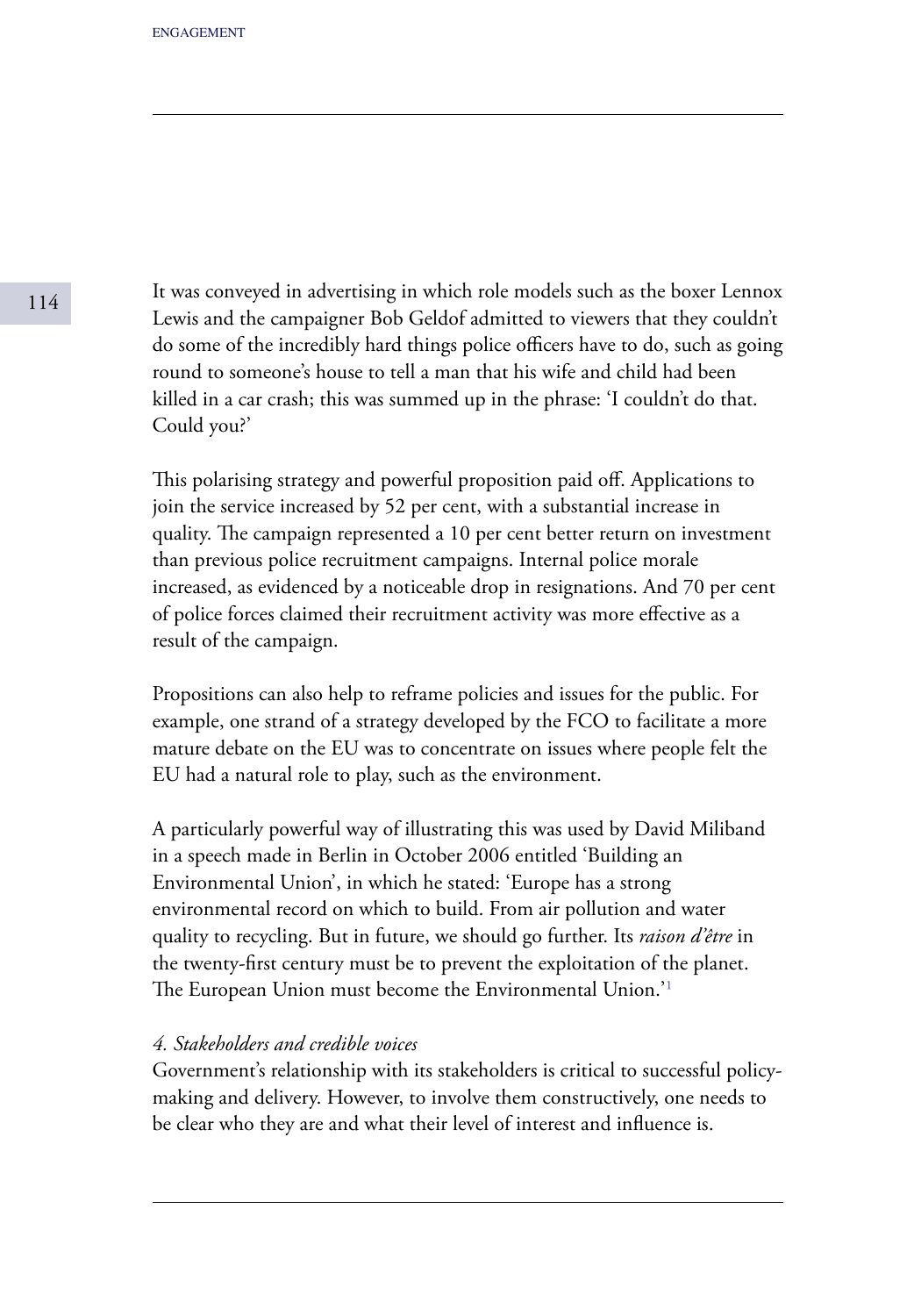<sup>115</sup> This process of stakeholder identification, mapping and prioritisation is an essential strategic communication skill.²

In campaigns aimed at changing behaviour, effective stakeholder management can yield high dividends. Positive stakeholders endorse and support policies, often using their own communication efforts and channels to magnify the communication effort of government (as they can, conversely, to negate it if they are not on board). Stakeholders can also be valuable as powerful voices more credible to audiences than the government, as illustrated by the role of Muslim community leaders in the UK in preventing radicalisation.

In working with stakeholders ranging from supermarkets advocating the merits of eating 'five fruit and veg' a day to the British Heart Foundation running 'no smoking' advertising, the government has realised that its role in changing behaviour can be as effective when it acts as a conductor orchestrating the collective efforts of other organisations as when it intervenes directly.

#### *5. Making the right connection*

An approach that puts people first has another benefit: namely, the generation of a more media-neutral perspective in planning a communications campaign. Armed with the knowledge that a press announcement, TV and national newspaper campaigns and some leaflets no longer constitute effective communication, strategic planners will set out to identify the most influential ways of engaging with audiences and then work out the most powerful combination of elements to achieve measurable success.

These elements will invariably include a variety of stakeholders, potential partners and other credible voices, peer influences, and a range of nontraditional (and often overlooked) channels such as front-line staff, local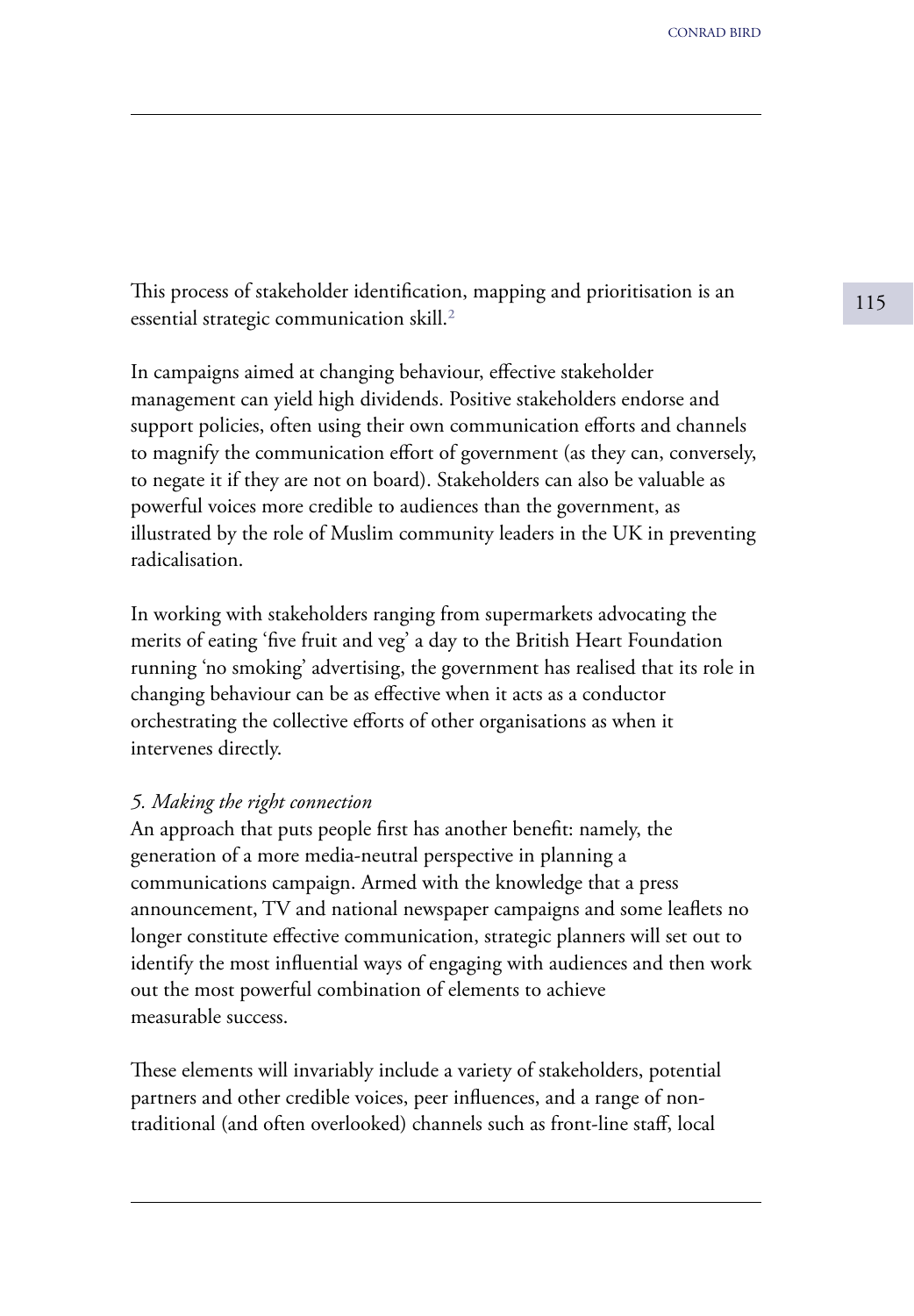events and social networking sites. Traditional channels such as TV may still be used, but in a far more integrated, interactive way – perhaps including, for example, advertiser-funded broadcasting.

This 'media-neutral' planning perspective encourages the greater flexibility and innovation that are required when attempting to reach audiences in a world cluttered with messages and media. For example, campaigns now regularly use social networking sites such as Bebo to connect with younger audiences, or to encourage online audiences to calculate their personal carbon emissions. Away from the internet, outreach activities, events and town hall meetings are all part of the communication mix.

An interesting new media development in the UK is the use of advertiserfunded programming. For instance, instead of relying on traditional TV advertising to recruit Police Community Support Officers (PCSOs), the Home Office has worked with ITV to produce a series of 45-minute episodes called *Beat, Life on the Street,* featuring the daily lives of a group of PCSOs. The series has attracted weekly audiences of between 2 million and 3 million viewers and is playing a part in the Home Office's policy of helping people feel safer in their homes and local communities as well as supporting visible, responsive and accountable policing.

Awareness of and confidence in neighbourhood policing teams have soared among regular viewers, with research showing that 80 per cent think they are a good idea and 70 per cent believing they provide a good service. If the airtime had been bought as advertising, it would have cost £3.5 million; the series cost a fraction of this.

#### *6. Collaboration, participation and co-creation*

The more interactive, collaborative and experiential a communication is, the more successful it will be. Government needs to look beyond one-way 'announcement-style' communication and start the process of engagement, participation and collaboration in pursuit of joint outcomes.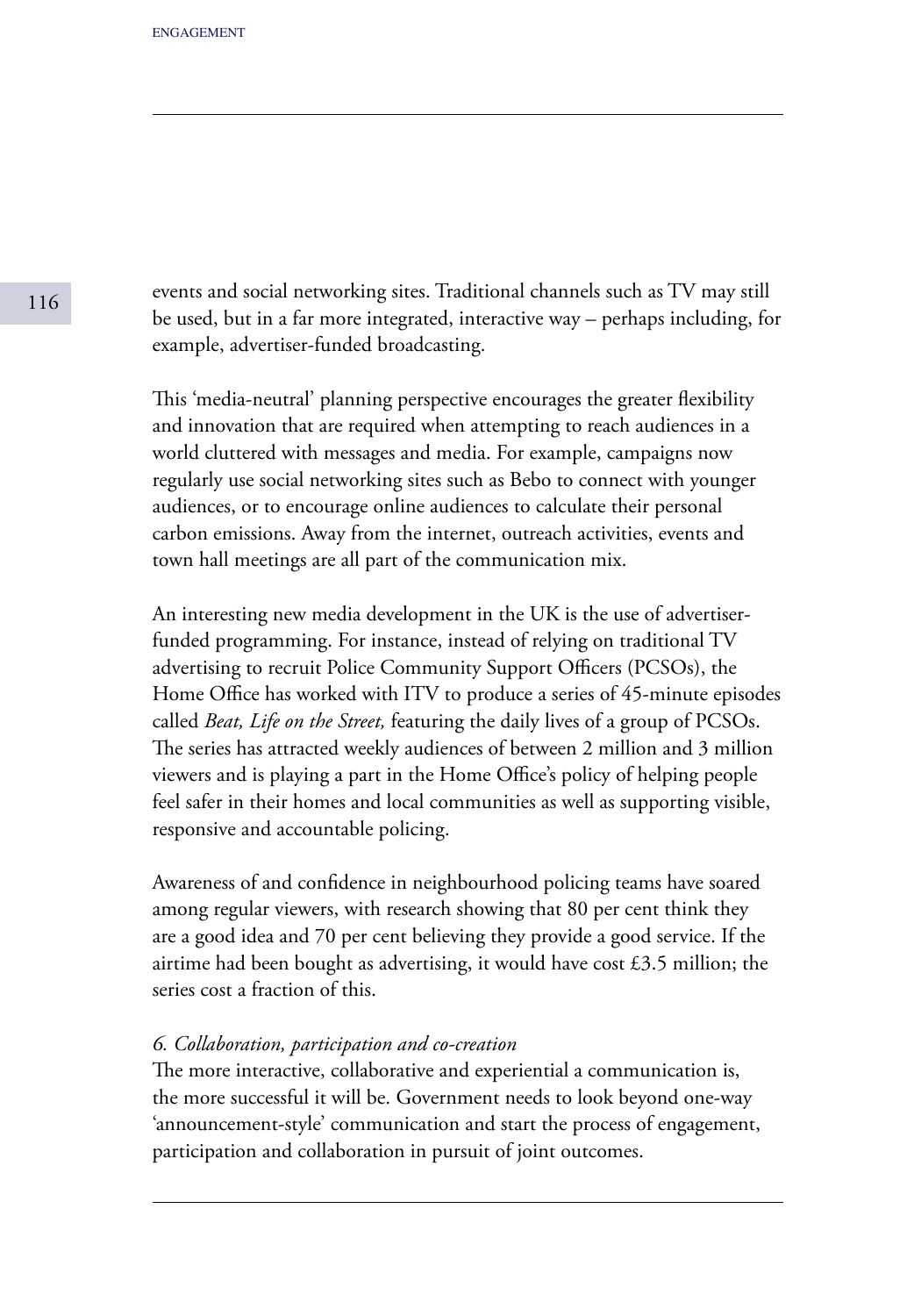While this may present challenges for government – and indeed for any  $\frac{117}{117}$ institution that operates a command and control structure – the pay-offs from ceding control and sharing problems with citizens can be immense. Fuelled by Web 2.0, communities are beginning to solve problems themselves – whether in the form of all the inhabitants in a street setting up a web-based community in order to tackle issues ranging from rubbish collection to crime, or scientists collaborating worldwide to crack the genome sequence of the *C. elegans* worm.

Government needs to facilitate and catalyse the efforts both of its citizens and of those who work for government. Much work in the field of employee engagement has proved that a more open approach that invites staff to help solve problems faced by management can result in greater innovation and better performance – as well as reduced absenteeism, increased personal motivation and a genuine willingness to go the extra mile. This insight is especially applicable in the public sector, which so many people have joined in order to make a difference to society.

A recent example from the Department for Transport's 'Think' campaign demonstrates the potential for gearing impact through collaboration. Instead of producing communications **for** teenagers, the department worked **with** teenagers to create a campaign that illustrated the dangers of not paying attention when crossing the road. One TV advertisement was recorded on mobile phones in a reportage style and also posted on YouTube. Within five days of appearing, it had been seen by 29 per cent of all teenagers in the UK – at no extra cost.

This graphically demonstrates that authentic propositions, created with the audience and using channels that connect with their lives, can cut through the thousands of messages we receive every day and move us to action.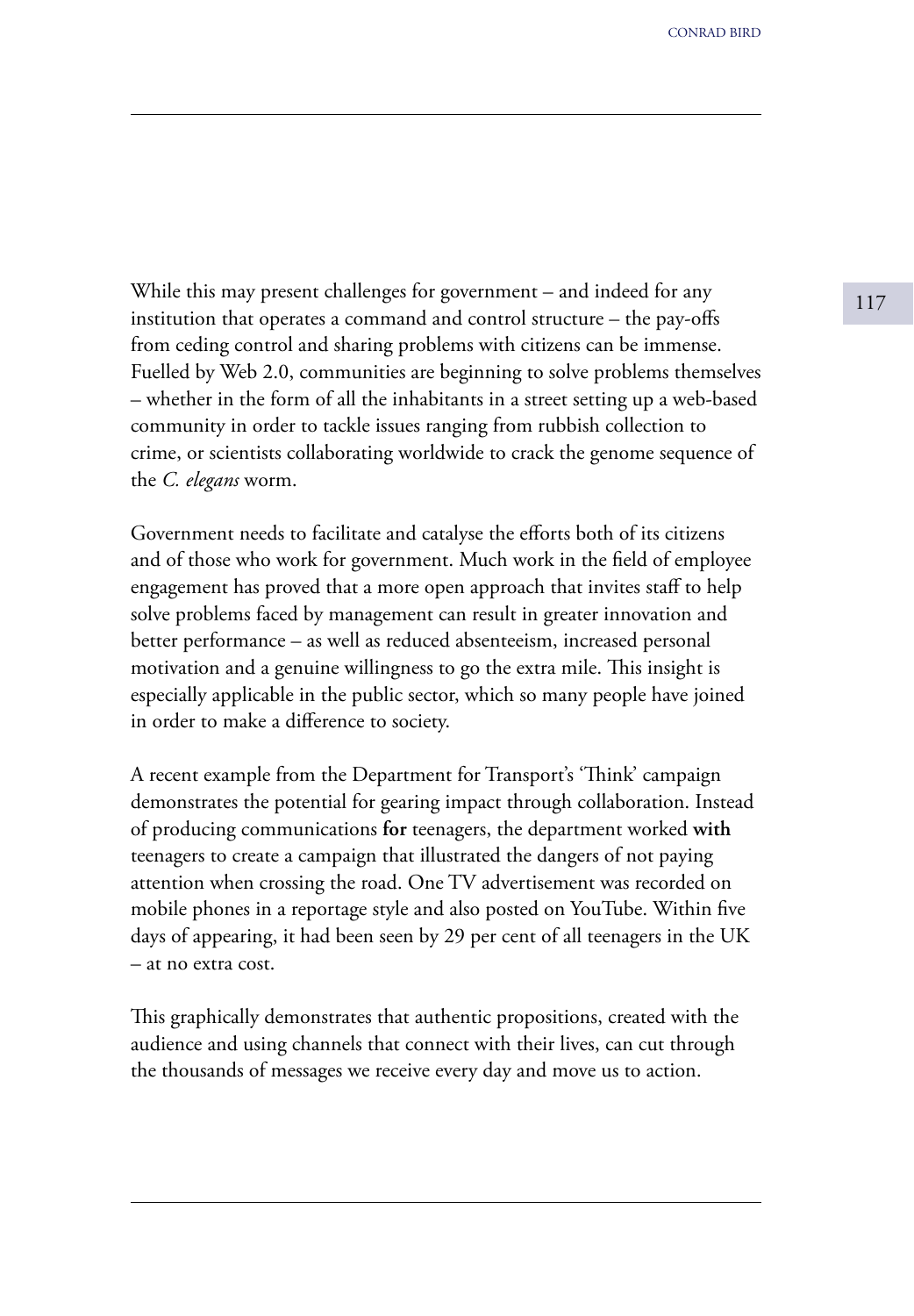# **Conclusion**

Strategic communication has a key role to play in securing behaviour change. Although the examples used above are from the UK domestic policy context, the principles that underlie strategic communication can be applied universally. Where there are people, there is insight to be generated – all the more so if we are working with peoples of differing cultures, ethnicities and religions. And we will always need to work out how to segment our audiences so that we can craft and tailor compelling propositions.

Stakeholder management, making the right connections and identification of opportunities for closer collaboration are not just the discipline of a strategic communicator: they are principles relevant to all policy-makers who want to secure change.

The tools and techniques that can enable you to apply these principles are now readily available, regardless of your discipline or where you work: simply visit http://www.comms.gov.uk.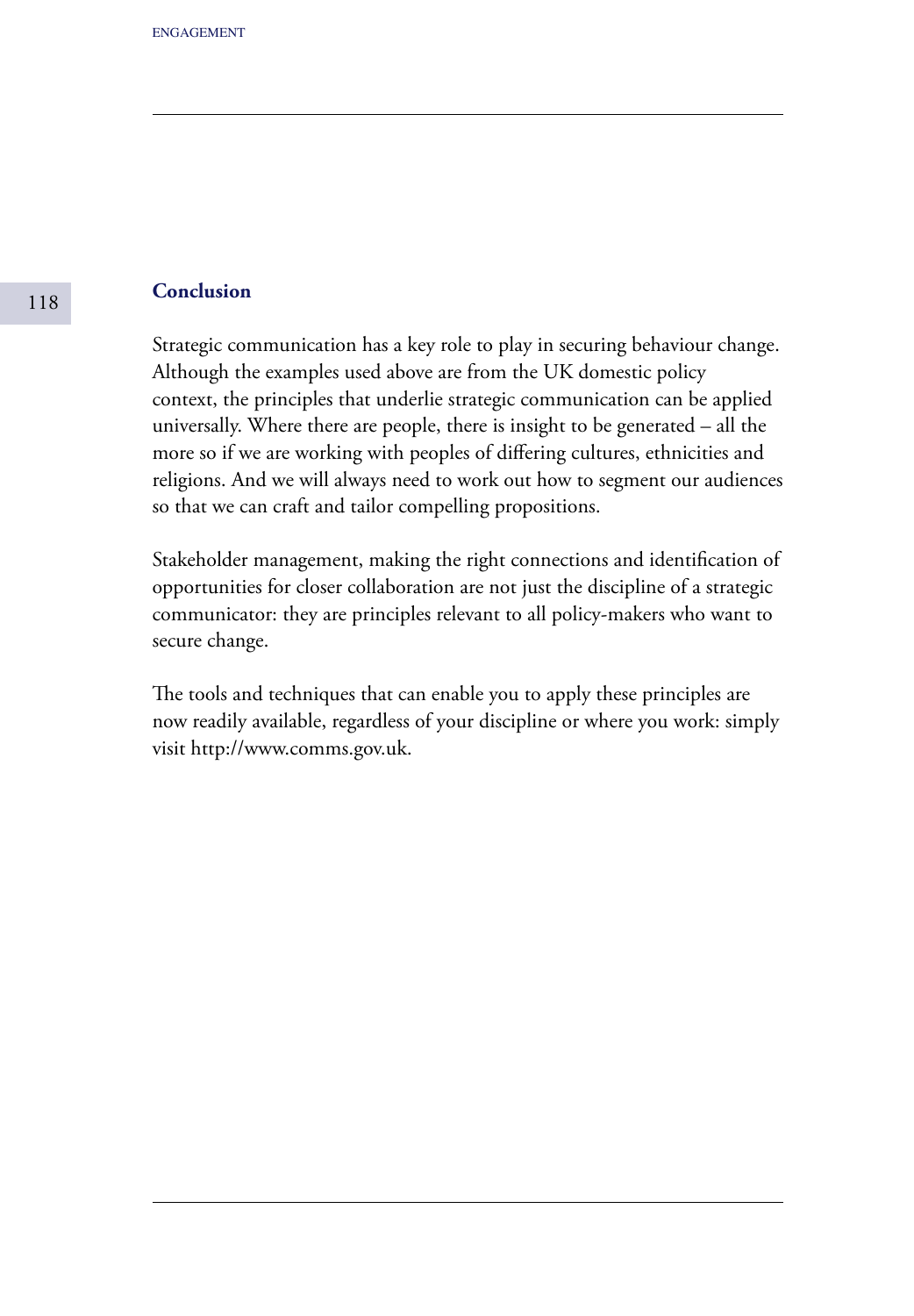#### **Notes**

- Speech by the Rt Hon. David Miliband MP, 'Building an Environmental Union', Berlin, **1** 19 October 2006, http://www.defra.gov.uk/corporate/ministers/speeches/david-miliband/ dm061019.htm.
- Definitions of stakeholders vary, but the most useful is Freeman's: 'any group or **2** individual who can affect or is affected by the achievement of the organisation's objectives' (R. Edward Freeman, *Strategic management: a stakeholder approach,* London: Financial Times/Prentice-Hall, 1983). In the present context, stakeholders may be distinguished from the audience on whom we are directly acting (in the police service example, potential recruits), and also from any very closely involved group: in the same example, we would probably call the police service a delivery partner, which is a more involved subset of stakeholder.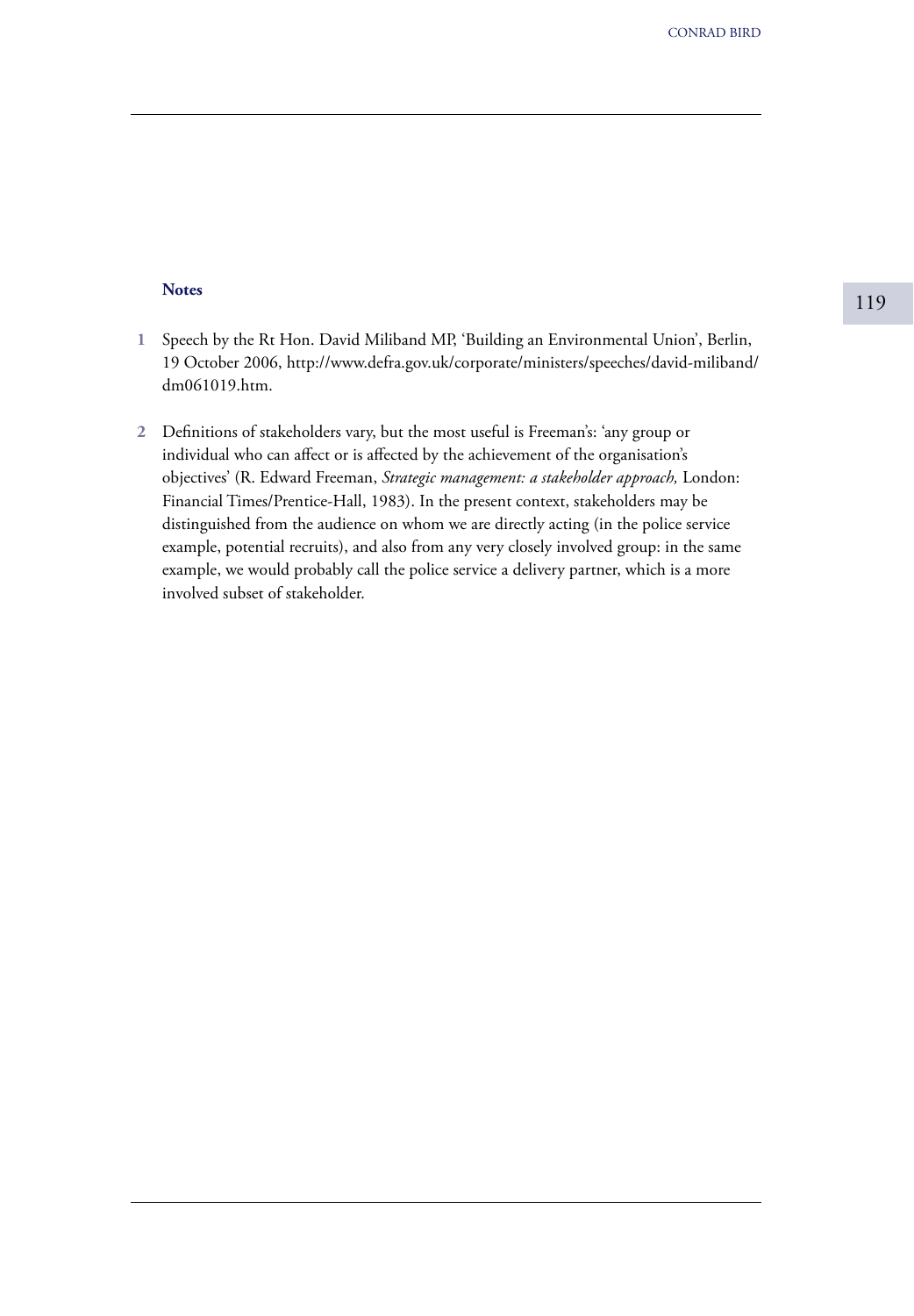# **EVAN H. POTTER**

Assistant Professor, Department of Communication, University of **Ottawa** 

Evan Potter is Assistant Professor in the Department of Communication at the University of Ottawa, and a visiting professor at the University of Southern California's Center on Public Diplomacy, where he serves as the Canadian Fulbright Visiting Research Chair in Public Diplomacy for 2008.

Evan is author of the book *Transatlantic partners: Canadian approaches to the European Union*  (1999) and editor of several books including *Cyberdiplomacy: foreign policy in the 21st century* (2002). He has just completed a book entitled *Branding Canada: projecting Canada's soft power through public diplomacy.* Evan received his BA in political studies at Queen's University, Kingston, his MA in international affairs at The Norman Paterson School of International Affairs at Carleton University, and his PhD in international relations at the London School of Economics.

The opinions expressed in this chapter are those of the author alone and they do not necessarily represent the views or positions of Foreign Affairs and International Trade Canada. The Foreign and Commonwealth Office (FCO) is not responsible for the content. I would like to thank Gaston Barban, Daryl Copeland, Joshua Fouts, Barry Nesbitt and the editorial committee for this project at the FCO for their valuable advice.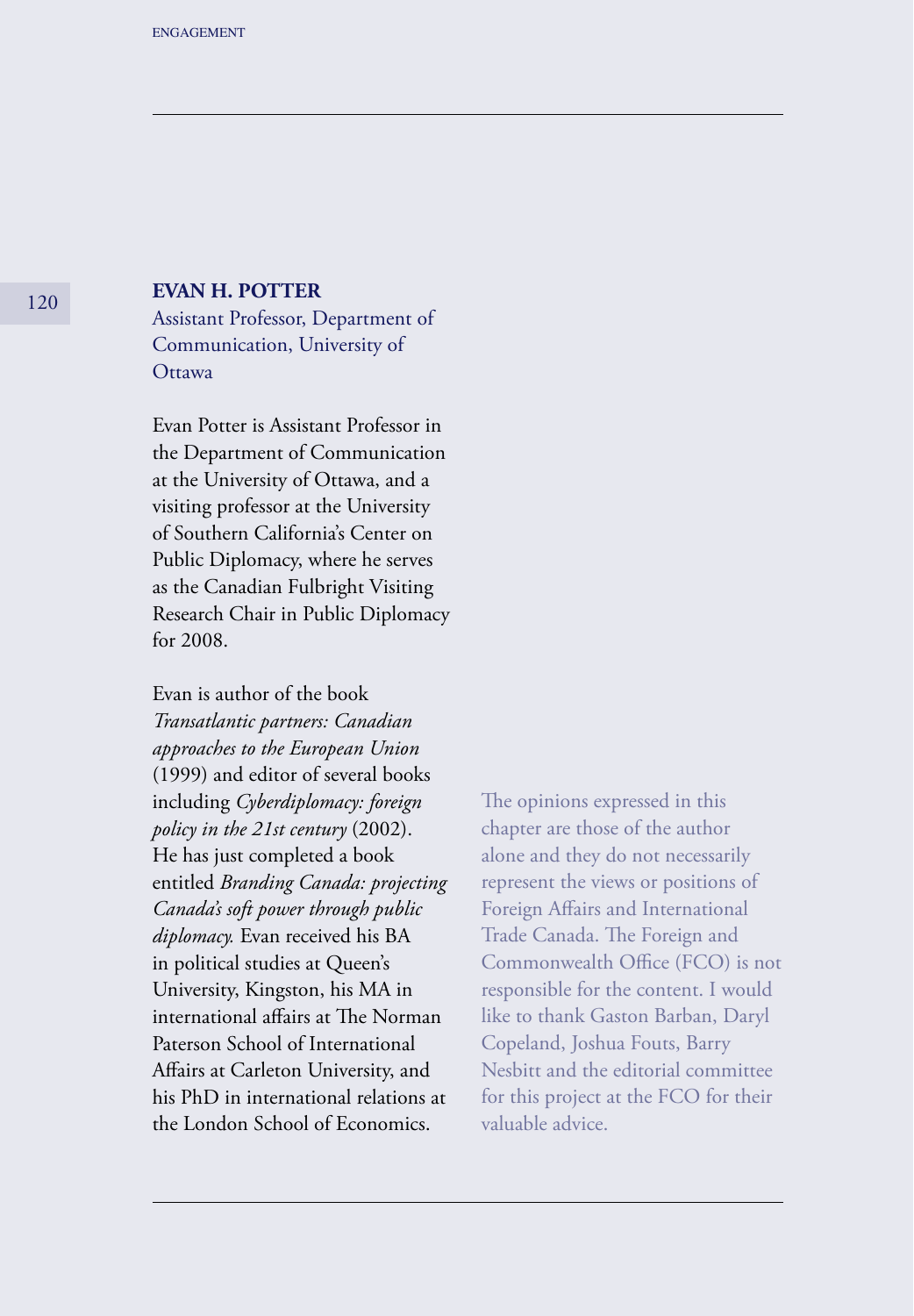# 9 WEB 2.0 AND THE NEW PUBLIC DIPLOMACY: IMPACT AND OPPORTUNITIES

# **EXECUTIVE SUMMARY** 121

**This chapter highlights the innovative potential of Web 2.0, and the experiences of governments actively using new online social networking applications, in order to examine the prospects, benefits and risks of Web 2.0-enabled public diplomacy. It concludes that the future of public diplomacy lies in collaboration, whereby governments and 'global citizens' build relationships and use them to develop cross-national initiatives to address policy challenges. A growing proportion of such collaborative activity will be online in virtual worlds. The discussion will be speculative, asking: Does it still makes sense to consider online and offline worlds as separate? What are the benefits and risks of using online tools for advocacy and policy development? How will traditional diplomatic skills, premised on understanding of local cultures and networks, adapt to virtual worlds?** 

Collaboration is increasingly the hallmark of a networked world.<sup>1</sup> The rise of **virtual worlds** (terms in bold are explained under 'Glossary' towards the end of this chapter) and an online culture of open sharing offer policy-makers new opportunities to move from one-way messaging (the speeches, statements and press releases of ministers and ministries) towards dialogue and cross-national engagement.<sup>2</sup>

A second generation of internet-based software, sometimes known as '**Web 2.0**', has the potential to change fundamentally how foreign ministries manage knowledge and communicate with more connected, yet more diverse and fragmented, domestic and global publics. Web 2.0 applications – online collaborative working ('**wikis**'), web logs ('**blogs**'), and **social networking sites** such as Facebook, **YouTube** and Second Life – can reinforce existing relationships and build new ones by educating and mobilising citizens, and encouraging the co-creation of policy.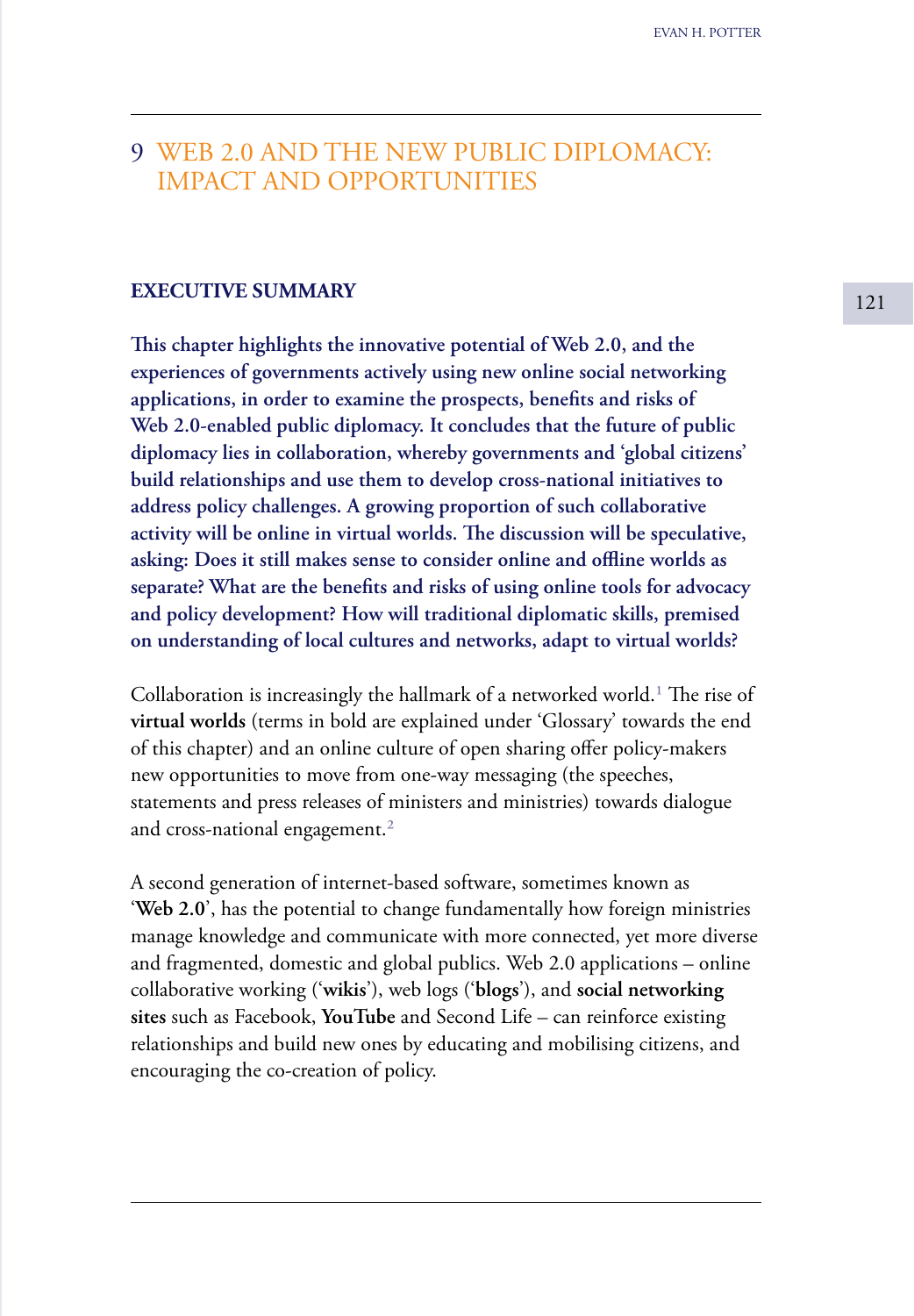Web 2.0 will redefine how foreign ministries communicate and collaborate with publics (and their own employees) more than any previous technologies. Why? Because Web 2.0 enables interaction.

#### **The credibility of the web**

The recent wholesale reversal of the previous decade's mistrust of the web is a profound change. In the 1990s, the questionable reliability of some of the web's self-generated content was a barrier to using it as a platform. Today, 80 per cent of Americans believe the internet is the most important source of information (up from 66 per cent in 2006). Fifty-eight per cent of Canadians think information on the web is just as reliable as that obtained from traditional media.<sup>3</sup> These levels of trust are mirrored in surveys of internet use in other countries as well.<sup>4</sup> Meanwhile, the credibility of branded media online has actually benefited from the proliferation of commentary and fact on the web, pushing people to seek authoritative online sources, such as the *New York Times* and CNN.⁵

## **The rise of online social networking**

The exponential growth in online social networking (in 2007 cited by Americans as the most important use of the web after electronic mail), with a demographic skewed to those between the ages of 19 and 31, is marked. According to the *2008 Digital Future Report*, membership of online communities in the United States more than doubled in only three years, and visits to blogs by young people under 18 years old quadrupled to 27 per cent between 2003 and 2007.<sup>6</sup> It is predicted that eight out of ten active internet users and Fortune 500 companies will have a 'second life' in a virtual world by the end of  $2011$ .<sup>7</sup>

Data from the *2008 Digital Future Report* reveal some significant trends, particularly with respect to the high correlation between membership of online communities and participation in social causes. A clear majority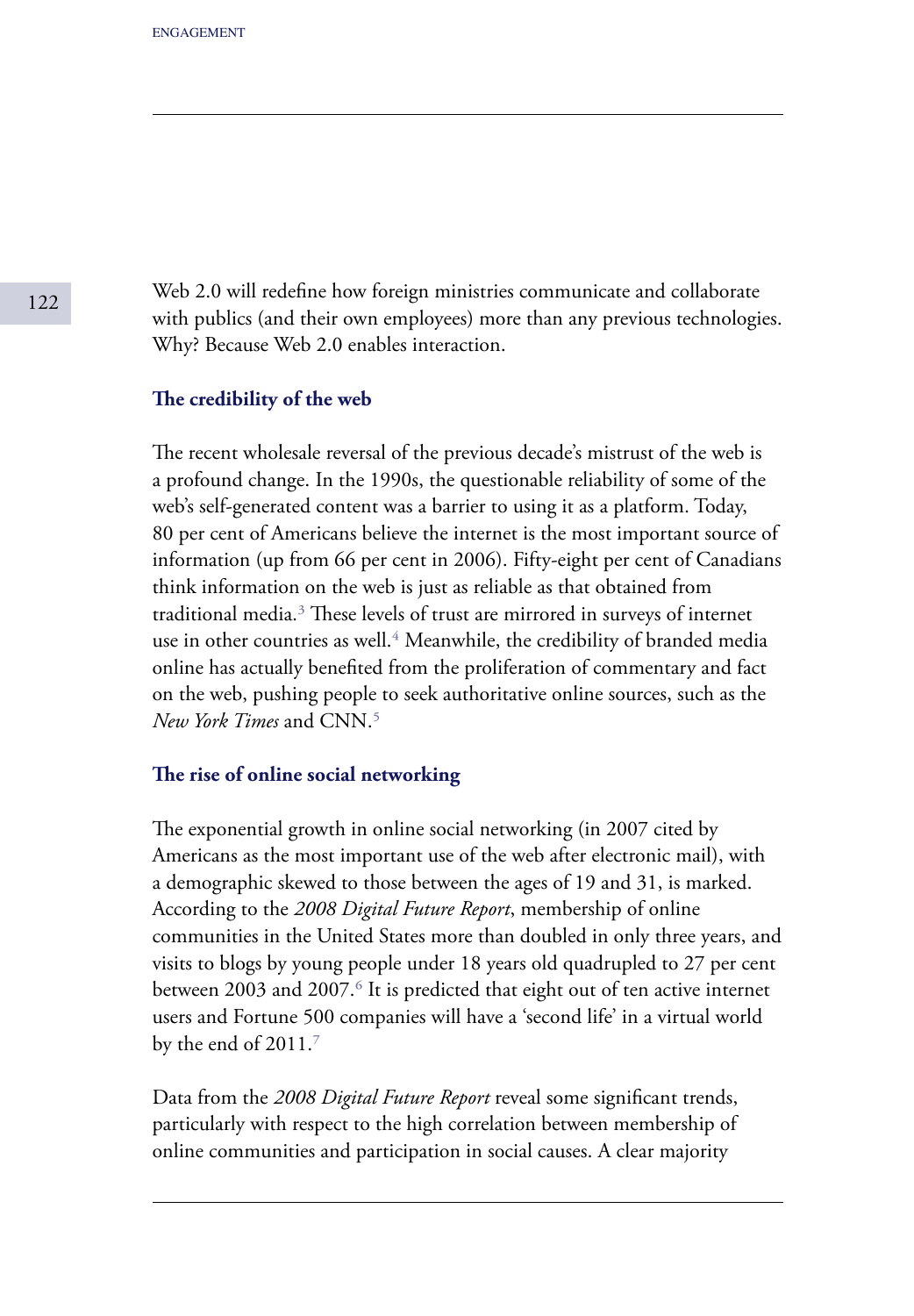<sup>123</sup> (71 per cent) of members of online communities consider these communities to be very important or extremely important to them, with over half logging into their communities at least once a day. Fifty-six per cent claim to have met online counterparts in person. Three-quarters use the web to participate in offline communities related to social causes; almost 90 per cent of online community members are participating in social causes that are new to them since their online involvement began. Most strikingly, a large and growing proportion – 55 per cent – say they feel as strongly about their online communities as they do about their real-world communities. These findings have led Jeffrey Cole, Director of the Center for the Digital Future at the University of Southern California, to conclude that 'The emergence of online communities is demonstrating that opportunities to be involved in common projects and idea sharing about any subject we choose and with people anywhere on Earth is possible and practical.<sup>'8</sup>

Social networking is therefore growing in scale; it is also growing in complexity. International communication, which since the dawn of the motion picture has been premised on a one-to-many broadcasting model, is now moving ineluctably towards a web-enabled many-to-many format. The much-publicised Facebook is now the world's largest social networking site, with a reported 67 million individuals registered as active users. At its current growth rate, the total number of users could exceed 460 million by 2013.<sup>9</sup>

Advances in information and communication technologies have spurred a further evolution, creating three-dimensional virtual worlds in which individuals interact with one another through their virtual representatives ('**avatars**'). The popular Second Life (with 13.5 million 'residents' in May 2008) is a virtual world containing digitally mediated 'third spaces' similar to real-life pubs, community centres and clubs where people can socialise, create and trade.<sup>10</sup> Anecdotal evidence suggests that social networking sites may allow individuals (for example, women in closed societies) to use the anonymity of the web to communicate ideas and perspectives across traditional boundaries.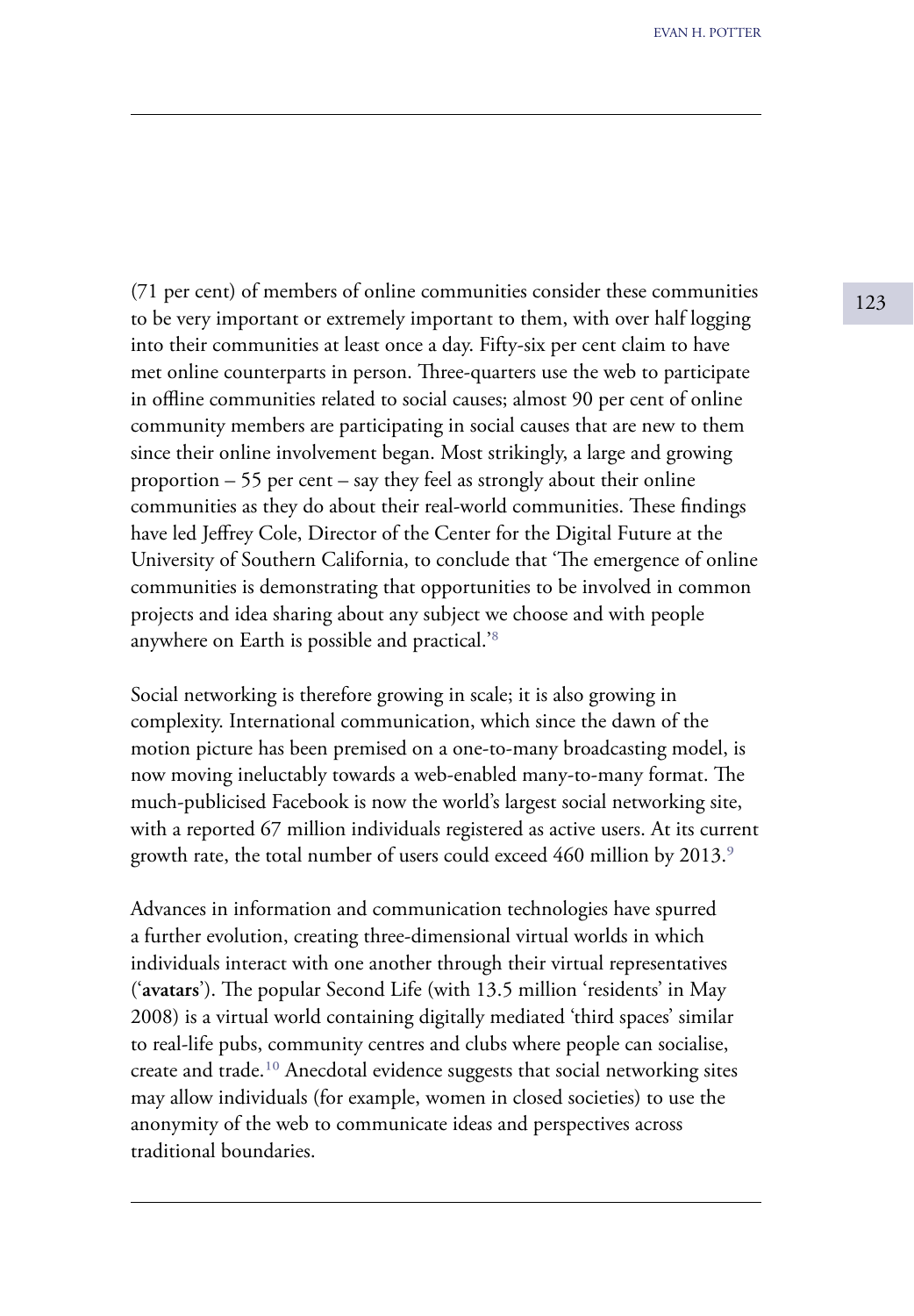What these developments portend is a growing global membership of online communities (especially as the costs in time and effort of joining decline), and a gradual increase in the extent to which people integrate their online activity into the rest of their lives, with online activity providing a direct stimulus for real-world decision-making and action.

## **Implications for public diplomacy**

How can diplomats make best use of the advantages of scale offered by the ever-expanding array of online social networks? How can they work with existing online communities of interest and develop new ones to research, develop, advocate, deliver and review policy?

Effective diplomacy demands an ability to access, analyse and contextualise information; to build and maintain a wide range of relationships; to communicate, convene and negotiate across cultures, borders and institutions; and to review and understand the impact of policy and events.

At first sight, the web promises to be a 'force multiplier' across all these activities. But for the purpose of this chapter, I want to look in particular at the extent to which online social networks may transform diplomats' ability to advocate policy and to access, engage with and mobilise new and wider constituencies in the making and implementation of policy. The evidence to date is piecemeal, and there are important caveats. However, some indications of trends are emerging.

# **Online public diplomacy: new terrain for advocacy and policy development**

According to John Seely Brown, of Xerox PARC, new web-based applications have created a 'powerful surge of "tinkering" and sharing among ordinary people as an enjoyable social activity'.<sup>11</sup> This is the profound difference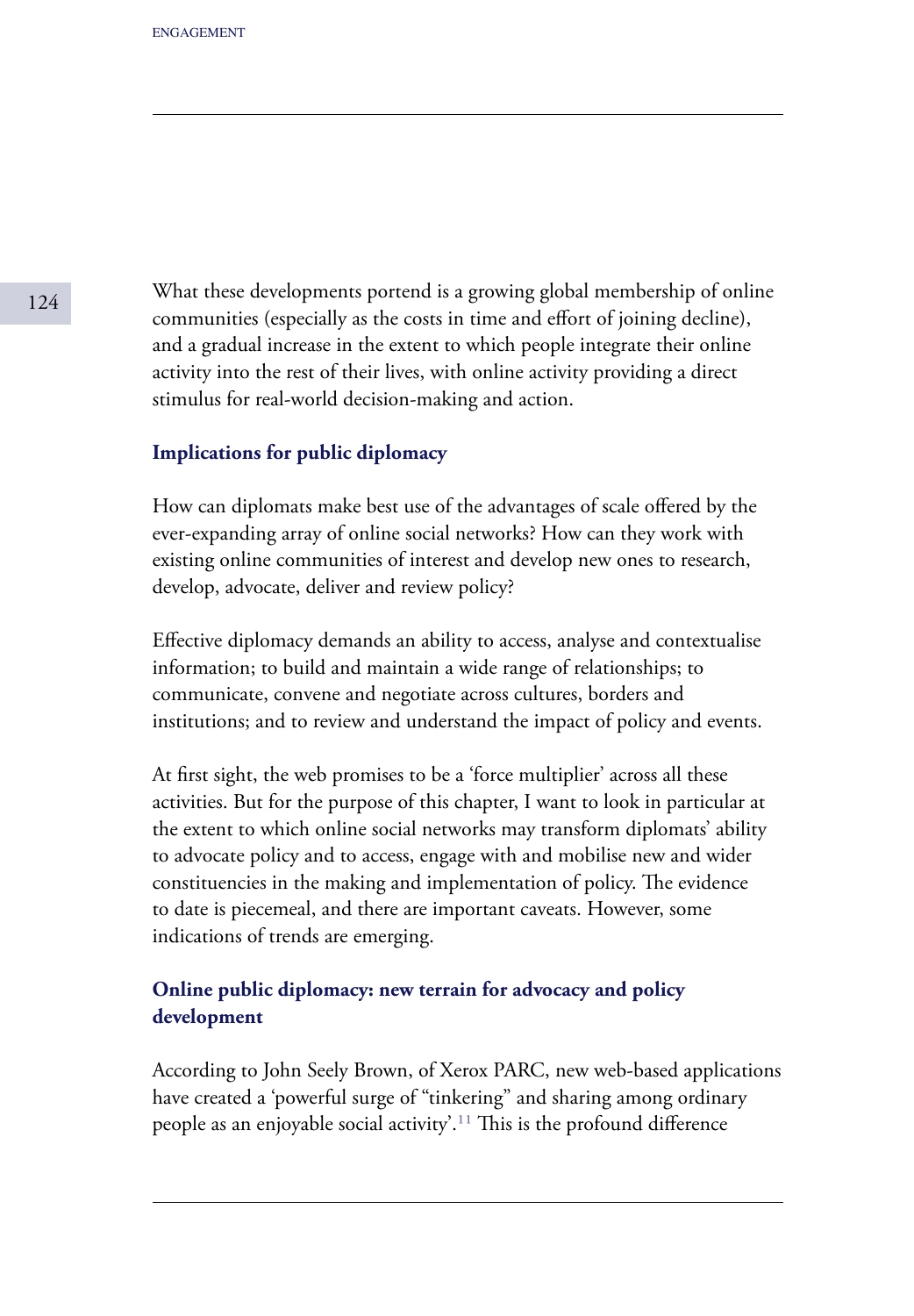between the Web 1.0 and Web 2.0 environments. In the former, 'professionals' dominated the creation of online content. In the latter, 'amateurs' are the dominant creators, and they create because they enjoy it, not because they have to.

This shift offers new opportunities for online public diplomacy in terms of advocacy and, especially, policy development – through online collaboration among policy-makers **within** governments, and also **between** governments and citizens across the globe, to address cross-national policy challenges such as resource competition, sustainable development and interethnic conflict. Online advocacy and policy development provide governments with clear benefits, but also carry risks.

#### *Informing online debate*

Growing online global activism puts foreign ministries under pressure to take a decision on whether and how to engage with it. A basic tenet of strategic communication is that absence from a debate opens one to the risk of having one's policies reinterpreted or misinterpreted, by allies and competitors alike. The same holds true for governments. For example, in 2007 the International Fund for Animal Welfare (IFAW) built an online meeting space in Second Life to protest at the Canadian harp seal hunt. The Canadian government did not directly counter the IFAW's advocacy campaign in this virtual world domain, leaving itself at a potential disadvantage in the arena of public opinion.

To be sure, a virtual world campaign in which site traffic is relatively low (as measured in the participation of hundreds of individuals) will not have damaging consequences for governments. However, once such virtual world campaigns by non-governmental organisations (NGOs) attract thousands of visitors, and begin to spill over into mass media coverage and real-world activism, then governments will be forced to mount sophisticated counteradvocacy campaigns in the same virtual worlds.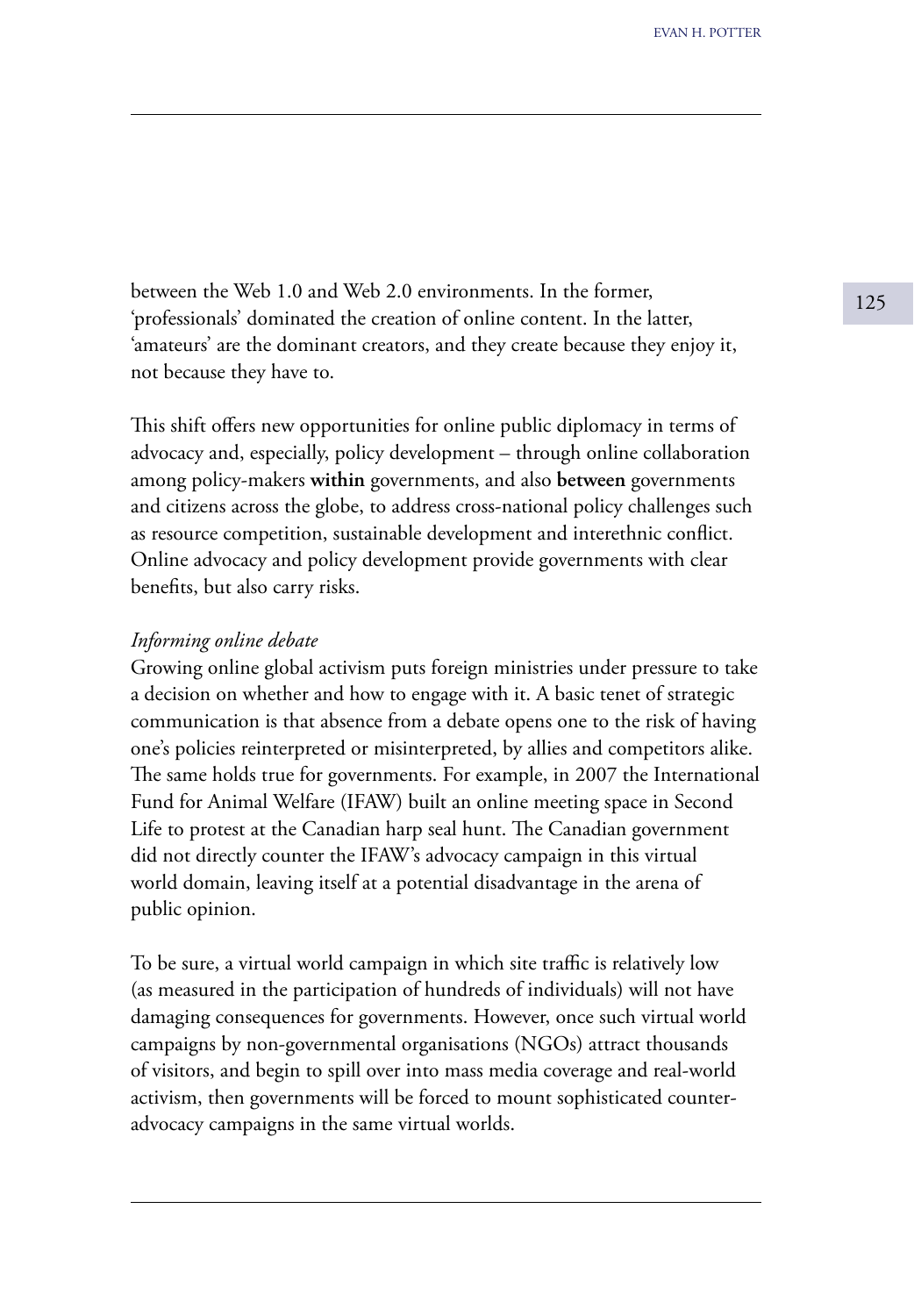#### *Correcting misunderstandings*

In 2006 the US Department of State launched a 'Digital Outreach' team aimed at countering ideological support for terrorism. The team mitigated the risk of being regarded as irrelevant by adopting a 'culturally sensitive approach' and using native speakers in the languages of its target audience. They participated in online discussions on mainstream websites that carried the heaviest traffic on US policy, such as BBC Arabic, Al-Jazeera Talk and Elaph On-Line News.

#### *Widening the debate, to obtain new thinking*

Foreign Affairs and International Trade Canada (DFAIT) was the first foreign ministry to experiment with an online interactive platform to engage citizens directly in the foreign policy-making process. Its 2003 interactive discussion, 'A Foreign Policy Dialogue', featured a significant online component, using the web to enable citizens to respond publicly to the government's foreign policy discussion paper and to debate with one another in moderated online fora. The experiment's success spurred DFAIT to create a permanent 'e-discussion' website to ensure that public comment on Canada's foreign policy priorities was a matter of routine rather than ad hoc initiatives. The time-bound nature of the discussions, and the feedback given on contributions, make it less likely that participants will fear that their input is sought for reasons of presentation rather than substance.

## *Joining with activists to enhance campaigns*

The emerging potential of global virtual platforms to generate and mobilise policy and policy activism was recently demonstrated in the context of the World Climate Change Conference in Bali. The vision is one of global 'smart crowds' – that is, individuals and/or organisations from different countries with different experiences and sources of expertise – generating online policy thinking and advocacy aimed at influencing real-world decision-making. Tightly defining the area of collaboration can lessen the risk that governments and NGOs will both be criticised for compromising their independence by working with each other.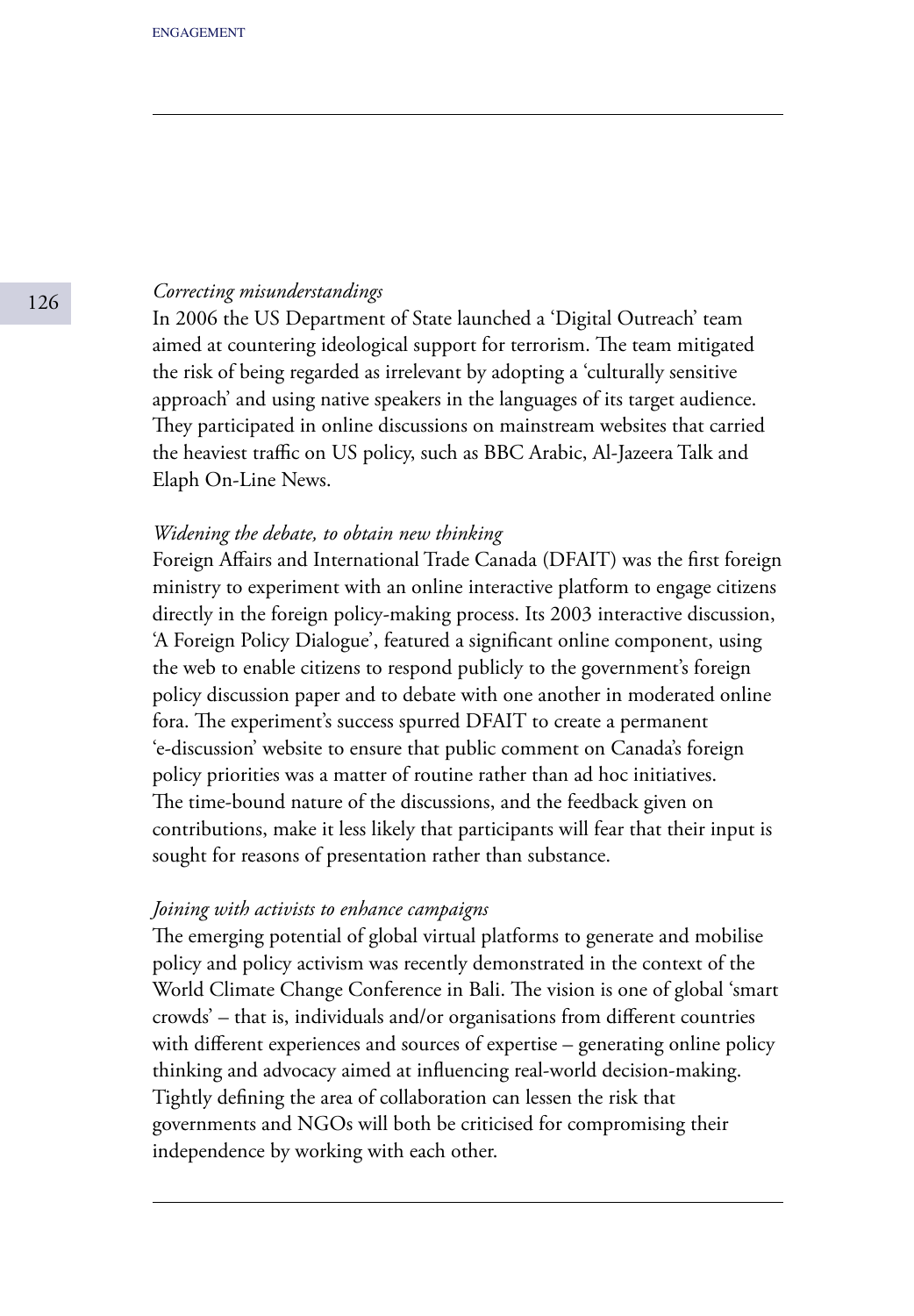# <sup>127</sup> *Collaborating with other experts to recommend policy solutions*

Another potential form of 'policy mobilisation' is the development of wikis. To date, experimentation by foreign ministries has limited these to internal users. For example, inspired by the success of Wikipedia, the US Department of State has established an internal 'Diplopedia' as a resource from which information on the department, its services and its policies may be acquired. The State Department is also using blog software to strengthen specific internal user communities. Wikis, because they are constantly updated (unlike physical briefing papers), can offer officials and ministers a rapid and comprehensive institutional perspective. In addition, given the regular rotation of staff, this form of collective intelligence-gathering can address the perennial problem of ensuring 'institutional memory'. Internal wikis are, of course, prey to the same pitfalls as publicly accessible ones, above all, inaccuracy. But the finding by the science magazine *Nature* in 2005 that there was no significant difference between the accuracy of Wikipedia and that of the *Encyclopedia Britannica* is instructive.

#### *Experimenting with new approaches*

Sweden has taken a different approach and has created a virtual embassy, the Second House of Sweden, in Second Life. But the practical benefits in policy terms – apart from burnishing a reputation for being technologically avantgarde – are difficult to discern. The early lessons suggest that countries should not replicate the old web's static content in this type of virtual environment, and that virtual worlds are not easily used for policy development, being better suited to cultural engagement (such as talks, film festivals or live music recitals). In short, the Swedish experiment points to the use of Second Life as another communications platform – an extension of Sweden's real-world public diplomacy in the form of information and cultural/educational programming – rather than as a platform by which to establish a collaborative project to help Sweden to develop particular policies.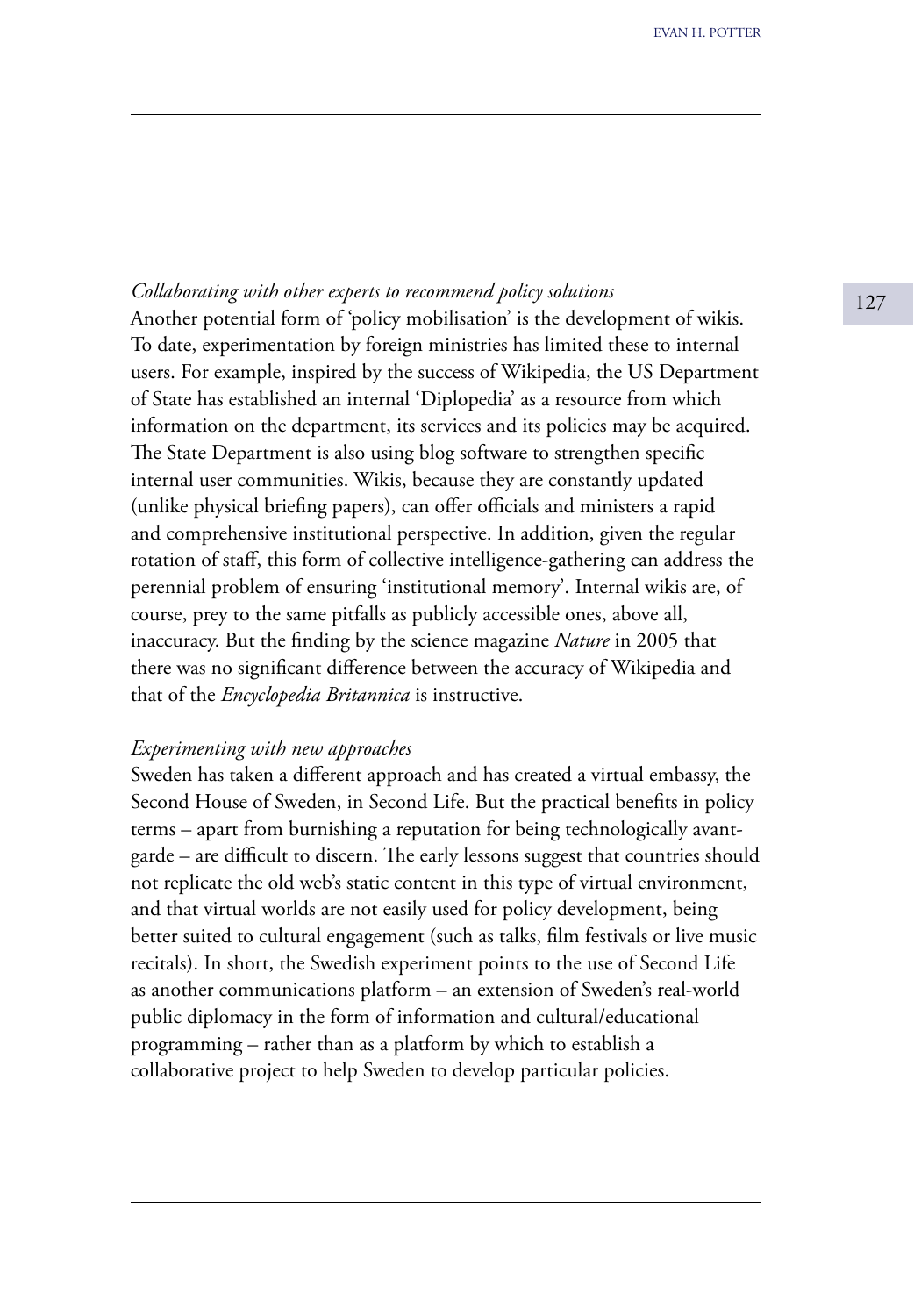#### **Being an online diplomat**

Given the blurring of online boundaries between users and producers, authority and amateurism, play and work, and the attendant concerns about privacy and security, foreign ministries will have to proceed cautiously and develop content for each online intervention that is appropriate for that specific application.

Diplomats will have to spend as much time gaining an understanding of the cultures, values and languages of social networking as they will in preparing for new assignments in foreign countries. On ministry blogs, officials will have to balance the need to engage in the local idiom with the requirement to stick to existing policy.

Since websites are 'leaky containers', through which personal data on political views, religious beliefs, sexual orientation and other life preferences are often readily available, any interaction between government officials and individuals online must be bound by strict guidelines. One of the most important differences between online and offline social networking is that the former is 'eternal'. In other words, all interactions between public officials and their online interlocutors will be searchable, replicable and captured permanently. $12$ 

Foreign ministries are already struggling to keep pace with web innovation and the anticipated additional expenditures associated with the convergence of online and offline activity. But the spiralling costs associated with being present in myriad virtual spaces will force governments to be very selective about their online representation. As more textured and sophisticated Web 2.0 applications become widespread, and given the intense competition for smaller shares of the public's attention, foreign ministry websites must look, feel and perform like the most advanced media sites in the world. More and more, countries will become the images that they project in the online world.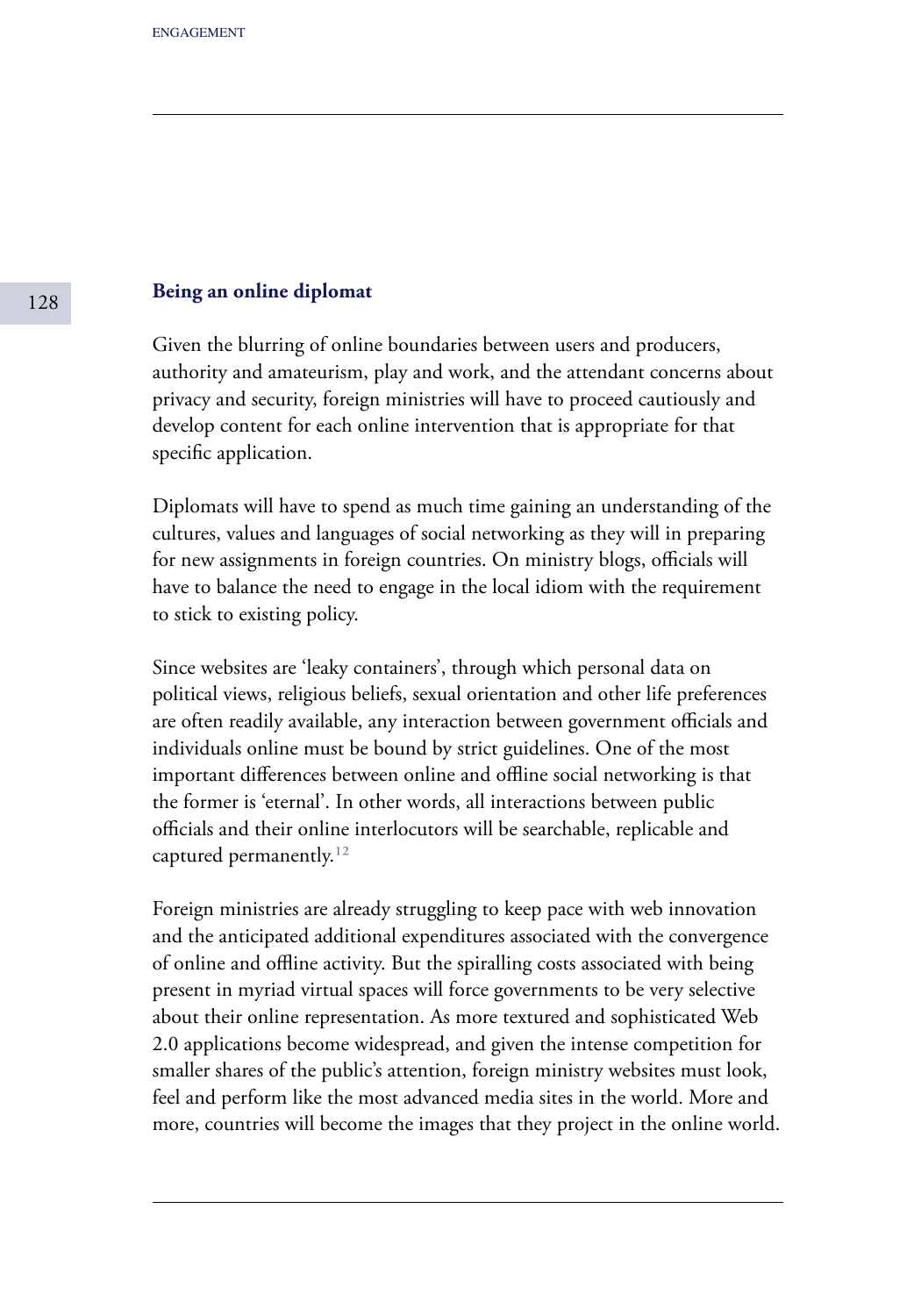# **Future directions** 129

Having barely absorbed the operational, capital and organisational pressures of two generations of web technology over the course of a single decade, foreign ministries need to look ahead to the next wave of innovation: **Web 3.0**, or what some have called 'Web 2.0 on steroids'. This latest generation of software heralds easier, cheaper and more pervasive connectivity, leading, conceivably, to the seamless integration of online and offline living by adding the full sensory dimension.<sup>13</sup> Though simulated, this third dimension holds out the possibility of authentic emotional engagement online. **Telehaptic** or simulated touch technology in a virtual setting may alter the very idea of a nation's foreign representation and increase the capacity to engage in crossnational collaboration. Might we see, after all, foreign ministry personnel interacting routinely with counterparts and the public via virtual embassies?

Setting debate about the likelihood of this vision to one side, my central proposition is that diplomats must be active participants in the growing global online conversation. The web is unprecedented in its power to circulate information and ideas, generate debate and influence opinion. The values of online interaction (free, non-hierarchical sharing) will challenge aspects of diplomatic practice (for example, the distinction between private and public negotiation). But online technologies do not undermine classic diplomacy; rather, they are essential instruments in the virtual age.

#### **Glossary**

**avatar**: a computer-simulated representation of the 'self' that may be in the form of a three-dimensional model (as in the case of virtual environments) or a two-dimensional icon.

**blog**: short for 'web log', a blog is a web page that serves as a publicly accessible personal journal for an individual.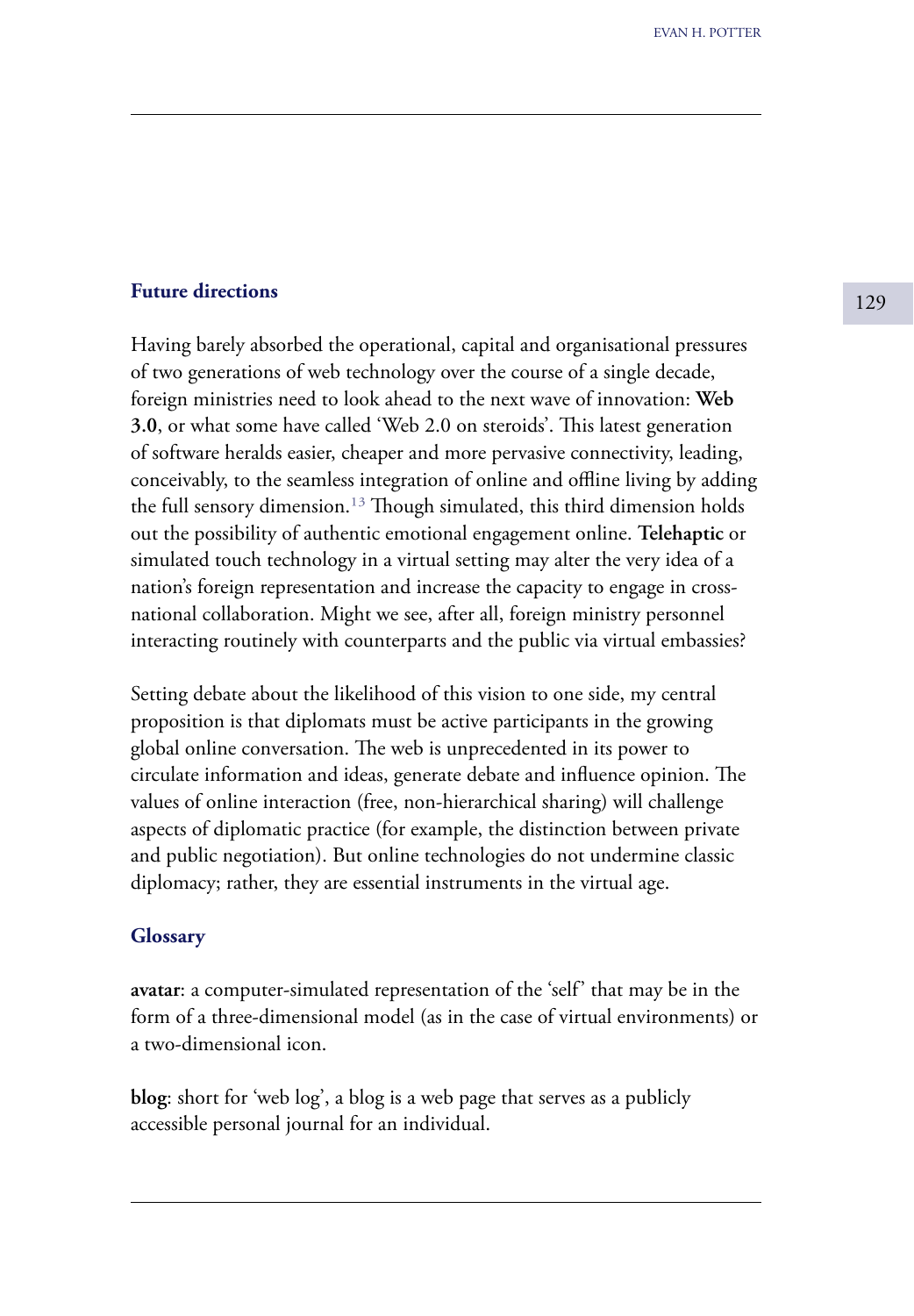**social networking site**: a web-based site designed to enable users to connect and bond with each other. Such sites create communities of interest through instant messaging, chat rooms, e-mail, blogs, file-sharing, videos and so on. Some of the more popular social networking sites are Facebook, MySpace, Hi5, orkut, Bebo and Xanga.

**telehaptics**: computer-generated tactile (touch) sensations (haptics) transmitted over a network, allowing 'physical' contact between a local user and remote location. Telehaptics are being incorporated in the creation of virtual worlds.

**virtual world**: an artificial environment created by computer hardware and software and presented to the user in such a way that it appears and feels like a real, physical environment. Virtual reality is sometimes referred to more generally as any virtual world represented in a computer, even if it is only a text-based or graphical representation (for example using an avatar in a virtual-world social networking site such as Second Life or in an online game).

**Web 2.0**: the term given to a second generation of the **World Wide Web** that allows users to collaborate and share information online. Blogs and wikis are components of Web 2.0.

**Web 3.0**: there is, as yet, no single, accepted definition of Web 3.0. However, if Web 1.0 refers to a 'read-only' web, with content being produced in large part by the organisations supporting any given site, and Web 2.0 is an extension into the 'read–write' web that engages users in an active role, then Web 3.0 represents the further evolutionary movement of the web into the development of a consolidated global database, three-dimensional collaborative spaces and artificial intelligence. Web 3.0 will lead to a much more porous border between the real and online worlds as a result of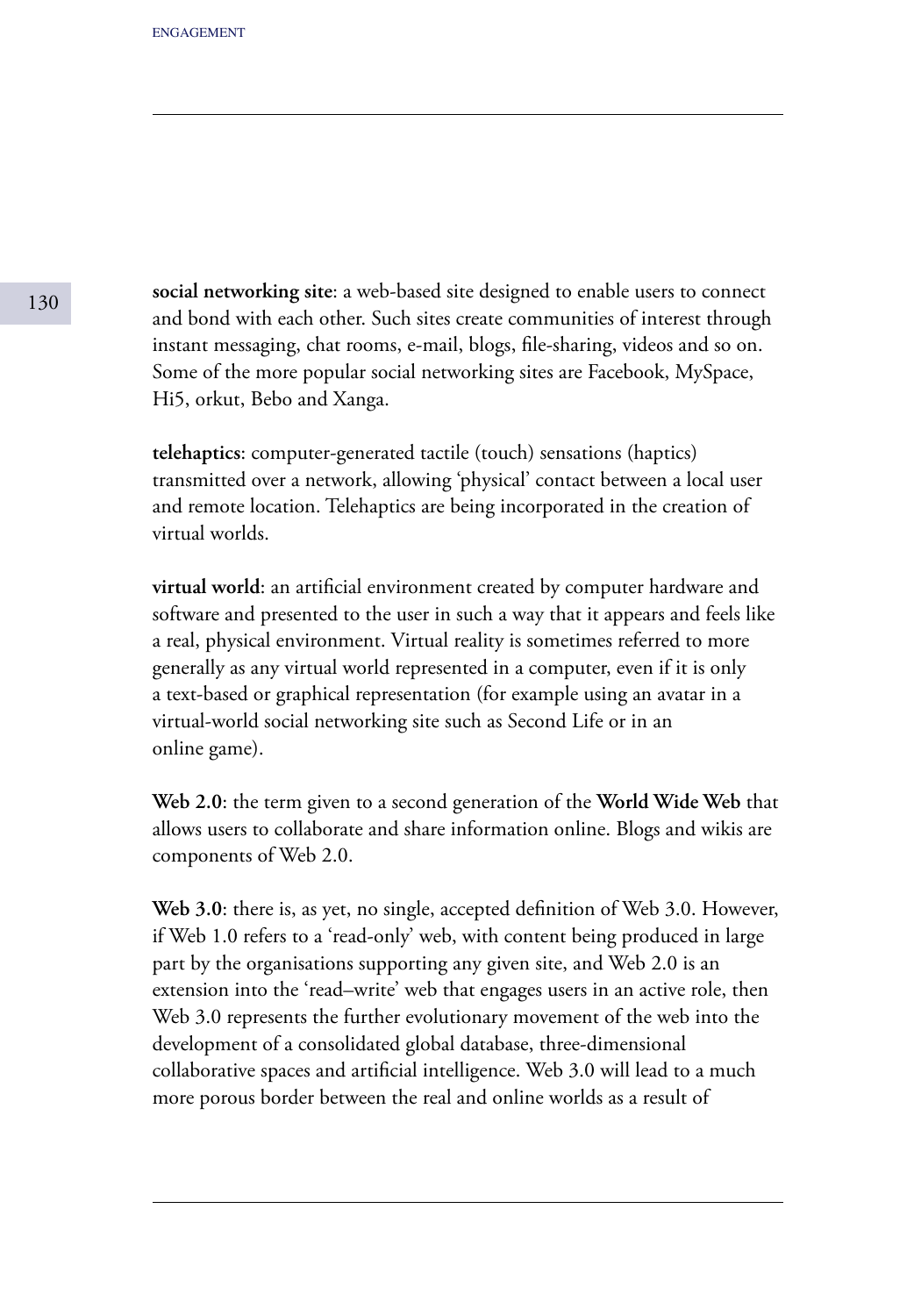ubiquitous connectivity (mobile devices), open-source software platforms, roaming portable identity and intelligent applications through machines that can reason.

**wiki**: a collaborative website comprising the perpetual collective work of many authors. A wiki allows anyone to edit, delete or modify content that has been placed on the website. In contrast, a blog, typically authored by one person, does not allow visitors to change the original posted material, only to add content to the original material.

**World Wide Web** (**the web**): a system of internet servers that support specially formatted documents. The documents are formatted in a markup language that supports links to other documents, as well as graphics, audio and video files. Not all internet servers are part of the World Wide Web.

**YouTube**: a popular free video-sharing website that lets registered users upload and share video clips online at the YouTube.com website.

#### **Notes**

- The assumption is that collaboration produces a result that is qualitatively different from **1** that which would be produced by individuals working alone. It is an unpredictable process in which partners relinquish some level of control, something that would concern risk-averse bureaucracies. On collaboration as the 'third layer' of public diplomacy, see Geoffrey Cowan and Amelia Arsenault, 'Moving from monologue to dialogue to collaboration: the three layers of public diplomacy', in Geoffrey Cowan and Nicholas J. Cull, eds, *Public diplomacy in a changing world, Annals of the American Academy of Political and Social Science,* 616, March 2008, pp. 10–30.
- The culture of open sharing refers to a wide variety of educational resources, including **2** open repositories for scholarly work, peer-to-peer platforms for collaborative learning, and open-source communities formed to share computer source code.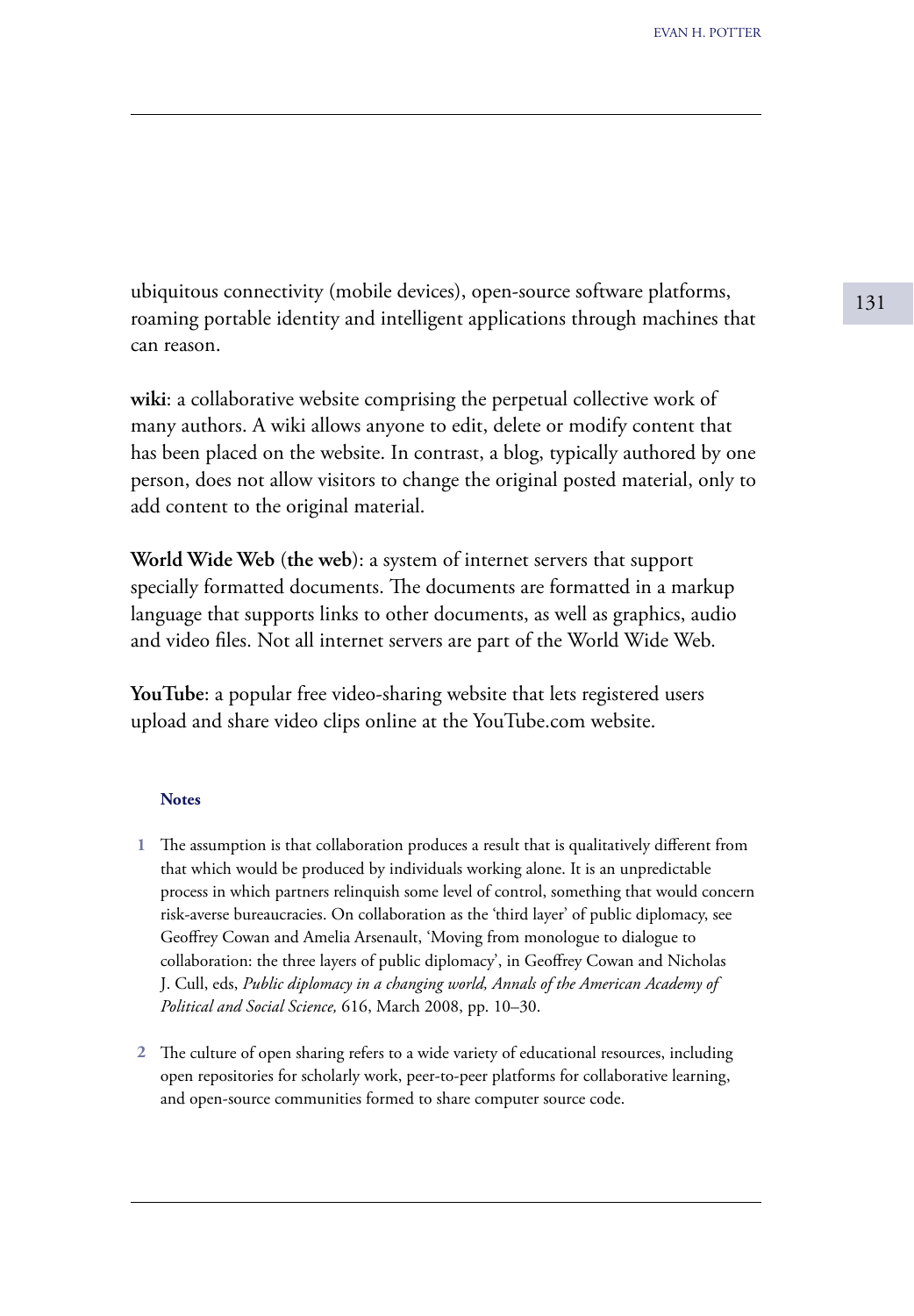- Phoenix Strategic Perspectives Inc., 'New technologies and Government of Canada **3** communications: Phase II – quantitative research and online surveys', April 2008, p. iii. This report, which was prepared for Agriculture and Agri-Food Canada, is available at http://epe.lac-bac.gc.ca/100/200/301/pwgsc-tpsgc/por-ef/agriculture\_ agri-food/2008/130-07/index.html (accessed May 2008).
- The perception that levels of trust in the internet have increased markedly is corroborated **4** by the Oxford Internet Institute's 2007 survey of the UK, which states that 'trust in the Internet has remained stable and rather high from 2003 through 2007'. See William H. Dutton and Ellen J. Helsper, *The internet in Britain 2007* (Oxford: Oxford Internet Institute, 2007), p. 28.
- Center for the Digital Future, 'How much of the information on news pages posted by **5** established media (New York Times, CNN etc.) are generally reliable and accurate?' *Web Insight,* 4 Feb. 2008.
- Presentation by Jeffrey Cole, Director of the Center for the Digital Future, on the **6** *2008 Digital Future Report,* given at the Annenberg School for Communication, University of Southern California, 7 March 2008. See highlights from the *2008 Digital Future Report* at http://www.digitalcenter.org/pdf/2008-Digital-Future-Report-Final-Release.pdf (accessed March 2008).
- Gartner, Inc., online press release, 'Gartner says 80 per cent of active internet users will **7** have a "second life" in the virtual world by the end of 2011', 24 April 2007.
- This does not mean that users self-consciously participate in online social networking sites **8** to seek out new friends from far and wide. Research on a sample of Facebook members has concluded that their primary motivation is to search for people with whom they have a pre-existing real-world connection rather than to browse for complete strangers.
- However, Facebook has yet to capture substantial portions of the non-English-speaking **9** world such as China and Russia. In March 2008 the number of Facebook users in China and Russia were 146,780 and 63,160 respectively.
- A cautionary note on the use of statistics to gauge participation in virtual worlds is in **10**order. Linden Lab, the creator of Second Life, does not distinguish between residents who have registered a unique avatar and used it once and residents who are frequent users of this virtual world.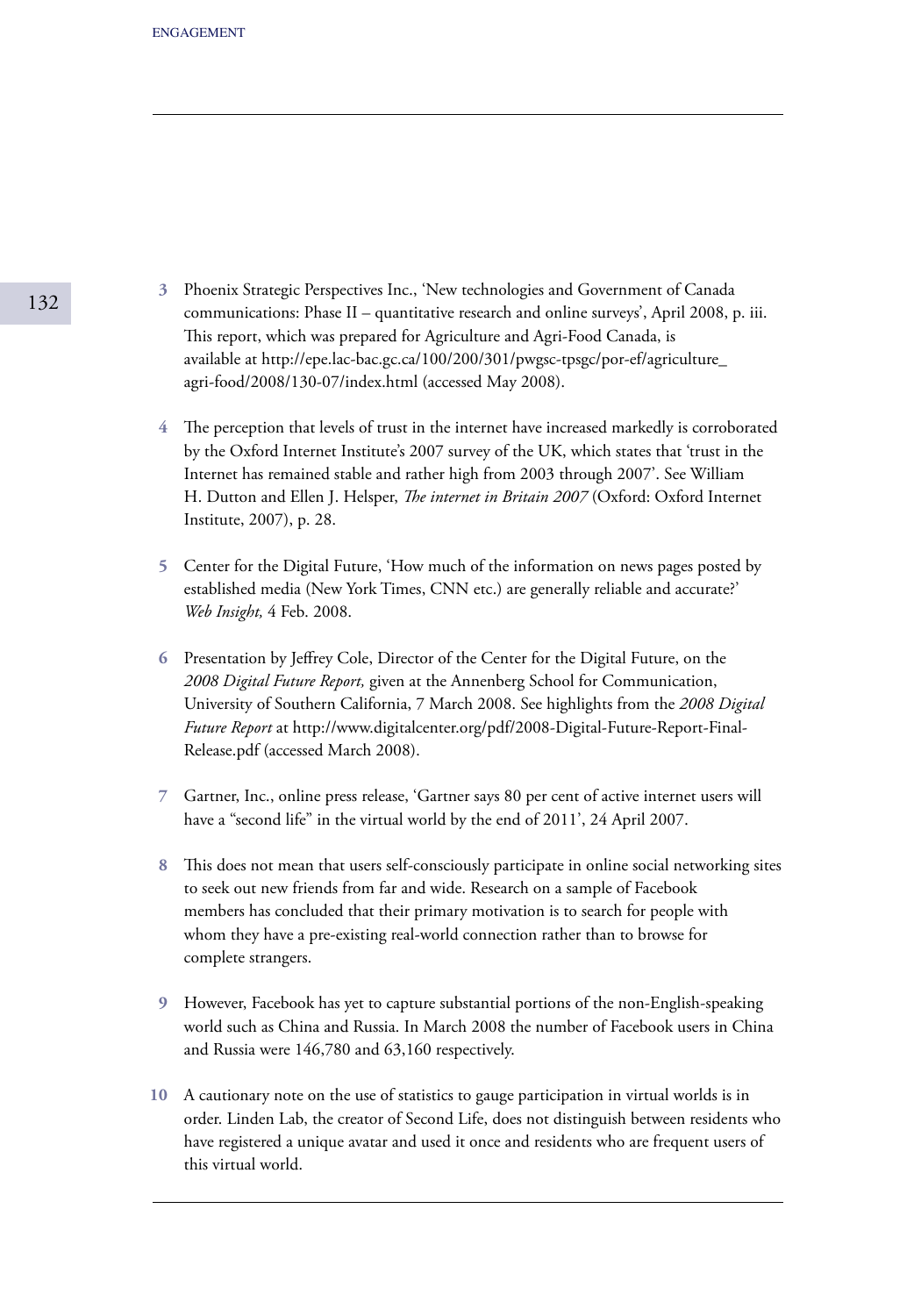- 11 As quoted in David Bollier, 'The rise of collective intelligence: decentralised co-creation<br>
of value as a new paradigm of commerce and culture'. Report of the Sixteenth Annual of value as a new paradigm of commerce and culture', *Report of the Sixteenth Annual Aspen Institute Roundtable on Information Technology,* 2007, p. 30.
- See Danah Boyd, 'Social network sites: public, private, or what?' *The Knowledge Tree,* **12** 13 May 2007, http://kt.flexiblelearning.net.au/tkt2007/?page\_id=28 (accessed 11 March 2008).
- The Distributed and Collaborative Virtual Environments Research Laboratory **13** (DISCOVER) at the University of Ottawa, Canada, estimates that a fully immersive virtual environment (with the simultaneous simulation of all senses) may be achieved by 2018. See demonstrations of this virtual technology at http://www.discover.uottawa.ca/. The following video clips on this site illuminate the potential of this technology: 'Virtualised environments' (narration in French); 'Hapto virtual environments research' (narration in French); and 'Virtual reality prototypes for human interaction, training and e-commerce'.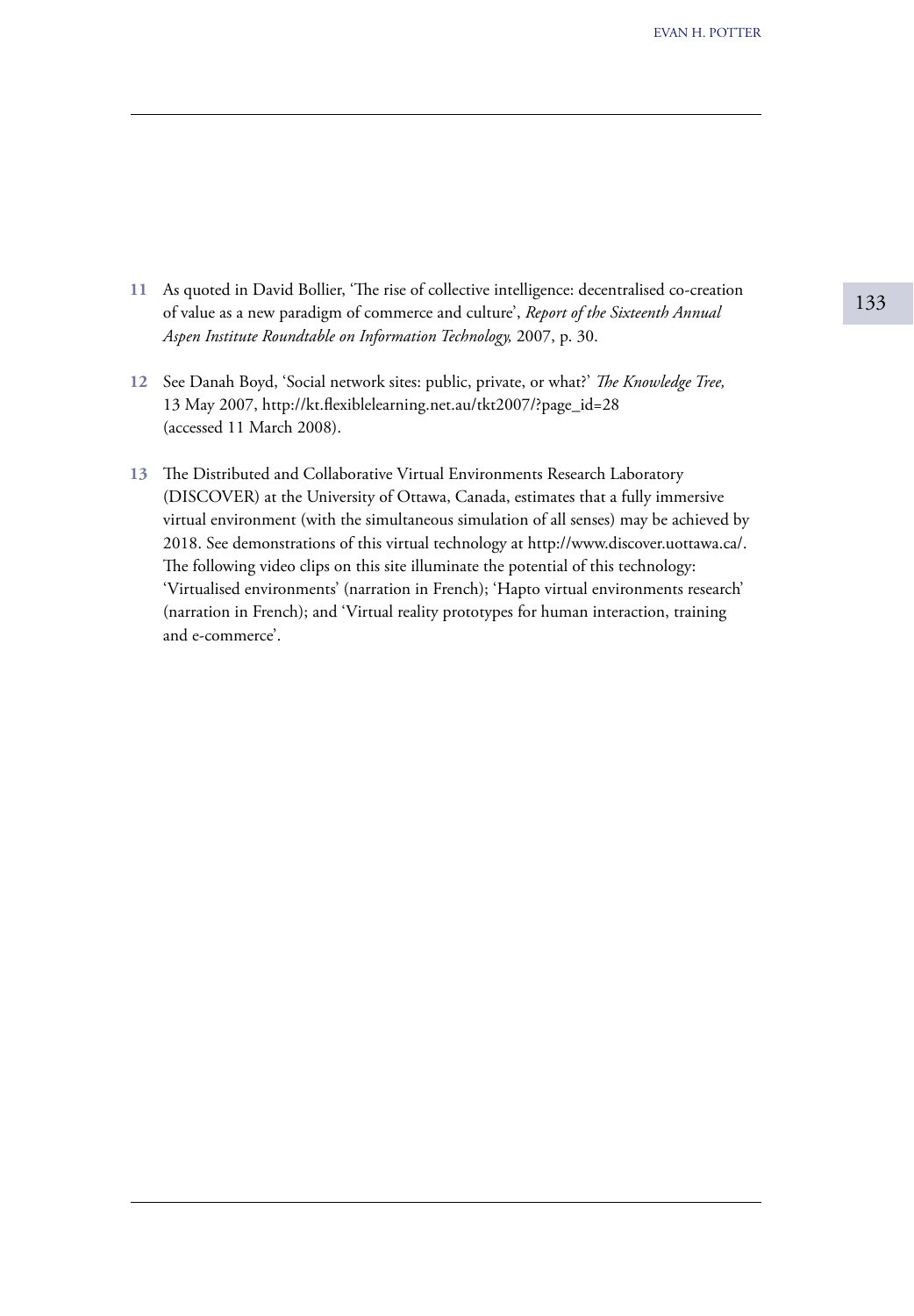## **DARYL COPELAND**

Senior Advisor, Strategic Policy and Planning, Department of Foreign Affairs and International Trade, Canada

Daryl Copeland is a Canadian diplomat who has had postings in Thailand, Ethiopia, New Zealand and Malaysia. He has written and spoken widely on foreign policy, global issues, diplomacy and public management.

Currently Senior Advisor, Strategic Policy and Planning, at the Department of Foreign Affairs and International Trade, Canada, his previous positions have included Deputy Director for International Communications; Director for South-East Asia; Senior Advisor, Public Diplomacy; and Director of Strategic Communications Services. Elected five times to the Executive Committee of the Professional Association of Foreign Service Officers, in 2000 he received the Canadian Foreign Service Officer Award for his 'tireless dedication and unyielding commitment to advancing the interests of the diplomatic profession'.

From 1996 to 1999 he was National Program Director of the Canadian Institute of International Affairs in Toronto and Editor of *Behind the Headlines,* Canada's international affairs magazine. He has recently completed a special assignment to prepare a book on diplomacy, development and security in the globalisation age (to be published as *Guerrilla diplomacy* by Lynne Rienner).

This chapter has been prepared in a purely personal capacity and responsibility for the views expressed is the author's alone. It is not an expression of the policy of the Department of Foreign Affairs and International Trade or the Government of Canada, nor is the Foreign and Commonwealth Office (FCO) responsible for the content.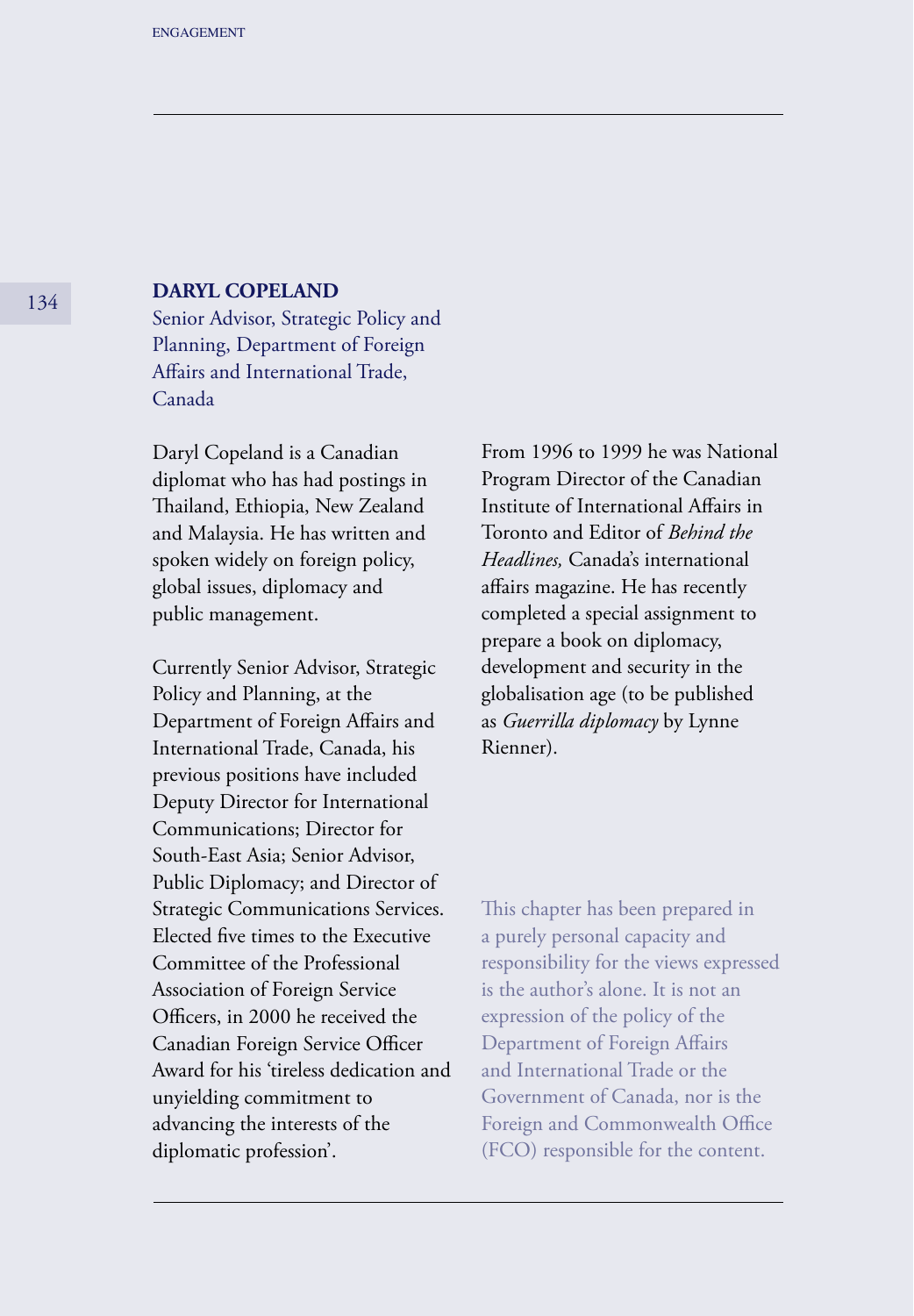# 10 NO DANGLING CONVERSATION: PORTRAIT OF THE PUBLIC DIPLOMAT

*'If the doors of perception were cleansed, everything would appear to man as it is, infinite.'* William Blake

# **EXECUTIVE SUMMARY**

**Much has been said in recent years of public diplomacy; very little of the public diplomat. The author has tried to remedy that imbalance by crystallising the former and elaborating the latter, in part by applying some new thinking (and interpreting some not so new observations) about the role and conduct of political communications in asymmetrical conflict zones. Counterinsurgency represents, in the author's view, the leading edge of public diplomacy tradecraft. It requires on the part of practitioners a particular combination of knowledge, skills, values and personal attributes, which is examined in this chapter.**

#### **Public diplomacy in a world on fire**

At a dinner party not long ago I asked the guests what they knew or thought of public diplomacy. I received a variety of responses, ranging from eyes glazing over, to bewilderment, to requests to repeat the question. Most had no idea what I was on about, nor any obvious interest in finding out.

This experience, if sobering, was not entirely surprising. Yet I expect that in a year or two things could be quite different. The age of globalisation is stimulating somewhat of a public diplomacy renaissance.

It's about time.

How relevant is public diplomacy in today's world?

 $Extremelv.<sup>1</sup>$ 

Our brief concerns **public** diplomacy, which I consider to be the conduct of international relations – the pursuit of interests, promotion of policies and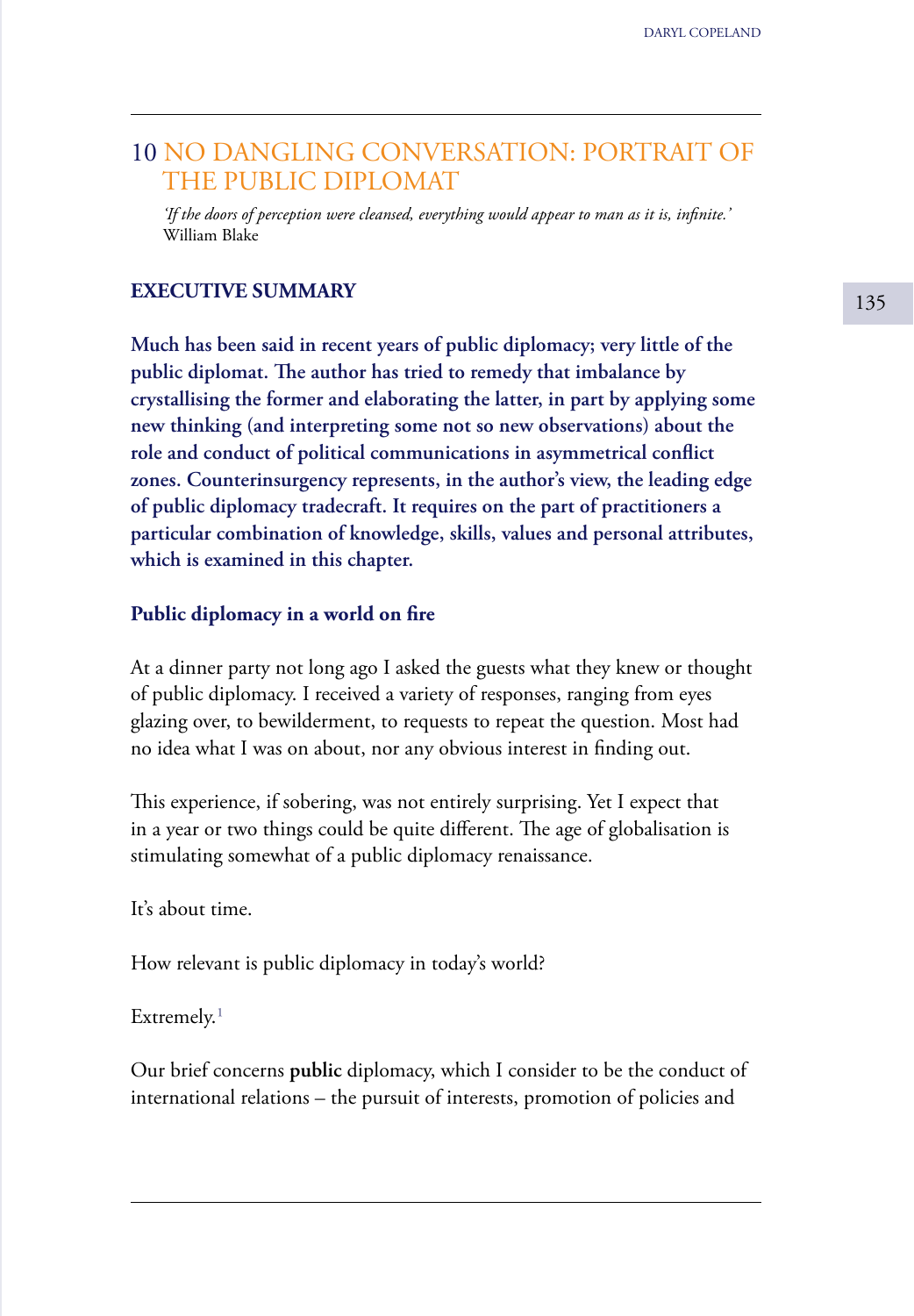projection of values – through the engineering of popular influence rather than the use of force or incentives. This has always been part of the diplomat's repertoire. But it has never been more important.

#### **Why this, why now?**

As other chapters in this volume have underlined, all kinds of contemporary factors are forcing foreign ministries to rethink their role and refocus their activity: the increasing constraints on states as actors in the international system; the blurring of the international and the domestic; the revolution in communications; and the rise of transnational issues, many rooted in science and driven by technology (climate change, pandemic disease, alternative energy, genomics). Perhaps most important, vexing and complex of all is the indivisible link between development and security.

Of special interest to me are the particular challenges that, as a result, beset 'traditional' diplomacy – which, while still effective within its increasingly circumscribed ambit, is simply not delivering satisfactory results beyond it.

I consider the days of set-piece, ritualistic encounters across green-felt tables and identikit forms of diplomatic representation to be passing. Diplomacy may still begin and end with interstate relations, especially in authoritarian and underdeveloped settings, but the effective exercise of influence is related increasingly to forging partnerships, leveraging private sector support, managing networks and shaping public opinion. Few foreign policy objectives can now be achieved in the absence of initiatives designed to engage, understand, advocate, influence and cooperate. Whether a country needs to build international coalitions, cooperate to protect the ecosphere or compete to attract foreign investment, skilled workers and students, the cultivation of a broad cross-section of civic support has become essential to success. For it is people and populations that drive insecurity, create wealth and strengthen governments – or change them.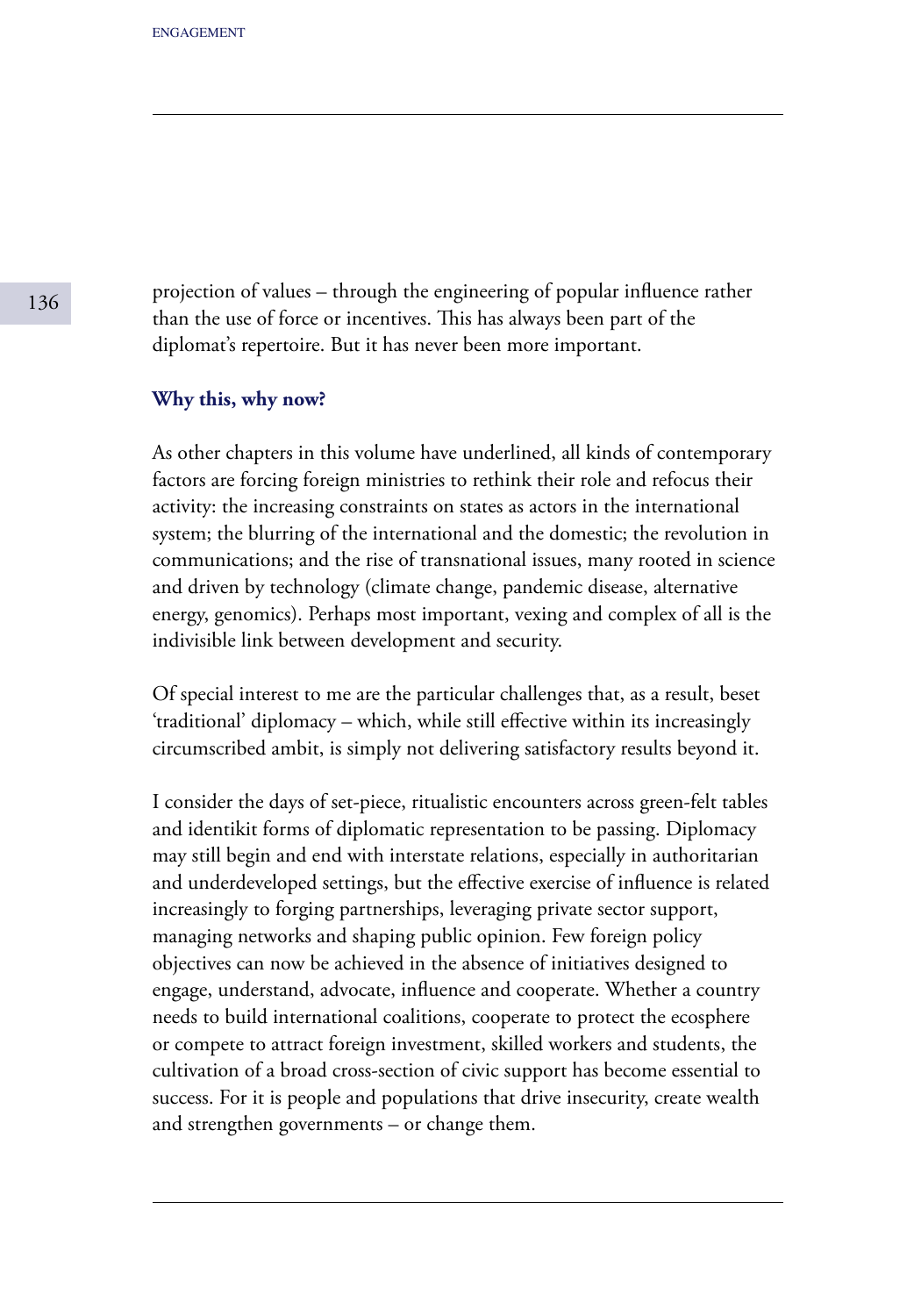# **Listening to Lawrence?** 137

Here I want to take you on a short diversion.

In the 14th edition of the *Encyclopaedia Britannica,* published in 1929, T. E. Lawrence (of Arabia) wrote the entry on guerrilla warfare.² He concluded: 'Granted mobility, security . . . time, and doctrine . . . victory will rest with the insurgents, for the algebraical factors are in the end decisive, and against them perfections of means and spirit struggle quite in vain.<sup>'3</sup>

Almost a century later, it is has become painfully clear that Lawrence's chilling lesson has gone unlearned, or been forgotten. Although recent experience in Iraq and Afghanistan has got some theorists – and military establishments – thinking hard about counterinsurgency, $4$  the record to date suggests that most contemporary commanders are still struggling to know how to use regular armies against an elusive, mainly indigenous enemy that enjoys a degree of popular support and intimate familiarity with life in distant, culturally complex and historically alien environments. Countering insurgency in Iraq, Afghanistan, the Palestinian territories and elsewhere is a very different proposition from, for instance – in diplomatic terms – negotiating a trade deal or – in military terms – modelling confrontations between colossal armoured formations facing off in places like the Fulda Gap.

It is at precisely this juncture that the public diplomat goes to work.

And here is the bridge. As militaries relearn the use of unconventional responses to the irregular threats and challenges typical of counterinsurgency, they are rediscovering the importance of political communication.⁵ In the emerging doctrines on asymmetrical conflict, the emphasis is increasingly on talking rather than, or at least in addition to, fighting; on dialogue rather than diktat; and on proximate engagement and understanding rather than the proclamation of imported truths.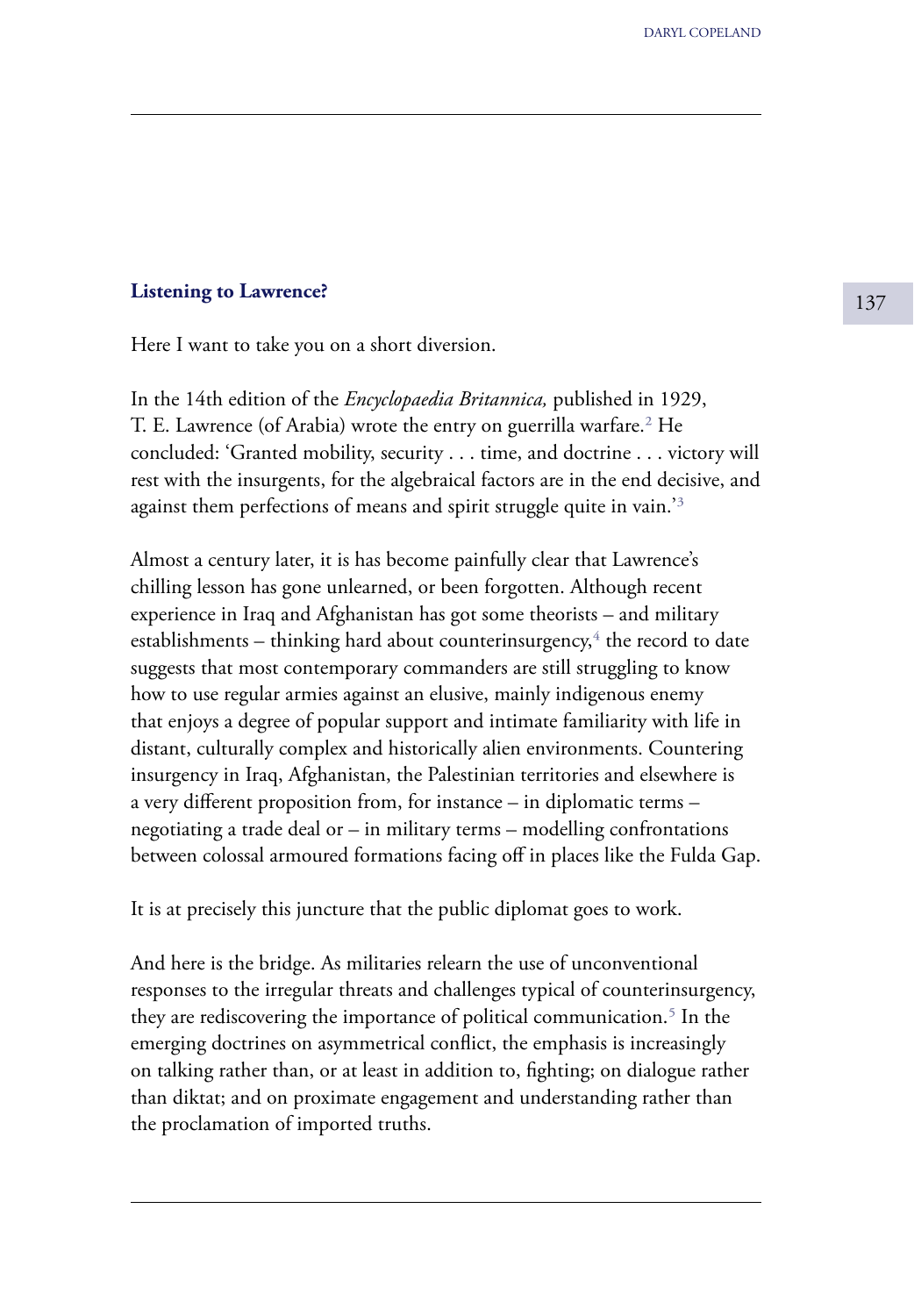Is all of this sounding more familiar now?

#### **Public diplomacy as political warfare: two sides of the same coin?**

Although not everyone will associate public diplomacy with the resolution of asymmetrical conflict,<sup>6</sup> the apparent convergence in thinking about political counterinsurgency (COIN) and military public diplomacy is unprecedented. The intensity of interaction and the speed of events that typify counterinsurgency $\bar{z}$  have created a huge opportunity for public diplomacy.

This association of public diplomacy with COIN is not as much of a stretch as it might initially appear. Conflict situations in many ways represent the leading edge of the craft, with useful insights to be gleaned for application to mainstream public diplomacy practice.

Creative, empathetic public diplomats, fully aware of the background and details of a given conflict, can use local knowledge to learn to think like, and in certain respects identify with, the insurgents. The potential for intelligence generation to inform policy, particularly in the critically important area of **human intelligence**, is real and substantial.

The more familiar, garden variety elements of public diplomacy – lobbying and advocacy; the strategic use of the media; building relationships with non-state actors; and managing networks of contacts – also have a crucial role. Furthermore, it is through these activities that diverse foreign publics have been connected to the **idea** of international society, and from there to attempts to build coalitions and forge consensus around shared interests, mutual gain and common values and norms.<sup>8</sup>

To wrap up this short analytical road trip, I see public diplomacy as an indispensable tool in tackling global challenges, in particular the nexus of underdevelopment and insecurity. It is equipped to shine in the adversarial, hard-power-riven, contested conditions that the latter creates. And the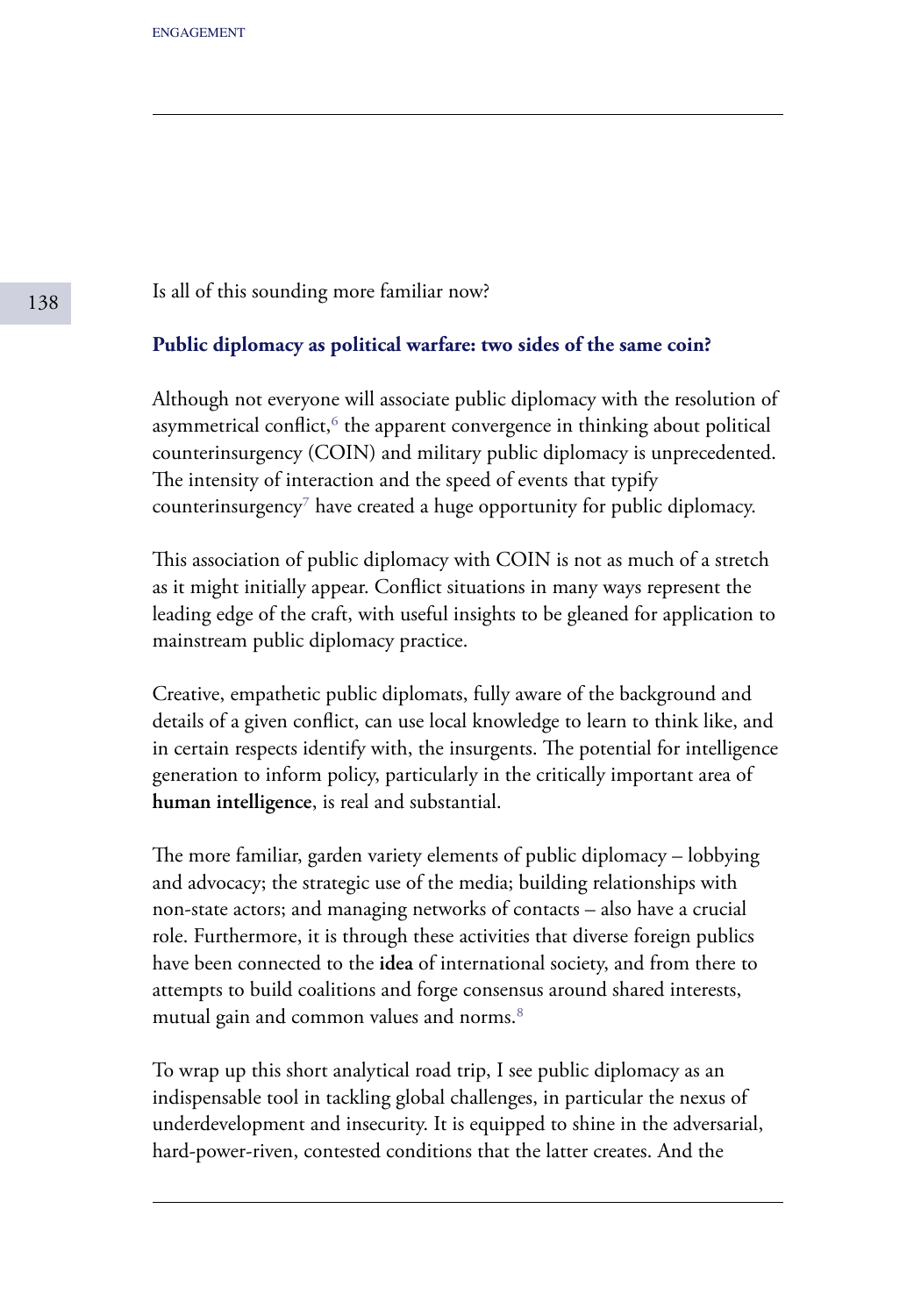extreme context of counterinsurgency only highlights how integral public 139 diplomacy is to achieving political outcomes in such a conflicted world.

But in the erstwhile international system, which is now looking less like a global village and more like a ragged patchwork quilt of gated communities and unkempt barrios, the public diplomat has her or his work cut out.

Curiously, though, the **human** dimension of the piece, by which I refer to the essence of the public diplomat as a **person** and as a **professional**, has attracted almost no notice.

This is an omission. How to fill that gap?

# **Parsing the public diplomat**

I would respond by first asking: What are the essential skills and personal attributes of the public diplomat? What are the knowledge requirements? Is there an associated set of core public diplomacy values? And how might any of the above be acquired?

Some people are simply born with the personal qualities essential to effective political communication. Others develop them through education, experience, training and professional development. The best public diplomats probably demonstrate a winning combination of the two, displaying strong suits in both nature and nurture.

It is my conviction that, to be effective, the modern public diplomat must be characterised by the following broad competences:

#### 1. *Values – who the public diplomat is: what matters*

The public diplomat's core values and ideals include continuous and lifelong learning, historical knowledge and cultural understanding. Public service will serve as a primary motivator, although the desire to pursue national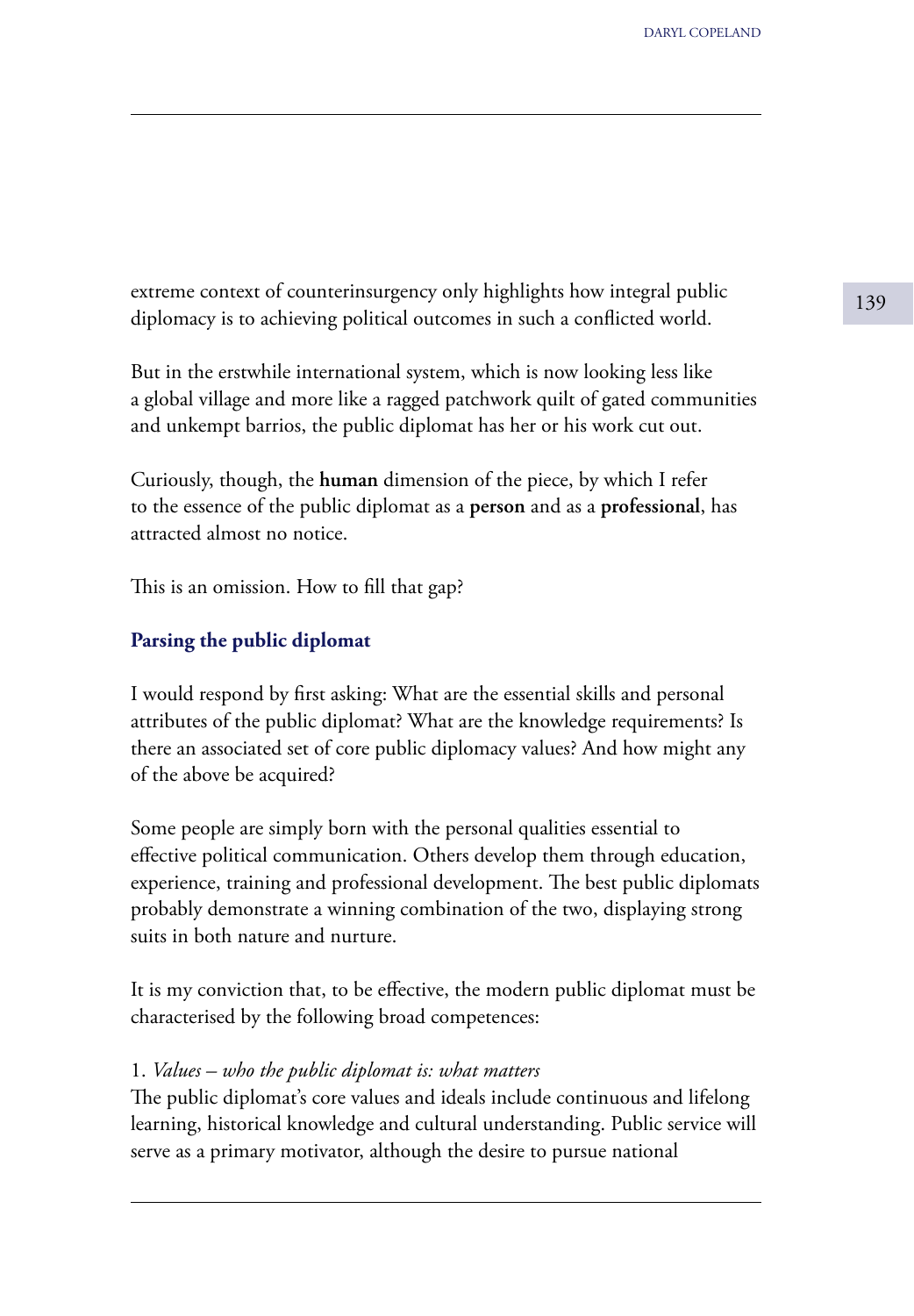interests will not be far behind. Dialogue and communication will be favoured over compulsion or force, just as cooperation and teamwork will be preferred over 'one-upmanship' and showboating. A dedication to reason, fairness and the rule of law will be a prominent professional characteristic. Professional integrity, or the absence of a 'say–do gap' between words and deeds, and moral courage, by which I mean the wherewithal to stand up both for one's country abroad and, when necessary, to one's country at home, will be central. Humanism, a real interest in people and an abiding commitment to humanitarian thought and action provide the firm foundation upon which these values rest.

## 2. *Personal qualities – how the public diplomat behaves: supple force*

The public diplomat must be capable not just of exchanging views with interlocutors at the foreign ministry or chatting with other diplomats, but of swimming without effort in the sea of the people beyond the embassy gates. Personable and enthusiastic, the public diplomat will display a set of clearly defined attributes which flow from vitality and a positive disposition, as well as the possession of natural curiosity, an open, enquiring mind and a critical consciousness. Cultural sensitivity and personal awareness will lead naturally to the display of empathy and compassion, just as the capacity for quick study will find expression in improvisation, creativity and innovation. This kind of work will require ample and equal reserves of determination and commitment, energy and resilience, flexibility and adaptability. An affinity for risk management, collaboration and team-building will be crucial in establishing partnerships and mobilising coalitions of the similarly inclined. A high tolerance of, if not taste for, uncertainty and ambiguity will be essential.

3. S*kills and abilities – what the public diplomat can do: new age polymath* The public diplomat will be master of the latest developments in information and communications technologies, and able, among many things, to assess the public and political environments. Before acting, the public diplomat will research and analyse, frame and position the players and issues, situate them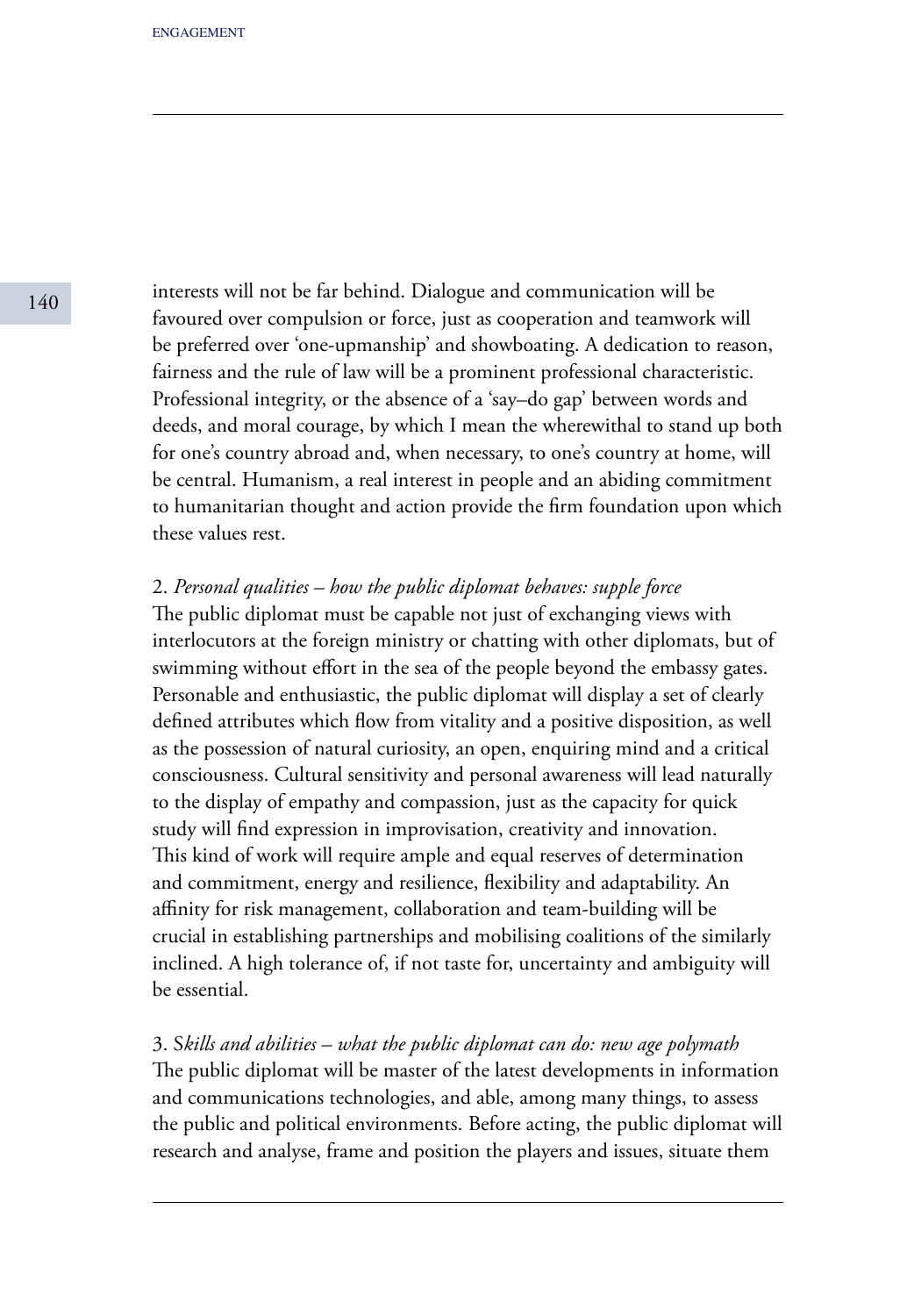within a strategy, and then make a plan to follow through with  $\frac{141}{}$ representation, contact-making and the activation of existing networks. Effective dialogue will require deployment of listening and feedback skills in order to negotiate and compromise, advocate and persuade. The experienced public diplomacy specialist will initiate, promote and lead, resolving challenges to project a coherent image, burnish a reputation and attain objectives. In all cases performance will be managed, metrics defined, and results recorded and evaluated.

# 4. *Knowledge – cultivating the mind of the public diplomat: acquiring versatile expertise*

I have never met a foreign service officer who regretted studying international affairs, political science or economics, history, geography or law. But the public diplomat's intellectual interests may be engaged in any of the arts or the social or natural sciences, from ethnology and anthropology to communications and languages to philosophy and literature. One understudied area relates to themes rooted in science and driven by technology which are driving the diplomatic agenda in the globalisation age: climate change, pandemic disease, weapons of mass destruction, biotechnology, genomics, energy and resource use. The important thing is to develop not only the core knowledge but the instincts, the analytical habits of mind and the educated imagination necessary for the management of the complex issues and fast-breaking situations in which public diplomacy must typically be exercised.

#### **The new diplomat?**

The perfectly formed public diplomat, then, should combine the skills of a professional negotiator with the attributes of a renaissance humanist and the temperament of a hardy handyman. For the public diplomat, developing a capacity for something referred to in French as *'aisance',* a combination of personal and social comfort and ease, is crucial. And whether nurtured in university or developed in the field, nothing in public diplomacy has greater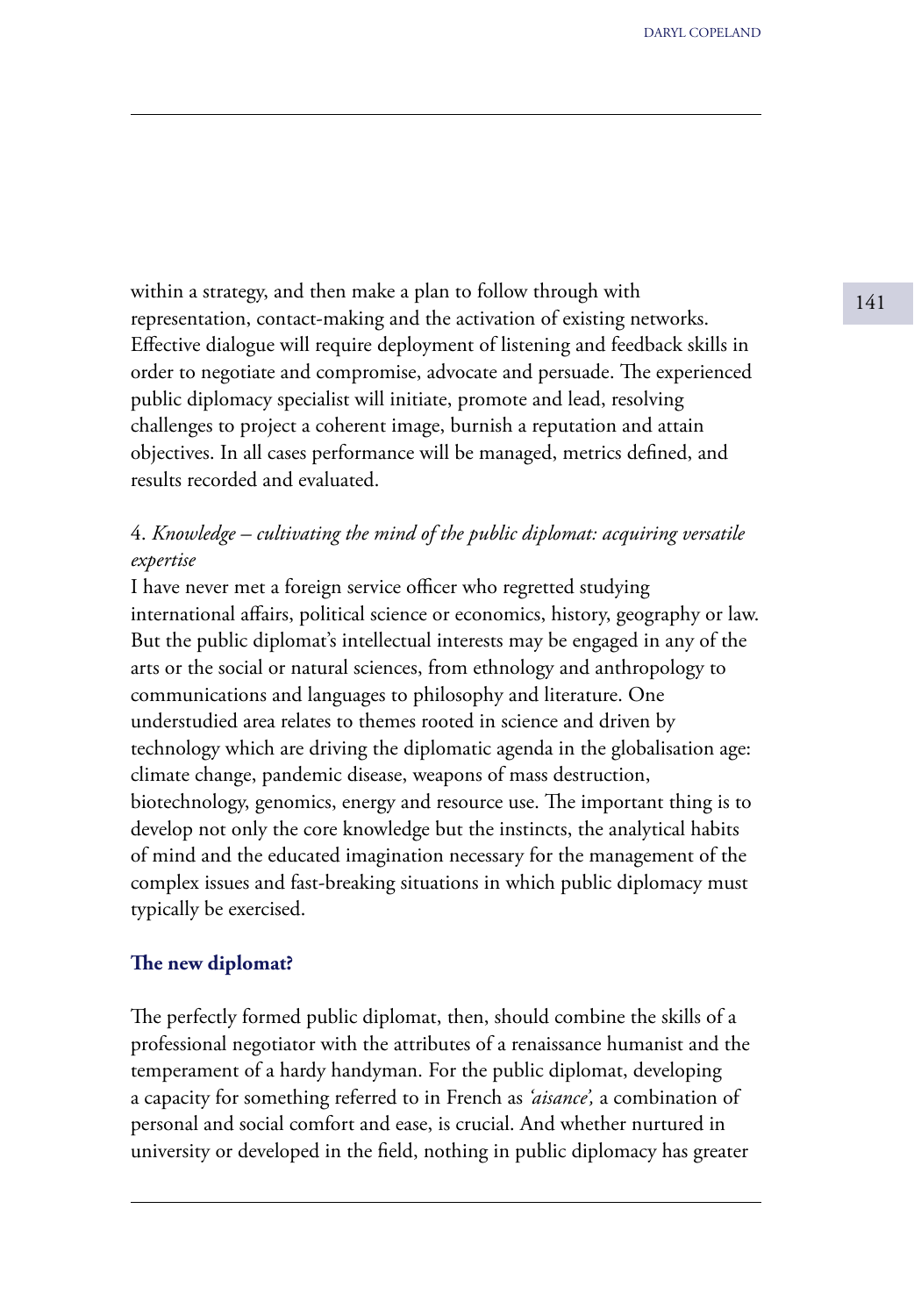utility than having learned how to think (reflection, analysis and praxis), communicate persuasively and act effectively.

From this it might well be observed that the public diplomat will need all the skills, abilities and qualities of the traditional diplomat – tact, judgement, intellect, objectivity, political sense, discretion – plus a good many more. All true. But doing things 'by the book' and according to standard operating procedures will not always be among the public diplomat's favoured tactics. Awaiting instructions, following orders and referring to operating manuals won't necessarily produce results in the sorts of fast-paced, high-risk environments best suited, for instance, to public diplomacy's irregular expression – guerrilla diplomacy.

After Hegel and Marx, and many, many social scientists since, the public diplomat might be thought of as a work in progress, an emerging professional **synthesis** resulting from the dialectic relationship between security and development and an inevitable twenty-first-century collision involving the conventions of traditional diplomacy (**thesis**) and the requirements of globalisation (**antithesis**).

## **Envoi**

For better or worse, the requirement to manage better the impact of globalisation has placed the public diplomat very near the tilting and unstable epicentre of international relations – and, by extension, of contemporary diplomatic practice. Now is the time to ride the storm. Or reap the whirlwind.

We may be sure that a new world order is emerging. Though the outline remains indistinct, it appears likely that the outcome will be multipolar, that there will be a substantial number of new players each wanting a place at the table, and that the defining feature will be a power shift to Asia, the rapidly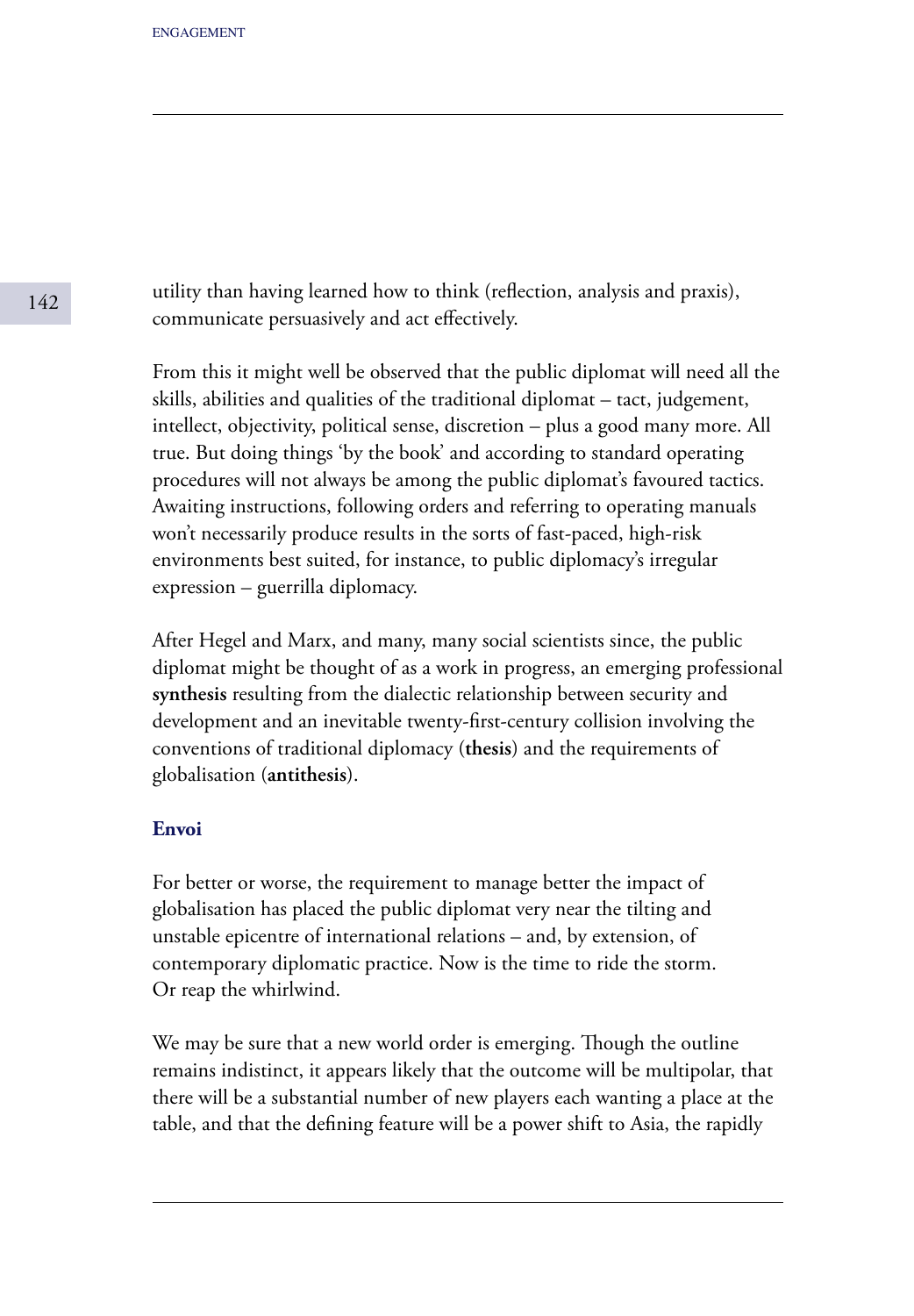<sup>143</sup> rising powerhouse of the integrated global economy. Add to this a daunting range of climatic, scientific and technological threats and challenges and all the ingredients are in place for a highly conflicted future.

Those in charge will need all the creative help they can get.

So . . . Portrait of a public diplomat? A high-functioning, well-educated, street-smart problem-solver, with an open mind, sharp instincts, a Blackberry and, when necessary . . . a Kevlar vest.

It's time to get kitted up.

#### **Notes**

- The literature on public diplomacy has become extensive in recent years. For a general introduction, visit the websites of the University of Southern California Center for the Study of Public Diplomacy (http://www.uscpublicdiplomacy.com) and Bruce Gregory's Public Diplomacy Institute at George Washington University (http://pdi.gwu.edu/); peruse J. Melissen, ed., *The new public diplomacy: soft power in international relations*  (Basingstoke: Palgrave Macmillan, 2007) and Simon Anholt, ed., *Journal of Place Branding and Public Diplomacy.* See also the Centre for Strategic and International Studies study, 'Re-inventing diplomacy in the information age,' at http://www.csis.org. Phil Taylor has archived a vast, and exceptionally good, selection of articles on public diplomacy and many other communications issues. See http://ics.leeds.ac.uk/papers/ index.cfm?outfit=pmt. **1**
- Lawrence's remarks were based on his experience in leading the Arab revolt against the **2** Turks in the Middle East during the First World War.
- The complete entry is available at http://www.bellum.nu/literature/lawrence001.html. **3**
- In 2006, for instance, the US military issued a new counterinsurgency manual, available **4** at http://www.fas.org/irp/doddir/army/fm3-24fd.pdf. See also United States Department of State, 'Counter-insurgency in the 21st century: creating a national framework', Bureau of Political–Military Affairs, 11 Sept. 2006.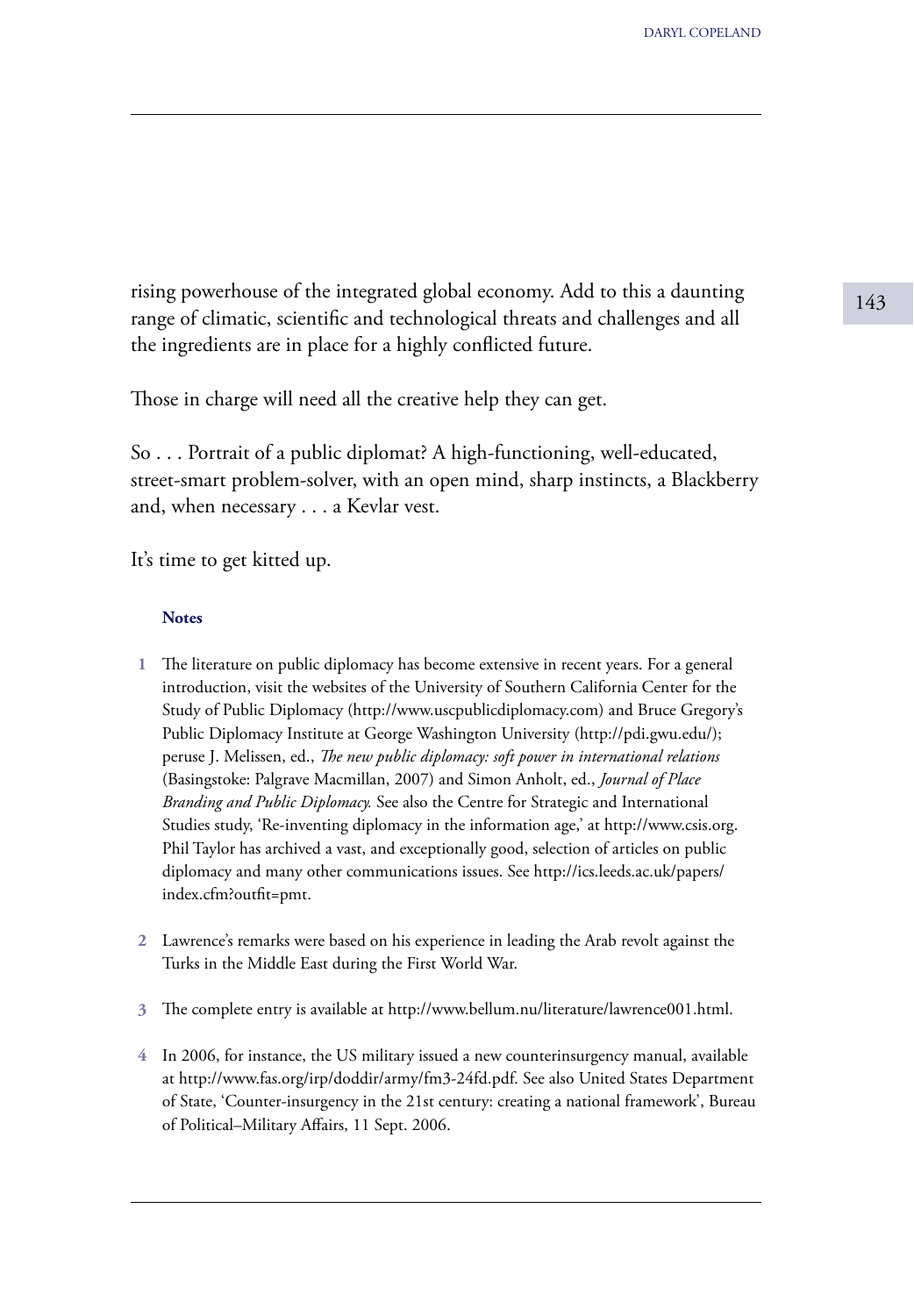- For thoughtful, full-length treatments of these issues, see, for example, General Sir Rupert **5** Smith, *The utility of force: the art of war in the modern world* (New York: Allen Lane, 2005); Philip Bobbit, *The shield of Achilles* (New York: Knopf, 2002). There is a profusion of more specialised references too numerous to catalogue here and themed variously around closely related notions of fourth-generation war, foreign internal defence, asymmetrical and guerrilla warfare, human terrain systems, three block war (combat, relief, reconstruction) and 3Ds (defence, diplomacy, development). Readers are invited to pursue these subjects independently.
- These motifs common to public diplomacy and COIN are explored in more detail in **6** Daryl Copeland, *Guerrilla diplomacy: global relations in an insecure world* (Boulder, CO: Lynne Rienner, forthcoming); Daryl Copeland and Evan Potter, 'Public diplomacy and political warfare: two sides of the same COIN?', paper prepared for presentation at the March 2008 meeting of the International Studies Association, San Francisco.
- As the CIA and the US military learned during the implementation of the controversial **7** Phoenix Program in Viet Nam, there is much scope for error and what Chalmers Johnson has termed 'blowback'. See Dale Andrade, *Ashes to ashes: the Phoenix Program and the Viet Nam War* (Lexington: Lexington Books, 1990); Chalmers Johnson, *Blowback*: *the costs and consequences of American empire* (New York: Metropolitan Books, 2000).
- In the second half of the 1990s the Canadian foreign minister, Lloyd Axworthy, brought **8**forward what came to be known the 'human security agenda'. Through the deft use of the public diplomacy formula and a lot of help from officials, he was able to rack up a string of foreign policy achievements – an international treaty banning landmines; an International Criminal Court; major initiatives on conflict diamonds and child soldiers – often despite the objections of much greater powers. See Daryl Copeland, 'The Axworthy years: Canadian foreign policy in the era of diminished capability,' in Fen Hampson, Norman Hillmer and Maureen Molot, eds, *Canada among nations* (Toronto: Oxford University Press, 2001).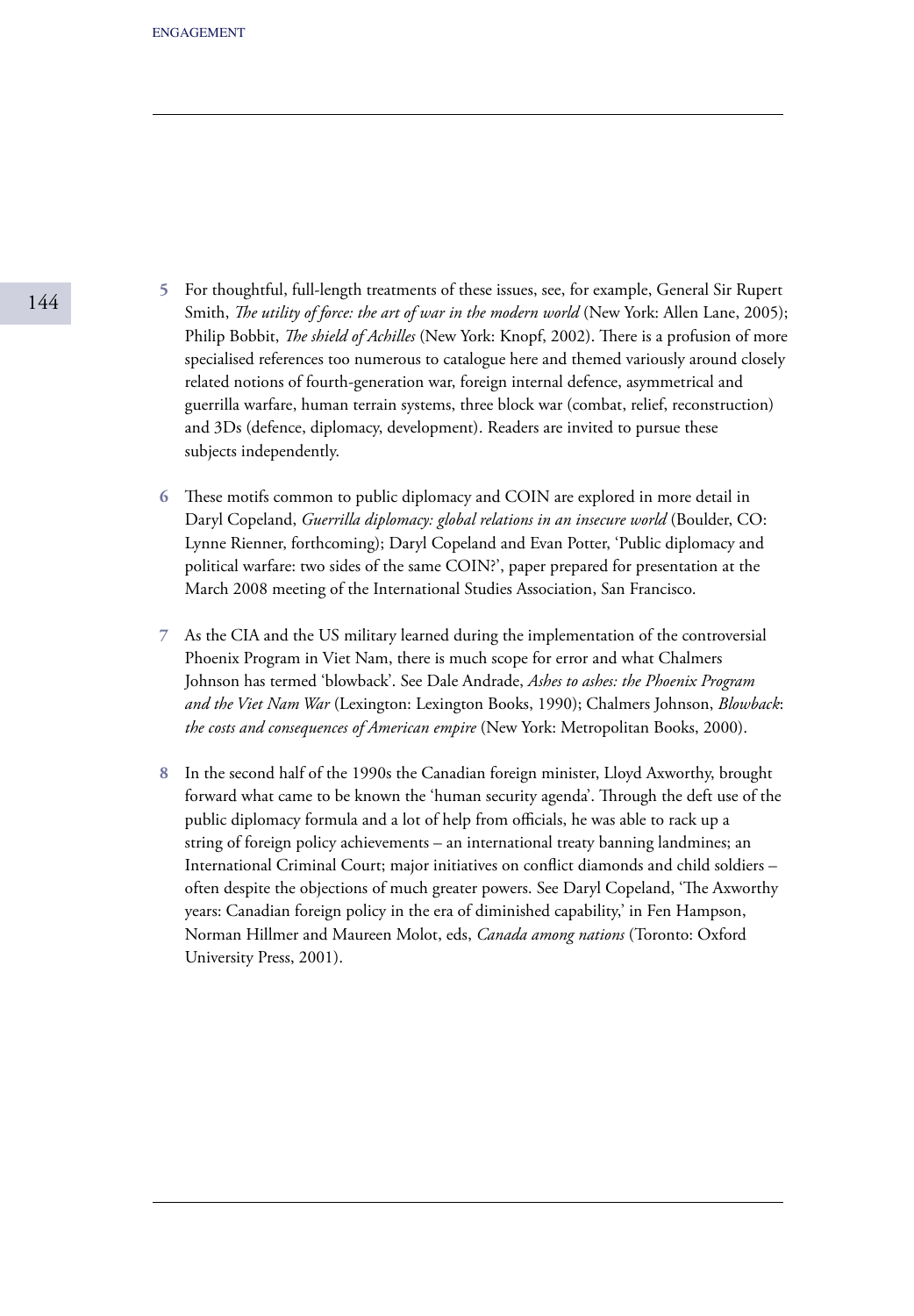CASE-STUDIES

145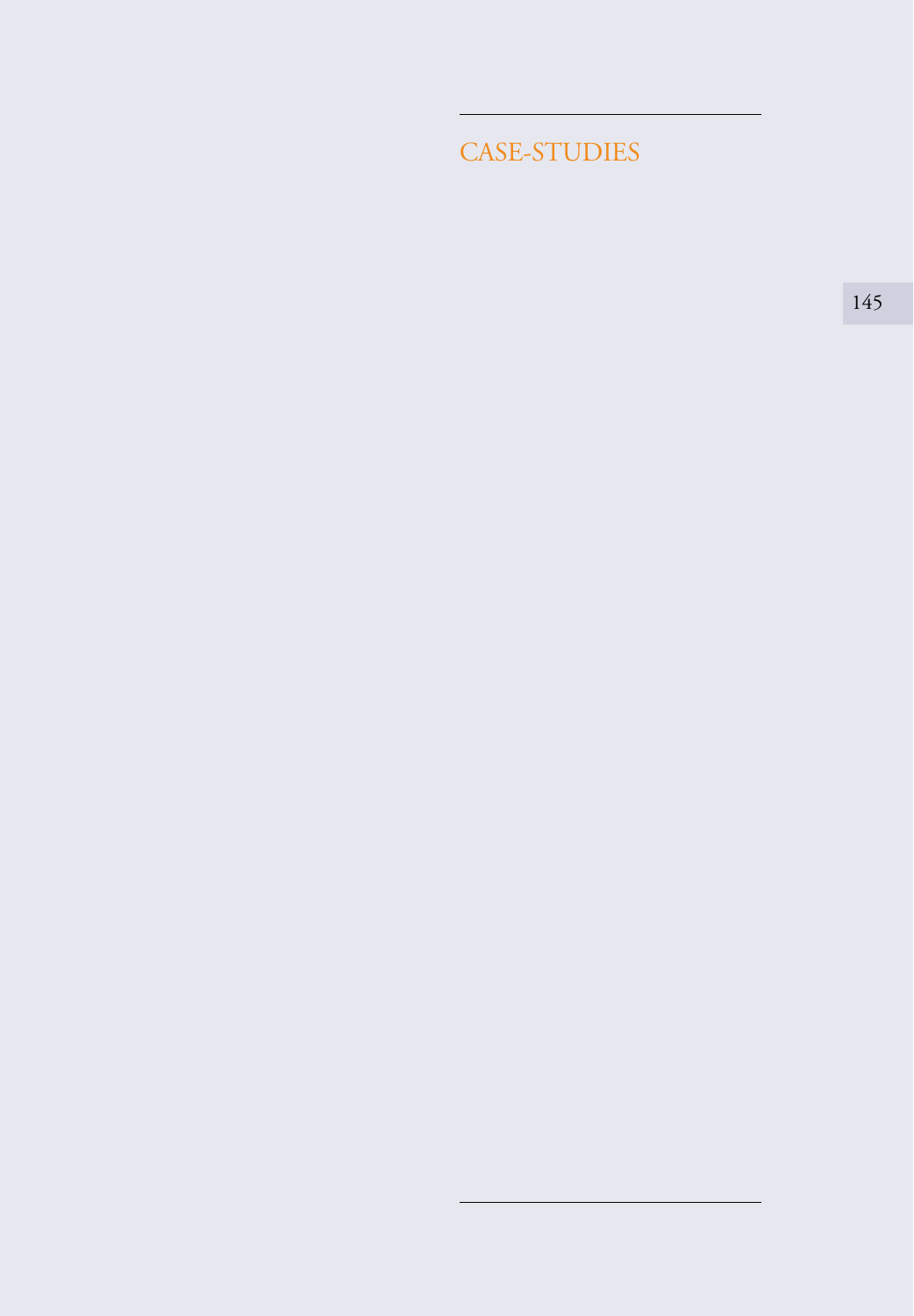<sup>146</sup> **LUCIAN HUDSON** Foreign and Commonwealth Office **ALAN ANSTEAD** Foreign and Commonwealth Office

Lucian Hudson was Director of Communication at the Foreign and Commonwealth Office (FCO) from 2006 until recently. From July 2008, he is undertaking a special assignment for the FCO on leading and supporting strategic collaborations. Since 2000, Lucian has been Director of Communication at two other government departments, and the government's first Director of e-Communications. Before joining the civil service, he was editorial director of a dot.com company following a 16-year career with the BBC and ITV, which included leading the editorial development of commercial channels.

Alan Anstead is a career diplomat currently working in the FCO's Communication Directorate. As well as undertaking overseas and UK-based postings for the FCO, he recently worked as a human rights lawyer for an international nongovernmental organisation, and has been seconded to the Department for International Development and to the Department for Trade and Industry.

The authors wish to thank Ghislain Gomart and the French Ministry of Ecology, Energy, Sustainable Development and Planning for the Grenelle case-study; Booz Allen Hamilton for allowing the use of the AIDS/HIV case-study; and Dr Lorraine Dodd at QinetiQ and Professor Gillian Stamp at BIOSS the Foundation for their advice on the emerging thinking.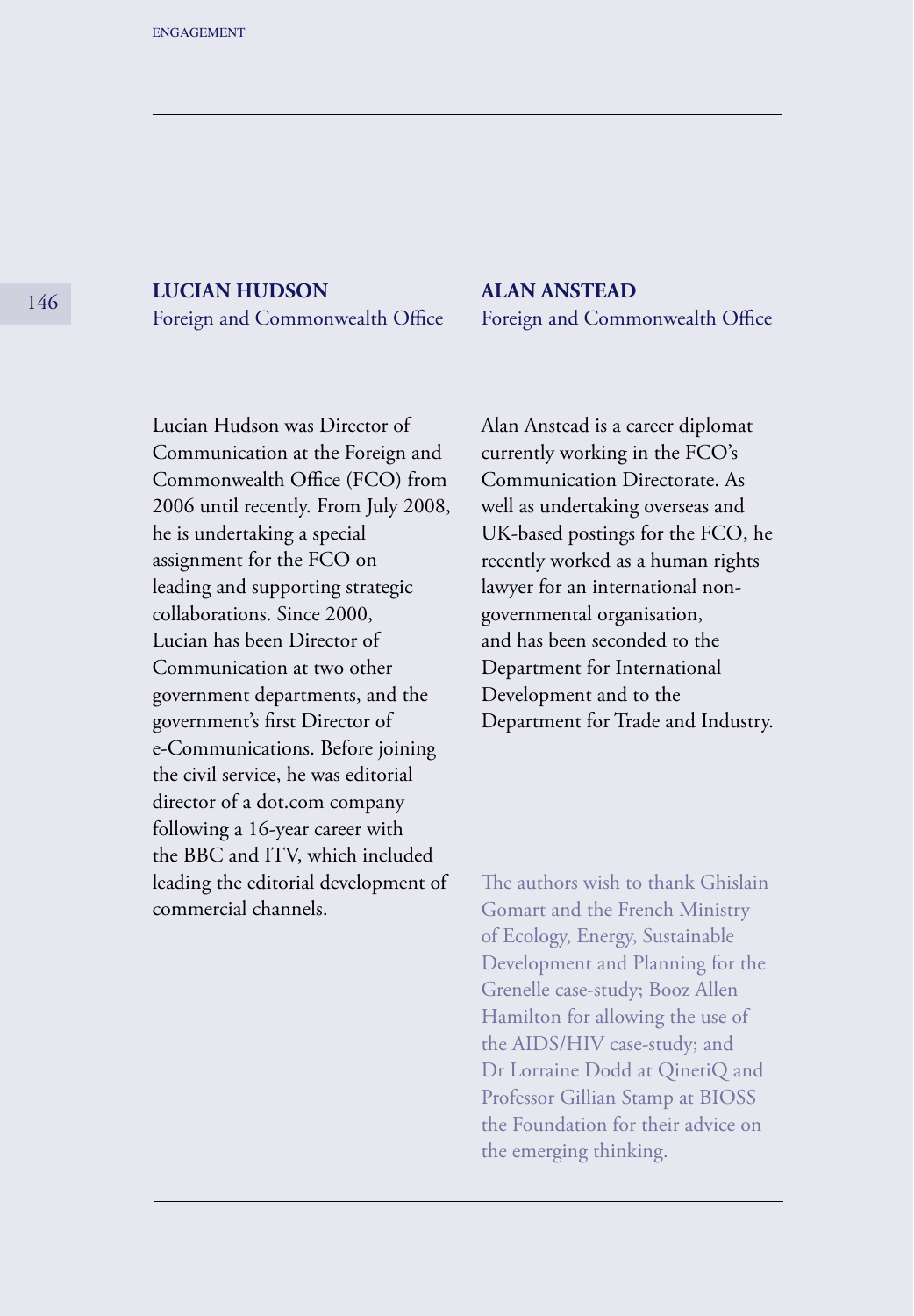# 11 HOW GOVERNMENT, BUSINESS AND NON- GOVERNMENTAL ORGANISATIONS CAN WORK TOGETHER TO ADDRESS GLOBAL CHALLENGES

# **EXECUTIVE SUMMARY**

**One of the emerging themes of modern diplomacy is the extent to which governments, businesses and non-governmental organisations (NGOs) can increase their impact by working together collaboratively to address policy challenges. In this chapter we will look briefly at examples of how such collaboration has worked in practice in different contexts and the conclusions we can draw.**

Elsewhere in this volume others have talked of the importance of engagement for the modern public diplomat: working with others to solve problems affecting us all. In this chapter we look at a particular model of engagement: collaboration between governments, businesses and NGOs.

At first, collaboration between these three sectors may seem unlikely. As Milton Friedman said, 'the business of business is business', and the popular image of the capitalist is of someone focused on commercial profit alone. One might caricature NGOs as wanting everyone to do good things which cost money (which people are reluctant to spend) and which may constrain other interests. Governments are the target of the ire both of businesses, for imposing rules and taxes, and of NGOs, for being insufficiently moral and engaged. In short, tension, rather than trust, might appear to be the norm governing relations between the three.

But one of the central themes brought out in this volume is that we are increasingly faced by challenges that are common to all of us. Moreover, there is growing recognition across government, business and the NGO community that working together, albeit at the expense of some trade-offs, may deliver results that benefit us all.

The case-studies described in this chapter show how such collaboration can come about and how it can be effective for all parties, turning competitive tension into constructive outcomes.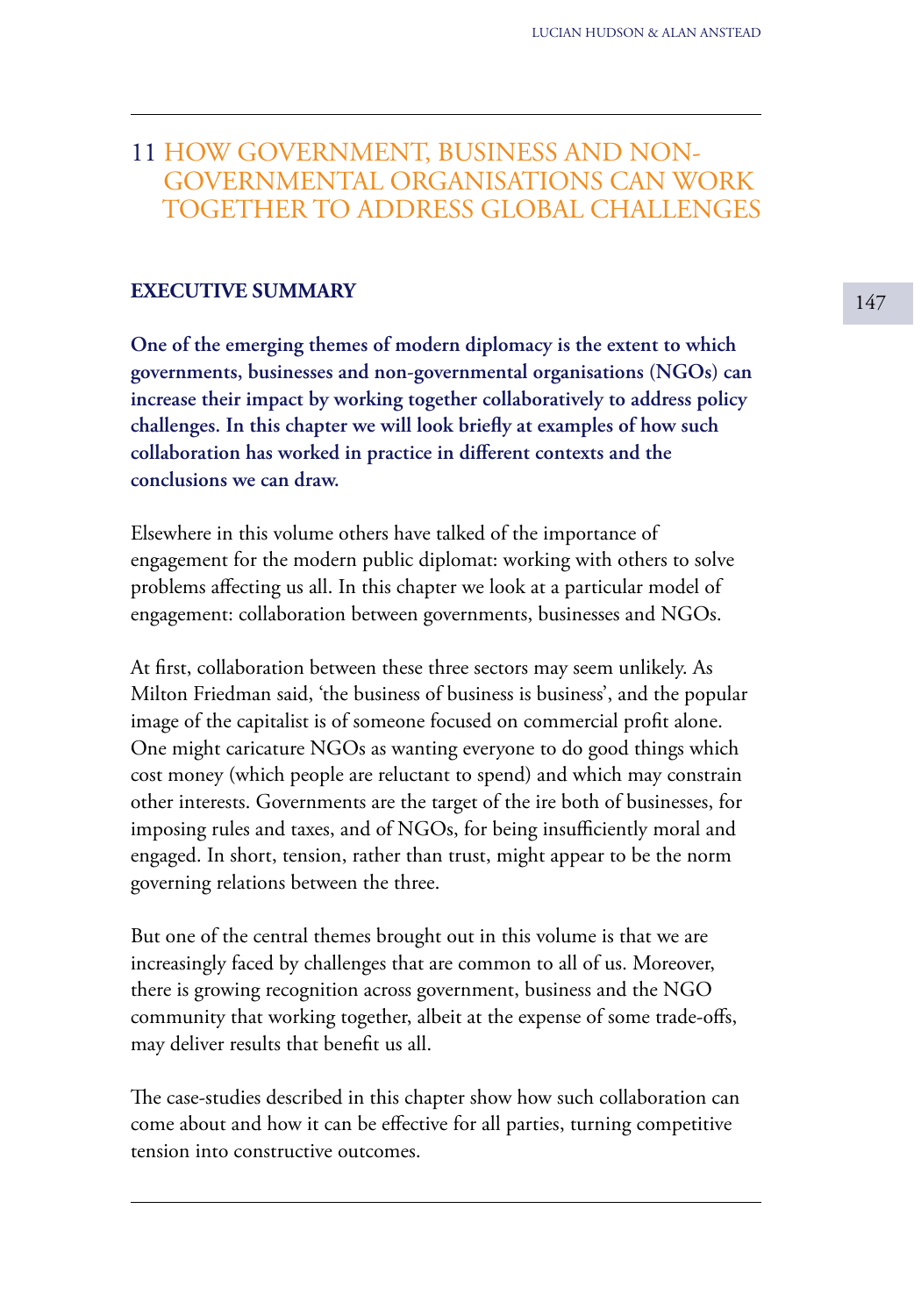# **Elements of collaboration**

There are three broad elements of collaboration running, to a varying degree, through the case-studies we examine. Together they serve as a generic model for effective partnership of this type. They are:

- $\bullet$  convening parties need to join together in order to be able to identify and understand the extent of their shared interests and potential for joint action. Convening power, the ability to bring the right people together, is a crucial attribute that must be possessed by at least one of the parties;
- co-creating solutions parties need to work together to identify and design solutions to their shared problems, exploiting the diversity offered by their multiple perspectives, experiences, skills and creativity, and taking into account the particular requirements of each participant; and
- co-implementing solutions parties need to take joint or separate action within an overall plan in order to deliver agreed outcomes.

# **Case-study 1: 'Le Grenelle de l'Environnement'**

The 'Grenelle environment' initiative is an instructive example from France of how years of disagreement between stakeholders over sustainable development policies were put aside in recognition of the importance for all parties of developing solutions. It underlines, in particular, the importance of governments using their convening power.

In a presidential election pledge, Nicolas Sarkozy promised to work with NGOs, local authorities, trade unions and employers' associations in order to find solutions to key sustainable development issues. After his election as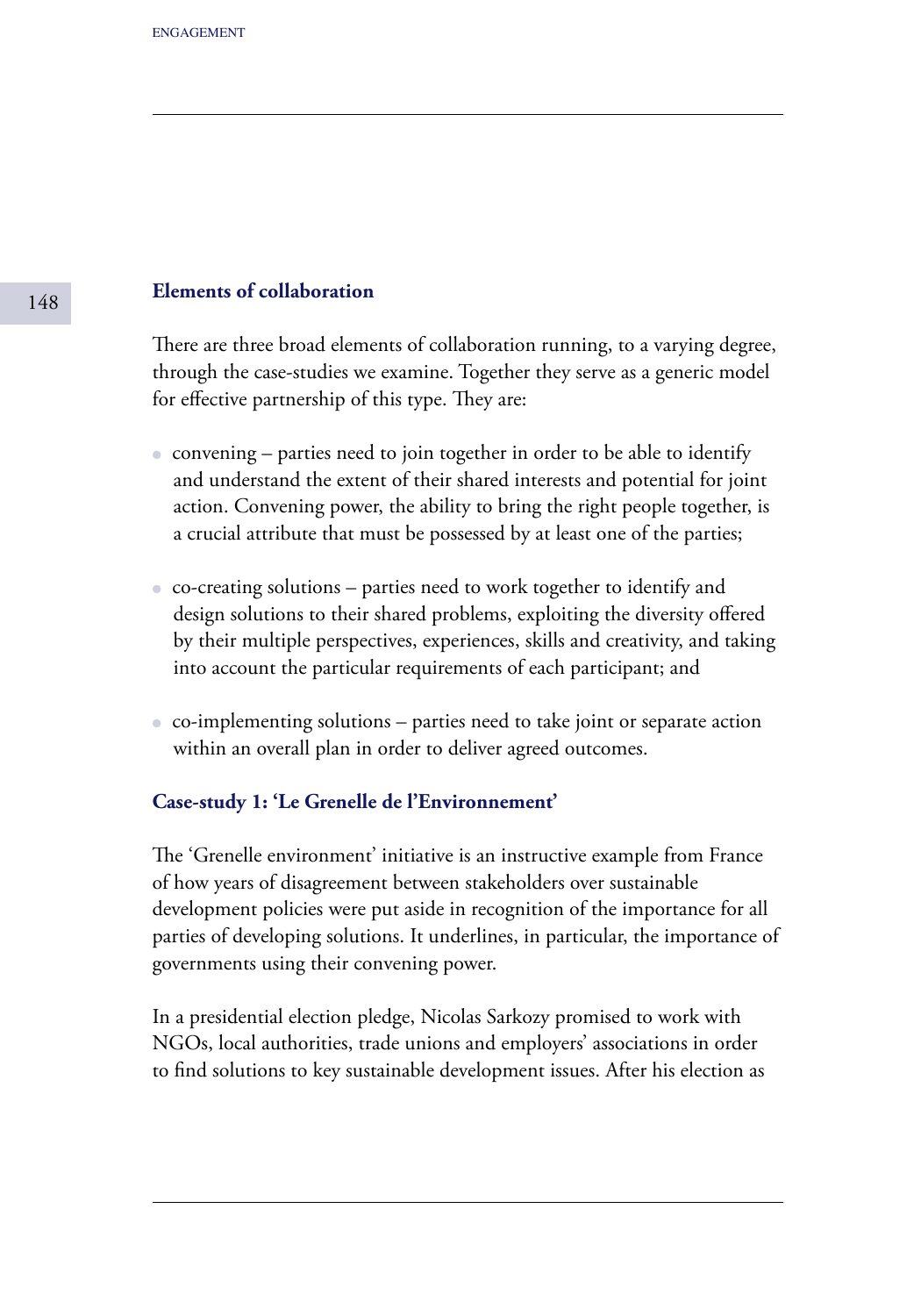President, he established 'Le Grenelle de l'Environnement' (the name evoking 149 the place where, in 1968, the French government met trade union representatives to address the social unrest of the time). The initiative started in July 2007 with the aim of defining a five-year plan for France's future environmental policy. $1$ 

There followed a four-month period of consultation, debate, negotiation and drafting of recommendations, involving all the stakeholders mentioned in the previous paragraph, alongside a broader public consultation. The purpose was to agree targeted policy measures under eight thematic headings: climate change and energy; biodiversity and natural resources; health; sustainable production and consumption; green democracy; green business development; waste; and genetically modified organisms. The scope and progress of this activity are summarised schematically in Figure 11.1.

The nature of this convening process, and the sheer number of people involved, was unprecedented. Considerable effort by the Ministry of Energy and Environment was needed to drive and sustain it.<sup>2</sup> President Sarkozy commented: 'Grenelle stands for shared discussion and shared proposals . . . a revolution in the way we think and the way we take decisions; a revolution in our behaviour, in our policies, in our objectives and in our criteria.<sup>'3</sup>

Until the 'Grenelle de l'Environnement', the prospect of environmental NGOs sitting down – in order to discuss and agree solutions to sustainable development issues – alongside powerful business lobby groups with potentially opposing interests, such as those representing the agricultural sector, would have been difficult to conceive. Nicolas Hulot, a well-known French environmentalist, commented: 'We are in the process of accomplishing in several days what we haven't been able to do in several years.'4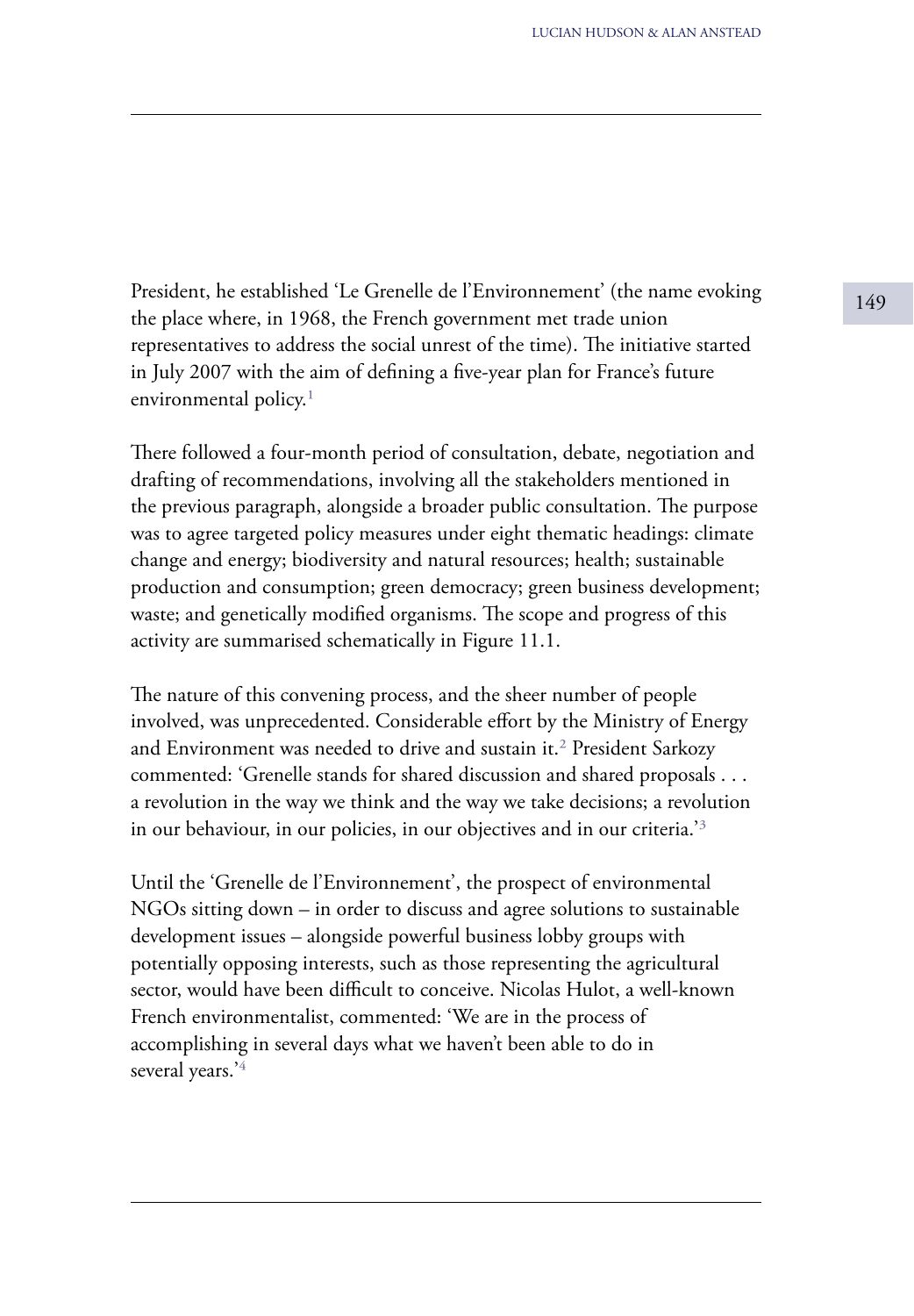# 150

#### **Figure 11.1: The 'Grenelle de I'Environnement' consultation process**

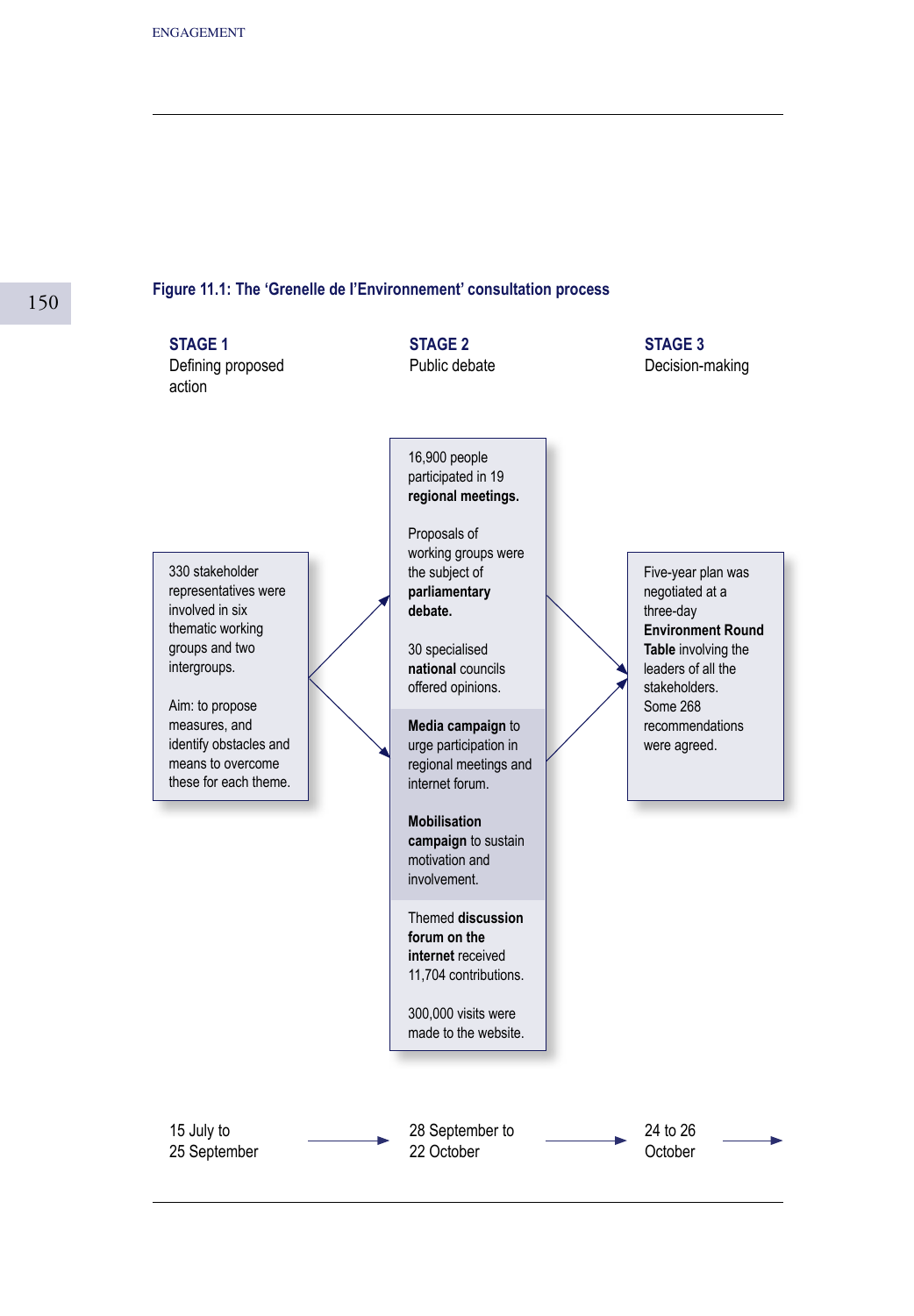<sup>151</sup> In his address at the end of the four-month consultation process, President Sarkozy said:

 '*this Grenelle is a success. It is a success that we owe to environmental non-governmental organisations, which proved equal to taking on this unusual role. I am convinced that if we had said to a number of them, 'soon you will be working with such and such' [they would not have believed it] . . . It was not a foregone conclusion!'* ⁵

### *What did the process achieve?*

Broad public reaction to the detailed set of policy recommendations that constituted the Grenelle conclusions was overwhelmingly positive. Normally critical NGO and media voices were openly surprised that agreement had been reached on sensitive issues such as transport (restrictions on building of highways or airports, further development of the rail network), building (homeowners to be required by law to make homes energy efficient and given funding to do so), energy (the development of renewable energy to be prioritised over that of other energy sources) and agriculture (organic farming to increase from 2 per cent of cultivated land to 20 per cent; the use of pesticides to be reduced by 50 per cent; the growing of genetically modified organisms to cease).

The agreement was, of course, only the beginning of a longer process. A spokesman for Greenpeace France has acknowledged that while 'there is an ambition, [while] there is a change of culture at the state level, [and] at the parliamentary level . . . there is unfortunately still too much ambiguity for us not to be extremely vigilant about what comes next'.<sup>6</sup>

As we write, the French government and parliament still need to agree the administrative, budgetary and legislative changes necessary to implement the policy proposals. A legislative package comprising three draft 'Grenelle' laws was introduced for parliamentary debate in April 2008, and some tough political debate no doubt lies ahead.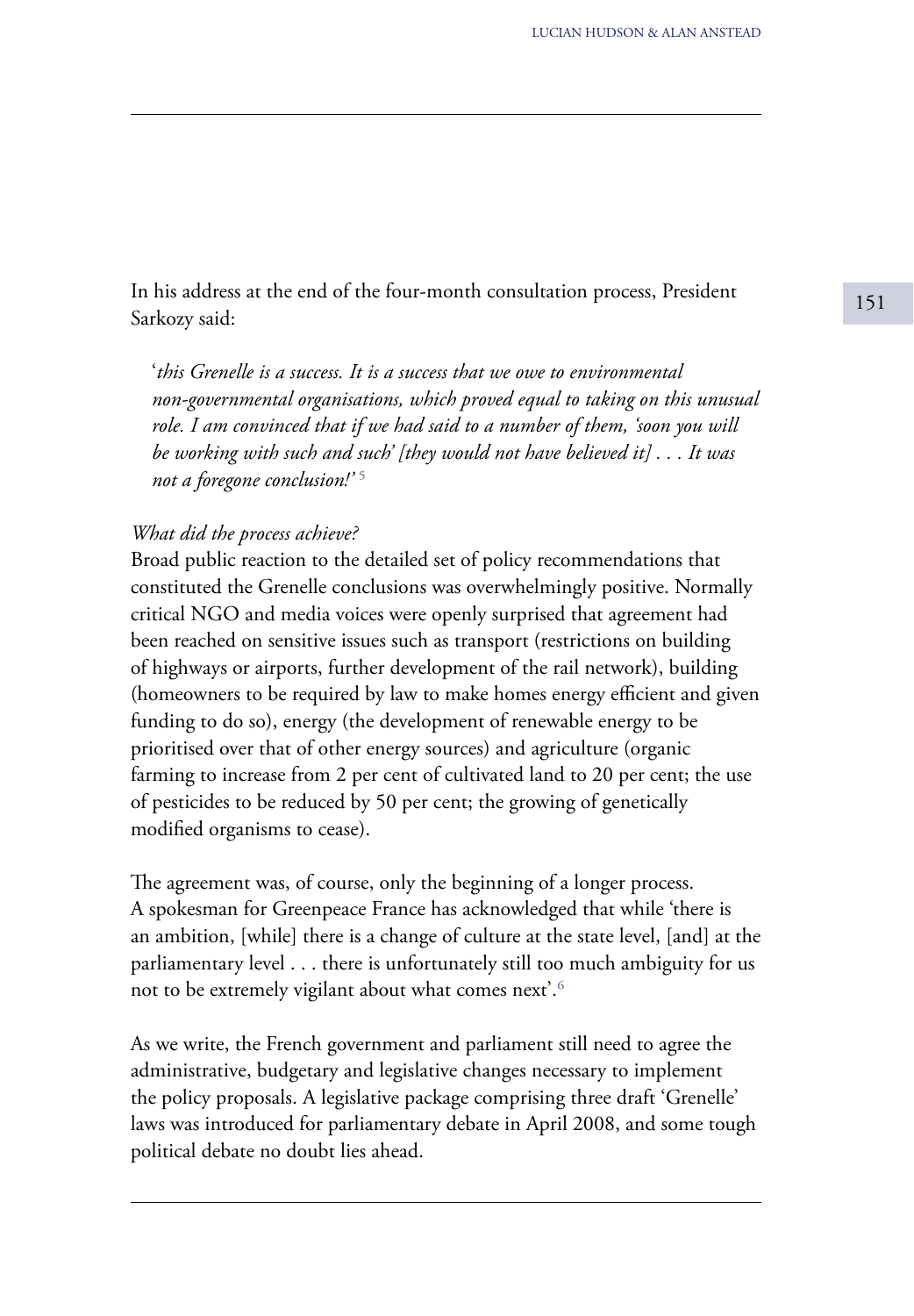But the fact that all political parties and relevant business and environmental interest groups were party to the Grenelle process means the legislative process should – in theory – be easier than it would have been without the Grenelle convention.

### *What does the case-study tell us?*

First, it highlights the importance of **effective use of 'convening power'**. In this instance, the convening power of government, supported by intense government activity (from the President downwards) aimed at maintaining top-level engagement from all parties, was vital.

Second, the process was **genuinely inclusive,** bringing together all **key** stakeholders. This inclusivity provided reassurance to all parties, encouraging them to participate and, crucially, building trust. Inclusivity was further strengthened by innovative use of the World Wide Web and supporting media campaigns, enhancing the element of public consultation.

Third, convening all relevant stakeholders in an explicitly open forum helped bring to the fore a sense of underlying **shared interest** in finding solutions to sustainable development challenges.

Fourth, the consultation managed to convert this shared interest into a **shared appreciation that working together could lead to concrete results,** and was more likely to do so than each party pursuing its own agenda in isolation. Parties developed sufficient confidence to work round each other's 'red lines', with a willingness to accept and manage their differences and the risks to their individual agendas.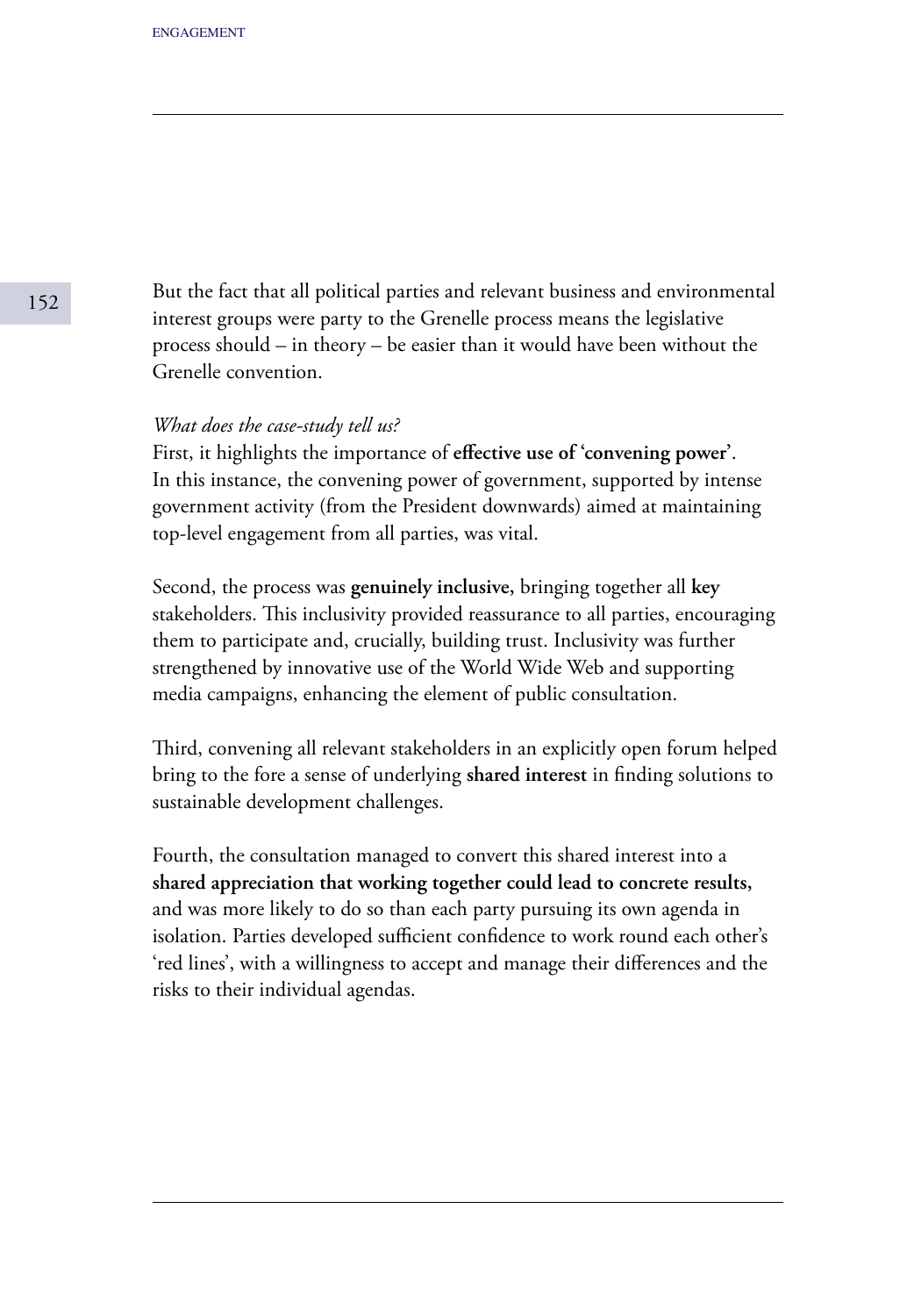# <sup>153</sup> **Case-study 2: AIDS/HIV in India**

In October 2003 more than 200 professionals met in New Delhi in order to establish a coordinated approach for combating AIDS/HIV in India.<sup>7</sup> Participants comprised:

- business representatives from large corporations such as PepsiCo, Lafarge and the Tata Group, from the Confederation of Indian Industry and from the Global Business Coalition on HIV/AIDS;
- civil society leaders from major global donor organisations, such as the Bill and Melinda Gates Foundation, as well as local NGOs working in the cities and villages of India;
- Indian government health officials and military officers;
- representatives of international organisations, such as the World Bank, USAID, United Nations agencies and WHO; and
- community workers representing people living with AIDS/HIV in India.

The participants held no common view on how to stop the spread of the disease. However, they all understood its economic and social impact, and the risks of not taking action. They also recognised that a fragmented approach would not work, and that joint action was necessary.

As part of a simulated AIDS/HIV crisis, organised by the international consultancy firm Booz Allen Hamilton, each participant was assigned to a team representing a major stakeholder: for example, government, local community, business, donor, NGO or media. The core of each team was made up of experts from the relevant stakeholder group, but most participants had to assume roles that were unfamiliar to them. The premise of the simulation was the need for collaboration between government and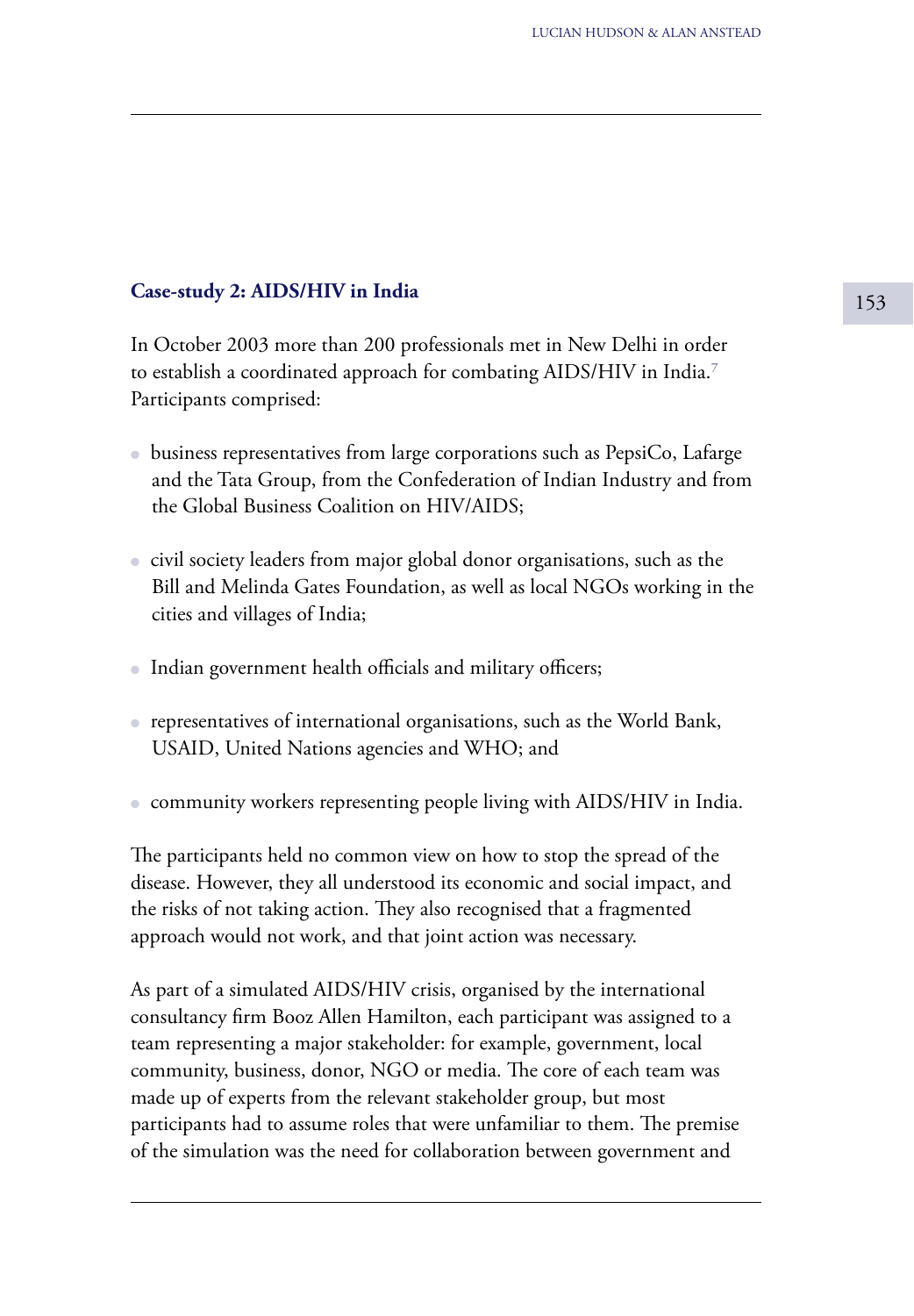non-government actors, supported by a computer-designed model that kept track of events and tallied up the consequences of each move in the game.

## *What did the exercise achieve?*

The two-day event started with much tension and debate about who was primarily responsible for the crisis – for example, the government for procrastinating, big business for not caring, or the media for publishing scare stories. As the game moved forward, participants remained focused on their own roles at the expense of cooperation with other stakeholder teams. The simulated crisis kept getting worse. New and unexpected problems were arising. Participants blamed each other.

Then a small change took place. One stakeholder team approached another group, asking for help ('Would the federal government be willing to direct the majority of funds to regions where they are most needed?'). Another team followed suit ('Could we use a corporation's facilities to help others?'). And so it continued. The participants started to understand the linkages, collaboration and managerial style that would be necessary to deal effectively with the crisis. Creative ideas flowed. Cooperation ensued, and the crisis abated.

Ratan Tata, chair of the Tata Group, said: 'The simulation exercise was so creative that it has motivated the 200 participants to make a new level of commitment to the AIDS/HIV issue. I believe there is a crucial need for an explosion of new initiatives and new partnerships in India, which will make an enormous difference in addressing this issue in the future.<sup>'8</sup>

Following the exercise, new initiatives were taken. Eight major companies expanded their workplace and community activities to encourage AIDS/HIV prevention and treatment programmes. A pharmaceutical company lowered the price of an AIDS/HIV drug. The organisations that participated in the simulation are still talking and working together to halt the spread of AIDS/ HIV in India.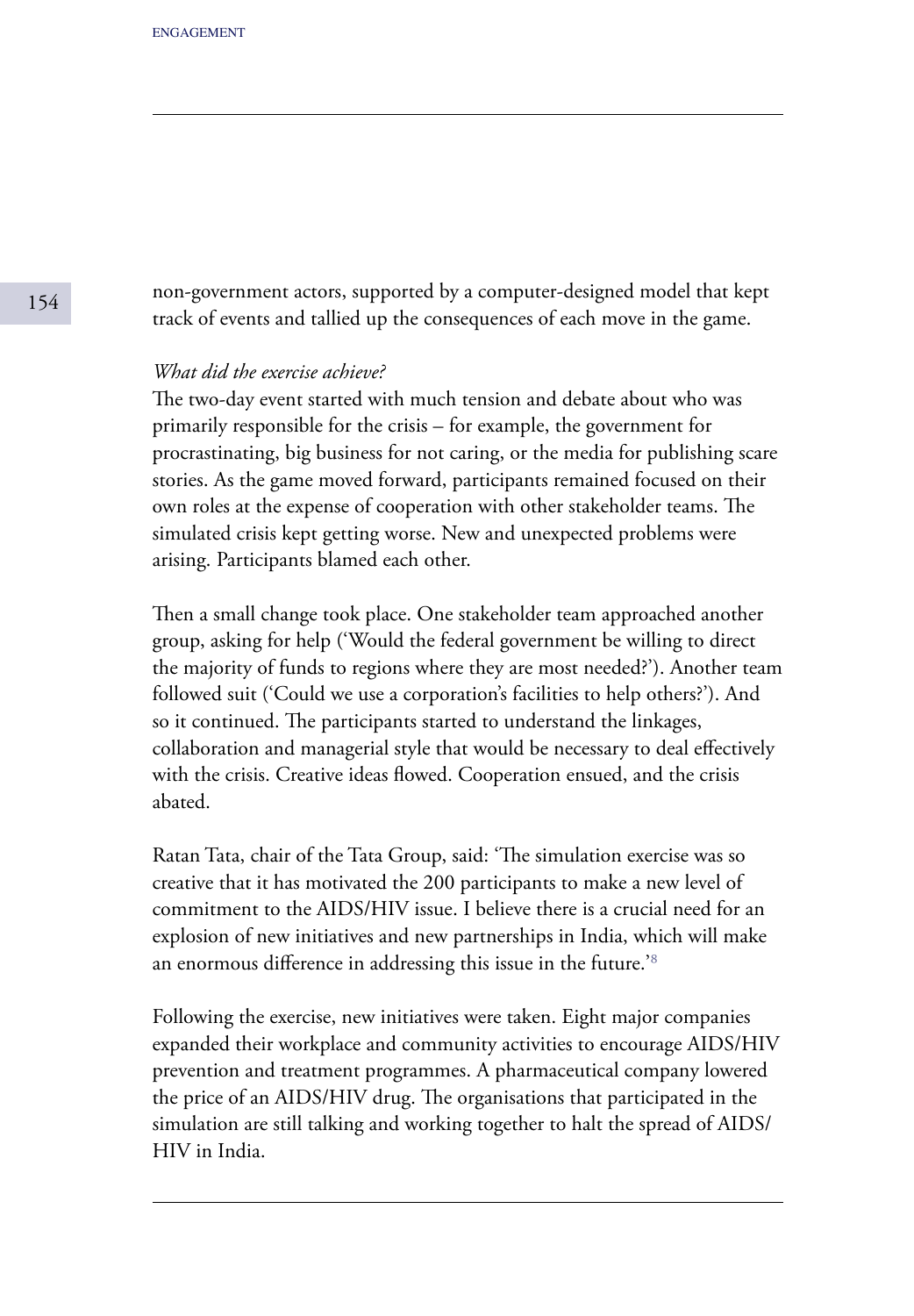# <sup>155</sup> *What does the case-study tell us?*

Like the Grenelle case-study, this example highlights the importance of effective 'convening', allied to genuinely inclusive identification of stakeholders and emphasis on underlying shared interest, in establishing the conditions for successful cross-sector collaboration.

It also shows **the creative power that can be generated when stakeholders are given space and 'permission' to think outside their normal institutional and policy frameworks.** The simulation, by separating participants from different disciplines and organisations into mixed teams, and asking all to focus on solutions from the perspective of other stakeholders in a safe discussion environment, produced a range of responses that standard negotiation between stakeholders would have been unlikely to achieve, especially in such an accelerated timescale. It unlocked knowledge and made connections in a genuine process of 'co-creation'.

The simulation also highlighted the flexibility and rapid lesson-learning that such an environment can engender, through providing space for new ideas to emerge and be nurtured. The participants focused hard on what was working and what was not, rather than on issues of institutional boundaries and control, and were ready to adapt accordingly.

### **Case-study 3: Operation Climate Vote**

Operation Climate Vote is a US-based example of a partnership between government and non-government partners, in which the parties (three US state governors and an NGO) had a shared purpose – to bring about national legislation to mitigate climate change – but in which 'traditional' roles were reversed.

Despite sustained lobbying by US environmental groups for legislation to stem climate change, by October 2007 neither the US House of Representatives nor the US Senate had tabled time to debate such legislation.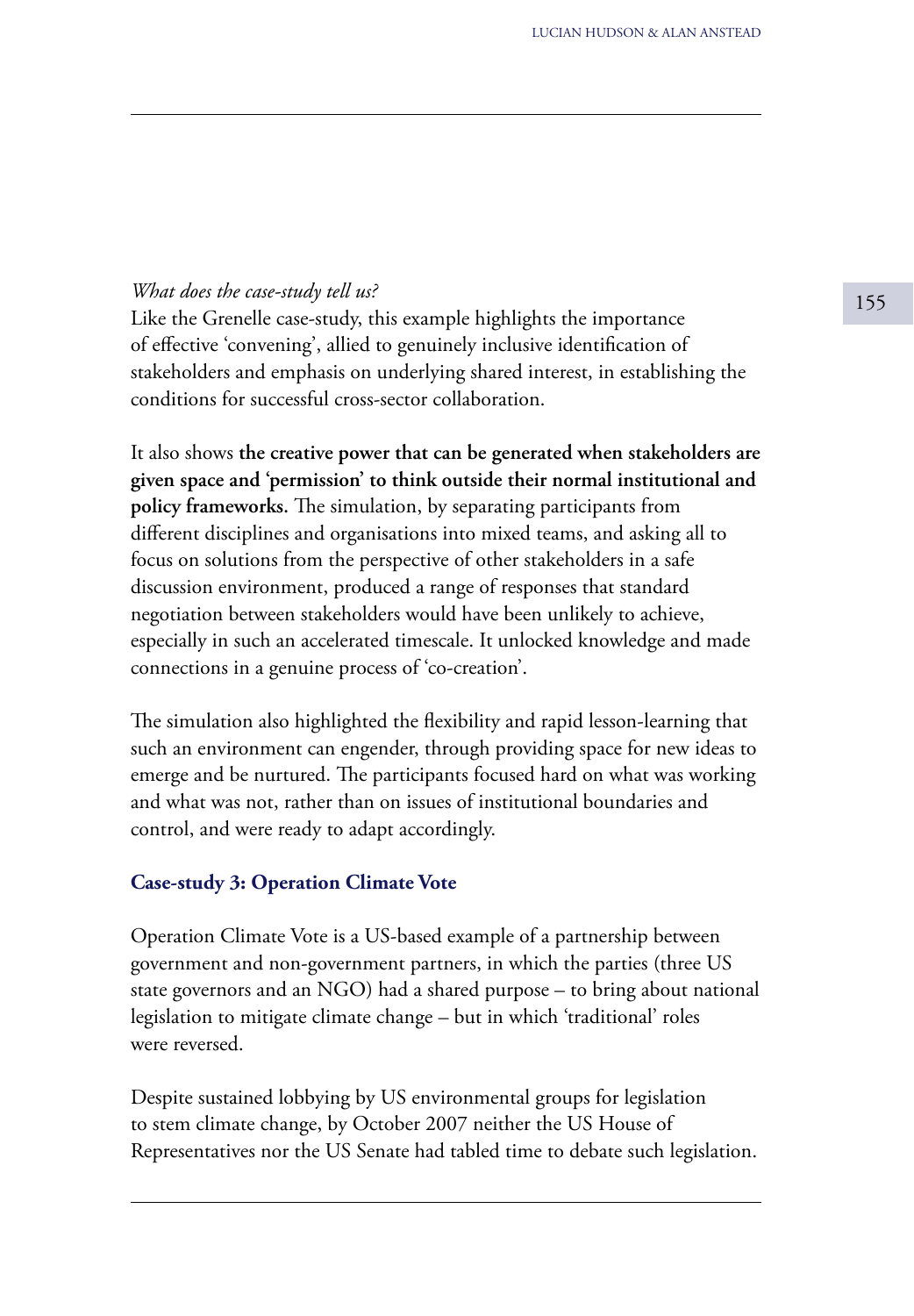The Environmental Defense Action Fund, an environmental NGO known for filing lawsuits against the federal US government on environmental issues, decided to mount a US\$3 million television advertising campaign.<sup>9</sup> The key difference between this campaign and previous advocacy of this type was that the advertisement was narrated by government figures. Three state governors – Arnold Schwarzenegger (California), Brian Schweitzer (Montana) and Jon Huntsman (Utah) – challenged Congress to cap America's global warming pollution, telling viewers that 'climate change is a test of leadership' and that 'it's time for Congress to act'. The advertisement was broadcast at times when members of Congress were judged most likely to be watching television. Organisations with similar goals were invited to place the YouTube version of the advertisement on their own websites and the public were encouraged to lobby members of Congress.

The campaign strategy was based on the premise that high-profile state government figures were likely to have greater influence and impact on members of Congress than NGOs could achieve working in isolation.

There was further role reversal. Whereas a traditional model might see government funding an NGO to undertake work on its behalf, in this example the Environmental Defense Action Fund used its own resources to fund the campaign.

The partners therefore brought different, but complementary, assets to the partnership. The governors brought their status and influence; and the Environmental Defense Action Fund brought its financial resources, campaigning ability and public backing.

In December 2007 the Climate Security Act passed the Senate committee stage, clearing an important legislative hurdle. The presumption is that the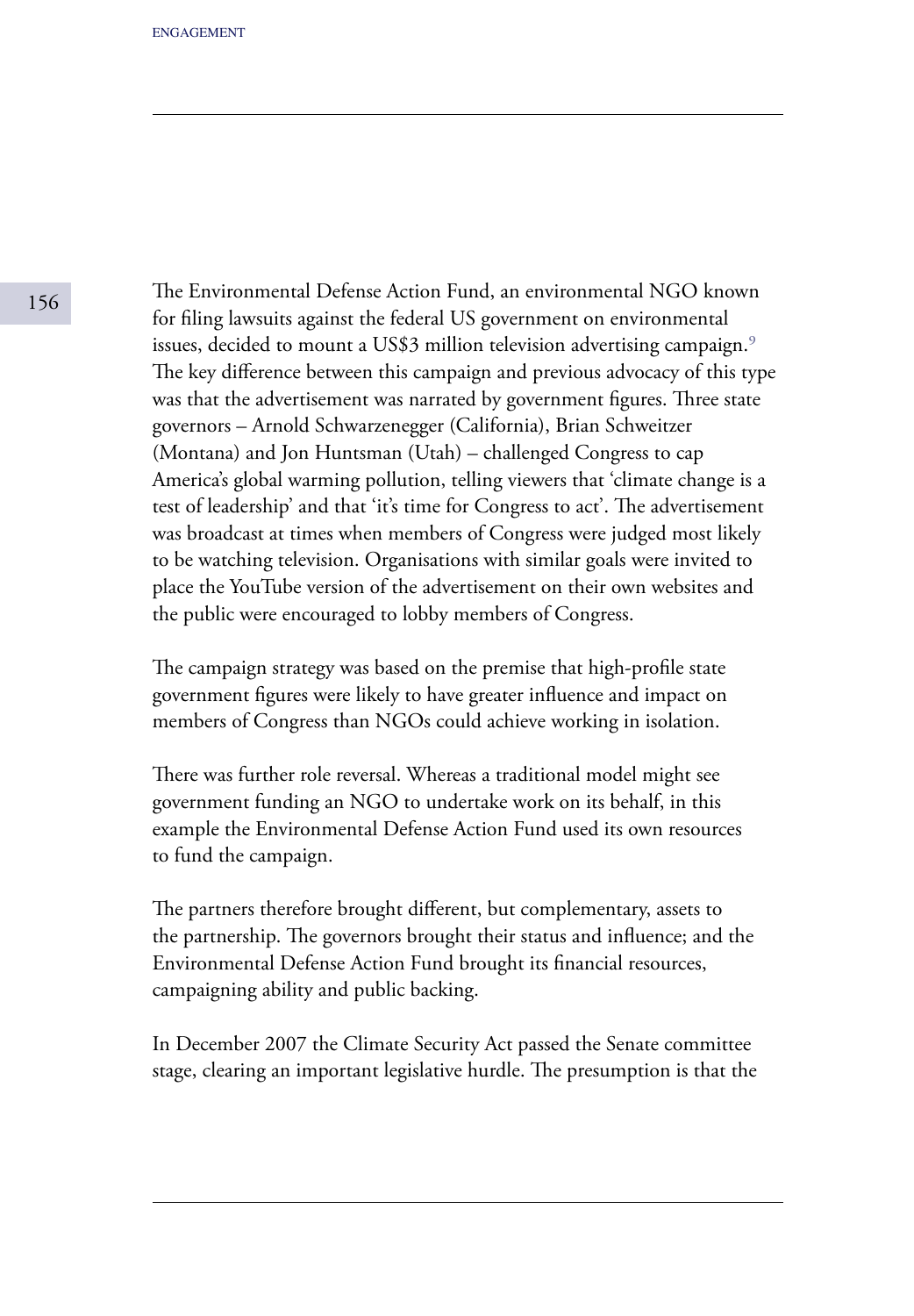<sup>157</sup> campaign, demonstrating that the issue of climate change was not simply an NGO concern, played a part in generating this political momentum. To become law, of course, the legislation still needs to be debated and passed by both the Senate and House of Representatives, and subsequently signed into law by the president.

### *What does the case-study tell us?*

To our mind, this case-study reinforces the importance, for successful crosssector collaboration, of being prepared to step back and identify **'top-level' shared purpose** as a prerequisite for joint action. It also underlines the premium on **recognising, accepting and constructing joint action around partners' relative strengths and weaknesses**, together with a flexible approach to how the latter are deployed and managed. In this case, the stakeholders shared responsibility on the basis of an agreed understanding of their respective skills, resources and influence over the target audience, even if it resulted in some traditional roles being reversed.

# **Conclusion**

Collaboration between government, business and NGOs is a growing phenomenon. The impact it can have suggests that it will be an increasingly important tool for the modern public diplomat.

We will be taking forward work to look in more detail at the dynamics of cross-sector collaboration and how it can best be initiated, managed and applied. However, we have tried in this chapter, by examining three brief case-studies, to identify some characteristics of successful collaboration in the hope of stimulating interest among foreign policy practitioners of the potential of this model for addressing global policy challenges.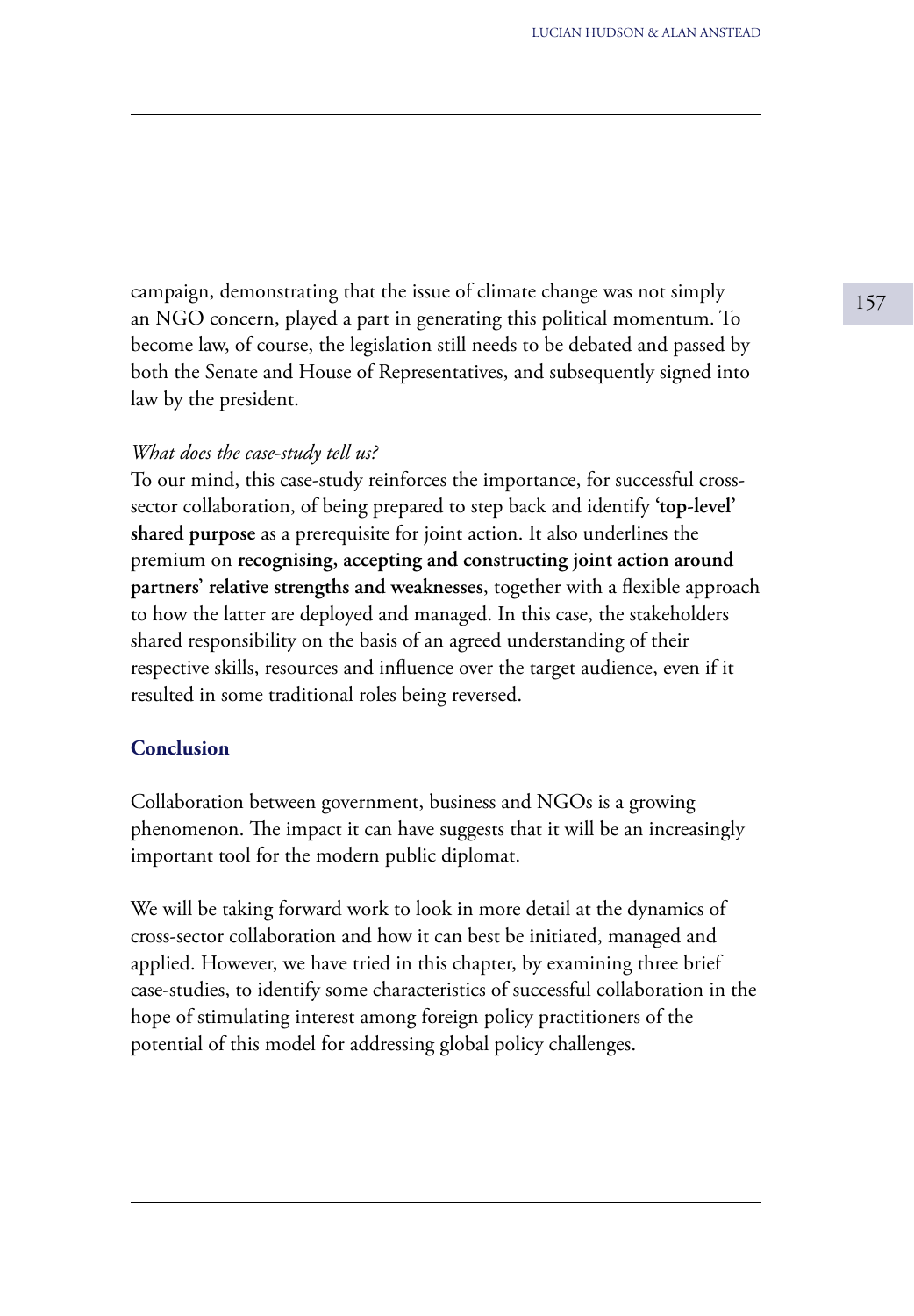We would summarise these characteristics as follows:

- the importance of effective use of 'convening power';
- the importance of accurately identifying stakeholders on the basis of shared interests and bringing them together in a genuinely inclusive process;
- the need to create a forum or process which can convert this shared interest into a shared appreciation that working together is more likely to generate concrete results than each party pursuing its own agenda in isolation;
- the need for each party to understand and be prepared to work with the core requirements of every other party (for example, the commercial imperative of business partners), working round each other's 'red lines';
- the value of creating space for stakeholders to think outside their normal institutional and policy frameworks and address common problems from the perspective of other stakeholders; and
- the premium put on constructing joint policy and programmes of action around partners' differing skills, resources, and relative strengths and weaknesses, together with a flexible approach to how the latter are deployed and managed.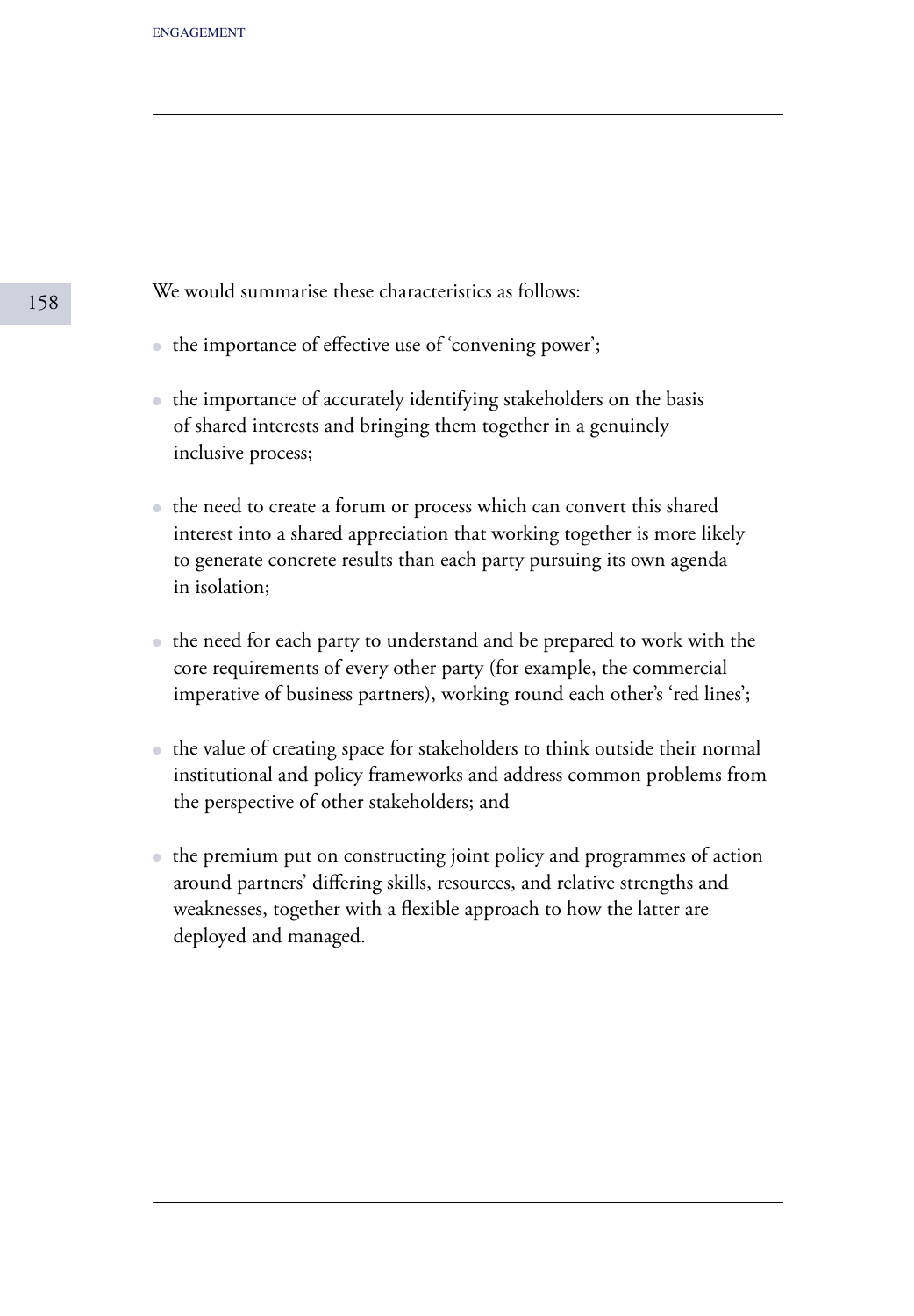### **Notes**

- See http://www.legrenelle-environnement.fr/grenelle-environnement/spip. php?rubrique112. **1**
- The full title of the ministry is the Ministry of Ecology, Energy, Sustainable **2** Development and Planning.
- Transcript of speech by President Sarkozy, Paris, 25 Oct. 2007; see **3** http://www.ambafrance-uk.org/Presentation-of-Grenelle.html.
- Quotation published on La Vie Verte: see **4** http://lavieverte.wordpress.com/category/grenelle/page/2/.
- Transcript of speech by President Sarkozy, Paris, 25 Oct. 2007. **5**
- Quotation published on La Vie Verte: see **6** http://lavieverte.wordpress.com/category/grenelle/page/2/.
- See http://www.boozallen.com/about/article/9510078. **7**
- See http://www.boozallen.com/about/article/9510078. **8**
- See http://www.edf.org/page.cfm?tagID=17039. **9**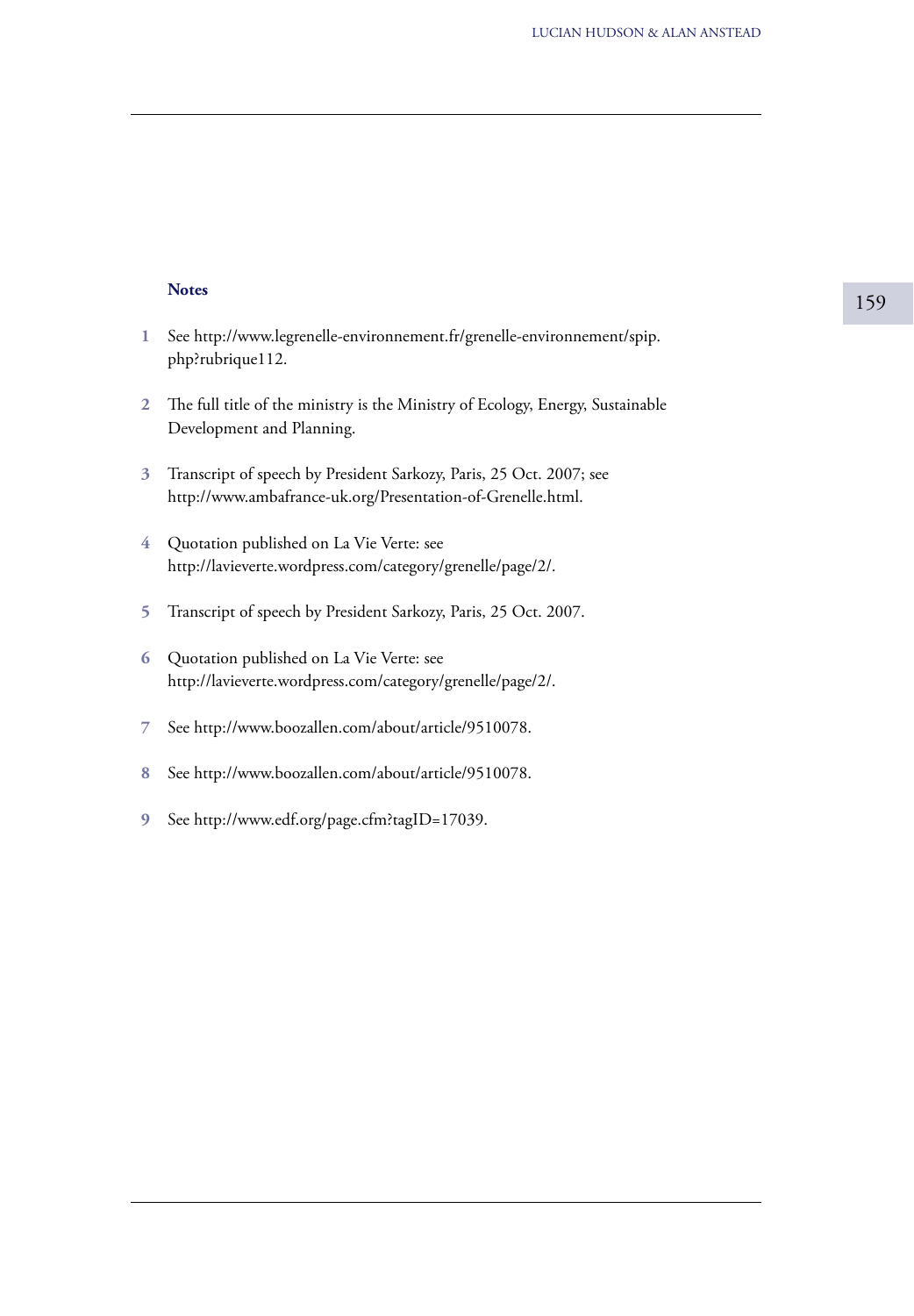# **LOUISE VINTER**

Foreign and Commonwealth Office

Louise Vinter is a research and evaluation specialist in the Foreign and Commonwealth Office's (FCO's) Public Diplomacy Group and has led the development and implementation of the pilot evaluation framework jointly with colleagues from the British Council. Prior to joining the FCO in 2006 she spent six years working as a social researcher in private sector research agencies, conducting qualitative and quantitative research and evaluation for a variety of government departments. She has a first class degree in politics and sociology from Durham University and an MA in sociological research methods from the University of Essex.

# **DAVID KNOX**

British Council

David Knox is a research and evaluation manager in the Strategy and Performance team of the British Council. He has over 20 years' experience of international relations, for the most part working on the management and delivery of aid and development programmes. He has been involved in the development of the British Council's corporate performance systems for three years and has worked collaboratively with FCO colleagues on the development of the joint framework described in this case-study.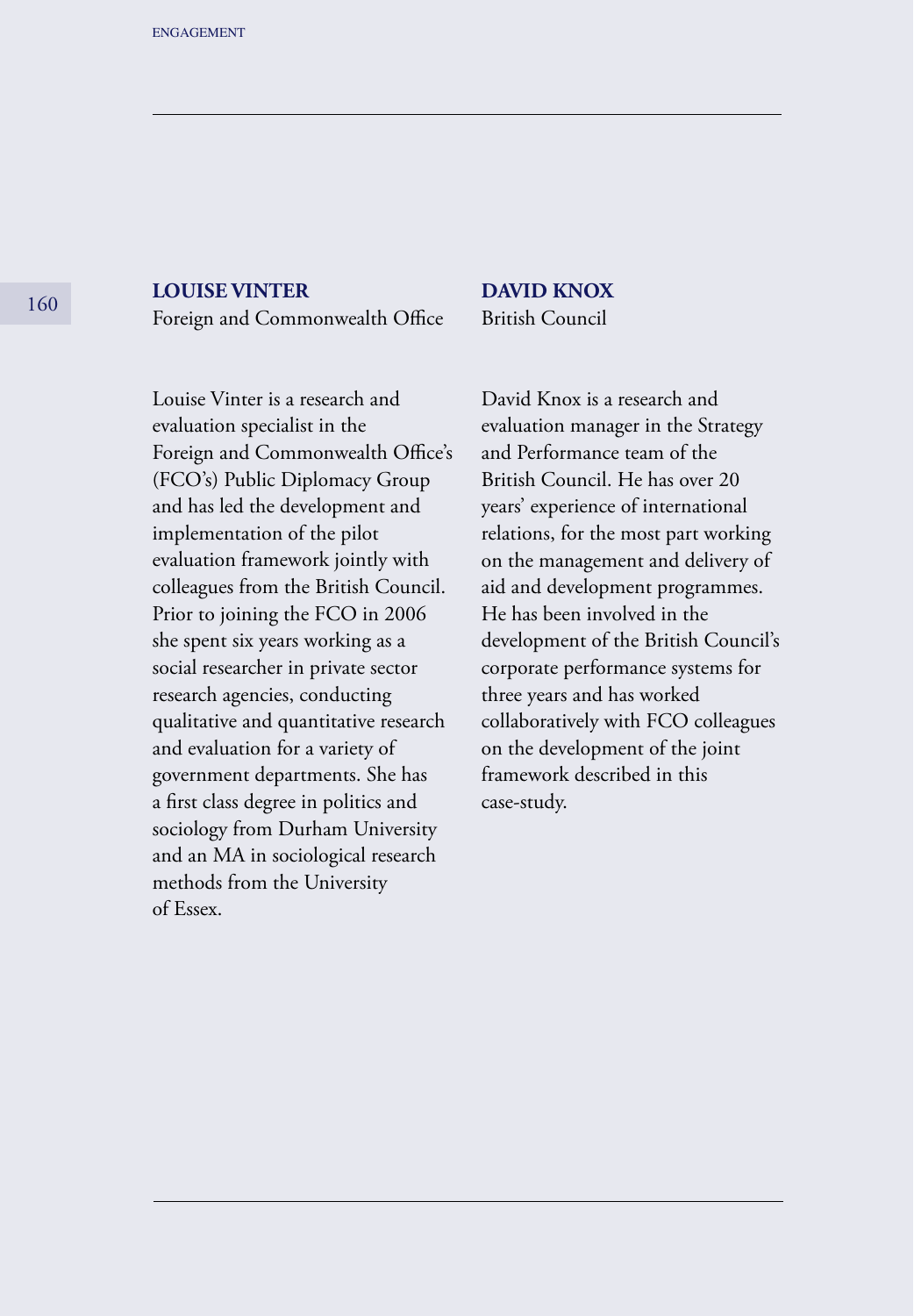# 12 MEASURING THE IMPACT OF PUBLIC DIPLOMACY: CAN IT BE DONE?

# **EXECUTIVE SUMMARY** 161

**The Foreign and Commonwealth Office (FCO) and the British Council have designed a pilot framework for planning and evaluating public diplomacy activity. This chapter sets out the rationale for the framework and how it is being tested.**

The last ten years have seen a significant shift towards evidence-based policymaking in the UK. However, in the area of foreign policy, and public diplomacy in particular, there has been much debate over the extent to which measurement and evaluation techniques can, and should, be applied. In order to test some of the assumptions involved, the FCO and the British Council are jointly piloting, over a two-year period from April 2007, an evaluation framework designed to measure the impact of their public diplomacy activities. It is too early to draw conclusions, but this chapter sets out the rationale and techniques underpinning the experiment, in the hope that others working in the field can debate and draw on these.

### **The importance of measurement**

The move towards evidence-based policy in the UK began in the late 1990s.<sup>1</sup> The 1999 White Paper *Modernising government* set out the requirement in the following terms: 'This Government expects more of policy makers. More new ideas, more willingness to question inherited ways of doing things, better use of evidence and research in policy making and better focus on policies that will deliver long term goals.'²

This principle was reflected in the independent review of public diplomacy commissioned by the FCO from Lord Carter of Coles in 2005. Lord Carter remarked that 'A better central strategy and an improved system for collective monitoring and evaluation should enable an informed assessment of the impact and value for money of public diplomacy efforts as a whole.<sup>'3</sup> Lord Carter reasoned that improved measurement would not only provide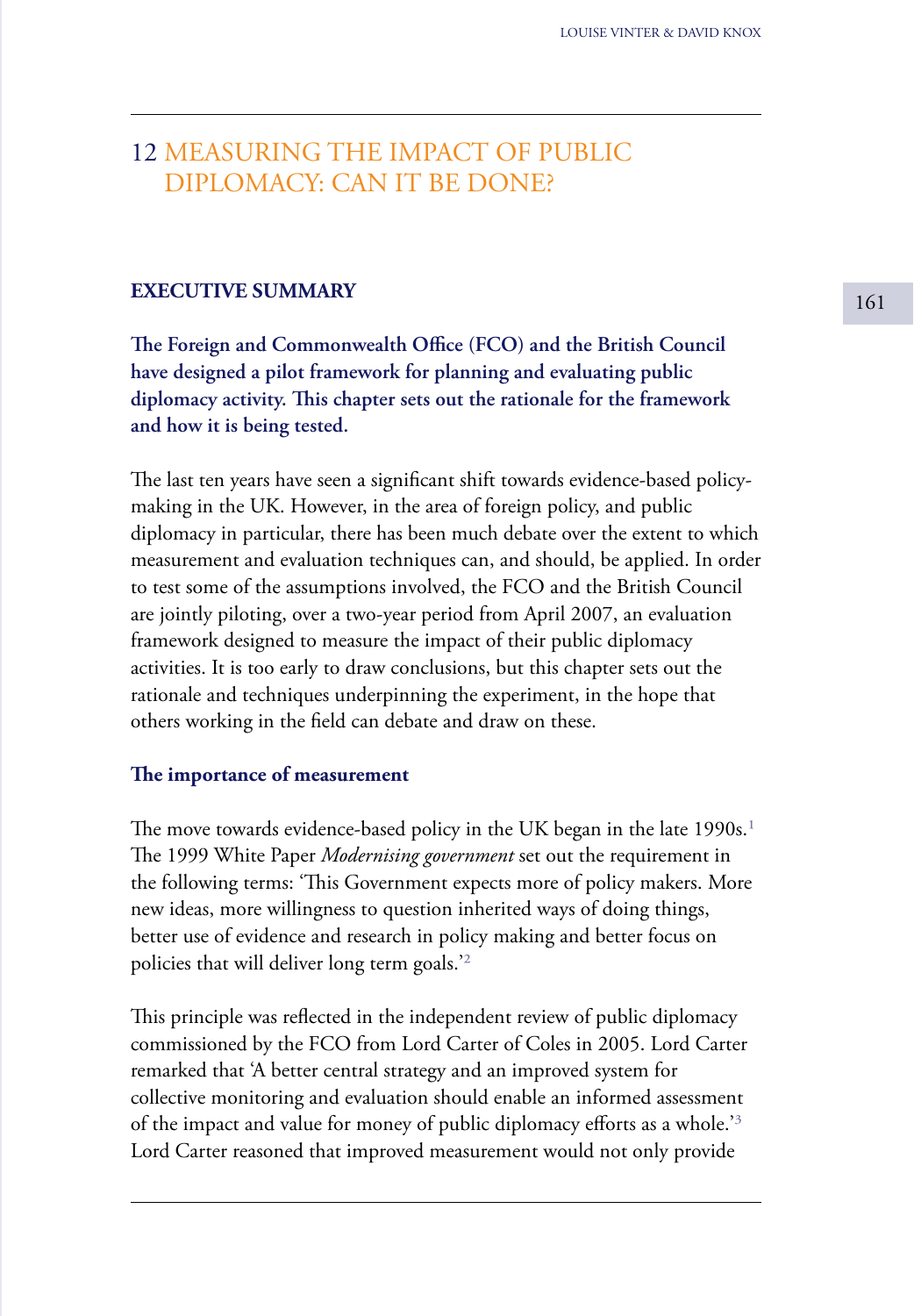a means of accountability but also enable policy-makers to develop strategy, and deploy resources, more effectively. At the operational level, it would give managers targeted feedback to enable them to improve performance and focus efforts on those kinds of intervention that have been shown to be most effective.

# **Where we started from**

As a result of the Carter Review, a Public Diplomacy Board was established, comprising representatives of the FCO, the British Council and the BBC World Service, together with independent members from the private sector. One of its earliest decisions was to investigate the feasibility of a shared measurement system for public diplomacy, beginning with a review of systems already in place.

### *The FCO*

The review team found that while the FCO did conduct regular narrative reporting against objectives, there was no accurate measure either of the effectiveness of public diplomacy activity in supporting FCO policy objectives or of the resources spent on it. A variety of evaluation techniques (such as opinion polling and media analysis) were being used, particularly in larger overseas missions and for bigger campaigns. But there was no systematic approach.

### *The British Council*

The British Council had a more developed system in place. It operates a corporate performance scorecard, assessing performance across a range of factors including project impact, customer and stakeholder satisfaction, reputation, financial and management results, and the perceptions of staff. This focuses mainly on outputs, but, given that much of the Council's work requires the development of long-term relationships, the Council also uses evaluative research with leaders and influencers to try to measure longer-term outcomes (see Figure 12.1).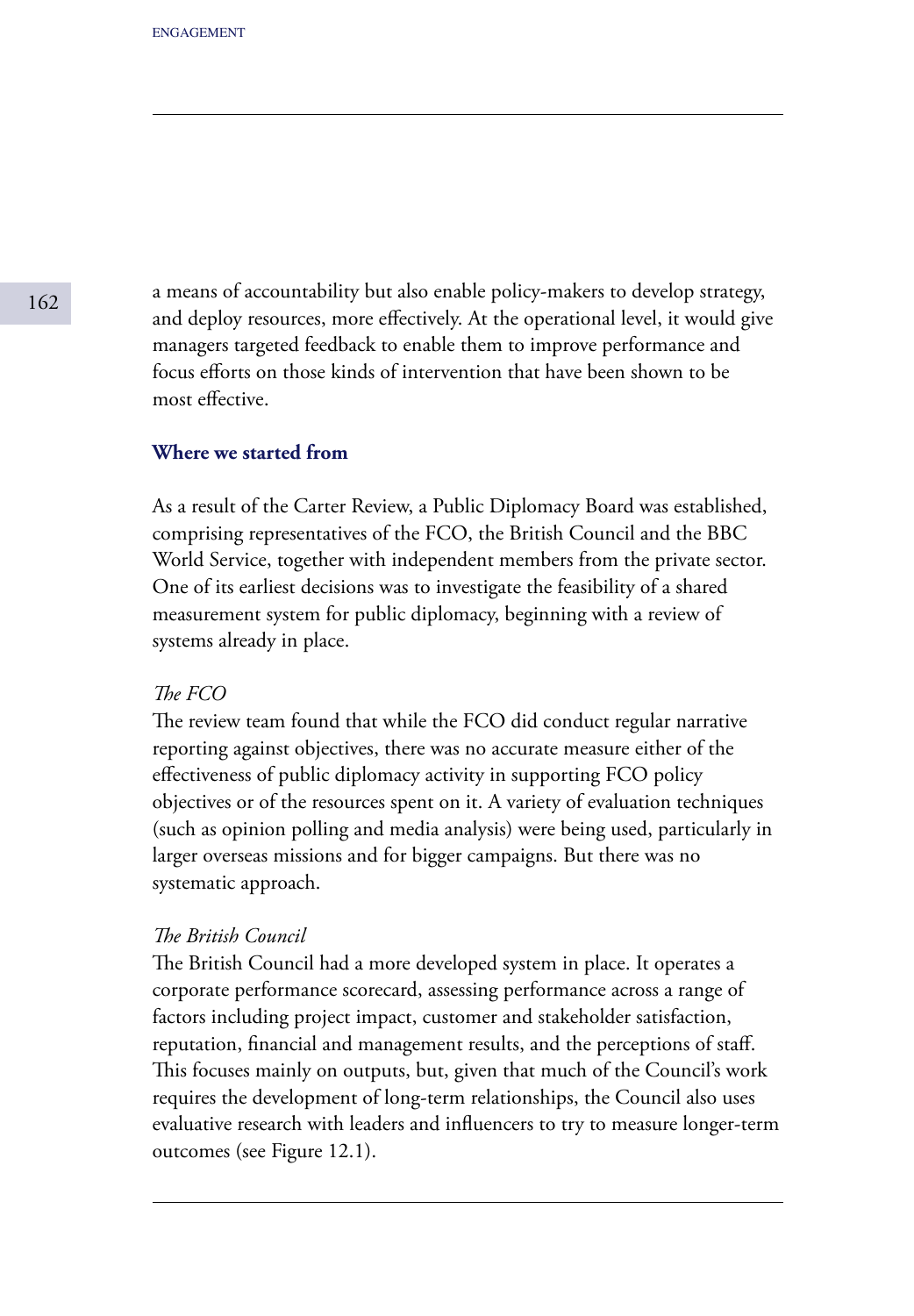# <sup>163</sup> **Figure 12.1: The British Council's corporate performance scorecard**



# **The difficulty of measurement**

From the start, we were conscious of the obstacles. As Tim Banfield, Director of Value for Money Studies at the National Audit Office, has observed in relation to the British Council's work: 'Public diplomacy is about building relationships between diverse nations and cultures, and these are constantly influenced by many external factors. And because the full effect of the Council's activities may only become evident after long periods, its changing impact is very difficult to measure year-on-year.'

There are three inherent difficulties in measuring public diplomacy: its frequently long-term ambition; the challenge of measuring concepts that may be intangible; and the problem of attributing observable changes to one's own activities.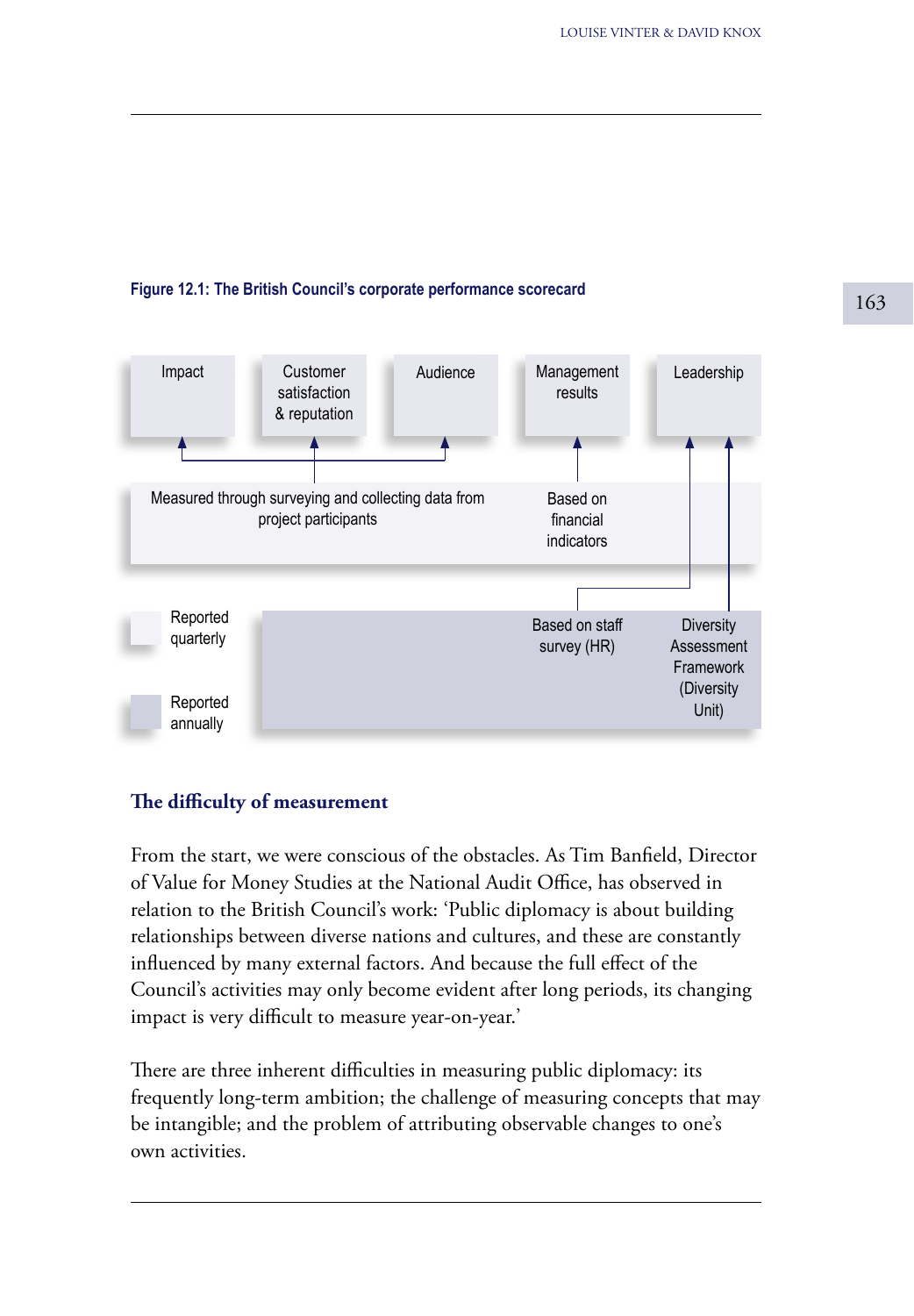Professor Nick Cull has commented, in reference to the timescales involved in cultural diplomacy (and the same can be said of much public diplomacy): 'Attempts to evaluate cultural diplomacy can seem like a forester running out every morning to see how far his trees have grown overnight.<sup>34</sup> Just as it would make little sense to require the forester to measure his trees daily, so it would be impractical to ask missions to quantify progress against such long-term policy goals as 'promoting a low carbon, high growth global economy', or 'countering terrorism, weapons proliferation and their causes'.<sup>5</sup>

The intangible nature of some public diplomacy objectives, such as increased 'trust' or improved 'relationships', adds further complication. To expand on the observation by Nick Cull, it makes attempts at evaluation seem like a forester going out to measure how far his trees have grown overnight **without a ruler**.

The question of attribution is the most difficult challenge of all. In a world where multiple organisations and influences are acting upon the same complex policy issues, how do we identify changes that can be attributed to our own actions, and, more specifically, to our public diplomacy activities? To add to this complexity, can or should we distinguish the impact of public diplomacy from that of other diplomatic work? In addition, there may be public diplomacy activity deliberately conducted at arm's length from government and for which public attribution would not be welcome.

### **The new framework**

With these challenges firmly in mind, the FCO and the British Council set about the task of creating and piloting a new evaluation framework.

The first, important, prerequisite was the development of **joint** FCO and British Council public diplomacy strategies in a number of agreed pilot countries, with the two organisations working together to reach jointly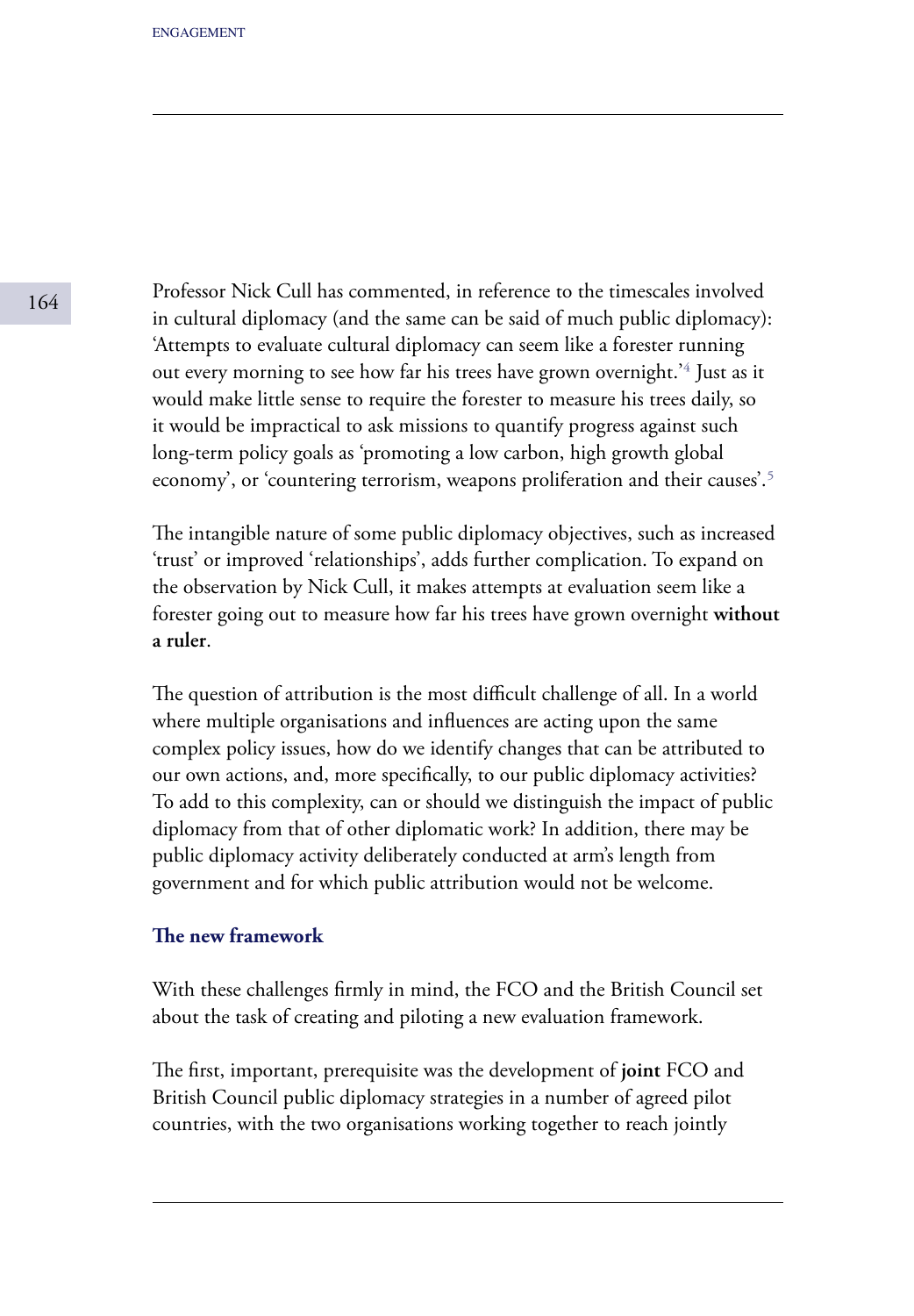agreed outcomes through their engagement with non-governmental and  $165$ audiences. These strategies were developed using a logical framework which traces a course from the UK government's policy goals, through long-term outcomes, intermediate outcomes, outputs and activities, and back to inputs. This logical framework provides a common way of thinking about strategy, and the use of a common language helps the two organisations to develop a shared understanding of what they are trying to measure and how (see Figure 12.2).



| UK policy goal       | = the relevant government policy goal targeted by the public<br>diplomacy activity |
|----------------------|------------------------------------------------------------------------------------|
|                      |                                                                                    |
| Longer-term outcome  | = the ultimate impact against the policy goal                                      |
|                      |                                                                                    |
| Intermediate outcome | = the short- to medium-term impact (i.e. changes expected<br>over 0-5 years)       |
|                      |                                                                                    |
| <b>Outputs</b>       | $=$ the results of activities                                                      |
|                      |                                                                                    |
| <b>Activities</b>    | $=$ what we do                                                                     |
|                      |                                                                                    |
| Inputs               | = the resources needed to deliver activities                                       |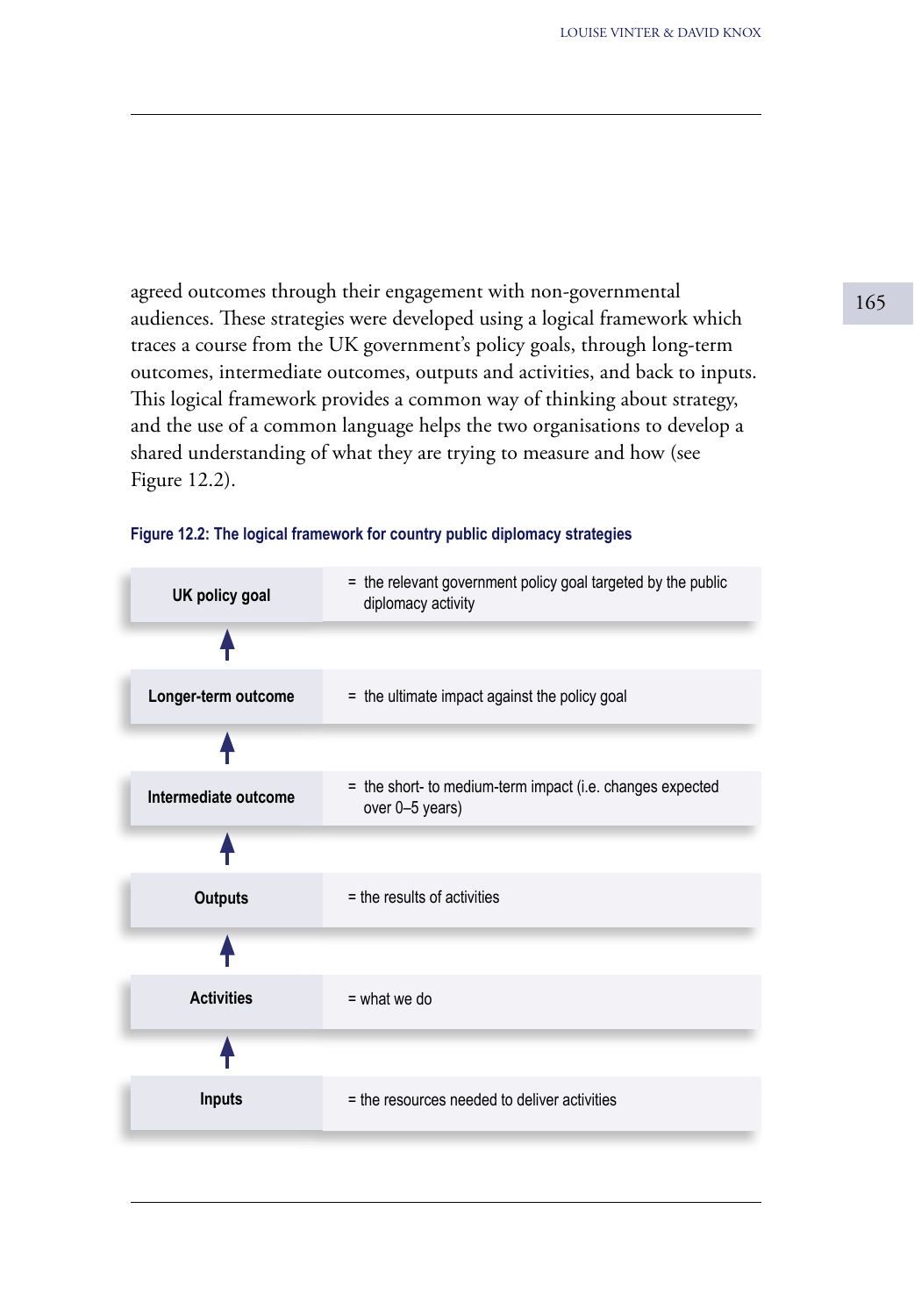Crucially, this framework also brings consistency to the way that public diplomacy activities are monitored and reported across the two organisations. At the level of input, resources are measured in terms of staff time and direct project spend. At the level of activity or outputs, the focus is on a **systematic**  approach to monitoring media coverage, to the collection of feedback from participants in public diplomacy activities and to follow-up evaluation after completion of each such activity. The emphasis is at all times on evidence-based evaluation rather than narrative reporting.

It is at the level of intermediate outcome that one begins to home in on the measurement of 'impact', using a combination of three evaluation tools or 'trackers':

- a **media tracker** which seeks to identify changes in the nature and tone of coverage of targeted issues, and, where possible, the reasons for these changes;
- an **influencer tracker** to generate information on opinion change among those individuals considered key 'influencers' on policy issues related to the intermediate outcomes. This involves systematic mapping of influencers and semi-structured interviews, repeating the process year on year in order to track changes in opinion; and
- a **concrete changes tracker** for recording objectively verifiable changes in the environment that are related to the intermediate outcomes, whether positive or negative.

Figure 12.3 summarises how this evaluation framework fits into the logical framework for country public diplomacy strategies, illustrating how important it is for the strategic planning to have been done properly if the evaluation tools are to produce meaningful results.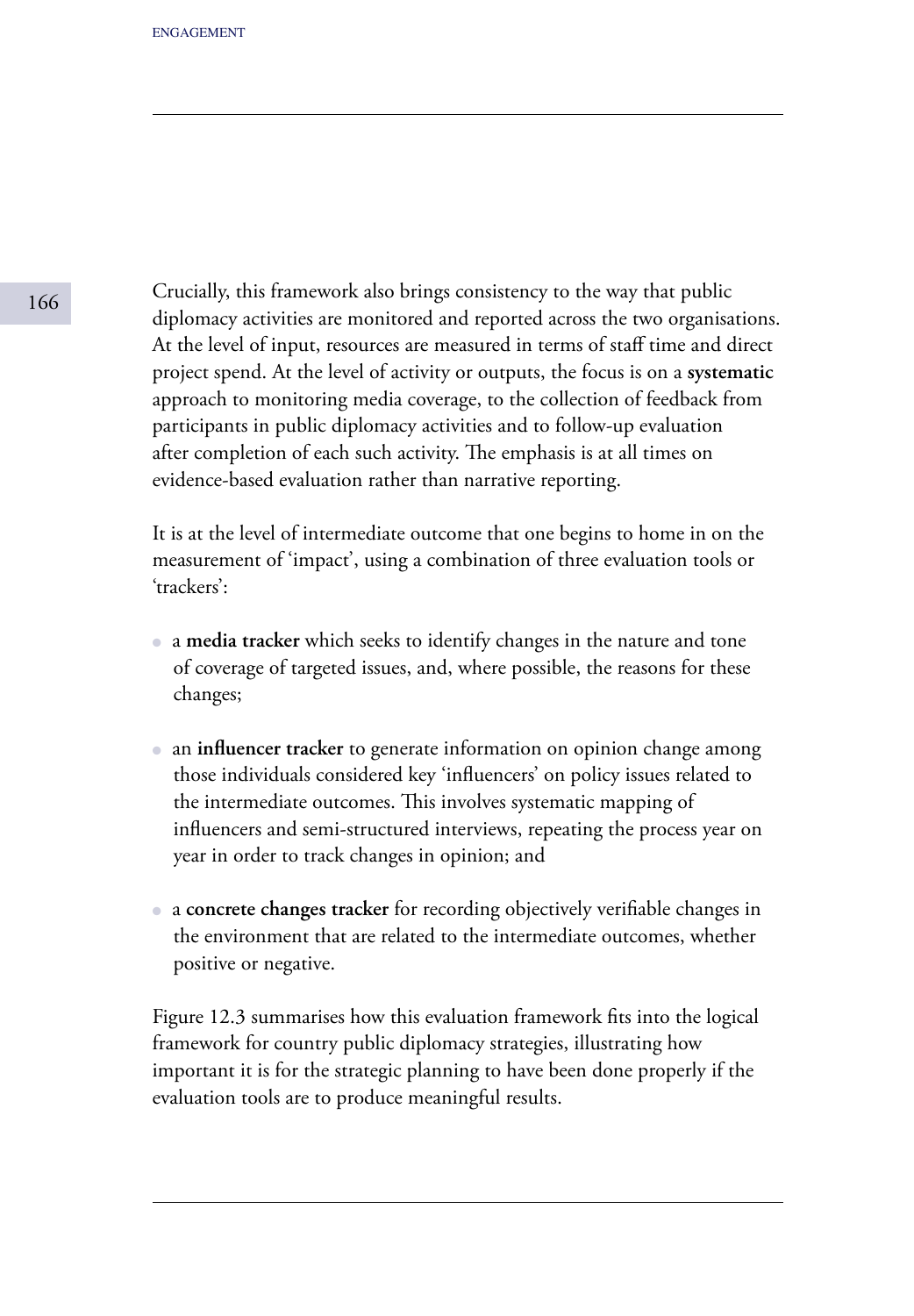## **Figure 12.3: The relationship between the evaluation framework and the logical framework for planning public diplomacy activity**



The evaluation framework tackles the challenge of **long-term** ambition through its treatment of public diplomacy as a journey from input to policy goal, indicating the various staging posts along the way. The articulation of the links between each stage and the next is critical to the validity of the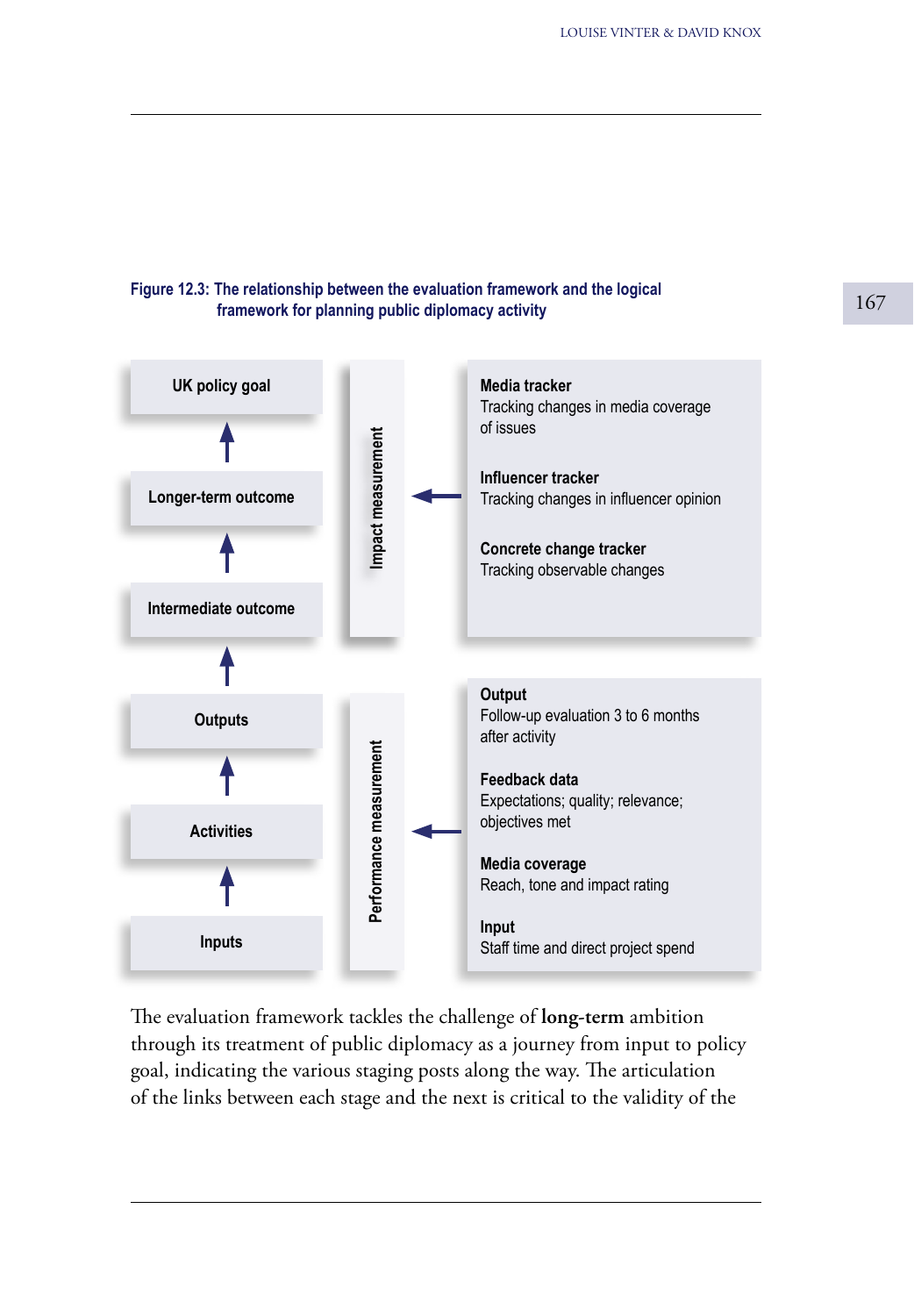evaluation process. Intermediate outcomes, the central focus for the measurement of impact, are staging posts in this sense and are defined as the medium-term changes (0–5 years) which the outputs from a programme of activity are expected to help deliver. They allow impact to be evaluated from a shorter-term perspective while still enabling the overall 'direction of travel' to be assessed in relation to longer-term outcomes.

The framework addresses the **intangibility** of certain measures by requiring strategies to be expressed in terms of outputs and intermediate outcomes that are achievable changes. In the case of the influencer tracker, the use of semi-structured interviews provides a means to explore complex issues with more nuance and shade.

The problem of attribution is managed by the recognition that public diplomacy activities are never carried out in isolation – and that what matters is in fact **contribution** rather than **attribution**. In analysing the evaluation data, one may need to interpret what are sometimes fairly weak signals. As Colin Wilding acknowledges in a paper on the subject, 'it may well be possible to demonstrate that public diplomacy activities have made a positive contribution even if the magnitude of the effect cannot be quantified precisely'.<sup>6</sup>

Overall, the framework seeks to 'triangulate' evidence using the three tracking tools so that, if there is a policy change, we will be able to capture this through recording concrete outcomes, see it reflected in the media, and test the significance of the change and the part played by public diplomacy through the influencer tracker interviews. The tools also try to identify the context of any observed change, and the other influences involved.

## **Early results**

The pilot framework is still in the early stages of implementation, so it would be premature to start drawing conclusions about the extent to which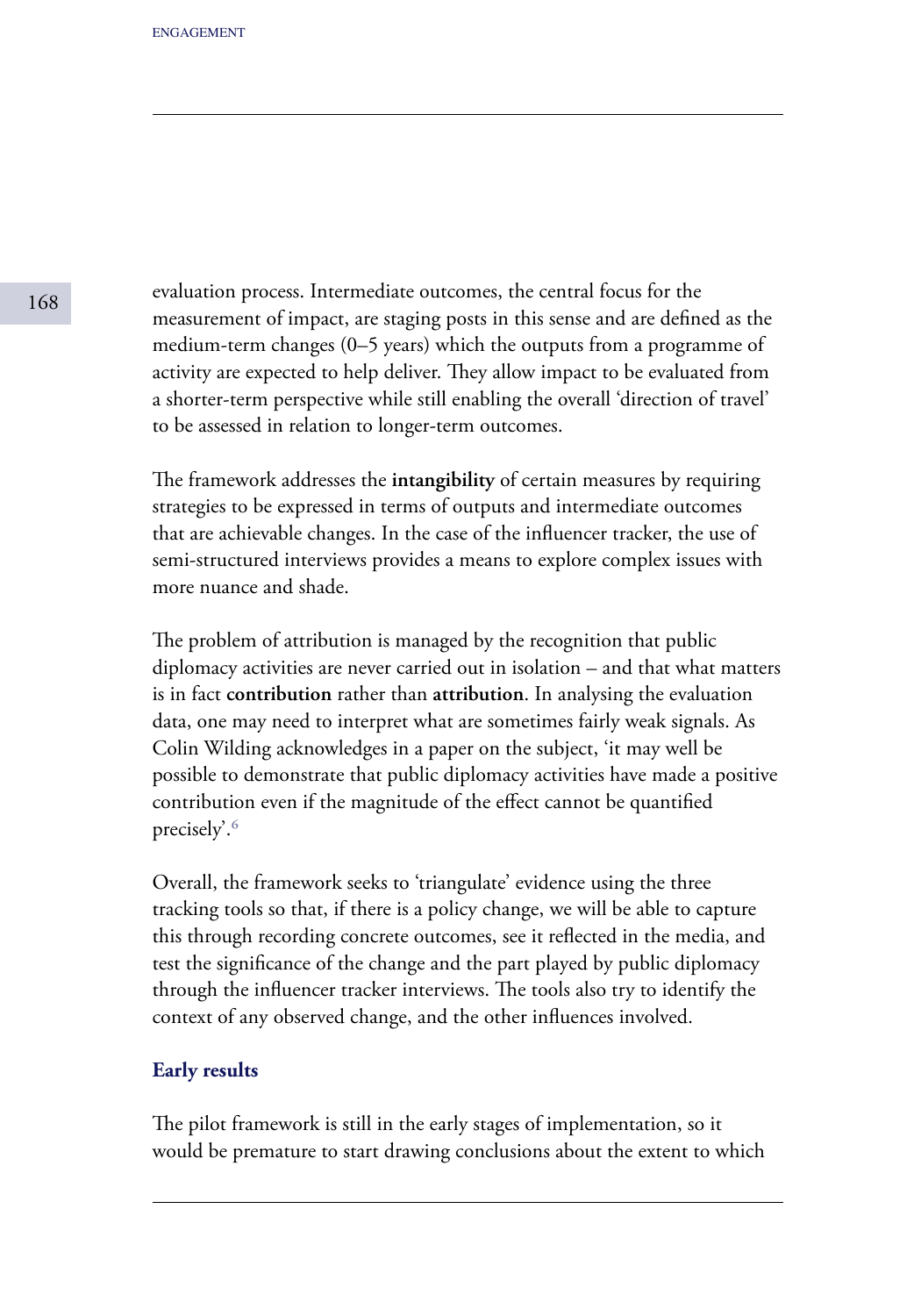it will succeed in enhancing our ability to measure the impact of public  $\frac{169}{169}$ diplomacy activity; accordingly, we do not in this chapter attempt to draw such conclusions.

The use of the new measurement framework has, however, helped to identify some links between activities, outputs and progress towards the outcomes we are seeking to achieve.

For example, in the area of evaluating media coverage, we have been using standard measures of reach, tone and prominence across all pilot countries, and have been able to pick up much more systematically the relationship between media campaigns, as part of individual strategies, and media coverage. This is then considered alongside more detailed content analysis from the media tracker, in order to assess the effectiveness of that coverage in influencing the overall media debate on an issue.

The structured sequencing of evaluation has also helped us to develop an evidence base linking outputs to outcomes. If we take the example of young people who participated in a climate change event, all reported – at the 'output' level – increased awareness and understanding of climate change. In follow-up interviews to explore outcomes, they reported behavioural changes in relation to their own carbon footprint, and, more importantly, all said they were engaging other people within their community to take action to tackle climate change. Another initiative has led to the development of new teaching and learning materials exploring the science of climate change, which have subsequently been used in schools, reaching thousands of children. In another example, activities engaging local government officials, again on the issue of climate change, can be seen to have led directly to the development by local governments of plans for making a transition towards a low-carbon economy.

Early experience has also shown some practical difficulties in implementing the evaluation framework. In particular, the influencer tracker is a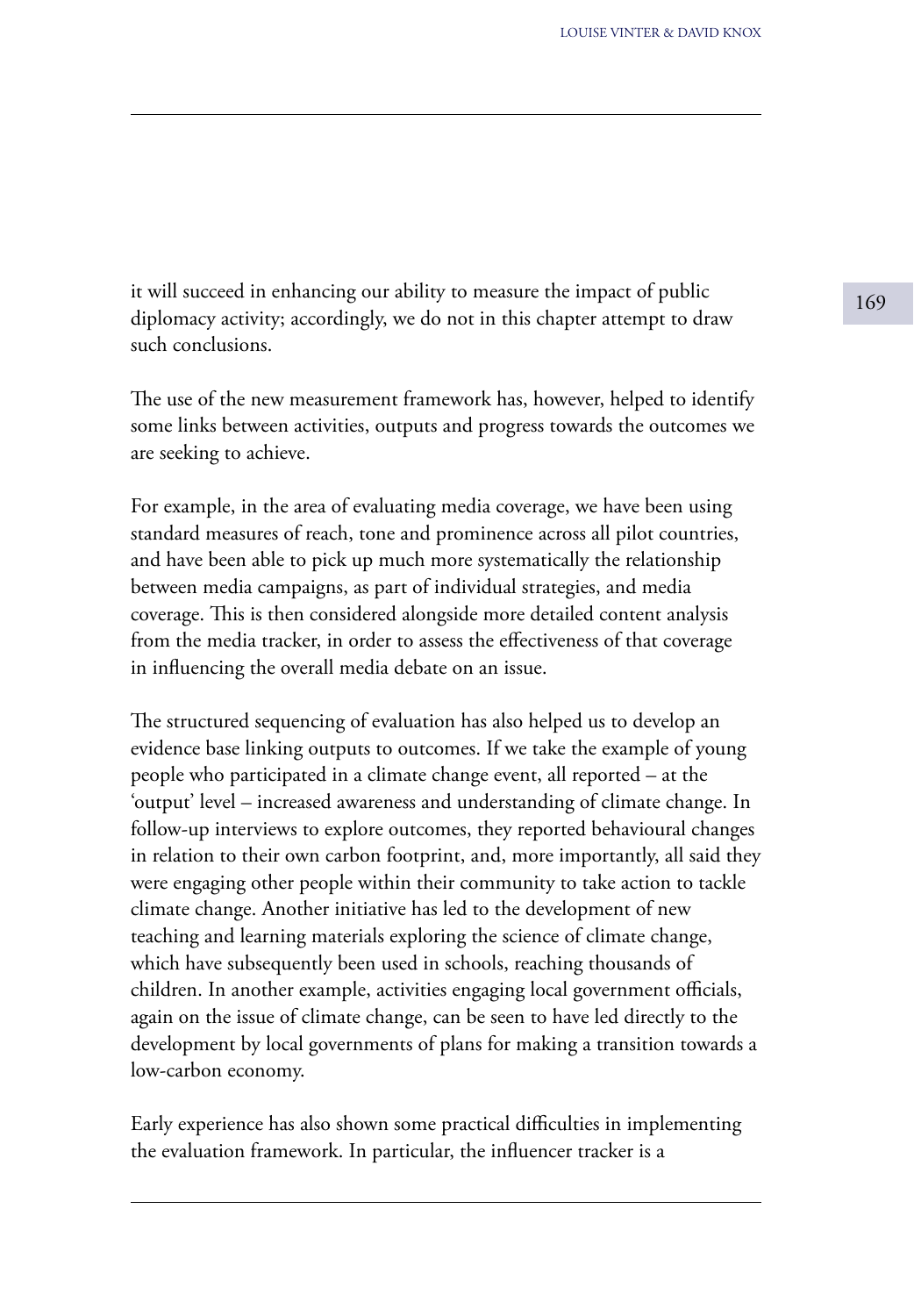challenging tool requiring correct identification or mapping of influencers, interviews with often quite senior individuals, and analysis of qualitative and quantitative data. Even though the research itself is outsourced, there are still implications for our organisations in terms of time and resources to manage the process.

# **Conclusion**

This chapter has tried to set out, in brief, the rationale underpinning the joint work of the FCO and the British Council to construct and pilot a new planning and evaluation framework for public diplomacy activity. A key principle has been that 'the systematic approach to planning can be expected to deliver benefits even if it proves to be impossible to establish strong causal links all the way along the chain from **inputs** to longer-term **outcomes**<sup>'.7</sup>

The aim is not a central data-gathering exercise but a framework that enables practitioners to understand the impact of their actions and provides an evidence base for decisions about strategy and activity. Given its expense, the framework is not intended as a tool to be employed comprehensively across the network. But we hope it will provide sufficient insight into what works and what doesn't to allow policy-makers to make more informed decisions in the planning of their public diplomacy activity.